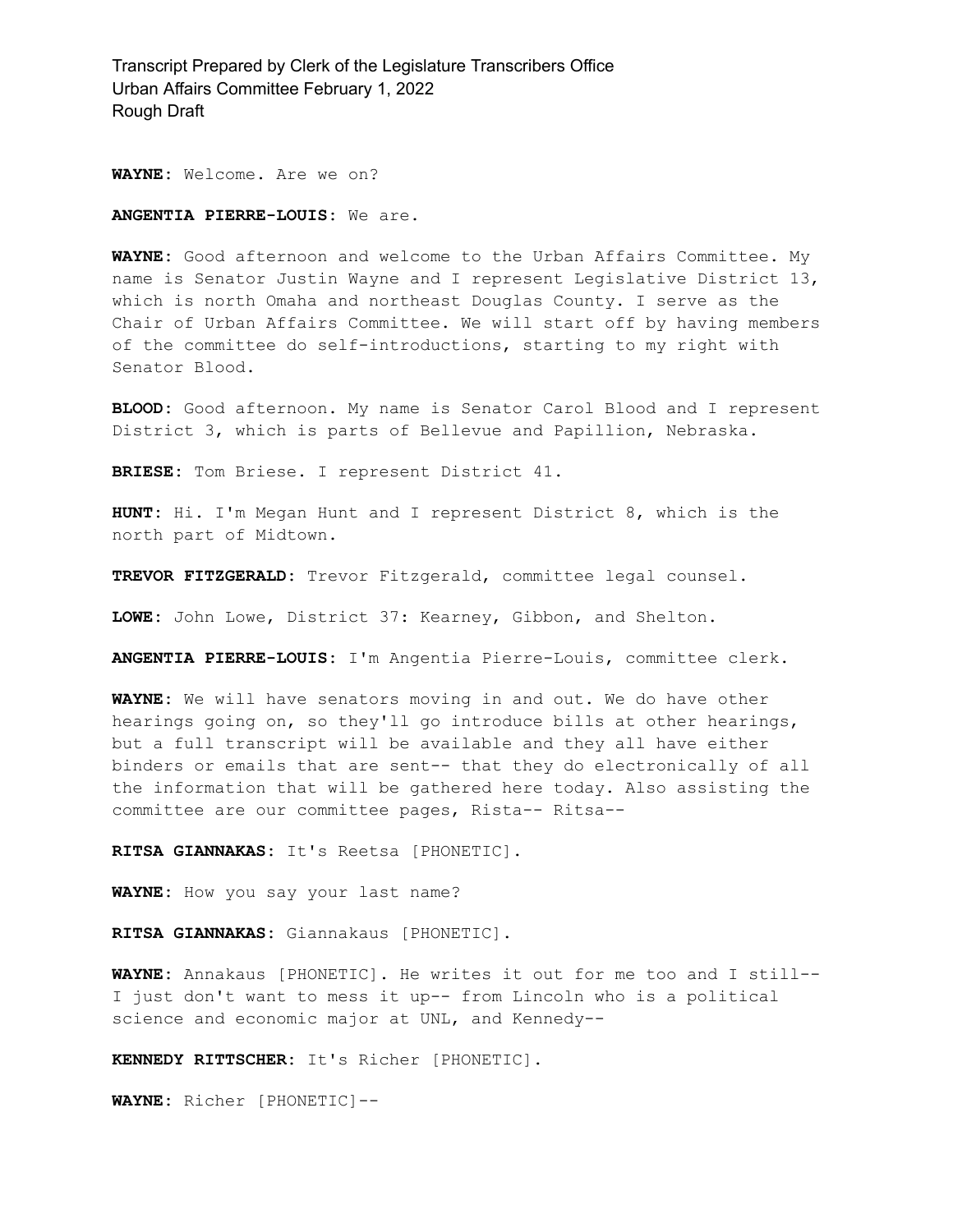#### **KENNEDY RITTSCHER:** Yeah.

**WAYNE:** --from Lincoln, who is a political science major at UNL. In light of the ongoing COVID pandemic, we respectfully request that you wear your mask or a face covering while in the hearing room. Testifiers may remove their mask during the testimony to assist committee members and transcribers to clearly hear and understand the testimony. This afternoon, we will be having five bills, which we'll be taking them on their order outside-- listed outside the room. On the near-- on the table of the rear of your interest [SIC], you'll find a blue testifier sheet. If you are planning to testify, please fill that out and take one-- take it to Angenita when you come up. This makes sure we have accurate records. Please note if you wish to have your position listed on the committee statement for a particular bill, you must testify in that position during the bill's hearing. If you do not wish to testify, but would like your position recorded for that position on the bill, you can fill out a gold testifier sheet in the--

#### **\_\_\_\_\_\_\_\_\_\_\_\_\_\_\_\_\_:** [INAUDIBLE]

**WAYNE:** --in the entrance. What did you say? It is a little hot in here and so we're trying to get that taken care of so bear with us. We talk about north Omaha, but they just always try and make it difficult for us. Anyway, I'm going to wait till we get into that. So this will be a little bit different. I'll explain how this first bill will be handled, but it is our policy-- the Legislature's policy that all letters in-- for the record must be received via online comment portal by noon the day before and any handouts submitted by testifiers will also be included as part of the record as exhibits. If you'd like to have any handouts, please provide them to the pages. Make sure you have ten copies. If you don't, tell the pages ahead of time so we can get ten copies by the time you come up and testify. Testimony for each bill will begin with the introducer's opening statement. After the opening statement, we will hear from supporters of the bill, then in opposition, followed by those speaking in neutral capacity. The introducer of the bill will be given an opportunity to close. For the first bill, we'll do the introducer and then we'll have some-- a few invited testimony and then we'll open it up to the categories that are listed outside in the, in the-- and please testify in those categories. You can testify in multiple categories like in Appropriation, but if you're limited to, like, housing, please testify during the housing in support and then we'll do opposition at the end and then neutral at the, at the end, end of that. We ask that you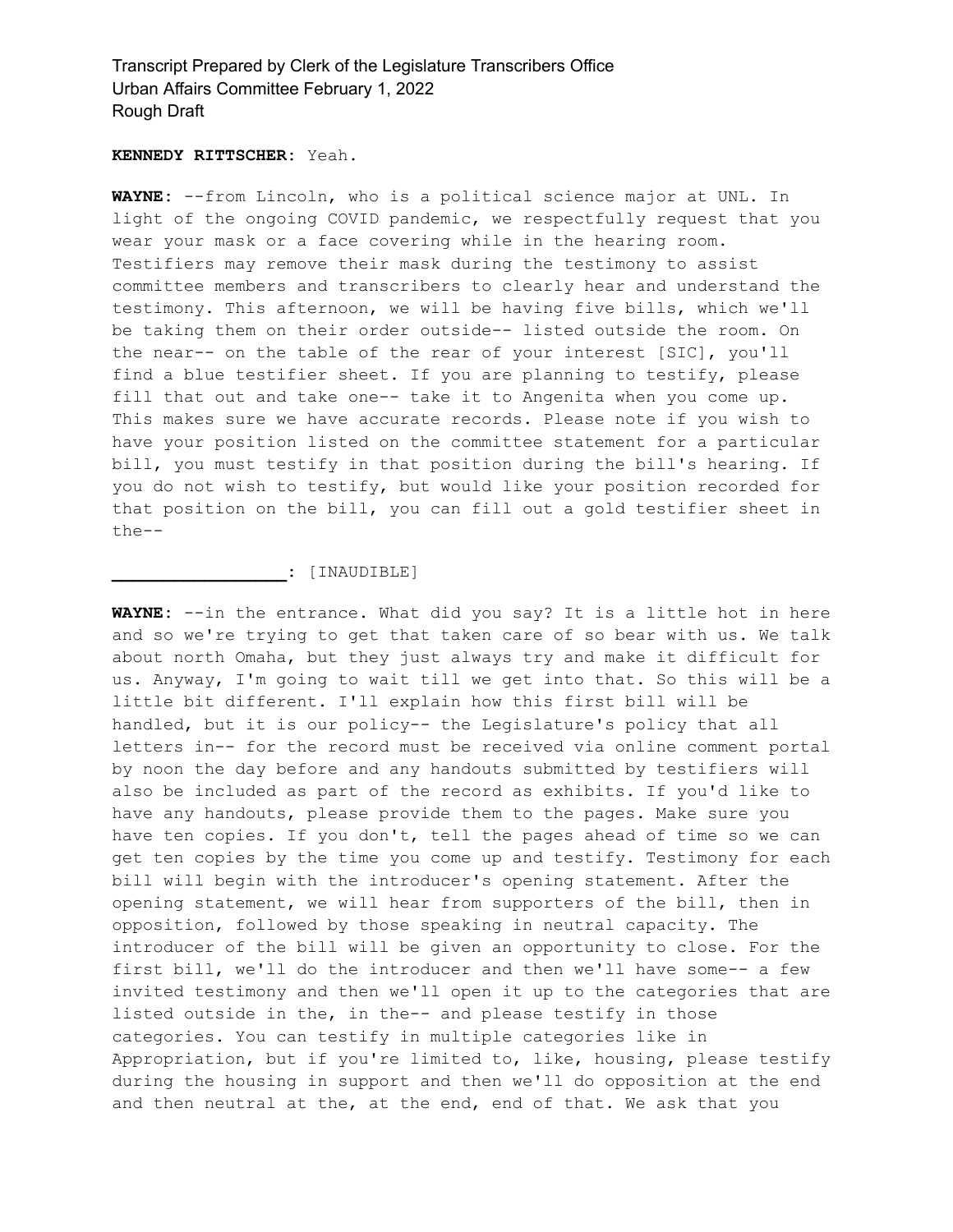begin your testimony by first stating and spelling both your first and last name. We will be using the four-minute light system today. When your testimony begins, it will be green. At the one-minute mark, it will turn yellow. And then at the end, it will be red and we will ask you to wrap up your final thoughts. And with that, I will turn this over to-- I'll be sitting up here after I talk just because-- for special reasons, keep some space, but I will not be asking questions because typically the introducer does not ask questions. They usually sit out there. But I will turn this over to Senator Hunt, Vice Chairwoman Hunt.

**HUNT:** Thank you, Senator Wayne. As Senator Wayne said, because we expect to have so many testifiers today, we'll invite you up in an- in order based on the topic, but it'll be pretty clear what, what they are. I'll make sure to tell you again, so. Welcome, Senator Wayne.

**WAYNE:** Good afternoon, Vice Chairwoman Hunt and members of the Urban Affairs Committee. What the committee pages are passing out is some informational diagrams and data that will be talked about by myself, Senator McKinney. Probably Chief Schmaderer will hit on the crime reports and those kind of things. And I kind of want to just walk you through how we got here using this binder. My name is Justin Wayne, J-u-s-t-i-n W-a-y-n-e, and I represent Legislative District 13, which is north Omaha and northeast Douglas County. Now is the time for big and bold ideas. Since the passage of the American Rescue Plan Act, ARPA fund, in 2021, a wide range of newspaper editorials, political commentators, and many members of the Legislature have remarked how the funds in Nebraska will be used and how much money we will have. And this money is around \$1.1 billion, which is transformational and game changing for our state. As many of you probably feel, there are a lot of organizations and groups who are collaborating to put this ARPA money to use. And at times-- many times, we have heard from many people. It's probably a little overwhelming as much as we heard about ARPA fills-- ARPA bills. As we consider various proposals as a body, it is critical important that we remember what ARPA was for: to respond to the COVID pandemic and the negative health impacts. One of the key areas where both statute and federal guidance from the Treasury Department seems to be clear regarding ARPA, ARPA should be used and should be targeted to the low-income populations, as these groups were disproportionately impacted by COVID. Specifically, populations located in federally qualified census tracts are presumed to be disproportionately eligible-- disproportionately affected and eligible for ARPA funds. In Nebraska, we have federal-- federally qualified census tracts, of which most are in north and south Omaha.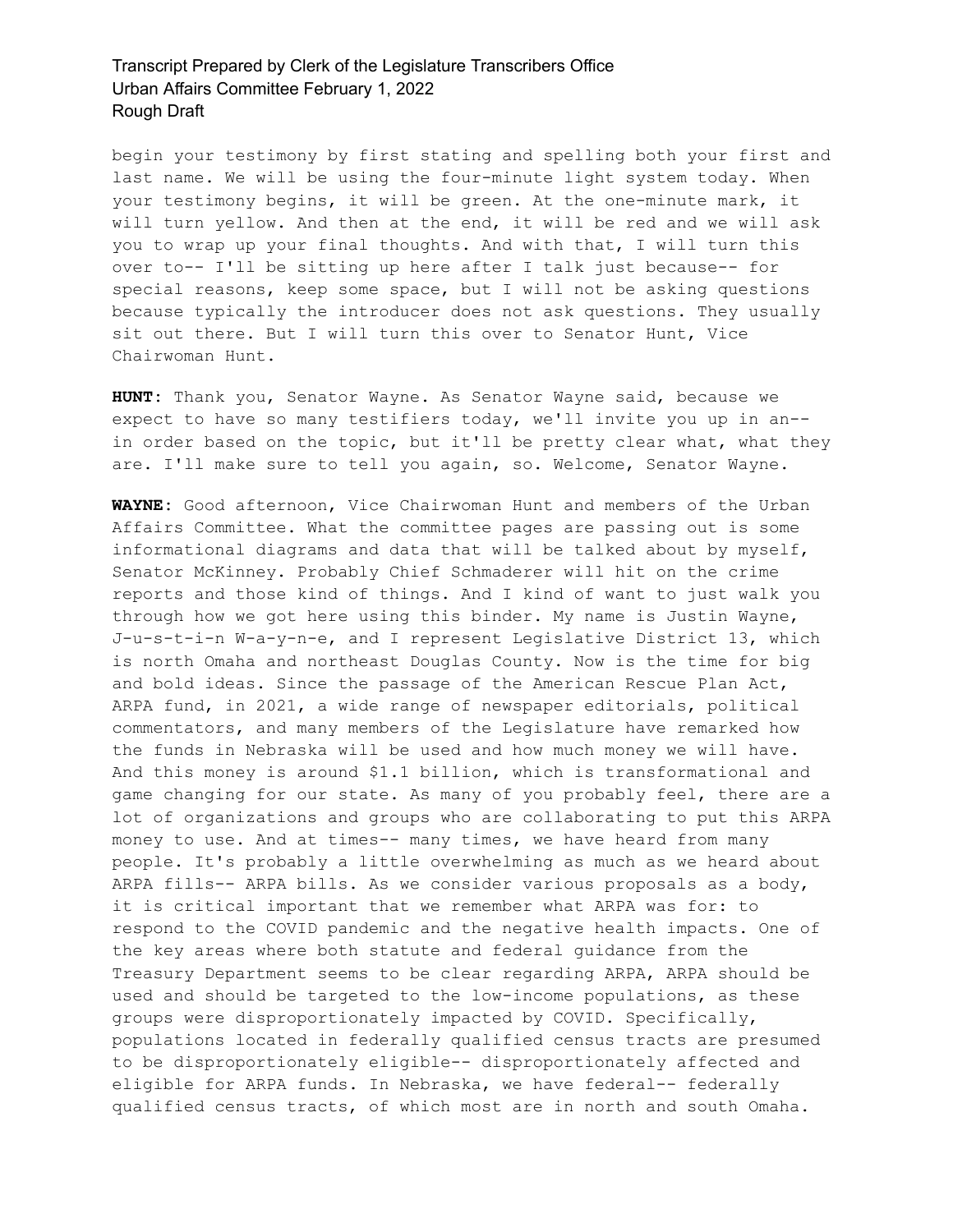For generations, north Omaha that I represent, and along with Senator McKinney, has been neglected by state and local government officials of all political stripes. The social and economic challenges that north Omaha has been dealing with for the past generations of generations, long before I was even born, COVID has showed-- COVID has basically made it worse, but showed the gaps in services that we need. Senator Kinney [SIC] plans to testify behind me and look at the 2000- or 211 data, unemployment, and a couple other things. And usually senators don't testify on other people's bills, but this is how important this bill is to us. I want to turn first to the handout on 2018. This is a handout that I put on the floor in 2018 and we talked about key areas in north Omaha. Ironically, the first one that this body has passed it, along with everybody in here's support, was LR14CA, which is extremely blighted area. We also passed LR-- LB86, which dealt with the middle-income housing and, and historically redlining district. We also passed LB87, which helped with the opportunity zones. And lastly, I just testified yesterday regarding LB129 and how that was used to study the impact of Highway 75 through north Omaha. But what is interesting is when you go to the map, this area of north Omaha, particularly my district in Florence and where we're going to talk about a little bit here today is the Business Park district, has been on the books for years. The issue has never been we never had the funds to get it done. And to me, it wasn't the funds to get it done. It was the political willpower to get it done. We have development everywhere throughout Omaha, but somehow north Omaha has been neglected. But what I want to highlight to you is the next tab is the unemployment. This is from-- and I won't go through a lot on the needs. I want to talk-- let the community behind me talk more. And the report that we put together, our plan put together has most of these needs in here, but I do want to highlight the Department of Labor's report from March of 2020 to March 2021. What they said basically is unemployment, unemployment claims filed by workers who identified their race as black or African American rose disproportionately and women filed higher-- a higher share claims than normal. Although the black and African American Nebraskans make up a little over 5 percent of the total population, according to the U.S. Census Bureau, they comprised of 17 percent of the continued weeks of claimed unemployment from March 2020 to March 2021. As of December 2021, based off of this report, the unemployment rate for black Omaha still is not-- is still the same as it has been since post 2008 recession. I also emailed you another report regarding the airport park. In there, that, that data showed that today, even today we are seeing triple-- 12 percent, three times higher than the unemployment rate of whites of black workers and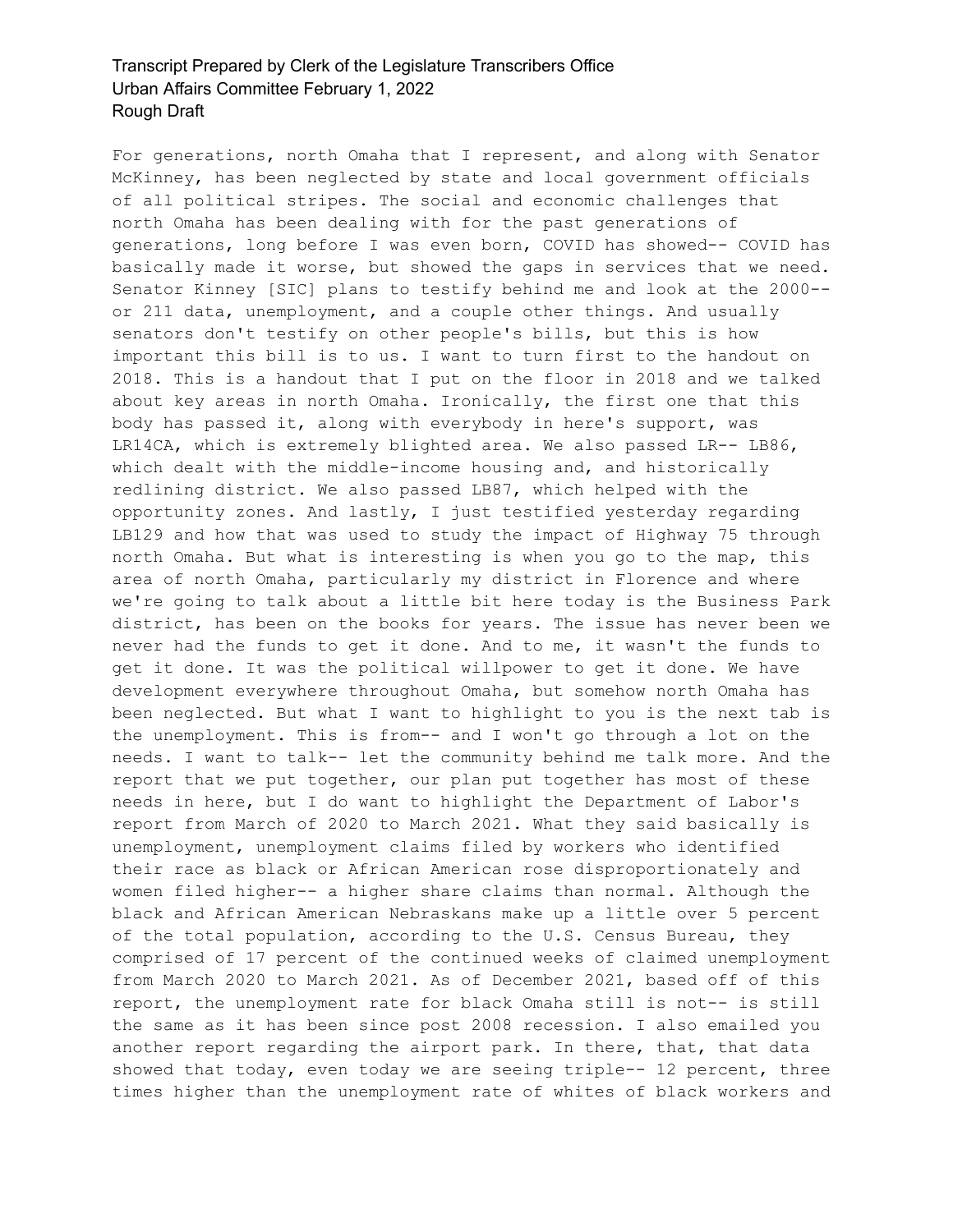that many of them are underemployed and many of them are at the poverty-- federal poverty level. So over the course of-- since I got back from Africa, Senator McKinney and I almost met daily with many of the people in this room to come up with the north Omaha plan. We have been in talks with the south Omaha senators and we have no problem incorporating their plan. Just at the time, I wasn't going to speak for them, nor were Senator McKinney, as we didn't know all the details of what their communities may have needed. But one thing I want to highlight, as you see Senator-- or senator-- I upgraded you to Senator Rodgers, Chris-- Chris Rodgers, Commissioner Rdogers, is here to talk about the alignment. What you also have in, in your packet is a, is a letter from-- to-- letter from the mayor regarding how we're going to align and I'm going to talk a little bit more about how we're going to align. The point of it is, is there's never been this kind of alignment at the state level for north Omaha. There never been this type of alignment for a community plan at the community level. And why is that important? Just last Saturday, we were on a call with over 300 people who are aligned and behind and see this as transformational change that we need in our community. So the one way we'll work together with Douglas County is we have outlined money for mental health and juvenile intervention. These are two areas in their ARPA plan and they are looking at funding and building something successful. I want to go a little bit more in detail of the city of Omaha because it's ironic that the city of Omaha has done a great job of helping with the nonprofit sector, sector in building affordable homes. But what we're finding out is as homes are being built, the homes that are staying there are looking outdated and looking like they don't belong. Well, the city of Omaha has what they call the exterior repair program. And I'm not going to go through all the programs that we listed, but I'm just going to highlight how this coordination can work. The exterior repair program is designated to certain census tracts east of 72nd Street-- well, actually east of 72nd Street for low-income areas. They set aside about \$1 million already for that particular program. What our plan does is we're going to infuse dollars into that program. So as we build up new houses and [INAUDIBLE] that the neighboring houses can also be upgraded to make sure that they are part of the neighborhood, that they're not left behind. Same as the rena-- rental rehab program and other programs that the city is already doing, we're looking to enhance what the city is doing, not compete, but make sure we have a targeted approach to the neighborhoods and make sure we leave absolutely nobody behind. One of the biggest and most exciting pieces of our plan is the business airport park business development part two. That's part of down by the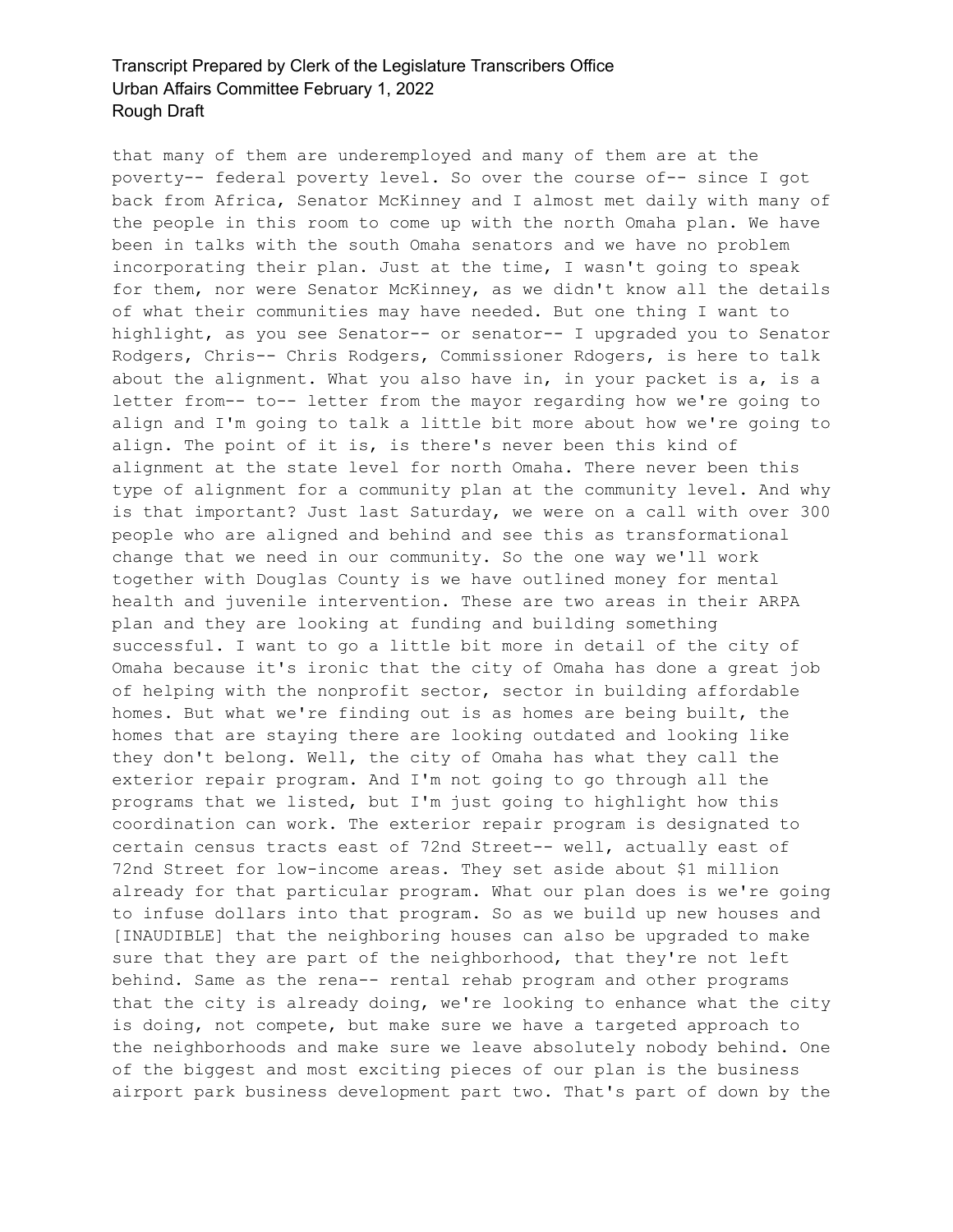airport, our area a little bit east of 16th Street. One of the things we noticed with all the affordable housing going into north Omaha is we don't have an economic generator. We don't have a lot of jobs being pulled into the area or businesses being pulled into the area. I sent everybody today a report that was done for DED that shows that this area can-- will add about 225 jobs. We have estimates up to 400 jobs and these are great-paying jobs. And what you'll hear is-- from an admiral who flew in today or flew in yesterday who will testify that if we get this airport project done, more likely than not-- and somebody can lock them in today-- they will move their company or expand their company to this area because of the alignment of what not only we are doing, but what they see from Omaha North all the way through college engineering program. And this is a high-skilled job as far as engineering company and they can actually make a big difference in our community. In fact, the DED estimates that this area in this business park can generate anywhere between \$10 million to \$542 million for the state's economy. Helping north Omaha helps the entire state. And I fundamentally believe if we get north Omaha right, then Ord, Nebraska, Ogallala, Norfolk, the same problems of economic development, we can get right there too. And that doesn't include the additional workers in supply that would come from that. LB1024 would adopt the North Omaha Recovery Act, which is comprised of two bills. I introduced this bill to set up the committee. I also have another bill in Appropriations to help fund it. Under this bill, \$450 million in ARPA funds would be replaced and it would be a new cash fund for North Omaha Recovery Fund-- North Omaha Recovery Act Fund. The fund would be managed by a special committee of the Legislature, North Omaha Recovery Special Committee, consisting of the following members: the Chair of the Urban Affairs, the Speaker of the Legislature, the Chair of the Appropriations Committee or his or her designee, and two members of the Legislature appointed by the Executive Board, who represents the district containing one or more qualified census tracts located within the boundaries of a city of a metropolitan class. The special committee under LB1024 is modeled after the Statewide Tourism and Recreational Water Access Resource Sustainability Special Committee, i.e. STAR WARS. As laid out in this proposal, the grants or refundable loans will be distributed by the special committee and would target four-- pretty four broad areas, which is housing and homelessness, community and business recovery, community well-being, and community assistance and programming. I know there are a number of individuals and organizations that plan to testify here today. I respectfully ask this committee to do the invited proponents testimony first, followed by proponents in public health, negative impact--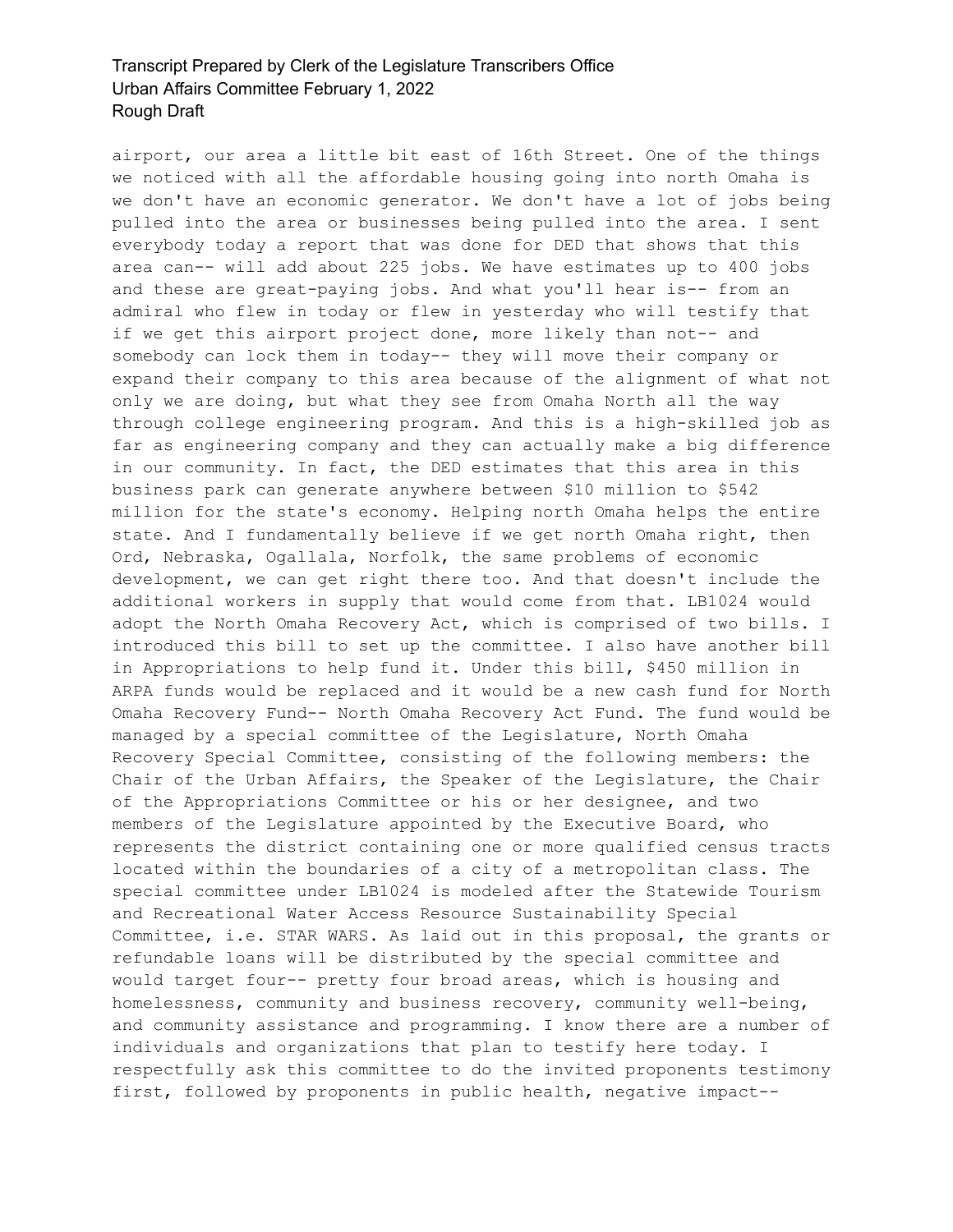negative economic impacts, which includes housing, job training, minority business-- minority-owned business assistance, then followed by the services to, to disproportionately impacted communities, which is youth employment, parks, demolition, home, home repairs, gang and crime prevention, and then lastly, infrastructure. After each of these categories are talked about from the general proponents in-- behind us, we can follow with opposition. Again, we can't stress the importance of this infusion of cash in our Nebraska system that is designated or at least prioritized by our federal government for census tracts. And those census tracts are greatly in north and south Omaha. It's time for a big and bold plan. This plan you'll hear about has been pretty much adopted by the entire community and the community is asking this body to move this legislation forward to the floor so we can move this along and get our community served. And with that, I'll answer any questions.

**HUNT:** Thank you, Senator Wayne. Are there any questions from the committee? Senator Arch.

**ARCH:** Thank you. Senator Wayne, how does, how-- what's the process here with this bill and the funding and appropriations and, and all of that? How do you see that-- how do you see the process working?

**WAYNE:** Well, ideally I would like to move this bill out, as is with the \$450 million coming out of this committee, and amend it on the floor to what Appropriations would, would, would deem appropriate. Because we introduced two bills this week, we weren't sure how they were going to move timing. So the appropriation bill was introduced as a backup plan and actually worked out the way we thought it would. Whereas Governor's plan, when it first-- now we're doing the Governor's budget, so we won't get to the ARPA bills for two or three weeks, but we can at least move this bill forward and still kind of work out where everybody's at.

**ARCH:** Thank you.

**HUNT:** Thank you, Senator Arch. Senator Blood.

**BLOOD:** Thank you, Vice Chair Hunt. Thank you for bringing this forward. This is so exciting. I do have one question and I'm not seeing it-- I know you know this inside and out, so maybe you can point me to the right place. Metrics, so important when we do a big project like this. How are we going to measure what we treasure so we know that we're on the right track? And should you want to replicate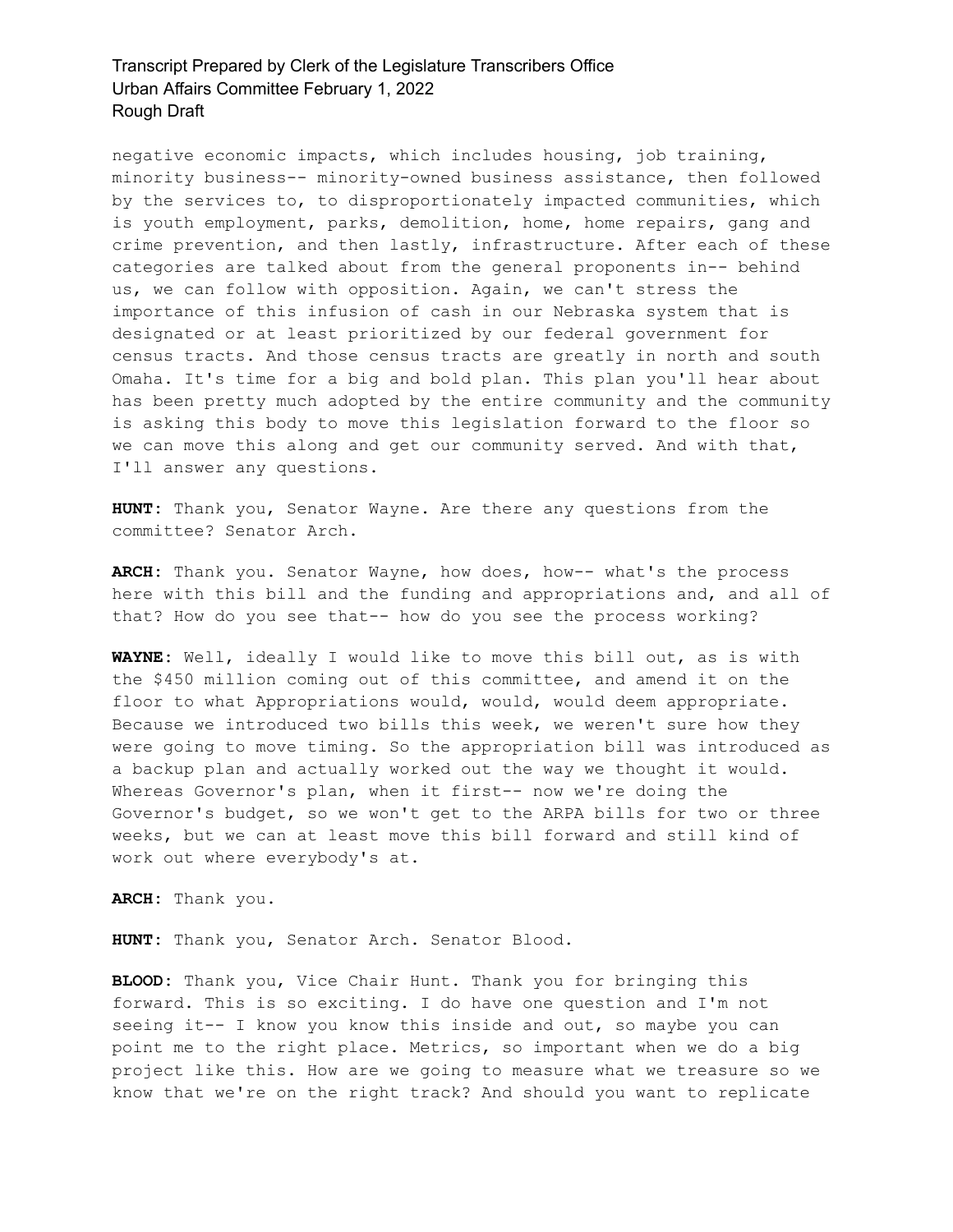this, as you talked about, in other parts of the state of Nebraska, how will you measure our-- what will we utilize for our metrics?

**WAYNE:** So in the plan on page-- I believe it's 11-- 17, it starts our community, community engagement outcomes look and we have an entire process of using evidence based and so how I envision this working is we would send out a request for qualifications and we would put out a proposal and there would be somebody who would be administering our, our grant process and our loan process and we would establish those metrics at the committee level the same way the STARS committee did theirs with the RFP to, to set up how they would do it.

**BLOOD:** So it'd be done at the state level and--

**WAYNE:** It would be done at the state level.

**BLOOD:** --reported to the Legislature on a yearly basis or--

**WAYNE:** Yes and so that's why when we set up the committee, we wanted the Urban Affairs Chair, regardless of where I'm here, that this would be housed there, that they would have to come back to Urban Affairs. But we also wanted to make sure Appropriations or his or her designee and the Speaker be on the committee so there is complete transparency of where the funds are going.

**BLOOD:** Excellent. Thank you so much.

**HUNT:** Thank you, Senator Blood. Senator Briese.

**BRIESE:** Thank you, Vice Chair Hunt. Thank you for bringing this Senator-- Chairman Wayne. The project inventory that I see in this plan, does that add up to roughly \$450 million?

**WAYNE:** \$437 million. If we added south Omaha in, it'd probably an additional \$100 million and that's what we're looking at doing is, is trying to figure out how we just do a Omaha plan. Again, it was just the timing of the issue, why we didn't collaborate with them at the time. So, yeah, \$437 million, \$450 million.

**BRIESE:** OK and if we aren't talking about the entire 450, it would be up to that committee to prioritize this and do what's appropriate or most appropriate?

**WAYNE:** Correct.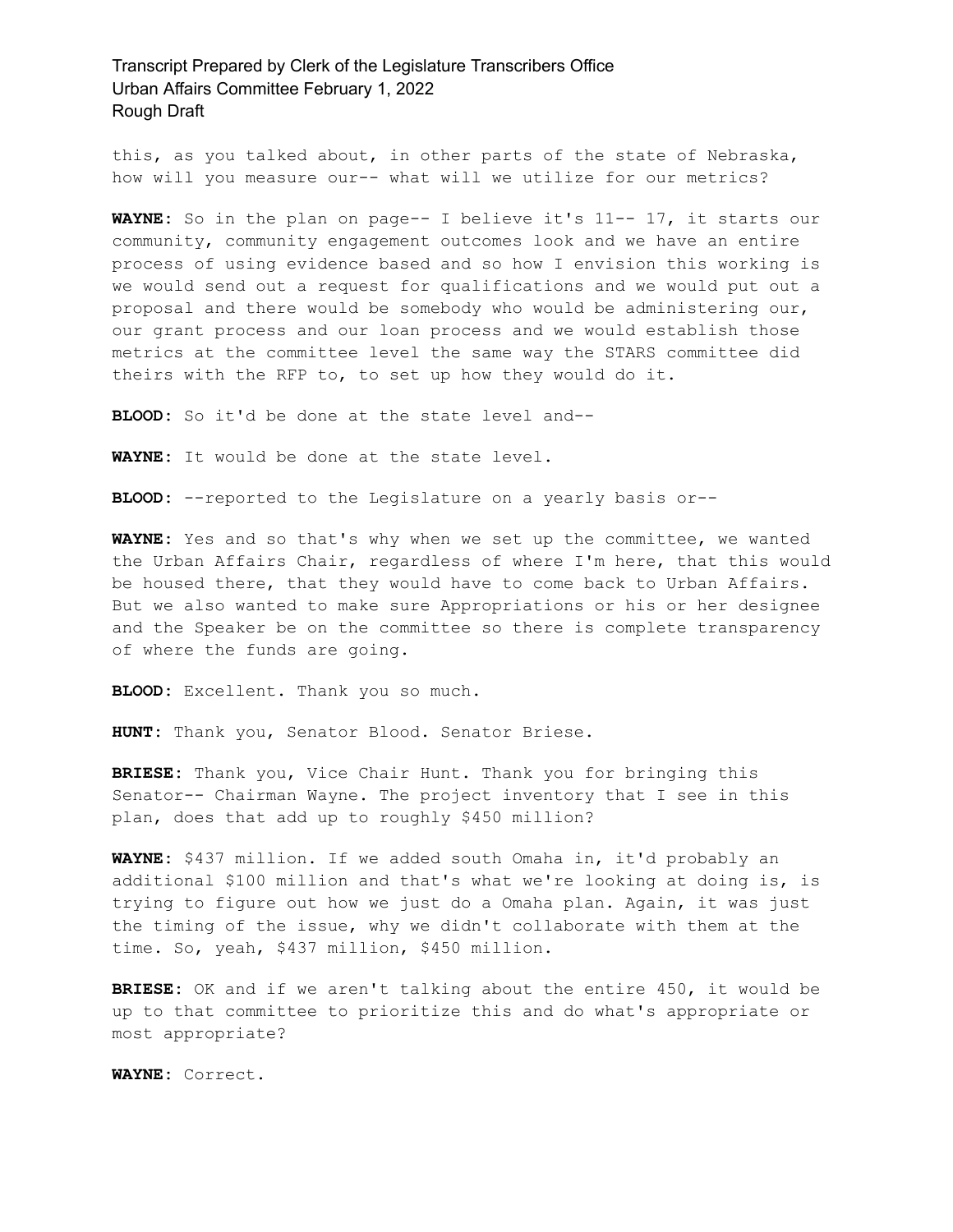**BRIESE:** OK.

**WAYNE:** And if, if we had a significant decrease, let's say \$300 million, that committee would, would most-- well, I'd be the Chair of it, so we would have a couple more community hearings to figure out, out of that pie, where things should go, but we, we won't do it in a vacuum.

**BRIESE:** OK, thank you.

**HUNT:** Thank you, Senator Briese. Any other questions? Seeing none, thank you for your introduction, Senator Wayne. Next I'd like to invite up Senator Terrell McKinney as an invited testifier. Welcome.

**McKINNEY:** Thank you. Good afternoon, Vice Chair Hunt and members of the Urban Affairs Committee. I am Terrell McKinney. I represent District 11, which is north Omaha. Spell my name, T-e-r-r-e-l-l M-c-K-i-n-n-e-y. I am here to speak today as a cosponsor and proponent of LB1024 to adopt the North Omaha Recovery Plan. As a lifelong, lifelong north Omaha resident and state senator representing District 11 in the State Legislature, which encompasses north Omaha, I assert that it is well past time that our state invests resources in communities affected most by the COVID-19 pandemic. It shouldn't come as a surprise that communities most affected are also communities that are most historically disenfranchised in the state of Nebraska. Out of curiosity, me and Senator Wayne pulled some stats made from a 211 in Nebraska between 2020 and 2021. In District 11, in District 11 and District 13-- for those who are unfamiliar, like 911, 211 is a special telephone number in the U.S. and Canada. While 911 provides emergency assistance, 211 is designed to provide information and referrals to health and human services and other social programs. In 2020, in 2020, the numbers for District 11 were 5,275. For District 13, the total number of requests was 4,318. Subsequently in 2021, the totals for District 11 were 12,231 and the total requests in District 11 [SIC] were 11,509. Among these calls, the top inquiries were housing, shelter, and utility assistance. These facts clearly infer an influx of unmet needs and a hunt for resources. Since the, the beginning of the pandemic, crime has also gone up in areas of death and also evictions have risen as well at an alarming rate. These facts infer that there is a grave lack of accountability in ensuring that residents of north Omaha and northwest Omaha have access to adequate and actual affordable housing, transportation, food, food access, and overall resources for families with the most needs. I have stated before that money is not the end-all-be-all, but money is a tool that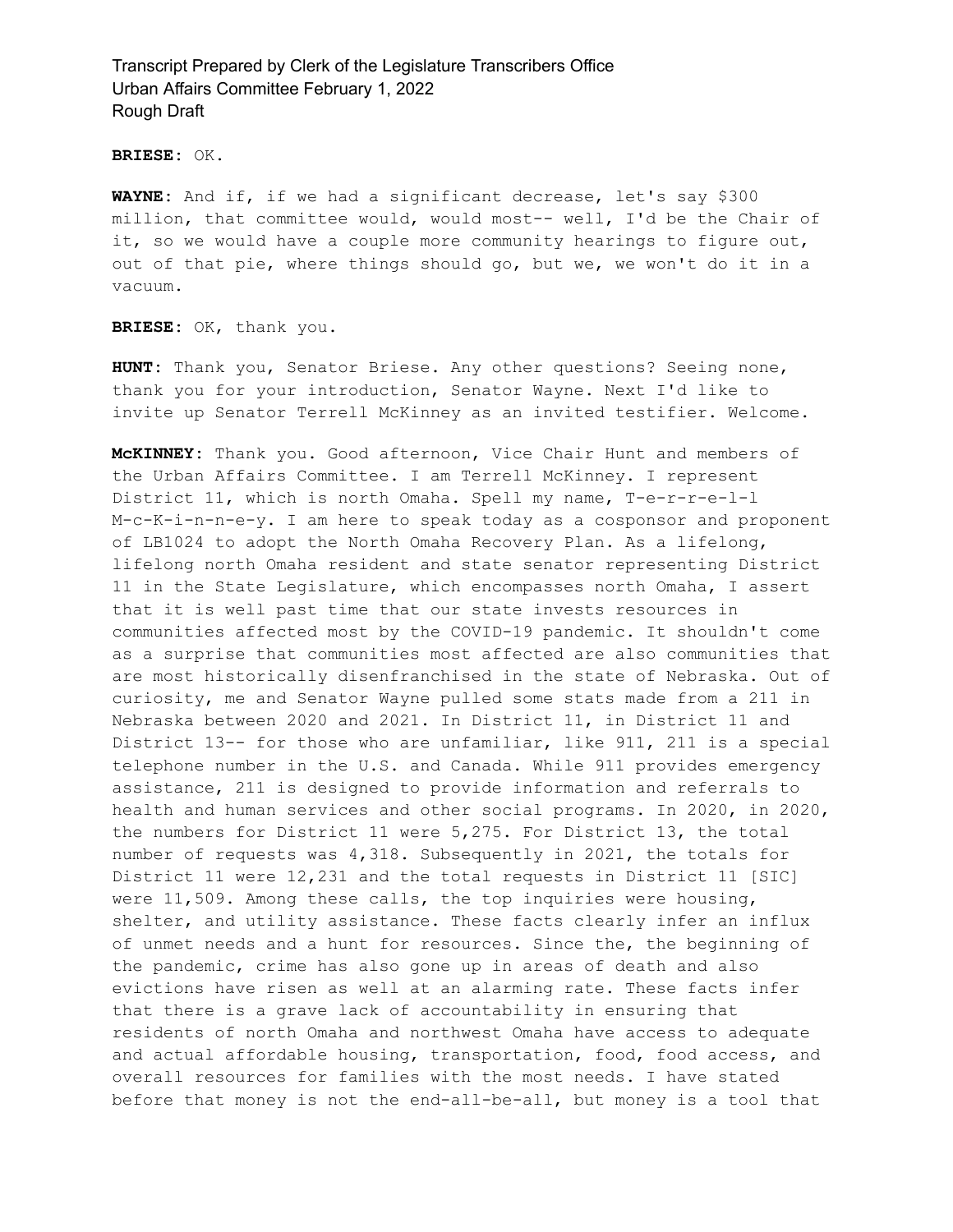will go a long way in changing the trajectory of north Omaha. In this Legislature, we frequent, we frequently discuss our state's low unemployment rate. As a representative of District 11, I must point out that north Omaha has great, greatly surpassed the state's average, which is-- which would already not in good shape prior to the pandemic. The commitment the state of Nebraska has dedicated to the sustainability of north Omaha and its residents has been nonexistent throughout my lifetime. The, the result of this inaction has resulted in more than half of the residents and families living below the poverty line. And with poverty having a strong correlation to crime, has resulted in a disproportionate number of individuals from north Omaha being incarcerated or being affected by the criminal justice system. We're always ask and spinning our wheels as what can be done or how do we help our community. The plan is here and the time is now to invest in community, invest in small business and entrepreneurship to create job growth in north Omaha. As I close, I would be remiss if I did not reiterate that the guidelines laid out in the final rules made it clear that the funds from the American Rescue Plan Act are for communities hit hardest by the pandemic, especially in qualified census tracts. Based on the forward-- based on the foregoing, I ask that you vote in favor of LB1024, get it out on the floor, and continue to support as it goes through the process and thank you and I open myself up to any questions.

**HUNT:** Thank you, Senator McKinney. Any questions from the committee? Seeing none, thank you for your testimony today. Next, I'll invite up Douglas County Commissioner Chris Rodgers. Welcome to Mr. Rodgers.

**CHRIS RODGERS:** Thank you, Madam Vice Chair and members of the committee. My name is Chris Rodgers, C-h-r-i-s R-o-d-g-e-r-s. I represent district 3 in Douglas County, which is northeast Omaha. I want to begin by thanking Senator Wayne and thanking Senator McKinney for the work they've done on this and putting this forward. But I also want to thank the efforts that they put in and listened to a lot of the people behind us and the effort that's been going on probably for the last 15 years or so in that respect. So to save time, I want to just give directly to the point that Senator Wayne made and kind of explain where I think this fits into the county's perspective. I've heard definitely comments and some boundaries and some lines laid down in respect to the funding and what it would, would do and what it's targeted toward in some respect. And I've heard the term on the floor, ongoing funding. What I want to kind of frame this up to say that how I'm going to explain this to you, I don't think it's ongoing funding to some degree. I want to talk about the specific areas that Senator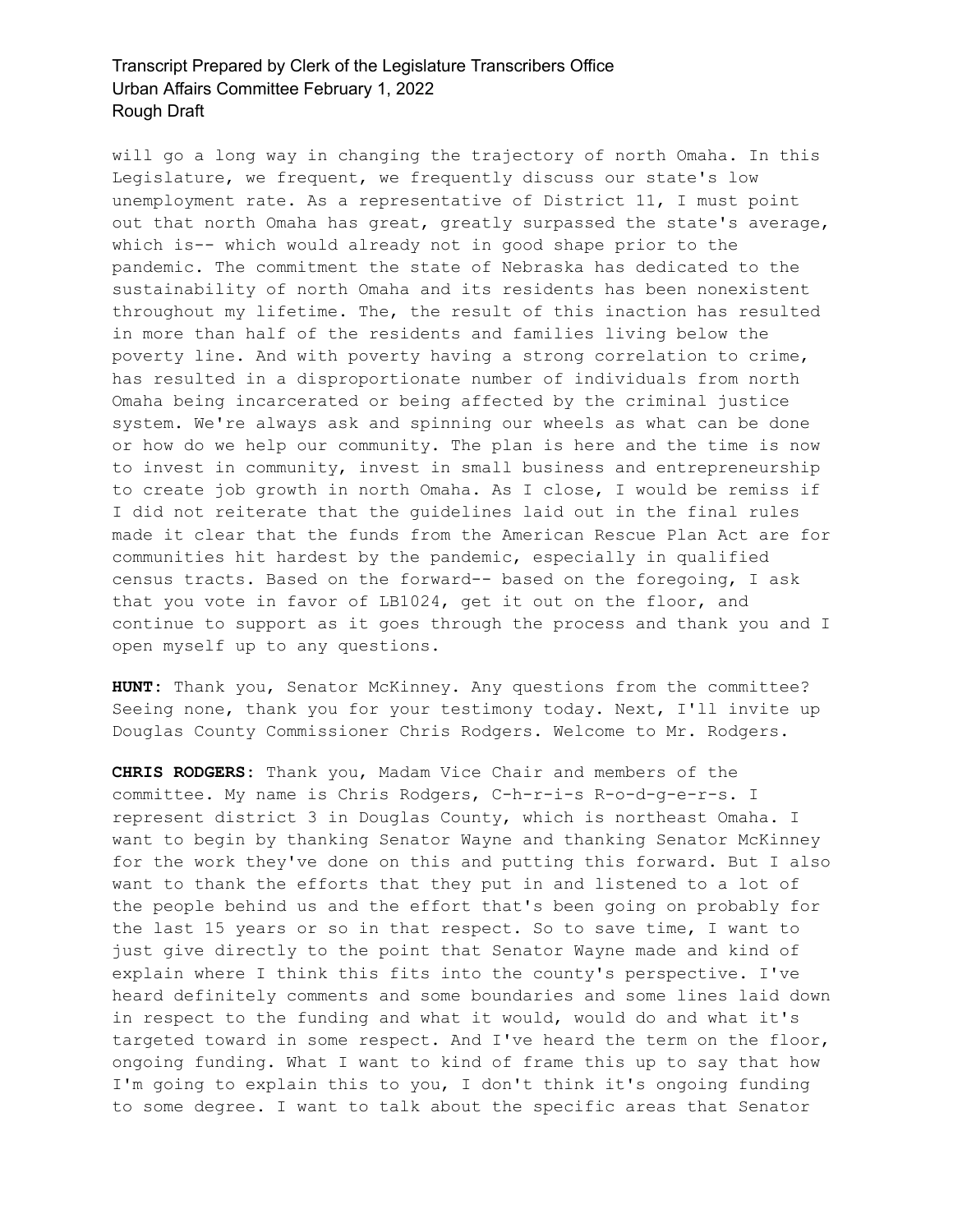Wayne talked about, which is mental health and juvenile justice. These are areas that the county has been in and that we see this opportunity as a steroid shot to advance the plan that we put in place to some degree. So if these funds are there for us in that respect, it wouldn't be a one-term shot. It would be into a plan that's going on, the county has investment into keeping up. I want to talk specifically about mental health. Just today, the county approved, with a supermajority vote, a plan to have a study done to get a feel for what are the services and the capacities needed for mental health and the understanding. Where are we going to go with \$50 million of this money that we've set aside to try to address mental health? We went that route because the county has chosen to stay into-- to the areas of jurisdiction and we've had to some degree, which has largely been health, corrections, criminal justice. That effort, in addition to the monies here, we hope will help us with some of the issues that affect a lot of people that live in the districts that we represent. For instance, Douglas County has been, for the last couple of years, the largest mental health institution in the state because there's a large amount of individuals with mental health issues in our jail. The money that we're going to invest we host [SIC] gets at that and additional investment that is putting in by the state will help us address this issue and get those individuals out of there and not be in a situation where the conditions get worse by sitting there in jail if they don't need to be there. Let's say juvenile justice. For the last two years, we've doubled down and made investments in infrastructure and service and programming. The efforts that this money will help us now, will help us in our efforts to get up front more in regards to trying to address the whole issues of the family. It will affect the district of north and south Omaha, particularly because the unfortunate issue is that 90 percent of the young people that sit in our detention center are people of color. The work that's being done and the services that this funding will do will help us to address those issues and the funding issues that go on outside of there. Because a lot of those issues that we're dealing with there have a whole, complete social view that affects them being in there. The same, public health: the county is going to invest \$5 million in public health in addition to the money that we're doing right now. As Senator Wayne said, the COVID-19 pandemic kind of exacerbated a lot of those inequities. And though the county is not particularly in the housing business, I do want to advocate for the money that's lined in there for affordable housing, job training, other things of that sort. These are social determinants of health that we saw play out in the public health realm and that we on our board of health know will help us get a lot of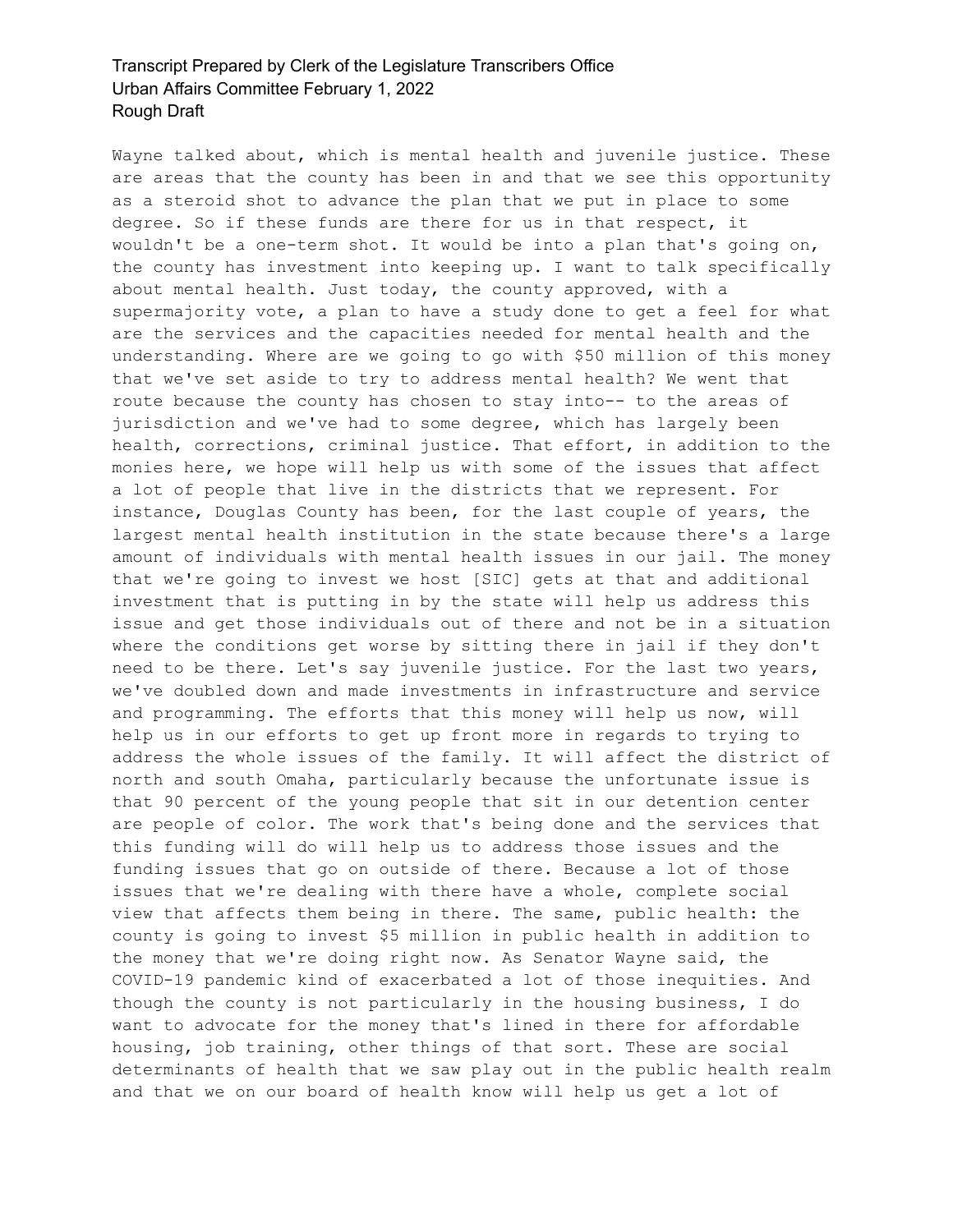those inequities in healthcare and those disparities. I want to lay out to you a little more too some of the county skin in the game right now, in addition to the mental health piece. So of the money that we've had, the allocation right now that's probably out the door is somewhere between \$5 million of funding that's going there. There's potential of money that will directly affect north and south Omaha and how it gets laid out of a possible another \$10 million impact that could come to those areas, in addition to this \$50 million in mental health that we think will significantly affect the area. So I want to thank you for your consideration. I want to put on record that I support this effort and hopefully it gets full funding. If it does not, I think the work that they've done is worthy of consideration from here on out, as they plan and direct this, on to get there in the future. And if you got any questions, I'm happy to answer them.

**HUNT:** Thank you, Commissioner Rodgers. Any questions from the committee?

**CHRIS RODGERS:** Thank you all.

**HUNT:** Thanks for coming down today. Next, I'll invite up Omaha Police Chief Todd Schmaderer. Welcome, Chief Schmaderer.

#### **TODD SCHMADERER:** Thank you. My name is Todd Schmaderer,

S-c-h-m-a-d-e-r-e-r, 505 South 15th Street, City of Omaha Police Chief. Senator Wayne and members of the Urban Affairs Committee, the American Rescue Plan provides a unique opportunity to address significant needs, particularly in the city of Omaha and particularly in our north Omaha community. As such, I'm a proponent of LB1024. The city of Omaha's priorities are closely aligned with LB1024, especially with violence prevention and intervention, job training, youth programs, affordable housing, and assistance to unemployed workers. The north Omaha community has worked closely with the Omaha Police Department to reach some of our lowest violent crime records in the history of the city. However, they are still disproportional and they have spiked during the pandemic. There are three steps that I see in order to reduce violent crime further in the city of Omaha. And as the city of Omaha's crime goes down, the state of Nebraska's go down. That's the imprint and the impact that we have on the state. First one is mental health. Douglas County has stepped up on this front. Commissioner Rodgers touched on that during some of his testimony. Number two is recidivism rates. We have way too many repeat offenders and there are a number of bills that you'll see throughout this legislative session attempting to address that. But probably the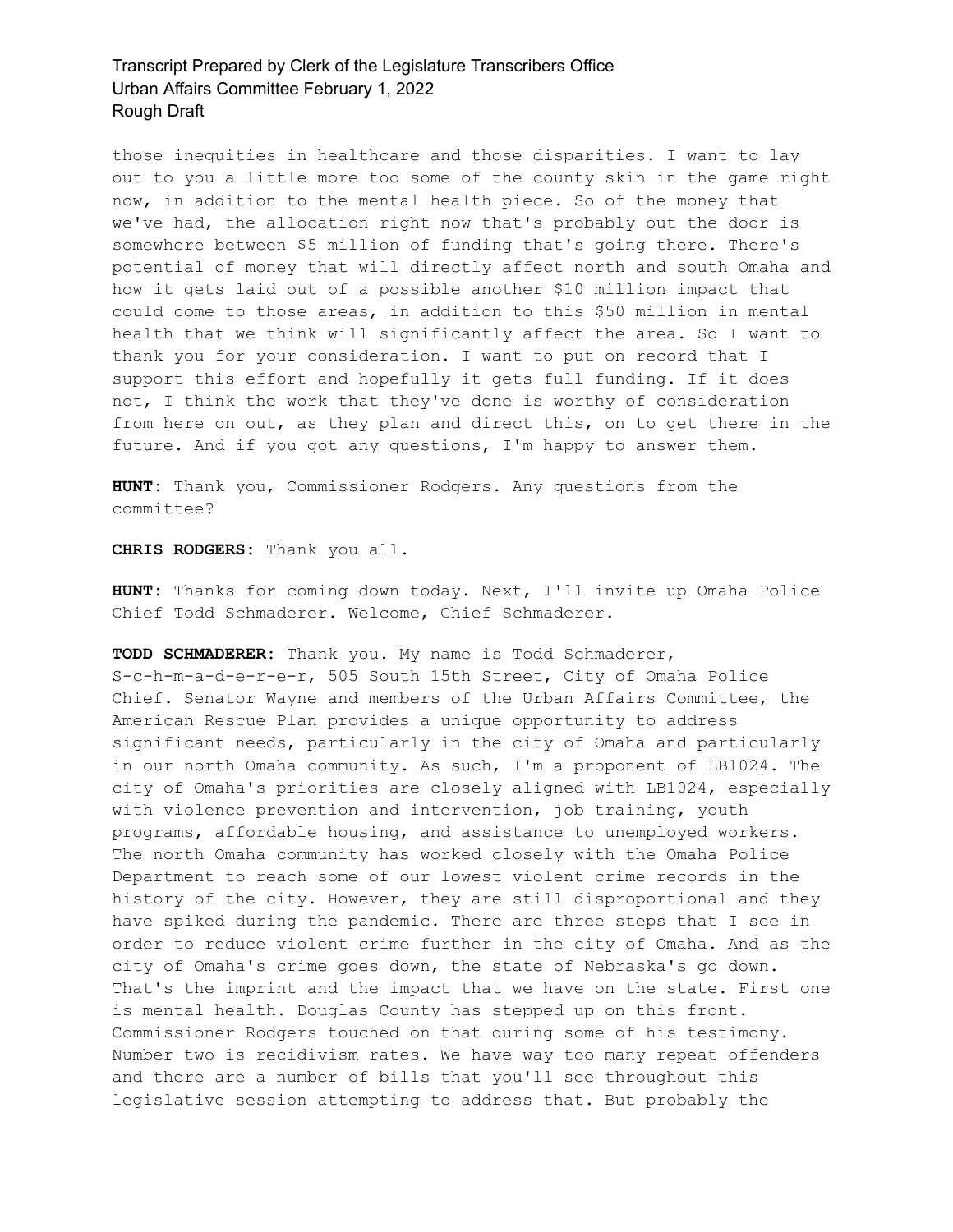biggest area that I see is, is that area of root causes: employment, poverty, affordable housing, education. The greatest opportunity to address quality of life and for a disproportionate crime reduction is to address root causes. Arguably, our north Omaha community of-- the- one of our greatest poverty areas has suffered the most during this pandemic, so we have a dual opportunity here, a dual opportunity. We can assist with coming out of the pandemic, but we can also address the root causes that have forced an unequal starting point. So I was asked one time, Chief, if you had 1,000 more officers, how much, how much would crime go down? What could you do with 1,000 officers? My response was I would rather have 1,000 jobs strategically placed in the right part of our city to affect poverty. That would reduce violent crime far more than 1,000 more police officers. So I close with I am in support of LB1024. I view it as transformational. I view it as a rare opportunity. I concur with the two Omaha senators that have brought us forward and also concur with Douglas County Commissioner Chris Rodgers on his previous comments. I'd be happy to take your questions.

**HUNT:** Thank you, Chief Schmaderer. Any questions from the committee? Seeing none, thanks for being here today. Next, I'll invite Admiral Osie Combs. Welcome.

**OSIE V. COMBS JR.:** Well, good afternoon, Vice Chair, Senator Wayne, and members of the Urban Committee. My name is Osie V. Combs Jr. I'm a retired rear admiral in the United States Navy. Proudly--

**HUNT:** Can you spell that for us, Admiral Combs?

**OSIE V. COMBS JR.:** O-s-i-e, V is the middle initial, C-o-m-b-s, Jr.

**HUNT:** Thank you.

**OSIE V. COMBS JR.:** --rear admiral of the United States, retired. It is my pleasure to address this group and just start by saying I'm the president and CEO of Pacific Engineering, located right here in Roca, Nebraska, right outside of Lincoln, Nebraska. Many people have come to visit us recently, including the Governor, people from Washington, and they're surprised that we have a small minority firm doing significant defense work for this country right here in Nebraska. And with that backdrop, I want to say a couple of things-- and please keep me on track for time. You know, we, we talk a little bit, but we're small, but with a big footprint. We lead and we like to think of ourselves being on the bleeding edge of technology, not the cutting edge because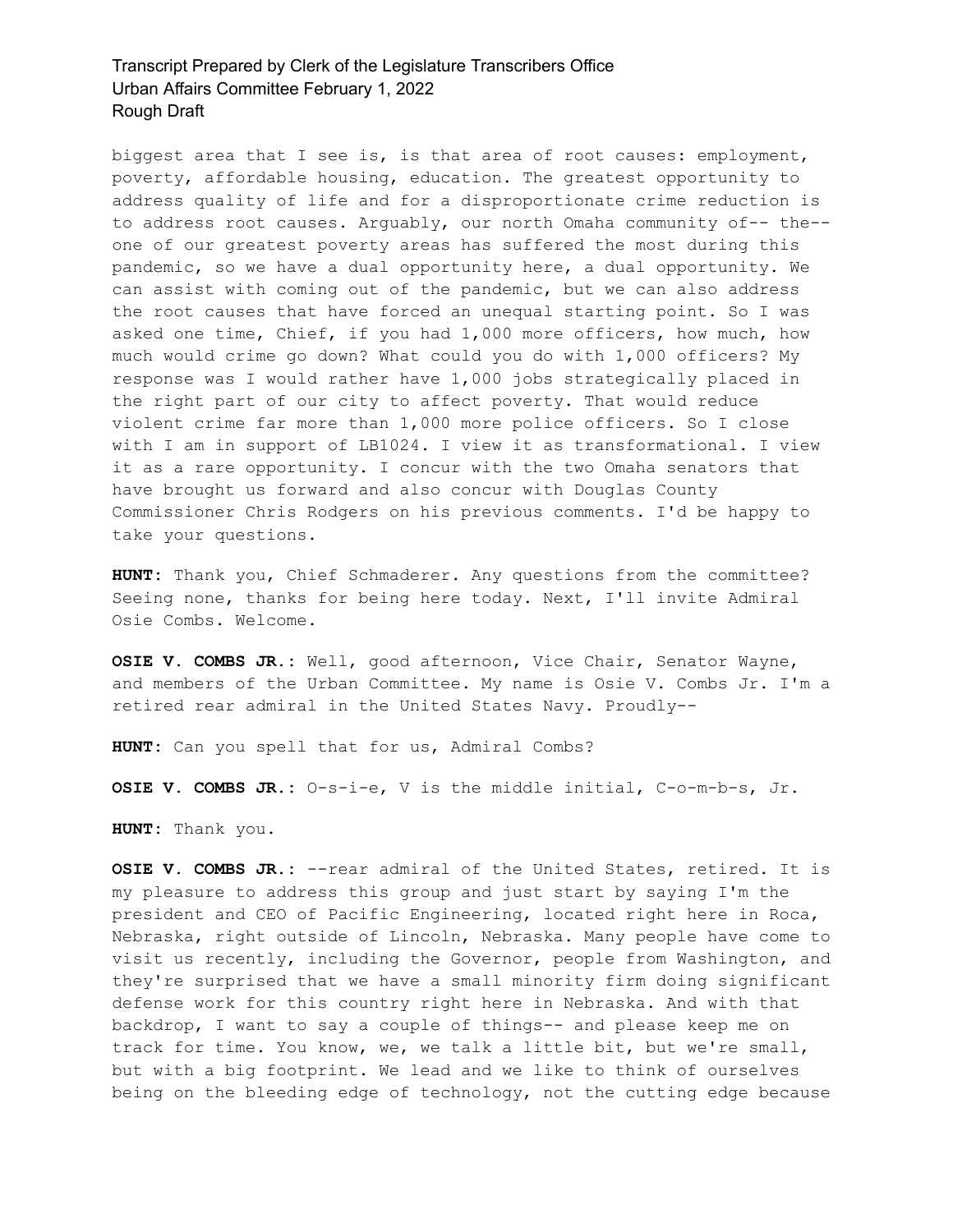we are first. With that, I can say that, without getting too deeply into the weeds, we have significant projects. For example, our missile systems that support and defend this country, we are playing in that arena. Many of you might not know that, but we have talented people doing it. Secondly, as Nebraska leads in center point pivot systems, we're working. We are looking to ways to improve that technology efficiency to bring revenue to the state. We are currently residing in 72,000 square feet of building space where we are making these products and we have grown that additional 50,000 square feet since 2018-19. We had representatives from the Governor's office to attend and at that time, we made commitments we were going to grow. We moved into our new facility and now we're outgrowing that facility because we have gone after projects. A couple of our current customers include the, the largest Navy systems, the Naval Sea Systems Command to build weapon components for this country. We support the Marine Corps. We support the Navy Strategic Program Office. We support the Army Materiel Command. We support industries like Northrop Grumman. We- research centers like Penn State, Lockheed Martin, just to name a few. Now, we've been in Nebraska for a bit and we love what we are doing. Again, I stated we're veteran owned and we are minority owned, but let's talk to something that's dear to our heart: growth and strategy and revenue as a CEO. Many of you may remember the-- as we had COVID-19 and the pandemic, we developed a product called Rapid On Demand Portable Platform. These drive-through pods that you went through, PEI built those pods. The first pod that went through for drive-through testing we placed in north Omaha and that was for a reason, it was a purchase. See, people often forget many of the stores, the CVSes, the Wal-Marts, so this-- or whatever you get the shots are not located in certain communities. And when the bill talked about making sure people were taking care of for the pandemic, we said we will do this. Yes, we made a couple of remarks on the local TV and talked about we were doing things. Well, we, we followed that because we adopted the slogan "Take it to the People" because we care. Not only did we start-- am I up?

**HUNT:** You're up, but I'll let you finish your thoughts.

**OSIE V. COMBS JR.:** Thank you.

**HUNT:** If you could wrap them up?

**OSIE V. COMBS JR.:** I'm going to be very quickly. Thank god I didn't see those slides.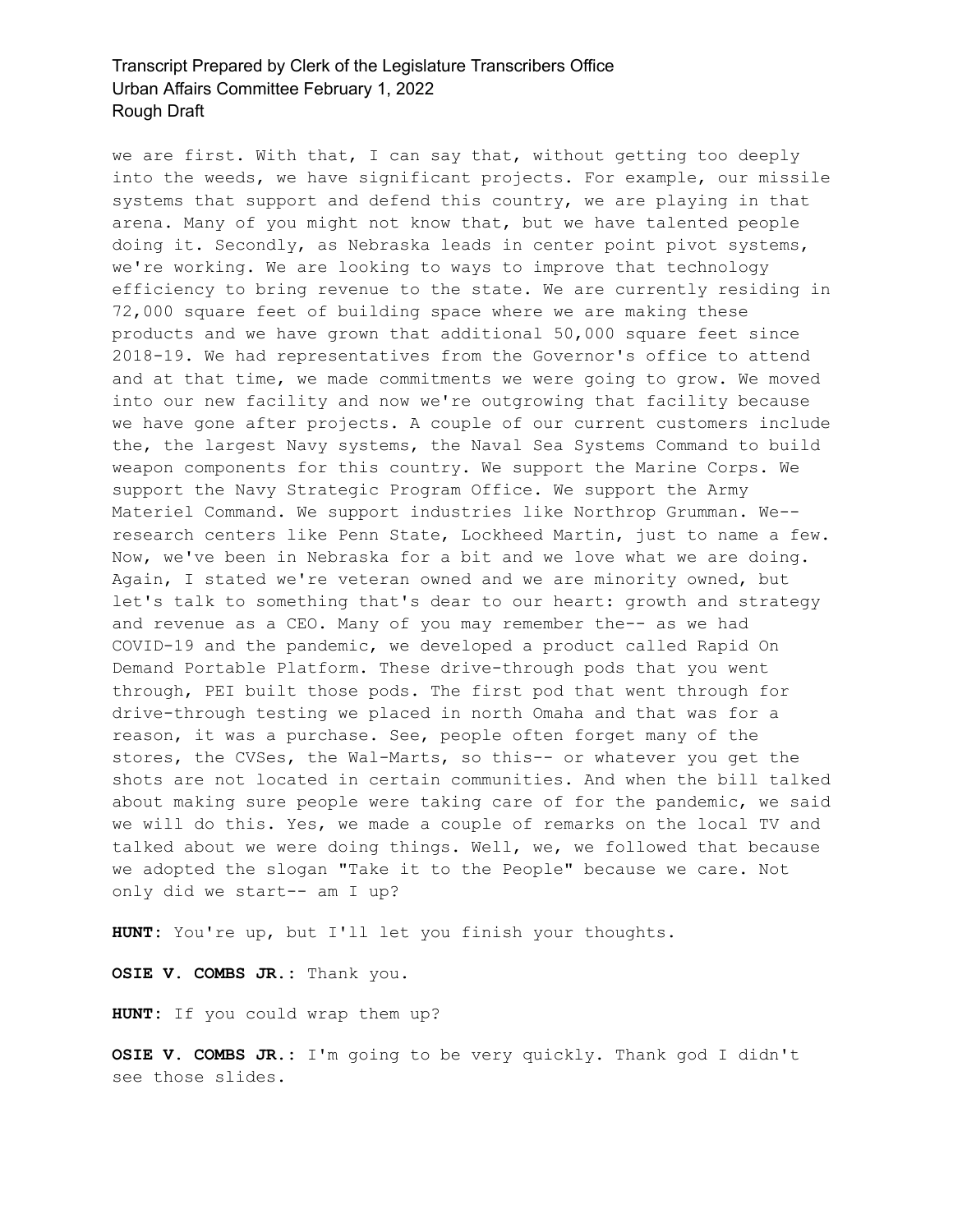**HUNT:** Yeah.

**OSIE V. COMBS JR.:** The-- but we started in Omaha, north Omaha because we wanted to be first so people would be there. And one of the individuals there, I remember, said, you build it, they will come. We've taken this as well as to the Washington, D.C., area where we made the truck and we have that slogan. Build it and they will-- you know, take it to the people because we care. We have it, but it started here. We're-- currently we are working that and we really support the recovery plan, LB1024. There are many aspects that's important to us, like for the EC 2.9a. You've got the list. I won't read them to you, but we are there. So how do we do this? We need the workforce and we need the people and the Governor asking the Lieutenant Governor ask, where are you going to get the people? And I said, we're going to grow our own. We have partnerships with the University of Nebraska-Lincoln. We have-- we hired an internship and we brought him on as a Ph.D. when he graduated. He's on our staff, one of our leading material scientists. We have a second Ph.D. graduating in May is coming on board. We currently have an intern right now, an electrical engineer, working. We have people and we are establishing the workforce. So what does that mean? We need to go to the Omaha North High School for that talent there. We need to start early and bring the talent now. We cannot start high-level programs in two days. It takes a measured program that this bill offers that opportunity to take advantage of and not just here for Nebraska, but lead the country as we support and defend this country. It's right at the heart of strategic programs here where you have a major base and we have strategic importance. We also have other work that's important. We need to move on to the community colleges. We need touch labor. We need the skills. Not everyone needs the four-year degree. We are running short in this country on that middle touch labor we need. And at the same time, we need to take advantage of the University of Nebraska-Omaha, where we have their graduates. We are working with them and the same thing with Creighton, the same thing with Doane University. We have our production manager from Doane. We have staff members. We are there. The bottom line, we have to develop the talent. We need to stop skipping over the existing talent that's right under our nose. Train them, work them, qualify them, get them excited. And as the chief of the police stated-- and I have a statement by saying we need to get our Ps straight, the priorities. We need to focus more on production and productivity and less on prisons. So when you give the productivity and the jobs, your prison population will go down. Now with that said, I thank you very much for your time and I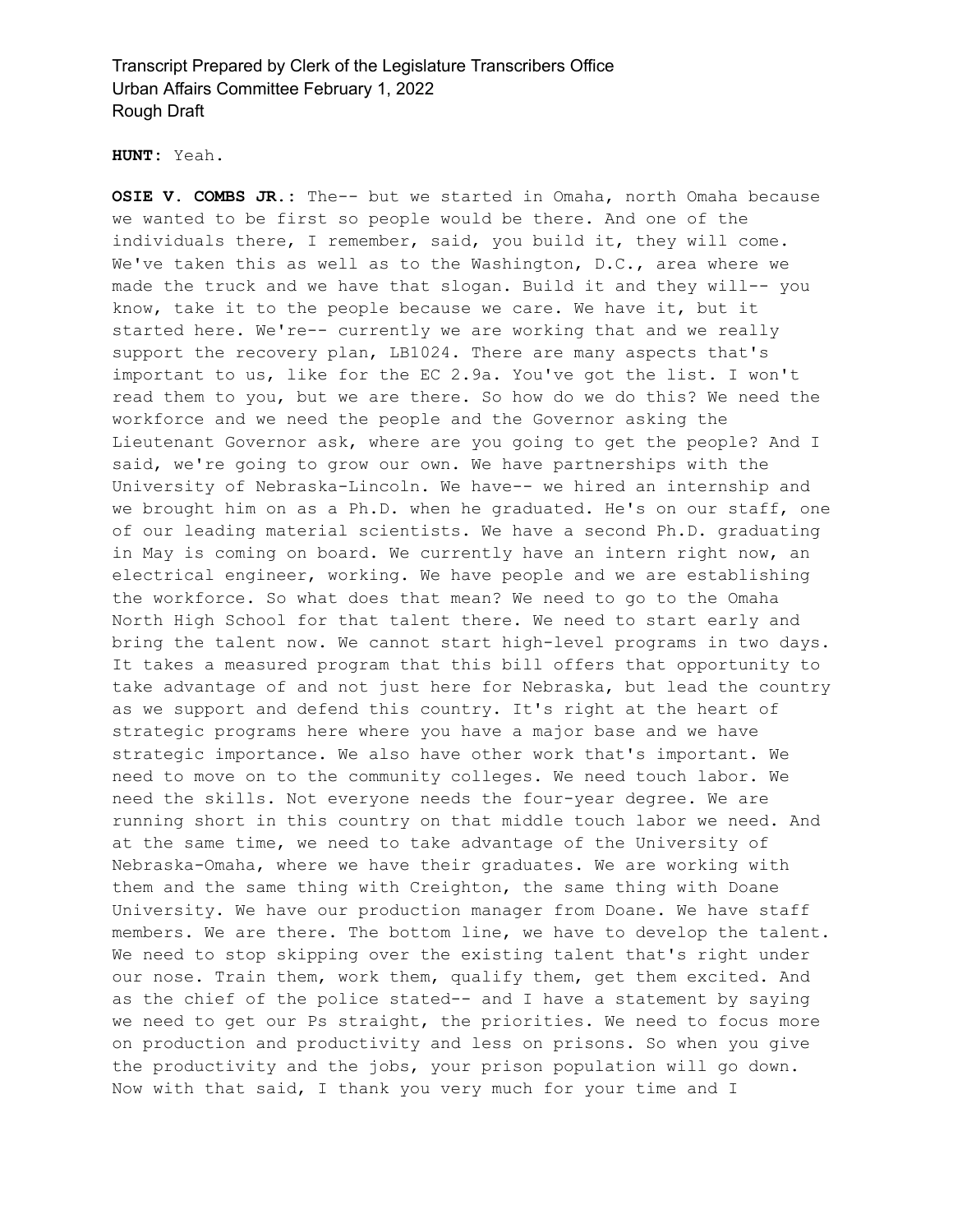summarize by saying it is a great return on investment by supporting this bill. It builds the public trust and it gives visible evidence of what's possible. It allows for high-paying jobs. We're talking jobs created in 50,000--

**HUNT:** Admiral, I need to ask you to wrap it up.

**OSIE V. COMBS JR.:** I'm wrapping up, two at once. The growth, defense, Nebraska-- the bottom line, we are invested in a community. We have truckloads now and we would like to continue to do so. And thank you--

**HUNT:** Thank you.

**OSIE V. COMBS JR.:** --very much for your time. You've been very kind.

**HUNT:** We-- thank you. We've got your testimony. Any questions from the committee? Senator? Lowe.

**OSIE V. COMBS JR.:** Yes, sir.

**LOWE:** Thank you, Vice Chair Hunt, and thank you, Admiral, for being here. It's an honor--

**OSIE V. COMBS JR.:** Thank you.

**LOWE:** --to have you here--

**OSIE V. COMBS JR.:** Thank you.

**LOWE:** --and in Nebraska. I just have one comment. You said you want to go to high schools and make sure those, those students in the high schools can see what they can do and, and to bring them on board. I would suggest maybe middle school students because by the time they get to high school--

**OSIE V. COMBS JR.:** It's too late.

**LOWE:** --it's too late.

**OSIE V. COMBS JR.:** May I comment?

**LOWE:** Please.

**OSIE V. COMBS JR.:** I totally agree with you, but we want to make sure where you have centers there we can drop down. We're talking programs. You start this. And actually, I have challenged many places across the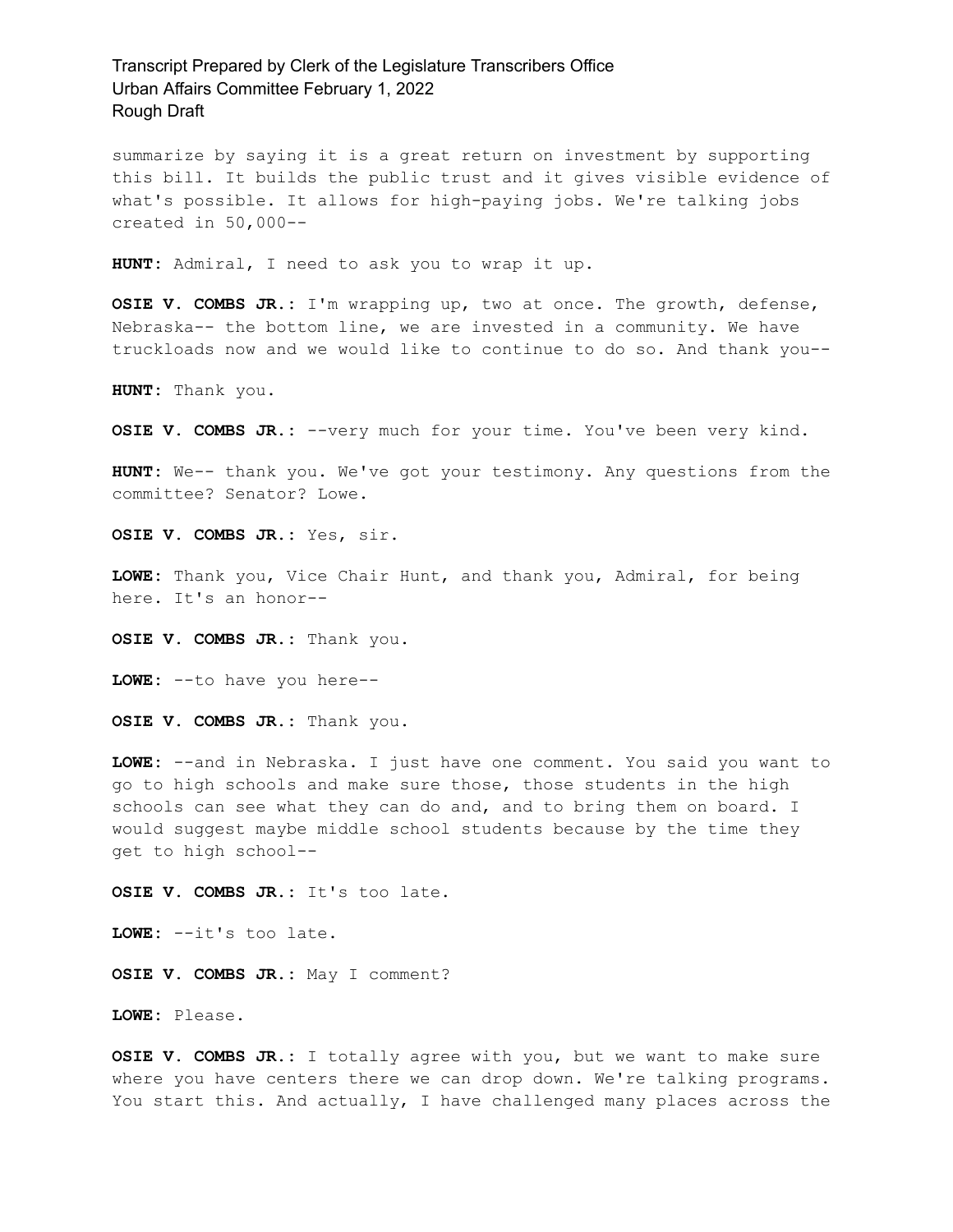country. We really need to start in middle grade-- the elementary schools to get them interested. But middle schools, we get them excited on a science track and we have to pay attention in middle schools because if they cannot pass algebra, you can't go to the higher level. So we must focus on those programs and in middle school algebra one, those first levels. So I agree with you, then go to high school, but get him excited and then they will find a way to go all the way through the program. Thank you for your question and I agree.

**HUNT:** Thank you, Senator Lowe. Any other questions? Thank you, Admiral, for coming today.

**OSIE V. COMBS JR.:** Thank you for allowing me to speak.

**HUNT:** Next I'll invite Mark Norman from the Greater Omaha Chamber of Commerce. Welcome, Mr. Norman.

**MARK NORMAN:** Good afternoon. Thank you and of course, I have to follow the admiral, so thank you for your service--

**OSIE V. COMBS JR.:** Thank you.

**MARK NORMAN:** appreciate it. Vice Chair Hunt and members of the committee, I am Mark Norman, M-a-r-k N-o-r-m-a-n. I'm the senior director for business attraction and expansion at the Greater Omaha Chamber. I'm here to express our support for LB1024, the North Omaha Recovery Act. We thank Senators Wayne and McKinney for bringing this to the committee and soliciting our input as the package was put together. There are many worthwhile projects and ideas in this bill and the chamber has been supportive of these concepts since the mid 2000s. We also want to emphasize that we recognize that communities of color in both north Omaha and south Omaha have been disproportionately impacted by this pandemic, which has expanded the already existing- exist-- already existing economic gaps. That's why a historic investment in these communities by the state of Nebraska is so important. Senator Wayne has asked us to specifically address the airport business park today. Our chamber has been looking for opportunities to create an employment center in the north Omaha area for over a decade now. We have evaluated many sites and opportunities for redevelopment, but always came back to the same conclusion. There are just not that many sites where you can find a site of any mass of, of land. In a recent visit to north Omaha by an out-of-state company looking to locate in north Omaha, the company stated, we do not want to be in a one-off location. We want to be located where other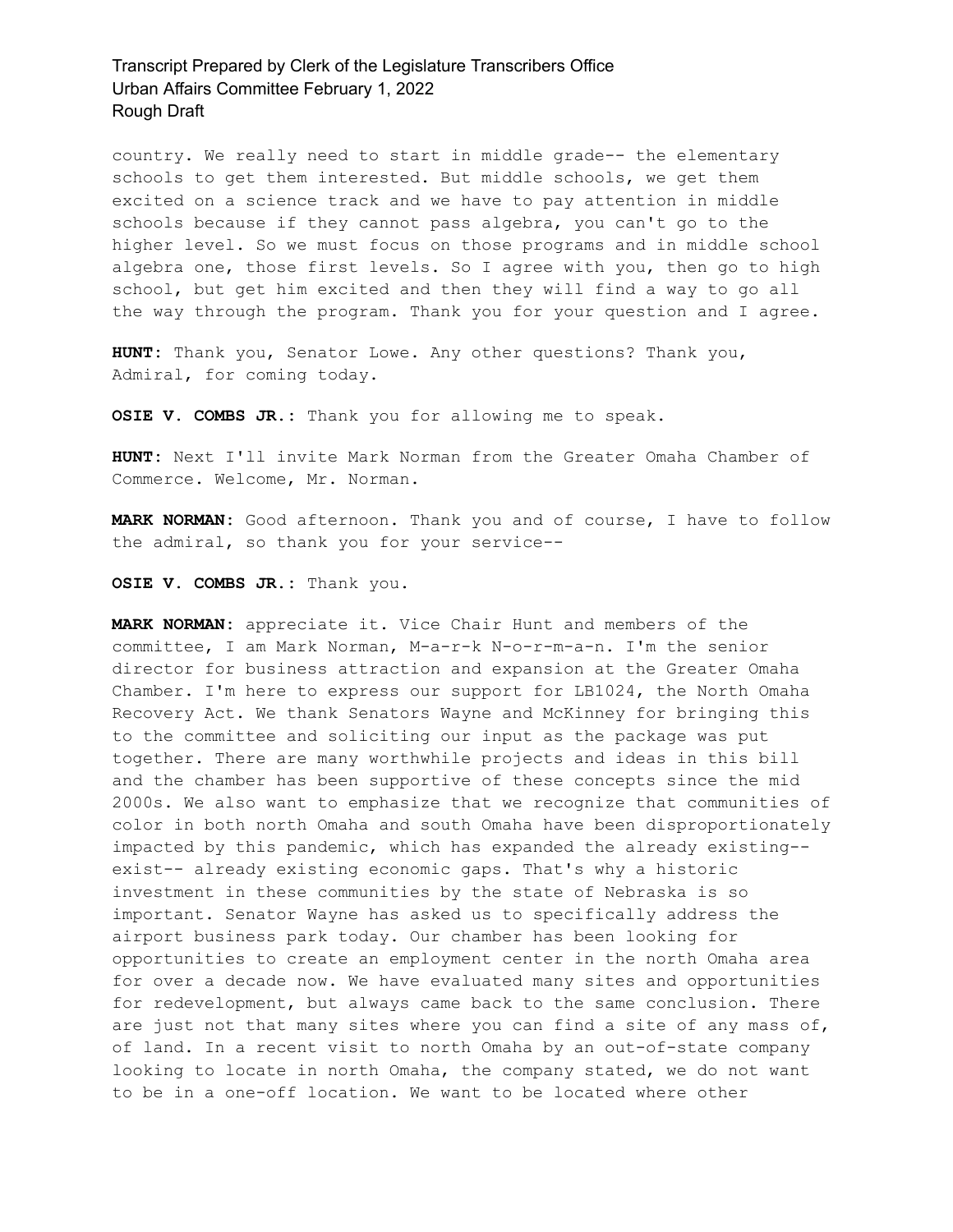businesses can also locate so we can create a cluster of similar businesses. When we first looked at what we were calling the "Airport Business Park 2" location-- and, and 2011 is when we first started looking at it. It provides the opportunity for up to 140 acres of contiguous property through the acquisition and assembly of multiple properties. We conducted some preliminary engineering studies and determined a potential price tag of about \$50 million at that time in 2011. About \$30 million was acquisition and \$20 million was, was infrastructure. At the time, this seemed like a daunting price tag, so we continued to look for other opportunities. We looked at multiple sites. We looked at redevelopment of buildings, but we always ran into an obstacle of some sort and always came back to the "Airport Park 2" as the best alternative. Early last year, with the help of the Nebraska Department of Economic Development and Omaha Public Power District, we contracted with Lamp Rynearson to update the "Airport Business Park 2" study and to look at the best way to structure the phasing of development and also update our infrastructure costs. Looking at the acquisition of property and how new infrastructure needed to be installed, as well as stormwater management, it was determined that it was best to acquire all of the properties at once and develop the main core of properties. This would provide for an initial 100-acre core development and the ability to add a 22-acre phase two and a 25-acre phase three. Our 2021 cost estimates put the acquisition at roughly \$50 [million] to \$60 million and infrastructure at \$30 million, including contingencies built in. The North Omaha Recovery Act, along with other potential funds from the city and private contributions, would be able to establish this project. This would get us the massive land we would need to create a major employment center easily accessible to the north Omaha community. As our potential prospect we mentioned earlier had requested, many businesses could locate on the site. The chamber prepared an economic impact analysis demonstrating the potential of the site, so a little bit different inputs than what the state study put together, but utilizing the implan-- impact analysis software as well. We estimated that seven projects could locate in phase one, which is the core 100-acre property, and employ up to 1,700 people. So at full build out, this would generate a direct and indirect economic impact of \$650 million annually to Douglas County and statewide, it would be \$738 million. So you can see a good return on investment. So in addition to this project, we have already supported the North 24th Street proposal in the Governor's ARPA bill and believe that is worthy of additional investment. We're looking forward to testifying on Senator Vargas' bill to support investment in redevelopment in south Omaha like the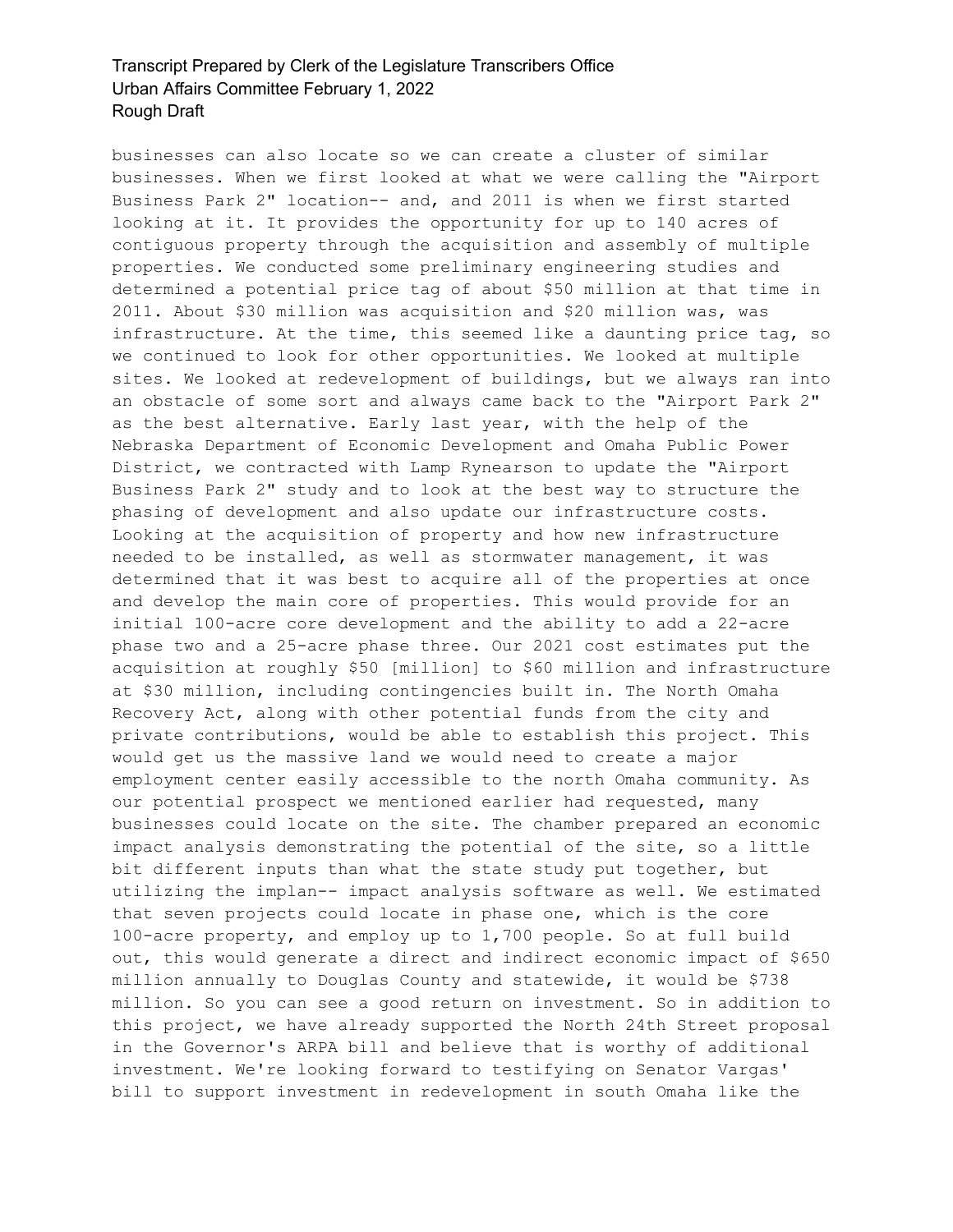Southside Terrace, affordable housing plans in the South 24th Street streetscape. So wrapping up, we support LB1024 and the effort to create an industrial park and other business opportunities in north Omaha. Thank you and I'd be willing to answer any questions you may have.

**HUNT:** Thank you, Mr. Norman. Any questions from the committee? Yeah? Oh, no. Thank you.

**MARK NORMAN:** Thank you.

**HUNT:** Thanks for coming and I would like to invite up Officer Tony Connor from the Omaha Police Officers Association. Welcome, Officer Connor. Good to see you.

**ANTHONY CONNER:** Good afternoon, Chairman Wayne and members of the Urban Affairs Committee. My name is Anthony Connor, A-n-t-h-o-n-y C-o-n-n-e-r, president of the Omaha Police Officers Association. I have served the citizens of Omaha for nearly 22 years as a police officer. For 18 years, the majority of my career, I patrolled the same north Omaha neighborhoods where I was raised. What I can tell you from my experience is that most police officers quickly realize that we will never arrest and incarcerate our way out of the systemic problems facing north Omaha. Police officers know this because of the nature of our job. We find ourselves in situations when ordinarily-- ordinary people run out of moral and legal options to solve their problems and we connect daily with citizens who are victimized by choices of others. We respond to those who have buckled from the stress caused by generational poverty, food insecurities, homelessness, mental illness, and drug abuse. Under my leadership as president of the OPOA, we have renewed focus on preventative and restorative measures to help address the root cause of crime and the years of neglect in north Omaha. We have financially supported the Center for Workforce Development and their Project Reset program. We have supported PACE financially and with volunteer hours coaching kids. We have helped Operation NETS and a host of other community service projects. Our commitment to real and lasting change in north Omaha is genuine and so I am here today to support LB1024. And while we stand firm and need a fair and impartial policing, we also realize that what this community needs most is opportunities. We have a chance with these available funds to make an immediate impact. The issues caused by generational poverty, lack of quality education and opportunities, and limited economic growth and job creation must be addressed in order to end the violence and crime that continues to plague north Omaha. The OPOA is proud to support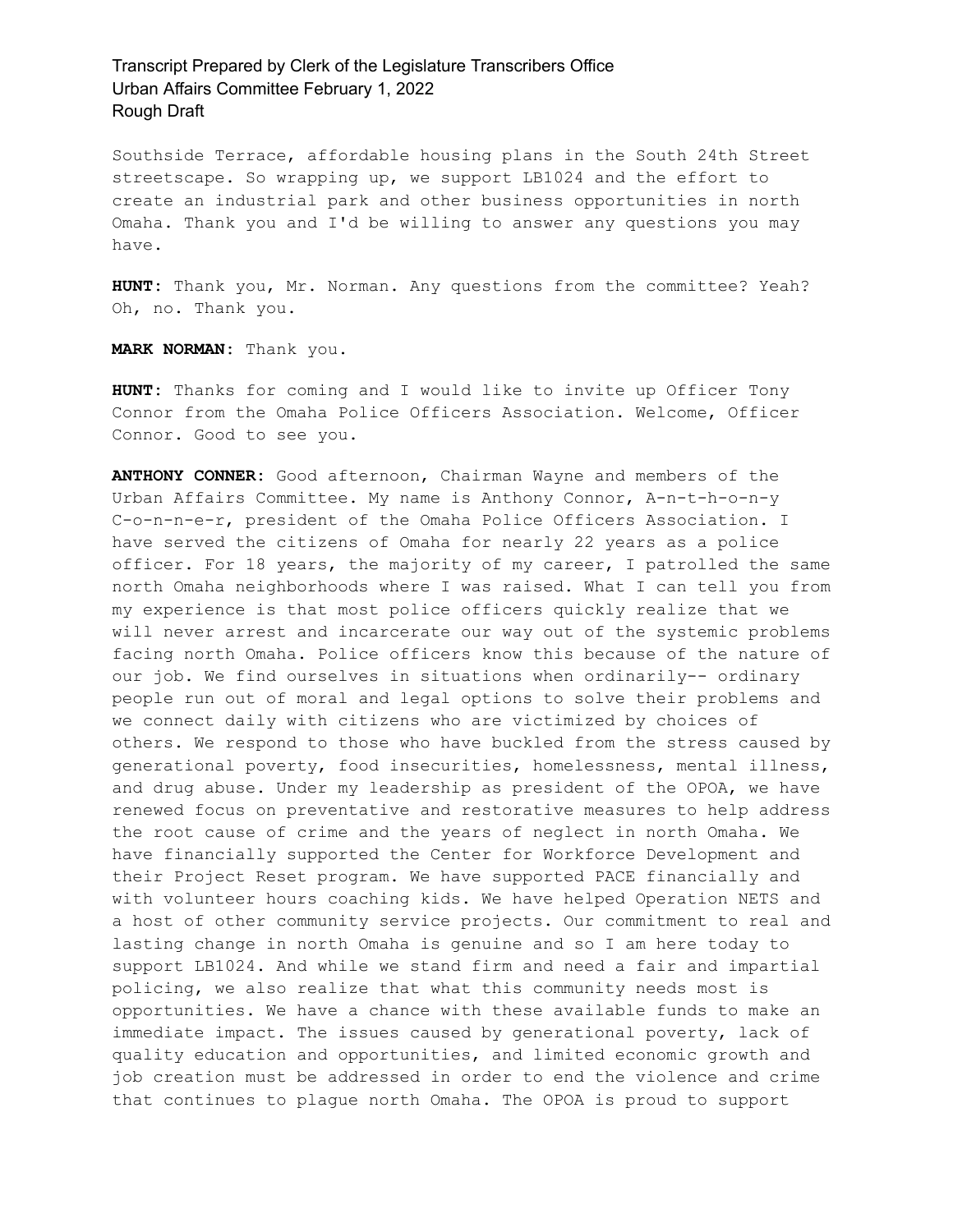LB1024 and I would like to personally thank my senator, Senator Wayne, for bringing this idea forward and I'm certainly available for any questions.

**HUNT:** Thank you, Officer Conner. Any questions from the committee? Seeing no questions.

**ANTHONY CONNER:** All right, thank you.

**HUNT:** Thank you for your testimony today. So that concludes our invited testimony. And next, we're going to invite up any proponent testimony from the general public and we'll start with proponents who want to speak about public health. Welcome.

**KENNY McMORRIS:** Welcome. Thank you. All right, Vice Chairwoman Hunt, members of the Urban Affairs Committee, I am Kenny, K-e-n-n-y, McMorris, M-c-M-o-r-r-i-s, and I have the pleasure of serving as the CEO of Charles Drew Health Center, located in north Omaha. I'm also here testifying on behalf of the Health Center Association of Nebraska, which represents the seven federally qualified health centers here in our state. We stand in strong support of LB1024 and would like to thank Senators Wayne for introducing this vital legislation. LB1024 directs \$450 million from the American Rescue Plan Act of 2021 to be used primarily for work revitalization and the improving of the living standards of families in north Omaha. North Omaha historically has some of the highest need of all the state. Mainly due to the history of discrimination, segregation, and redlining, north Omaha is one of the most economically deprived areas in our state. Rates of unemployment, homelessness, poverty, uninsured, and chronic disease are all significantly higher in north Omaha than the rest of the city, as well as the state as a whole. While Nebraska has a 10 percent uninsured rate, 20 percent of north Omaha residents are uninsured. In the 68111 zip code where Charles Drew main campus is located, 30 percent of our residents have incomes below the poverty line, as opposed to 9 percent of the rest of the state of Nebraska. As we all know, this is not a phenomenon, but rather a reflection of generations of poverty in the north Omaha community. Charles Drew Health Center, we served 14,000 patients in 2020. Approximately three-quarters of our patients are people of color, 82 percent had incomes below the poverty level, and 46 percent are uninsured. In addition, many of our patients have even more significant barriers to care, such as housing insecurity. At Charles Drew, we served over 3,000 patients experiencing homelessness in 2020. Charles Drew has been inundated with COVID-19 cases, as one of the few accessible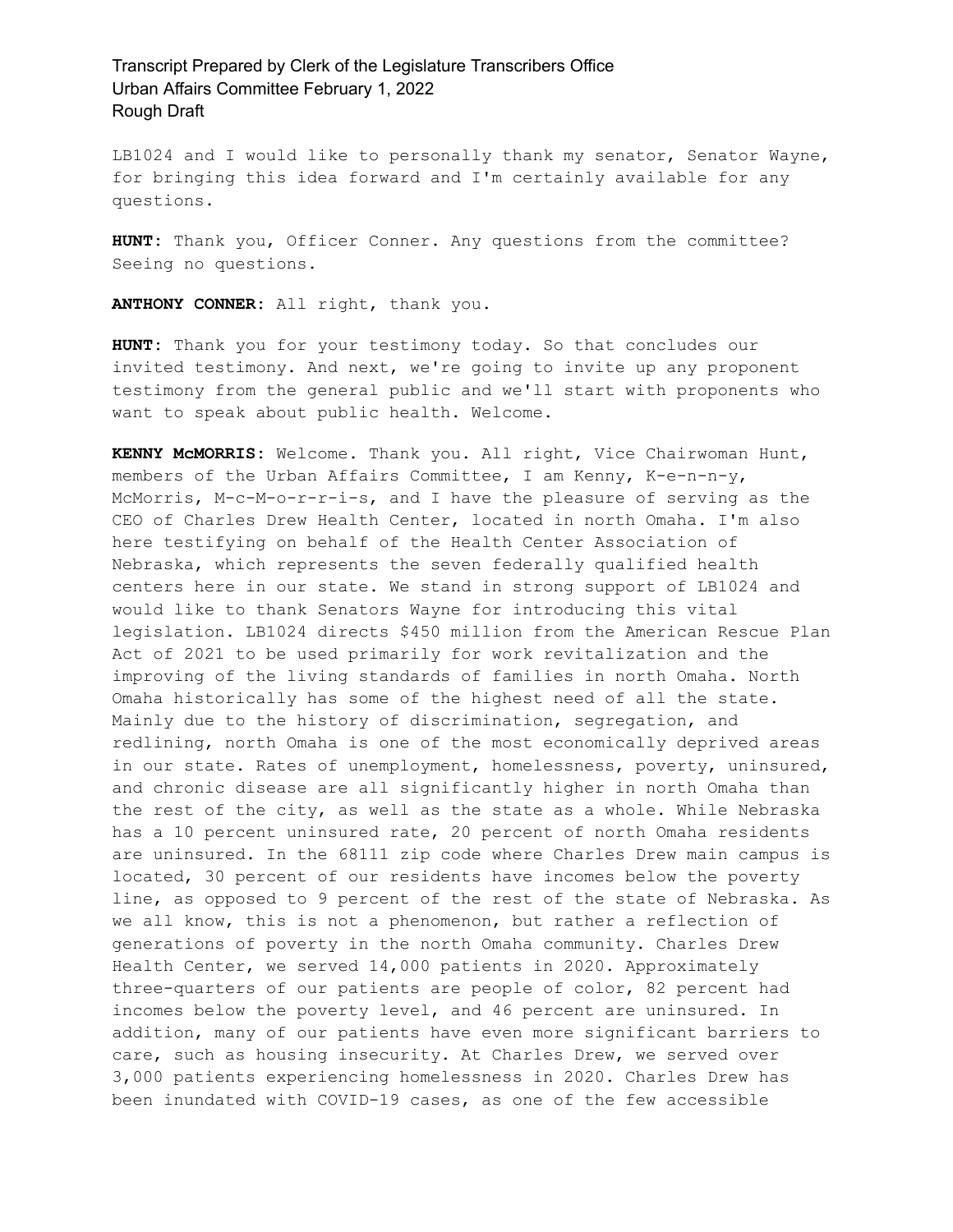healthcare providers in north Omaha. Federally qualified health centers are an essential component of the safety net system providing comprehensive medical, dental, behavioral health, substance use, and enabling services to any patient, regardless of their insurance status or ability to pay. Statewide, the seven FQHCs have provided over 60,000 COVID-19 tests and vaccinated over 41,000 individuals. We have been on the frontlines of this pandemic and will continue to do so as we always have. FQHCs are an excellent investment in the long-term well-being and the community, both in terms of health and the population and economic security of our areas. Charles Drew provides services to those individuals who other health system-- health systems do not, supporting them holistically and advancing greater economic opportunities. Currently, Charles Drew works with several of the schools to provide mental, physical, and oral health services, ensuring our babies have the care they need to thrive and learn in our schools. Additionally, we work with community partners to provide seamless access to resources. The economic impact of FQHCs is also worth noting. Charles Drew Health Center long provided over \$35 million in economic impact to the north Omaha community, including 272 jobs at the health center and more broadly within our community. Statewide, FQHCs provide \$208 million in economic impact, over 1,600 jobs, and \$168 million in savings to the health systems due to our high quality of care. Continuing investments in FQHCs would be a boon to our community. ARPA funds provide a once-in-a-lifetime opportunity for the Legislature to invest significantly in the communities that need it most. The impact of COVID-19, generational poverty, inequities and lack of equitable economic opportunities are experienced every day in north Omaha. There remains a great need for affordable and accessible healthcare in "north O" and in other low-income communities statewide, which is-- complements the vision of LB1024. Thank you again to Senator Wayne, Senator McKinney, and Vice Chairman Hunt and members of the committee. We encourage you to advance LB1024 to General File. I'll field any questions.

**HUNT:** Thank you, Mr. McMorris. Any questions? Seeing none, I get my teeth done at Charles Drew.

**KENNY McMORRIS:** Yeah, there we go.

**HUNT:** Go to the dentist, so--

**KENNY McMORRIS:** Yes, yes, no thank--

**HUNT:** --thanks for the work you do.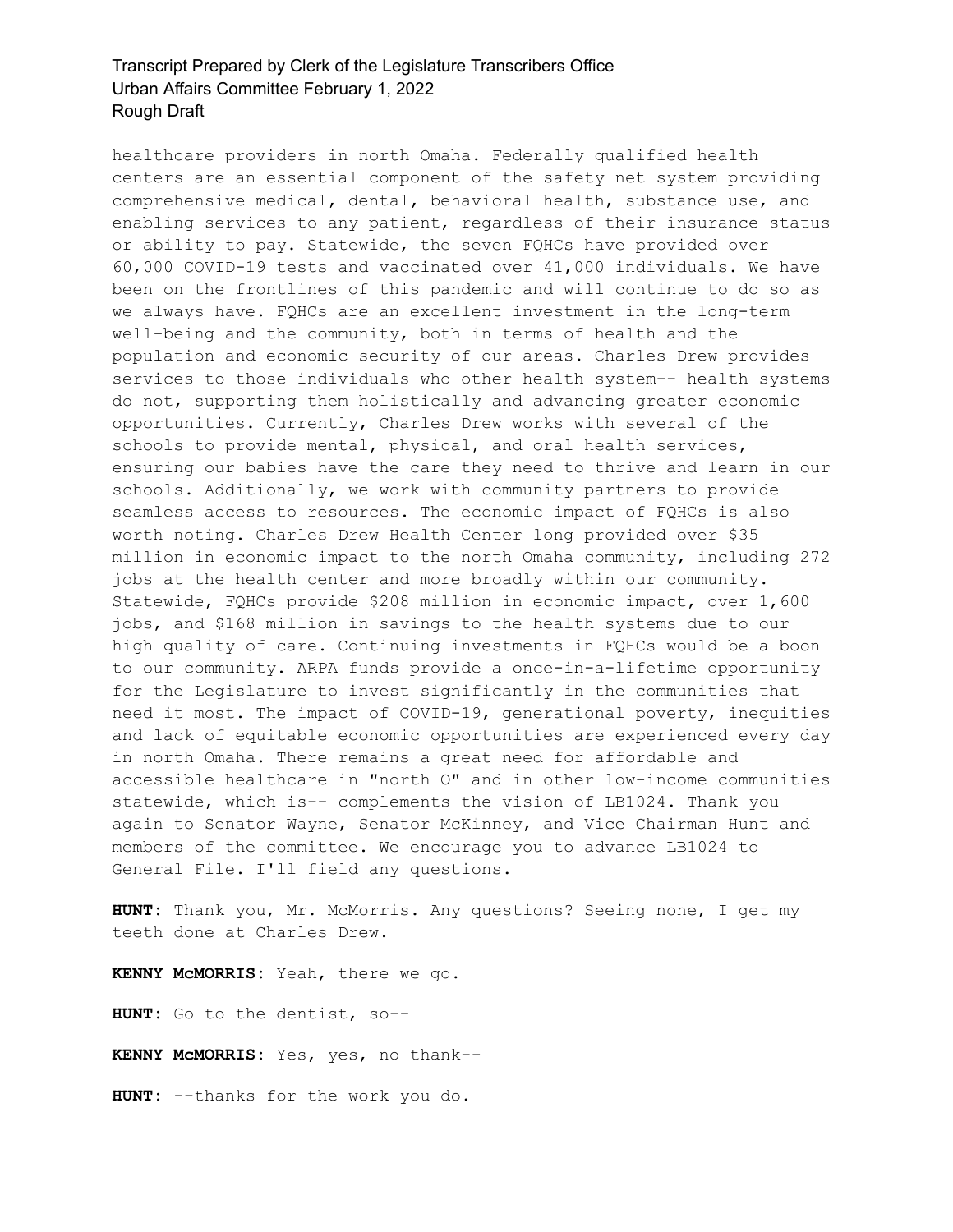**KENNY McMORRIS:** And thank you for being a patient of our health center.

**HUNT:** I'll invite up any other proponents who want to speak on public health. Welcome.

**PAUL FEILMANN:** All right. Got my heavy-duty mask here. My name is Paul Feilmann, F-e-i-l-m-a-n-n, 5152 Jones Street, Omaha, Nebraska, 68106.

**HUNT:** Mr. Feilmann, can you spell your first name too for the record?

PAUL FEILMANN: Yeah. Paul, P-a-u-l.

**HUNT:** Thank you. It just helps our transcribers.

**PAUL FEILMANN:** Senator Wayne and members of the Urban Affairs Committee, I just want to bring in some information. I've got a pamphlet that I've given you. I'll kind of go through it page by page because I think it's got some information I'd like to share with you. I'll tell you a little story real quickly. Five years ago, my wife had a back pain and she kept complaining about it and complaining about it. Finally, she went to a doctor. Doctor said, everything's fine, you'll be OK. Continued, she went to another doctor. She said, you need to get a scan, CT scan. And so they did and they found pancreatic cancer. So because they found that quickly, diagnosed it carefully, the Med Center took over from there and she's five years out now and doing great. The reason I tell you that story is because what I'm trying to address today is poverty impact in our community, the health of our community. And if you look at the first page, the scan with these, if you think of these as CT scans of our community, you look at the top one, all of them have yellow, which highlights the area of that LB1024 is addressing. The first one is the percentage of children in poverty is-- it's color coded. Dark colors go up to 100 percent. Then you go to the next one. This one's a very disturbing one. It's life expectancy. The life expectancy difference between-- this is the second one, the yellow-- in this LB1024 area, the life expectancy difference between that and west Omaha is 20 years. That's worse than, than in, in some of the bigger metropolitan areas in, in the country. The third one is also very important to mental health-- and I'm a licensed mental health therapist-- is the exposure to violent crime. You see the high--the dark areas in that. That's the number of violent crimes per 1,000 individuals. The worst areas experience 39 violent crimes, murder, all kinds of violent crimes, per 1,000 individuals. That's not for a whole area. The next area goes into food insecurity,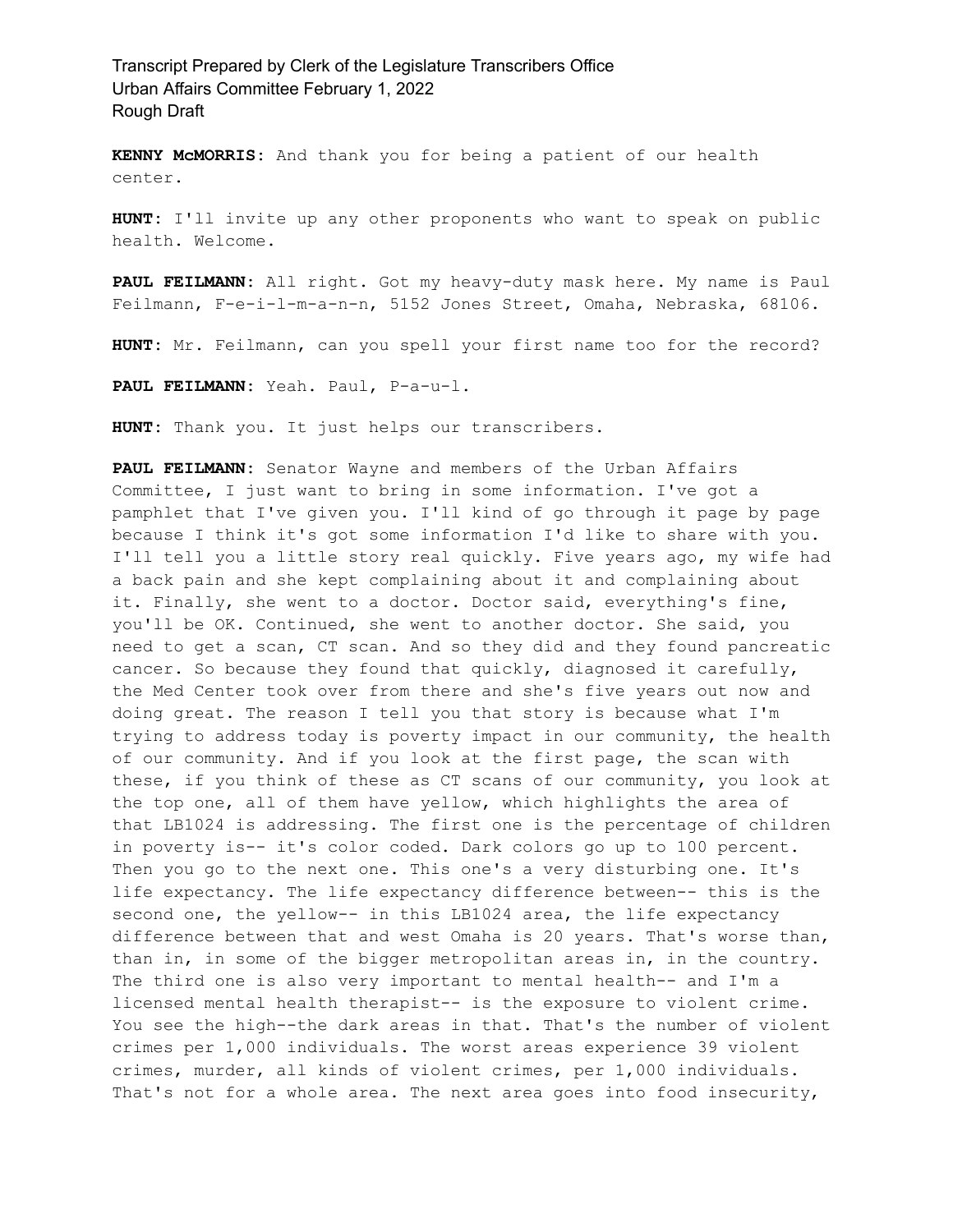the lack of access to a computer. It also talks about severe cost burdening, which is lack of income for the family. The next one has more to do with mental health. It has a graph which talks about ACEs, adverse childhood experiences, and that's a major traumatic events, unaffordable housing, being treated unfairly by race, parents in prison, jail, victim of violence, so forth. Then there's a couple of pages here, which I won't go into detail, but it's a white paper report on the psychological, emotional health detriments of poverty, has to do with individuals, parent-child relationships, and so forth, all the damage and psychological trauma. And then there's another page. This one is particularly important. This is school attendance. There's like 94 percent correlation with poverty, which is without school-- I mean, this is data that's just been put out by a Greater Omaha Attendance and Learning Center. Lastly, I'll refer you to the movie out of Omaha. If you haven't seen it, it's a well-known documentary. It's on Amazon Prime and YouTube. It follows three adolescent brothers in north Omaha for eight years. Two of them were able to get out of the LB1024 area that we're talking about and now raising families in Grand Island. The third one did not get out, got involved in a homicide and is serving 90 years in the State Penitentiary. So I am fully in support of this. This is a game changer for kids and families in our community. I really appreciate your support. Anything you can do to move it along.

**HUNT:** Thank you, Mr. Feilmann. Any questions? Seeing none, thanks for your testimony.

**PAUL FEILMANN:** Thanks.

**HUNT:** Any other proponents who want to testify about public health, come on up.

**PORTIA CAVITT:** Good afternoon. I'm Reverend Portia Cavitt, P-o-r-t-i-a C-a-v-i-t-t. I pastor Clair Memorial United Methodist Church, 56th and Ames, and I am the president of the Interdenominational Ministerial Alliance, the IMA of Omaha, that serves those underserved in north Omaha, as well as the president of the Great Plains Black History Museum that oversees the Martin Luther King Monument on 24th and Lake. I debated whether I would come up for public health, but what I have to say falls into all categories. When we think about people that live in north Omaha, I know that in this state, we want to think that north Omaha is only African Americans or minorities, but there are a lot of different races of people in north Omaha. And as the pastor of the church, I have to deal with everyone that comes ringing the doorbell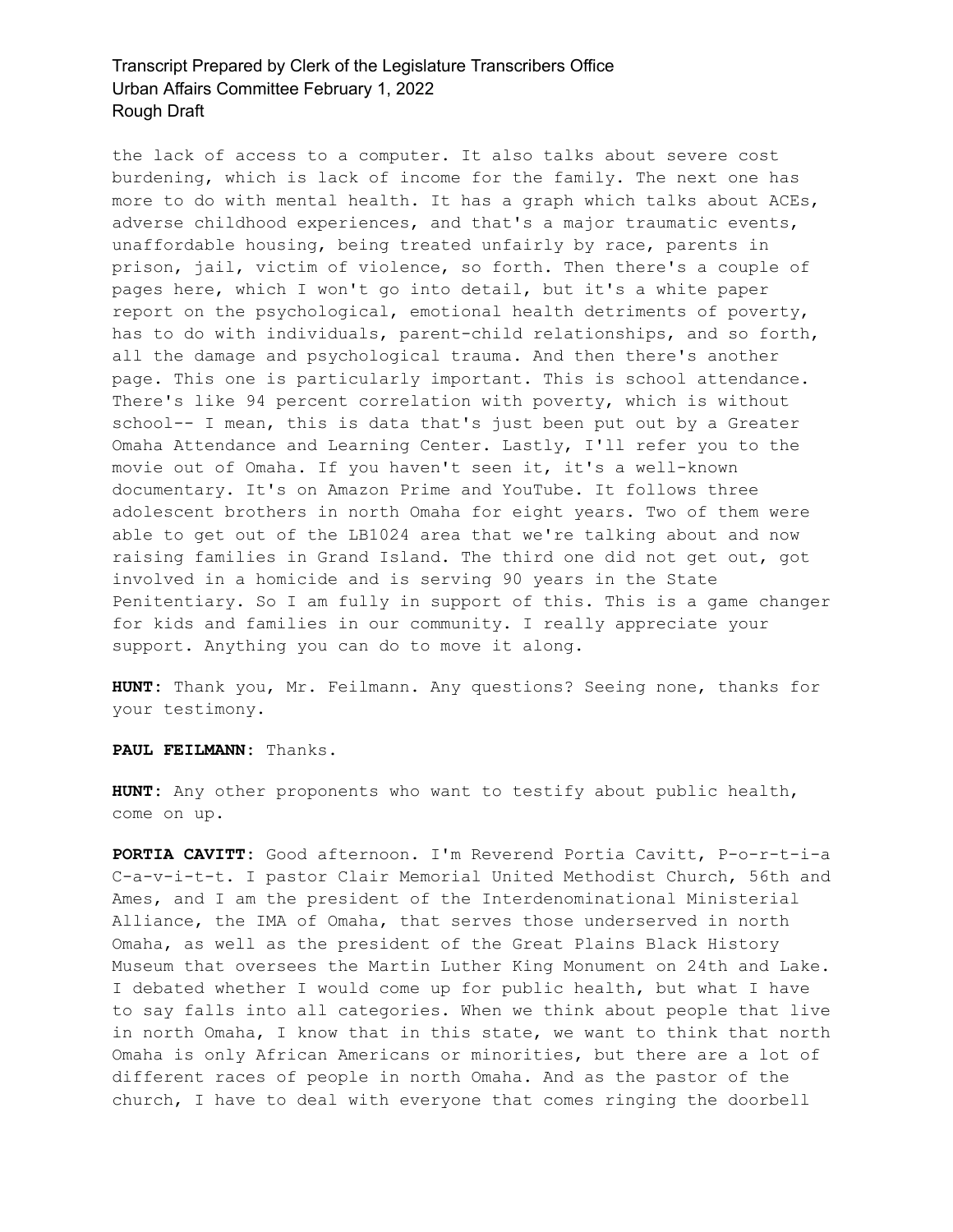that is in need, whether it's for food, whether it's for someone just to listen to them as they share or in the midst of losing a loved one. They are looking for that spiritual support. And so when we think of public health, we have to look at it in all aspects, not just physical, but spiritual, mental, emotional. And so when we think about that, it's been a long time coming for north Omaha. For 50 years, it has been the most neglected area and under supported in the city, as well as the state of Nebraska, and now is the time for us to do what is right. With the funds that are coming from the federal government, we know those blighted areas. We need to step up to the plate and do what needs to be done. We have missed the mark of this area and with these recovery funds of 2022, it gives us the right means in which to help and to do what can be done. At the church, not only are we a hub for food programs, we also have a 35-plot garden that we manage as well as to distribute food too. We have been a vaccination clinic through this pandemic every Wednesday and other churches in the IMA have likewise opened their doors so that people can not only get their vaccines, but also their boosters. And now they are able to receive KN95 masks that Douglas County Health Department are giving out to distribute at that time. We are looking as the IMA to work with the United Healthcare system that we can offer mental health training to our members, our colleagues, so that when people come in, you should be able to not only listen to them, but also see what they stand in need of. We are also thinking about opening up telehealth rooms in our churches so that people can come to the church. If they don't have internet access at home, but still need to see a doctor, in the midst of this pandemic, we want to make sure that they can still see a healthcare provider, that they don't have to go without being taken care of. Likewise, we are trying to push for it, the Heritage Health Adult Expansion Program. There are still a lot of people who are not receiving health insurance and the plan that we passed here in Legislature, that we need to make sure that it is accessible so that people can apply and move forward in their help. Therefore, I took the time out of my busy schedule to come and to support my senators, Senator Wayne and Senator McKinney, and to ask that you would do the right thing. Recognize if your pocketbook is hurting in the midst of this pandemic, quadruple it, four times is what people in my community are dealing with. We served over two 280 people in our food pantry on the third Saturday and it is still going on. People are still in need. And so we need you to pass this North Omaha Recovery Act so that we can continue to provide social services to other people. We don't have the money, but the money--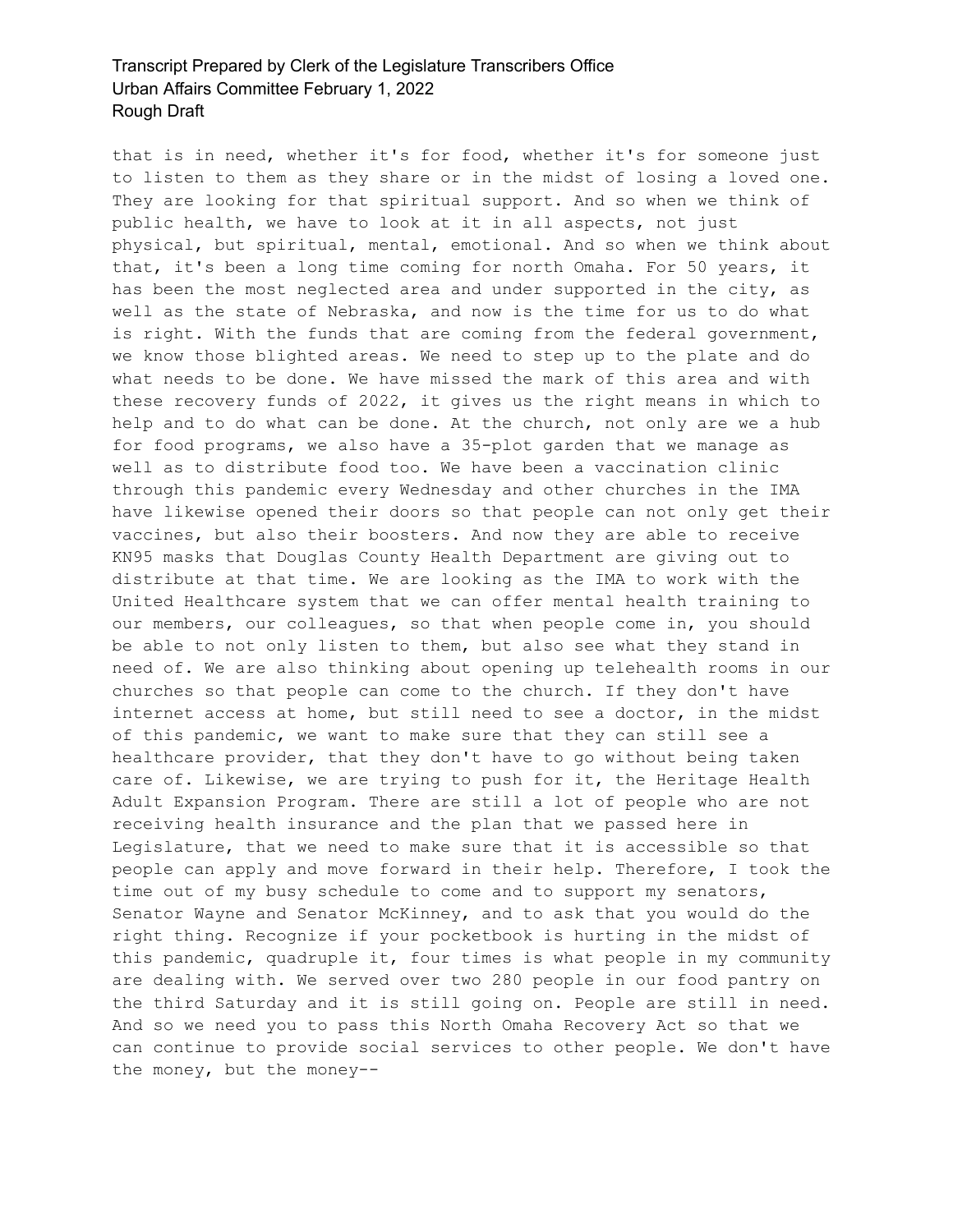**HUNT:** Can you wrap up--

**PORTIA CAVITT:** --is there.

**HUNT:** --wrap it up, Pastor Cavitt?

**PORTIA CAVITT:** OK, so just want to remind you? That the church has been an integral part in the community. Most states always come to the church and ask that we would do what we can, but we need you to help us to meet the needs of the people. So please consider this plan and do what is right for the people of north Omaha.

**HUNT:** Thank you, Pastor. Any questions? Good to see you. Thank you for coming down.

**PORTIA CAVITT:** Thank you.

**HUNT:** Are there any other proponents who want to speak about public health? All right, I'll invite up any proponents who want to speak about-- oh, sorry. Come on-- sorry about that. Welcome.

**RAHEEM SANDERS:** Greetings and salutations. All right. So my name is Raheem Sanders, R-a-h-e-e-m, last name, S-a-n-d-e-r-s. I'm here representing PPRP Innovations, the leading public health-based innovation firm in the Midwest, and I'm here to talk about public health, but in a different aspect and why we support LB1024. We've heard from a lot of good professionals today, about a lot of the work that they've been doing as it relates to traditional public health. But one of the questions that I have-- don't have to answer-- do you know why public health was started? I guess the bigger question is do you know by whom and why? All right, I'll answer that for you. Public health was created in 1800s, early 1800s in London by a gentleman named John Snow. There was a cholera epidemic going on. Nobody knew what, how, and why. People were using means, such as alcohol and opium to treat this, but still, the epidemic continued. But what John Snow did is he looked out of traditional means and explored new, innovative ways to get the job done. And that's how he found out that one of the main water sources in the town was the main root cause of this epidemic. I bring all that up because a lot of the good people here, they been talking about a lot of work they been doing, and in our field, we deem that traditional public health. What I'm asking you guys today is to support a bill, LB1024, that not only supports traditional public health, but all the aspects and components of public health to help improve a community. North Omaha is no different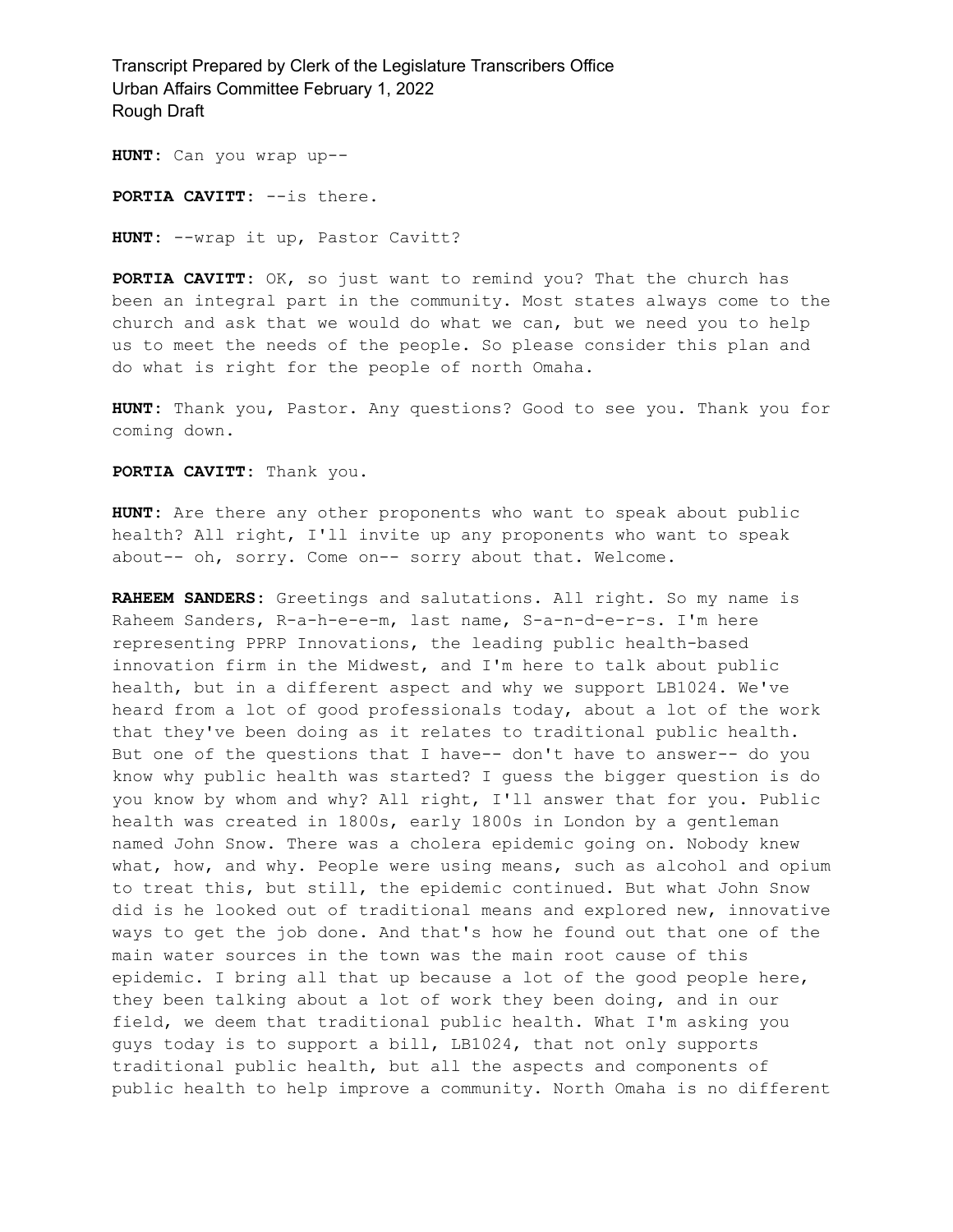than any other minority community in the United States and metaphorically, a lot of these communities have been having cholera outbreaks for hundreds of years. There's been no support in the main aspects in drivers of disease, but there's been no support in the innovation of doing things different and investing in a community to help solve their own problems. Since the pandemic, we've been on the ground not giving out vaccines. We ain't been giving out no mask, but we have been working on increasing, enhancing public health-based innovation, especially in north Omaha. And that's why we support this bill here because not only does it handle all the components, as the other speakers mentioned, but it also has an economic aspect as well. And a lot of you fine people are smart individuals and you know one of the main drivers of poverty is lack of economics. North Omaha is a rich community filled with a lot of talent, a lot of diversity, and a lot of ideas that can change this world. What I'm here today to ask you fine ladies and gentlemen is to consider supporting this bill because not only does it provide the direct needs that we have as it relates to public health, it also invests in the indirect needs that are necessary for a community like north Omaha to grow. You guys have the opportunity to do something that nobody else in the country is doing. That's why all the minority communities look the same. Nobody cares. All of them look the same. East to west, north and south, don't matter where you go, it all look like north Omaha. But we're talking here today because you got an opportunity to change that. You have an opportunity to invest directly into traditional public health and into innovative public health to do something that no one else in this country has done yet. So my question to you is now that you know, metaphorically, that there is a cholera outbreak in your community, what are you going to do about it? Thank you for your time, ladies and gentlemen.

**HUNT:** Thank you, Mr. Sanders. Are there any questions? Thank you for coming today.

#### **RAHEEM SANDERS:** Thank you.

**HUNT:** Any other proponents who want to speak to public health? Are there any proponents who want to speak to economic impacts, which would include housing, job training, minority business assistance, etcetera? Welcome.

**T. MICHAEL WILLIAMS:** Thank you. Vice-Chair Hunt and Committee, I am T. Michael Williams, T M-i-c-h-a-e-l W-i-l-l-i-a-m-s, and I am president of the Omaha branch of the NAACP. I want to first celebrate Senators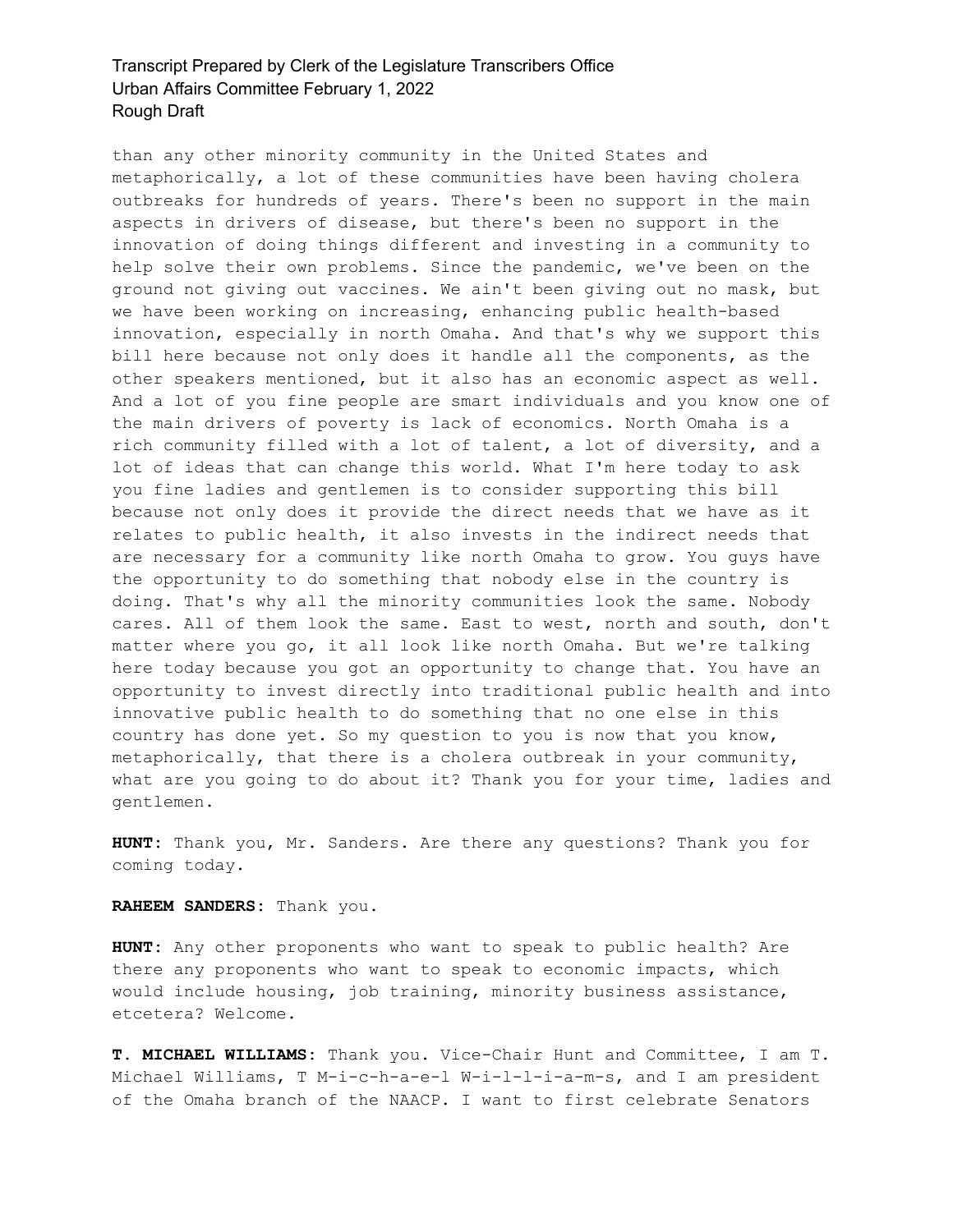McKinney and Wayne for their efforts in developing this North Omaha Recovery Plan and their stated goal of transforming north Omaha into a more vibrant and resilient community. I want to talk about housing impacts, specifically as it relates to what they've put on-- in their recovery plan on the bottom of page 12 through page 14. I support all of what is written there. In addition, I just want to say in 2017, the homeowner's rate across the country was 72.5 percent for non-Hispanic whites, 26.1 percent for Hispanics, and 42 percent for African Americans. The value of property has stifled during the history of the United States for African Americans. This is seen in a report in 2018 from the Brookings Institute, which showed that homes owned by Black Americans are undervalued by billions of dollars and it's having a domino effect on American families when it comes to paying for higher education and then going into retirement, not to mention other things. A 2021 article based on 2019 information says race plays a significant factor in the home lending industry. Latino, Asian, Pacific Islander, Native American, and black applicants experienced discrimination during the mortgage approval process, but black applicants encountered the most. According to the report, black people were 80 percent more likely to be denied a mortgage loan than a white applicant with a similar profile. And we know that home ownership is a crucial means by which families can accumulate wealth. Over a period of time, homeowners accumulate equity in their homes. In turn, this equity contributes substantially to the wealth of the homeowner. And we understand specifically in Omaha, redlining historically has caused suffering and so I just want to say we stand in support of the housing impacts in this plan: EC 2.2a, EC 310 [SIC] A through D, EC 3.12 A through G, which adds up to a little more than \$86 million. I know part of the plan calls for 100 new homes, which it could be 200 homes that individuals could, could purchase simply because the need is that great. Thank you so much for your-- for the opportunity to share with you today and we do urge your adoption of this recovery plan. Thank you so much.

**HUNT:** Thank you, Mr. Williams. Questions? Seeing none, thank you for coming here today. Welcome.

**BOB HALLSTROM:** Vice Chairwoman Hunt, Senator Wayne, members of the committee, my name is Bob Hallstrom, B-o-b H-a-l-l-s-t-r-o-m. I appear before you today as registered lobbyist for the Nebraska Bankers Association to testify in support of LB1024. Economic disparities for residents living in low-income and/or segregated neighborhoods have only been exacerbated by the COVID-19 pandemic. Utilization of ARPA funding presents an unprecedented opportunity to enhance the ability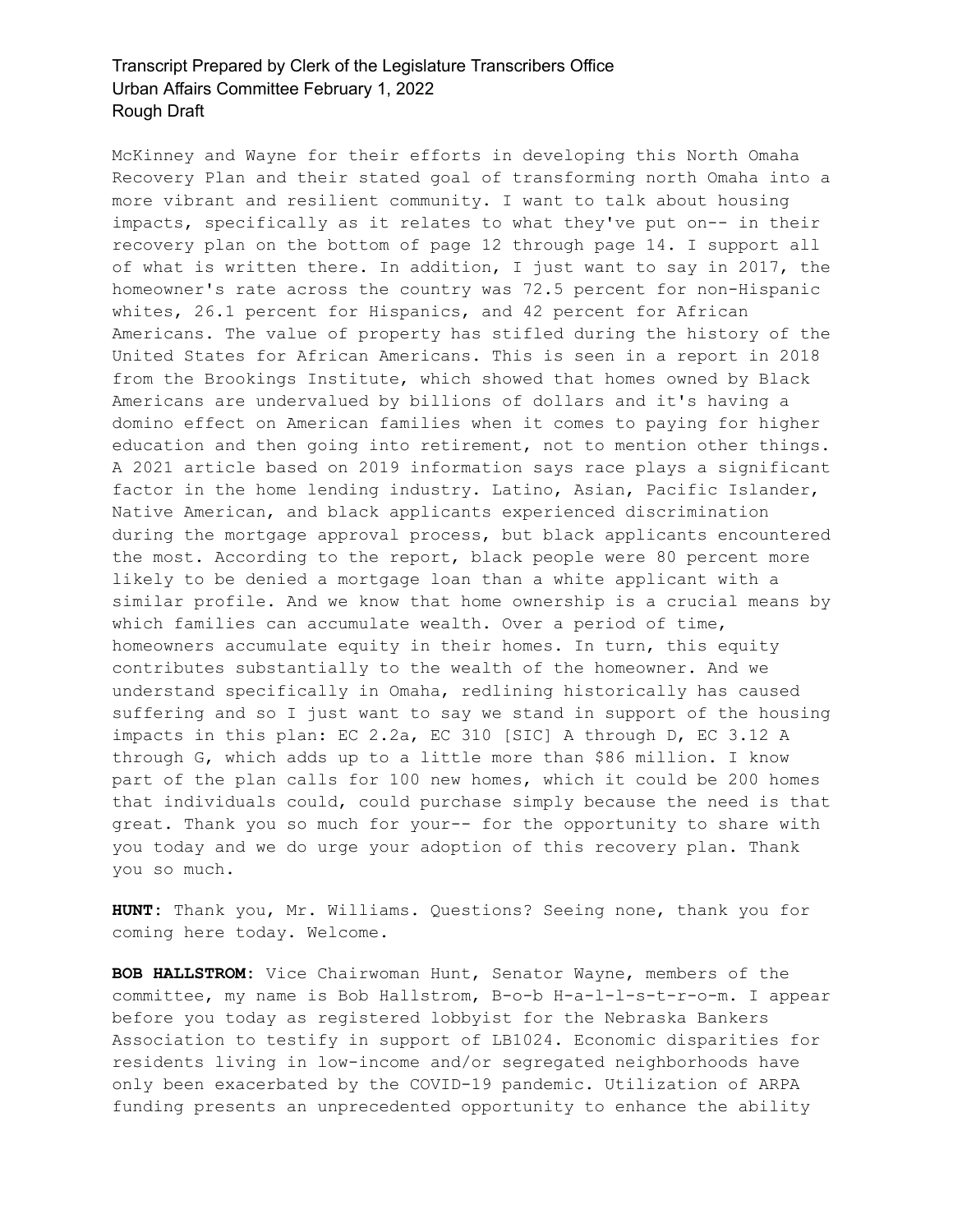of public and private entities to respond to these disparities. These funds can be utilized to rebuild infrastructure, enhance workforce, invest in high-growth and startup businesses, and promote economic development in north Omaha. The banking industry has been engaged in numerous efforts to promote the well-being of individuals and businesses in north Omaha. However, much work remains to be done and ARPA funding will provide opportunities to expand and revitalize north Omaha. In my testimony, I provided some examples. I'll just summarize briefly. There are three in-school banks in north Omaha area schools that have been established by Omaha area banks. Omaha area banks have been promoting financial literacy. Senators McKinney and Slama combined forces last year to pass LB452, which recognized the importance of financial literacy for our high school students and elementary students and banks are promoting financial literacy at the local level, not only in north Omaha, but across the state. Other areas where we think banks are participating, engaged in north Omaha involve direct lending, supporting community development financial institutions with capital investments, supporting Habitat for Humanity. In polling Omaha banks, it looks like the vast majority of banks are participating in the Habitat for Humanity program. The Carver Legacy Center, founded in partnership with American National Bank, is located at 24th and Lake Street. The primary purpose of the bank, as indicated on the bank's website, is to help African Americans grow and sustain wealth, starting with focus on business ownership, home ownership, and community ownership. There's a number of fantastic foundations and not-for-profit organizations in the Omaha area. Omaha banks have collaborated with them to provide loans and other benefits to residents and businesses in north Omaha. Some of the foundations and nonprofits that banks identified that they have been working with: the Greater Omaha Chamber Foundation, Grow Nebraska Foundation, Heartland Family Service, Holy Name Housing Corporation, Nebraska Enterprise Fund, One World Community Health Centers, SPARK Community Development Financial Institution, the Empowerment Network, Urban League of Nebraska, Habitat for Humanity, and Transformation 2025. Some of the things that they have collaborated with involve activities related to small business development, housing program support, north Omaha neighborhood revitalization, housing support services, reaching underserved entrepreneurs, healthcare, workforce development, and access to capital. That gives you a snapshot of what we believe banks have been doing, what we would like to look at going forward, and maybe some suggestions with the ARPA funding. One is to use that to establish a loan loss reserve for small and minority and women-owned businesses in north Omaha. Some of those businesses who may fall short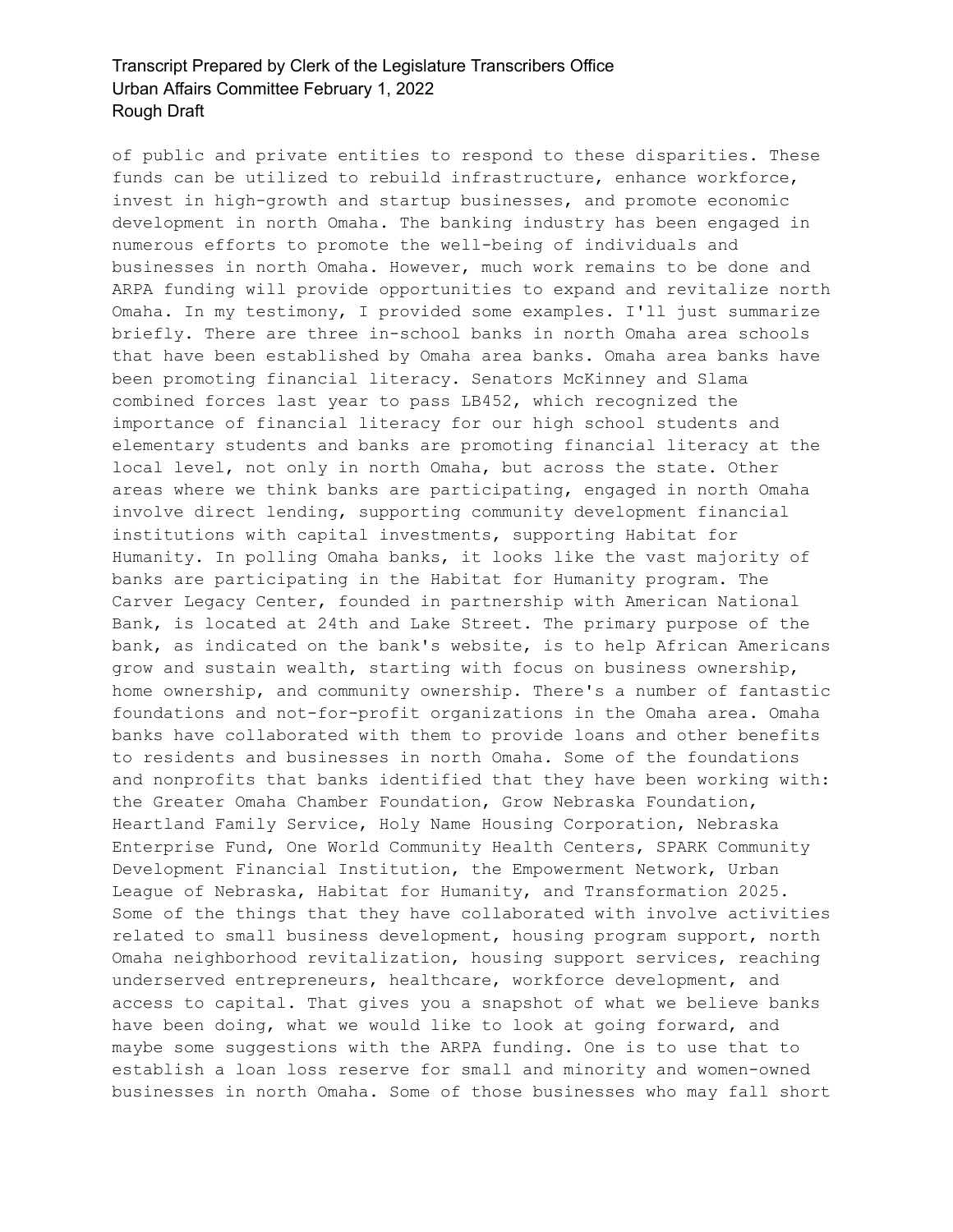of meeting credit underwriting requirements, this could provide a safety net or a safe harbor for banks to put those borrowers on the margin over the top to qualify for a bank loan. In reviewing the North Omaha Recovery Plan, it also indicates or addresses the energy burden impact on housing. This issue may not be directly related to ARPA funding, but I would certainly suggest that consideration be given to the dollar and energy saving loans programs by residents in north Omaha. That's a low interest rate loan program that would help reduce the cost of providing-- or paying for energy cost in those homes. And then finally, for finding, finding funding for housing, looking to the Rural Workforce Housing Investment Act and the Middle Income Workforce Housing Act as prototypes to use ARPA funds to assist with the home ownership requirements and needs in north Omaha. I'd be happy to address any questions of the committee.

**HUNT:** Thank you, Mr. Hallstrom. Any questions? Seeing none, thank you for--

**BOB HALLSTROM:** Thank you.

**HUNT:** --coming here today. Next proponent on economic impact.

**CYDNEY FRANKLIN:** Good afternoon.

**HUNT:** Hi. Welcome.

**CYDNEY FRANKLIN:** Hi. Thank you. Senator Wayne, thank you for the invitation to be here today. Members of the Urban Affairs Committee, thank you for the opportunity to testify today and also thank you for the work of this body historically to advance issues that have strengthened communities like those in north Omaha that have been marginalized and left out of many of the economic development opportunities. The strategies that we've seen over the, the decades, like housing investment, small business growth, and community programming, I think everyone in the room is excited to see that many of these components are included in the North Omaha Recovery Act plan.

**HUNT:** Ma'am, can I just interrupt--

**CYDNEY FRANKLIN:** Yes, my name.

**HUNT:** Yes. Could you hear us over here and we're, like--

**CYDNEY FRANKLIN:** I didn't realize, no.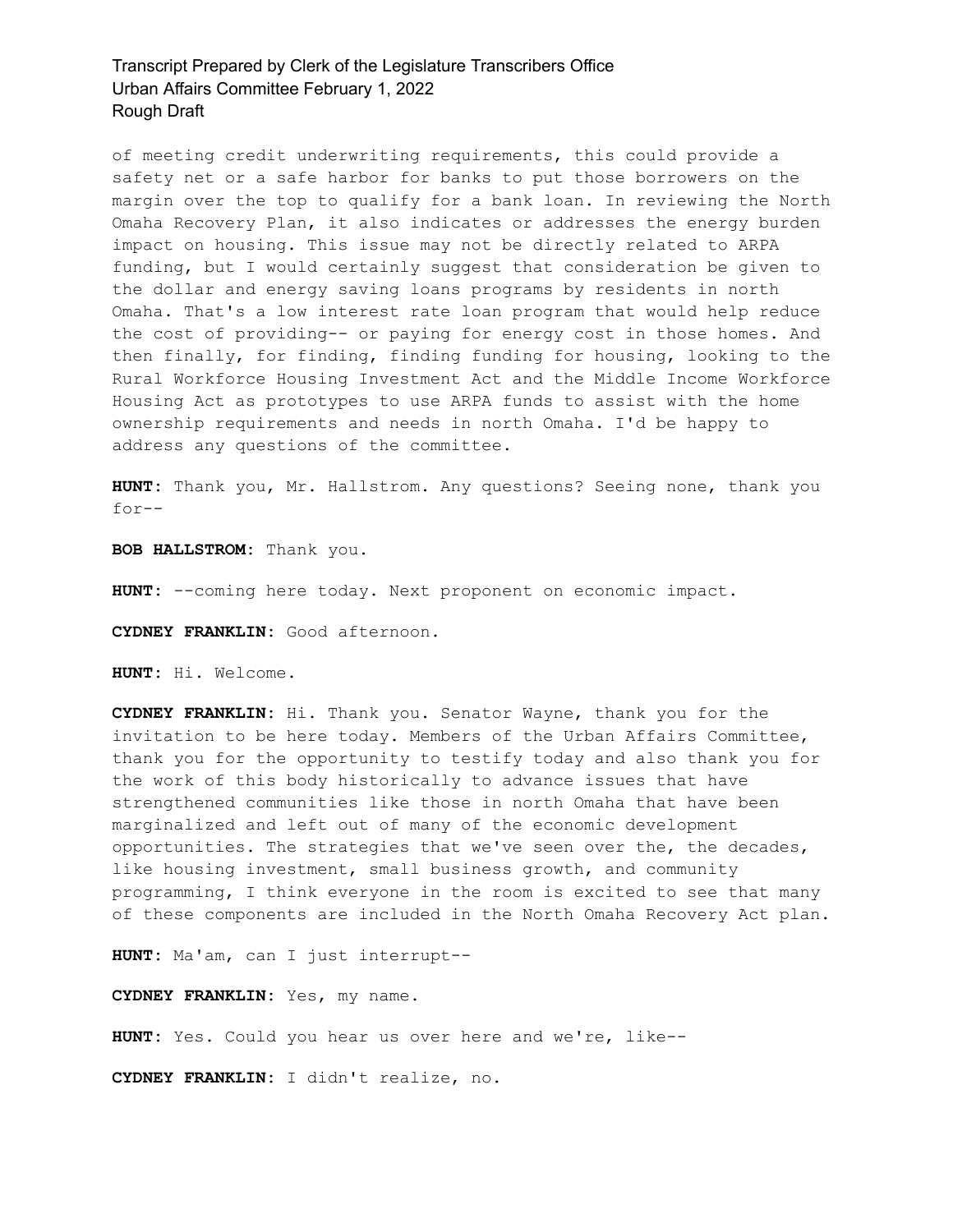**HUNT:** --she didn't give her name.

**CYDNEY FRANKLIN:** Who's that? Yeah.

**HUNT:** Oh, my bad.

**CYDNEY FRANKLIN:** Yeah.

**HUNT:** Can you say it and spell it for me?

**CYDNEY FRANKLIN:** And do I-- and do you want me to start over? I'm joking.

**HUNT:** No, don't start over.

**CYDNEY FRANKLIN:** I'm joking. Everyone's in the room like collectively, no. My name is Cydney Franklin, C-y-d-n-e-y F-r-a-n-k-l-i-n.

**HUNT:** Thank you--

**CYDNEY FRANKLIN:** Yes.

**HUNT:** --very much.

**CYDNEY FRANKLIN:** I'm here representing Seventy Five North Revitalization Organization. I'm also a proponent of LB1024. Seventy Five North, for those of you that are unfamiliar, we are a small, nonprofit community development organization focused in north Omaha's Highlander community. To date, Seventy Five North has invested a little more than \$100 million on 40 acres of north Omaha land through mixed-income housing and a commercial development strategy. What that looks like with our strategy in Highlander is more than 161 units of mixed-income housing that have been developed since 2017. We also have under construction an additional 108 units of mixed-income housing and a smaller number of single-family homes that will be for sale for the first time. We also invest in community building, entrepreneurship access, and a neighborhood-based education pipeline through a partnership with Omaha Public Schools that we've had in place since 2015. In addition to the investments we're already making, Seventy Five North has more than 90 vacant lots and blighted homes along the North 30th Street corridor that are awaiting funding like what could be available through this opportunity to make their development or redevelopment possible. Many, many, many hands make this success, the success that's been experienced in Highlander possible, including bodies such as this, public, public dollars like those presented in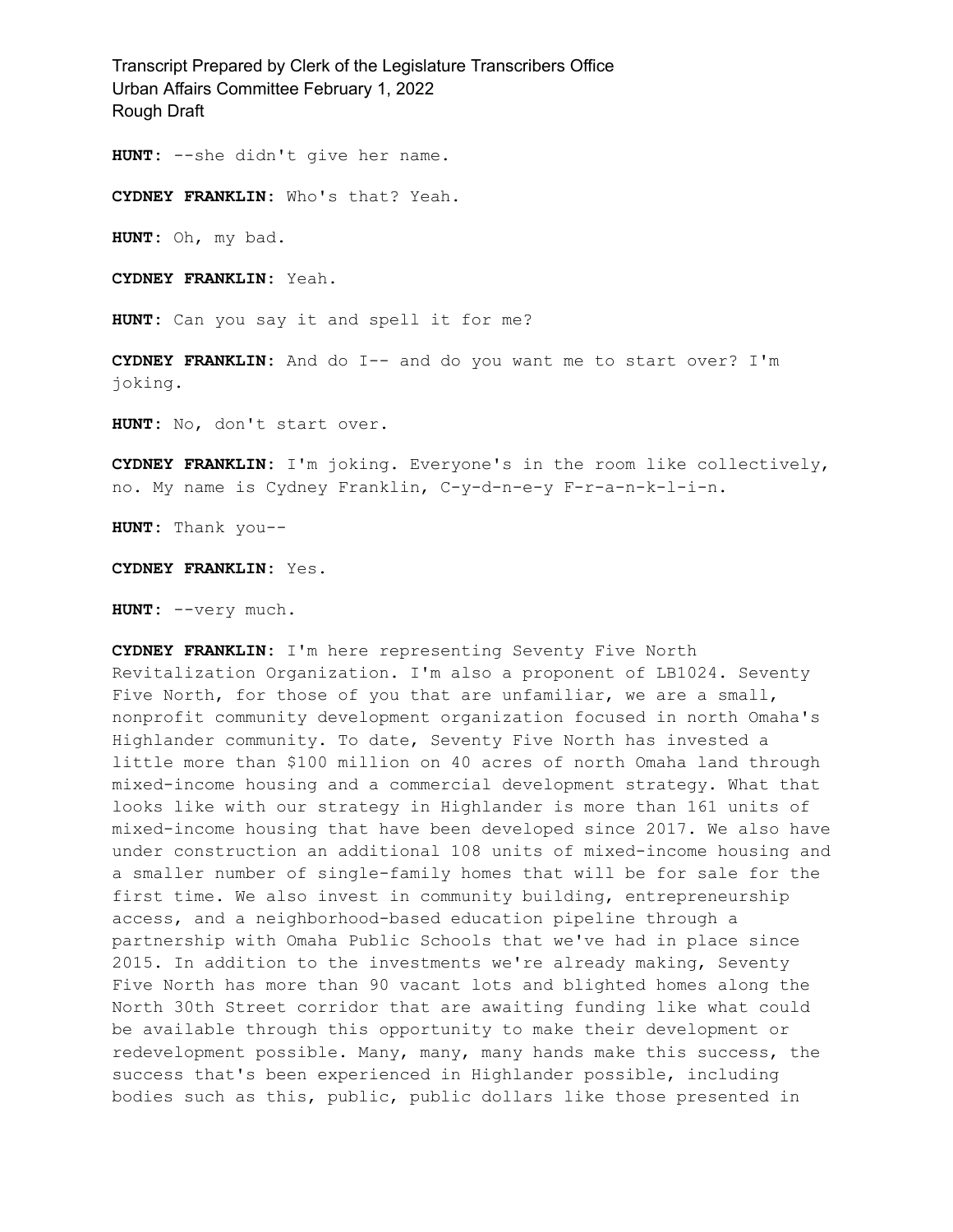the North Omaha Recovery Plan Act, and a community response to the needs of people in places that exist in Highlander, particularly those pertaining to the affordable housing crisis. And so Seventy Five North, in summary, is eager to support LB1024 and we look forward to being a leader in the plans being discussed today and the strategies that can transform lives of the families and individuals that live in north Omaha and I'm happy to answer any questions.

**HUNT:** Thank you, Ms. Franklin. Any questions? Seeing none, thank you--

**CYDNEY FRANKLIN:** Thank you.

**HUNT:** --for the work that you do and thanks for being here.

**CYDNEY FRANKLIN:** Thank you.

**HUNT:** Next proponent.

**CARMEN TAPIO:** Good afternoon, Chairman Wayne, Vice Chair Hunt, and members of the Urban Affairs Committee. My name is Carmen Tapio, C-a-r-m-e-n, last name is Tapio, T-a-p-i-o, and it is my pleasure to sit before you today in strong support of LB1024. I'm an advocate for appropriating federal funds to the North Omaha Recovery Plan and I appreciate the Senators Wayne and McKinney for bringing this to committee. I am the chief executive officer of North and-- North End Teleservices and the founder of the company. We are a six-year-old company and we are the sixth-fastest growing company-- private company in Nebraska, according to the Inc. 5000 2021, and we are number 754 on the Inc. 5000 list of fastest-growing private companies in America. I appreciate your service and efforts in moving our region forward. I am a member of the board of directors of the North 24th Street Business Improvement District, incoming chair of the Greater Omaha Chamber, and a business person. We are a certified hub zone business, a woman-owned business, and a minority-owned business. We are a federal and state and commercial contractor with one-third of our employees holding security clearances. Nebraska is leading the nation on many levels and it is no small thanks to your efforts and your service and dedication to the greater good. There is, however, work that needs to be done. The devastating impact of COVID-19 throughout our communities, state, and our nation cannot be understated. The pandemic of the past two years-plus has had an overwhelmingly adverse effect on already marginalized communities, including north and south Omaha. The disproportionate and severe impact is widespread in health, business and employment, education, and so much more and it is very well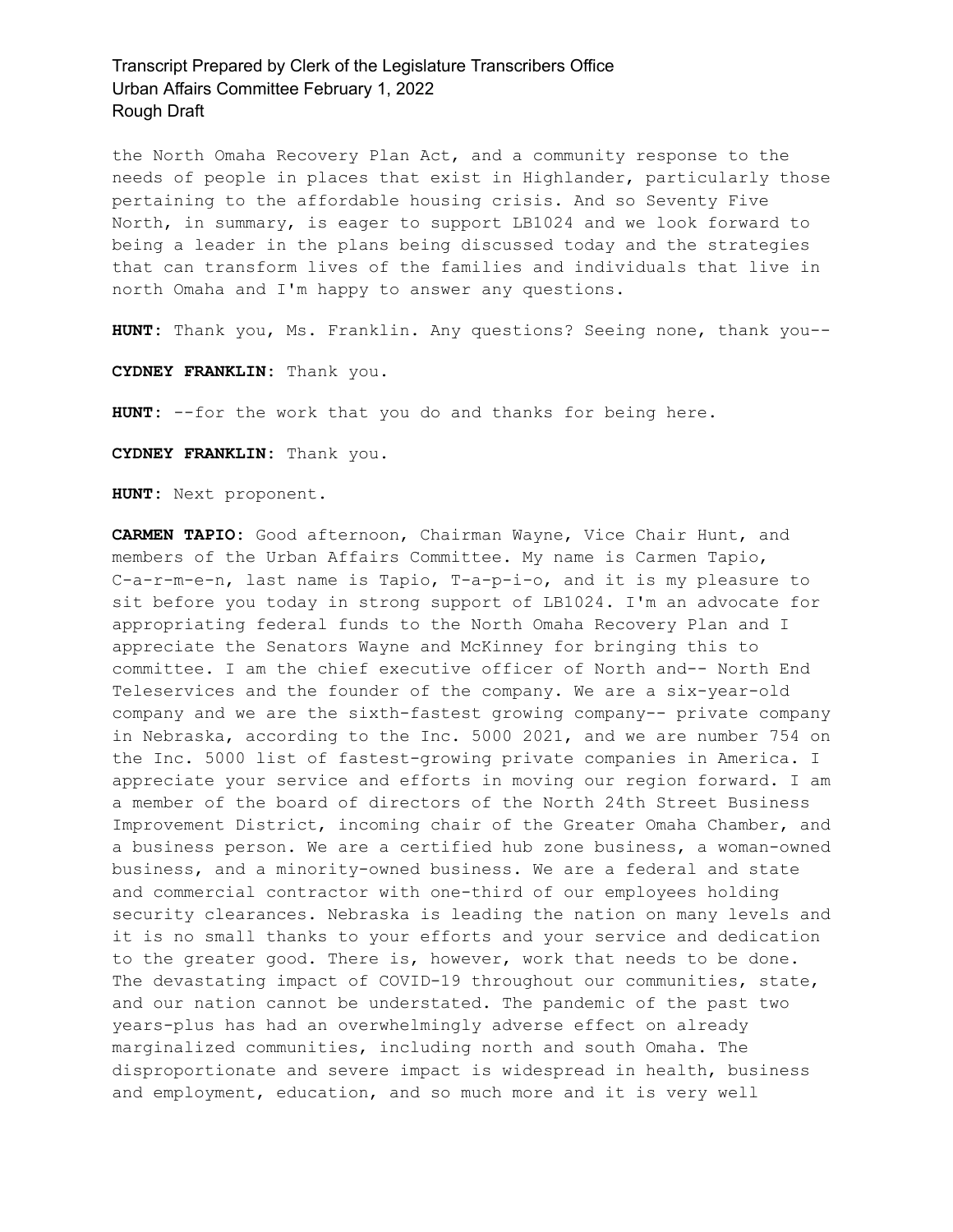documented. LB1024 and the North Omaha Recovery Plan is a vital step forward in helping the community begin to catch up and turn the corner while positioning the community to recover in a manner that helps lays the foundation for growth and contribution from this important area and region. The plan is comprehensive, it is multifaceted, it-- in its ability to address a broad range of health, business, safety, education, and housing needs in the community. We appreciate the funds that have already been identified for the north Omaha community. However, we respectfully ask that the significant work needed to begin recovering from the pandemic and truly spur revitalization be taken into further consideration as this bill is contemplated. The requested \$450 million identified in the proposal is appropriate to make the true impact necessary for substantial change. The streetscape modifications alone needed to make the North 24th Street corridor walkable, livable, attractive, and ready for multi-modal transportation and foundationally safe for people. business comes with the \$40 million required investment, which is a small investment when you consider the ROI it will bring to a community. My company, which is in the top 2 percent of employers nationally, is making a \$50 million investment in the heart of north Omaha on one of the most historically important blocks in an historically, historically important corridor in the community. I've attached copies of our conceptual renderings for your review. Our development will provide new corporate offices for my company, affordable housing, mixed retail, daycare, food service, and community spaces. We are doing so because we are a north Omah, north Omaha, Nebraska-grown business. We believe in the economic contribution we are making and the potential for north Omaha as the next economy. Our economic impact to date is nearly \$170 million, roughly \$300,000 per job annually. We are not alone in our confidence. There are a substantial number of additional developments planned or already underway that, together with these funds, will change the community forever. An investment in north Omaha will make it a thriving place to live, work, and play and help in its ability to fully contribute to the vitality of our state. Our location and our employees, over 50 percent which live in a hub zone, are our greatest asset. The community is behind this bill and we are asking you to get behind the bill as well. We see the north Omaha region as an asset and believe a rising tide lifts all boats and we respectfully ask that you agree with the current need and the potential for the community by voting yes. Thank you for your consideration.

**HUNT:** Thank you.

**CARMEN TAPIO:** Happy to answer any questions.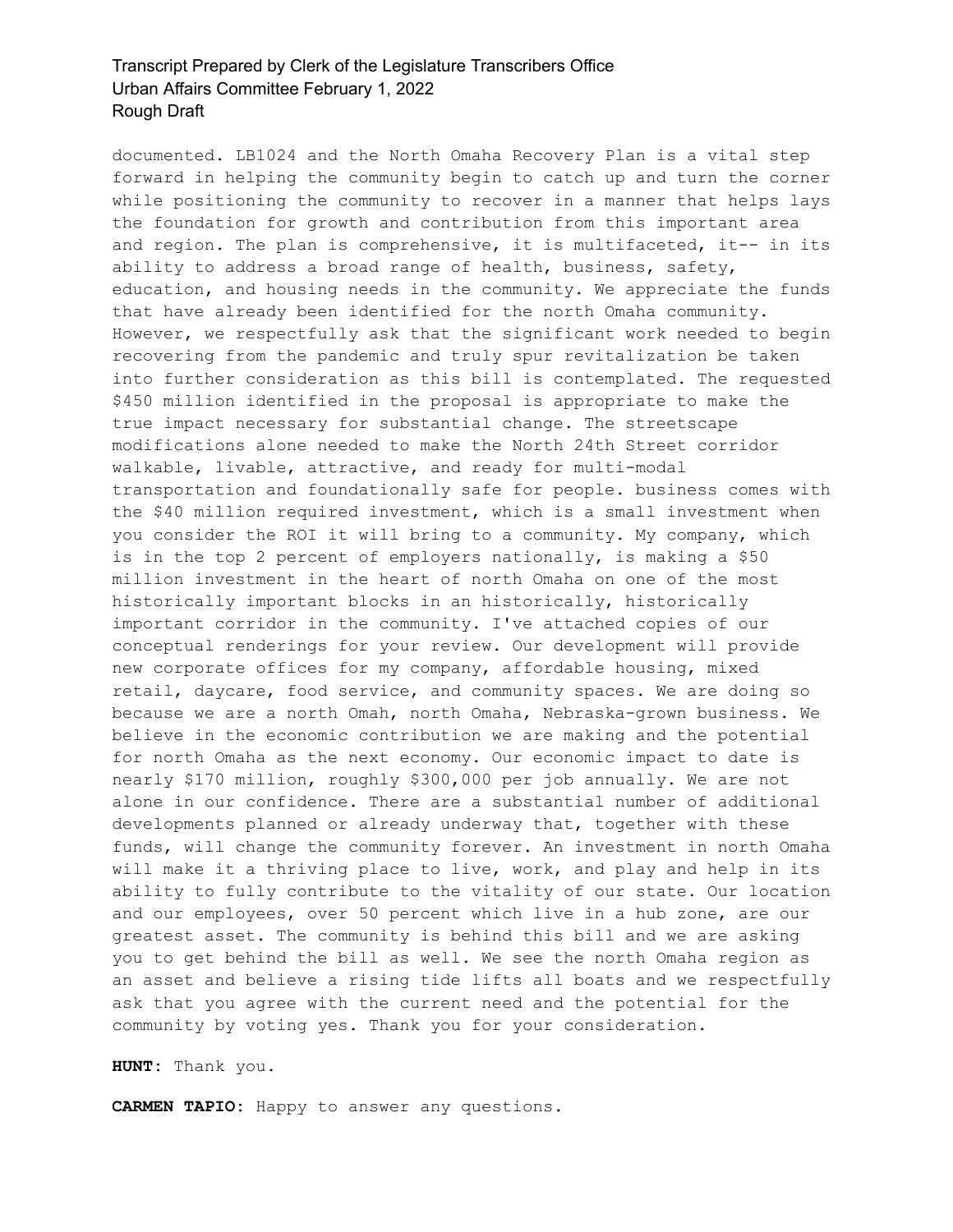**HUNT:** Thank you, Ms. Tapio. Any questions? Senator Lowe.

**LOWE:** Thank you, Vice Chair Hunt, and thank you, Ms. Taiou, for being here. What is North End Teleservices?

**CARMEN TAPIO:** North End Teleservices is an outsource provider of contact center services and that could be phone chat or email. It, it is far beyond traditional telemarketing. We provide contracting to federal agencies and state agencies as well. As I mentioned, about one-third of our employees are security cleared and so it's very complex work that our employees do and it is kind of its own ecosystem for entry-level to advance career positions.

**LOWE:** OK, thank you. You said you had some attachments and we just got the two pages, so if you can get those to us--

**CARMEN TAPIO:** Absolutely.

**LOWE:** --that would be wonderful.

**WAYNE:** You can just email us.

**LOWE:** Yeah, please.

**CARMEN TAPIO:** OK. Any other questions?

**HUNT:** Any other questions? Seeing none, thank you, Ms. Tapio.

**CARMEN TAPIO:** Thank you.

**HUNT:** Welcome.

**WAYNE:** Carmen, we got them.

**CARMEN TAPIO:** You got them, OK.

**HUNT:** Welcome.

**AMANDA BREWER:** Thank you. Good afternoon, committee. My name is Amanda Brewer, A-m-a-n-d-a B-r-e-w-e-r. I'm honored to be the CEO of Habitat for Humanity of Omaha and we serve five counties, including Douglas and Sarpy counties. I'm here today in support of LB1024. I've personally served this community through habitat for 23 years and I've seen a lot of changes. The impacts of COVID are multiplied. In addition to the disease negatively affecting the community itself, the increases in housing prices, both rental and ownership, are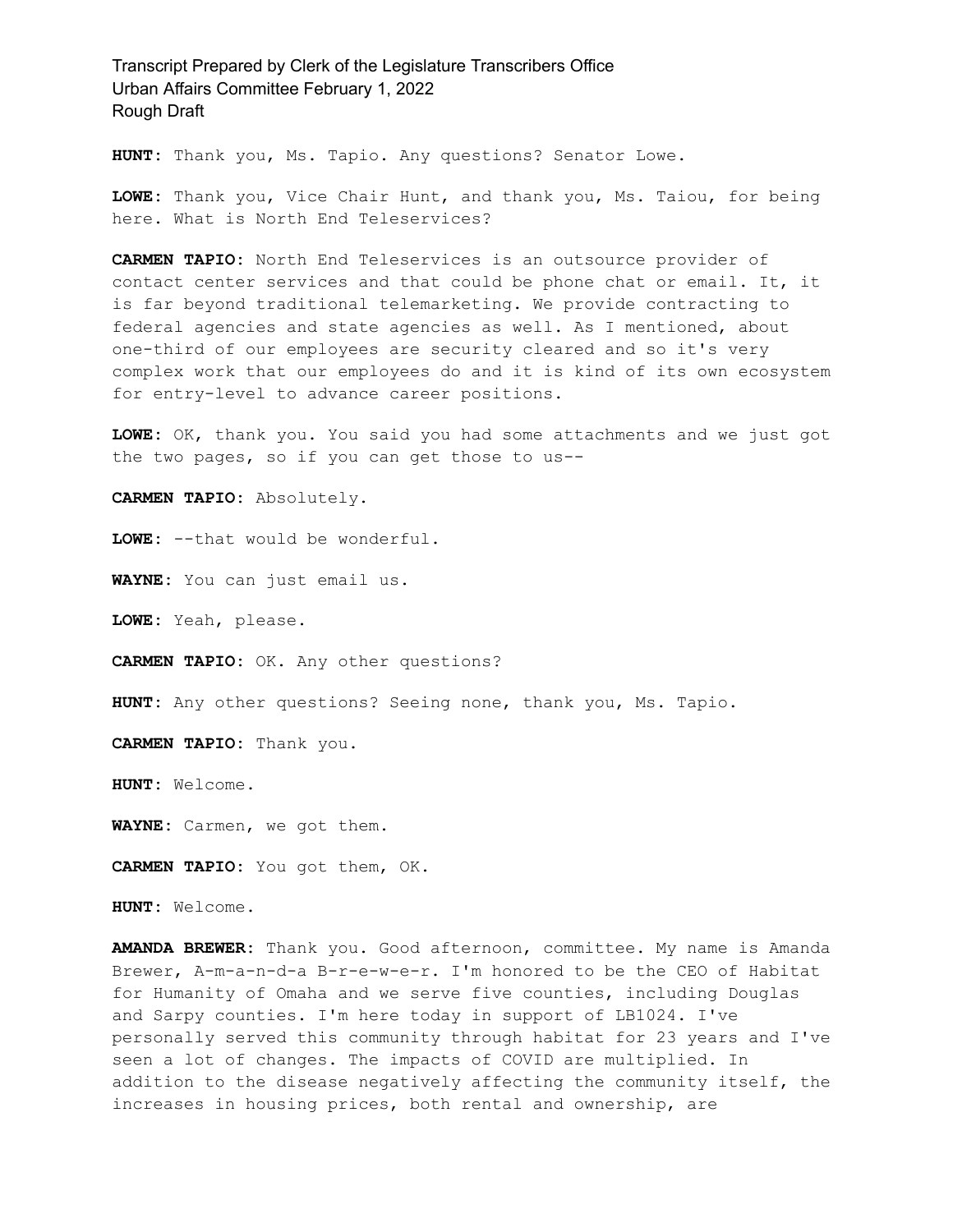exponentially affecting a family's ability to have stable shelter. In addition, local families trying to buy a home are competing with investors, many from out of state, to purchase properties. The accessibility gap for first-time homebuyers has grown significantly due to COVID. This has a disproportionate effect on the people in east Omaha. Through Habitat Omaha, more than 1,200 people applied for home ownership last year. This morning, we opened our application process for the year and by 9:30 a.m., we had more than 1,000 people call to inquire about our program. The need is great. I will abbreviate my testimony since I've submitted via writing and there's a lot to testify, but Senator Wayne had asked nonprofit housing developers to talk about the capacity over the next four years. Habitat focuses on the stability that homeownership provides. In that life cycle of homeownership, there are various opportunities to have impact and habitat works to address all phases, which includes: mortgage readiness, that means helping get people ready for a mortgage and removing barriers; creation of individual development accounts to help families save for a down payment; building and renovating homes for homeownership; providing home repairs for existing homeowners; and lastly, ensuring that a family's largest asset, the home, has clear title and transfers properly from generation to generation. It's a hidden problem in the community and one of the reasons why we see so many abandoned properties because it didn't transfer properly to the next generation. Our capacity is as follows: through homeownership, we can serve 391 additional-- I'm sorry, 391 families from the years 2023 to 2026; critical home repair, 482 families; through helping with legal title clearing and estate planning, 1,400 families; and through mortgage readiness, 600 families. We also project that we could serve 300 families through creation of individual development accounts. I thank you for your work and your leadership and I can take any questions.

**HUNT:** Thank you very much, Ms. Brewer. Any questions? Senator Blood.

**BLOOD:** Thank you, Vice Chair Hunt. Thank you for testifying. I just have a real quick question and it's a op-- it's your opinion I'm asking for.

#### **AMANDA BREWER:** OK.

**BLOOD:** So the more I hear about this bill and I-- when we talk about housing, the one message that keeps going on in my head-- and I need to know if this is, is what I'm hearing. It sounds like part of this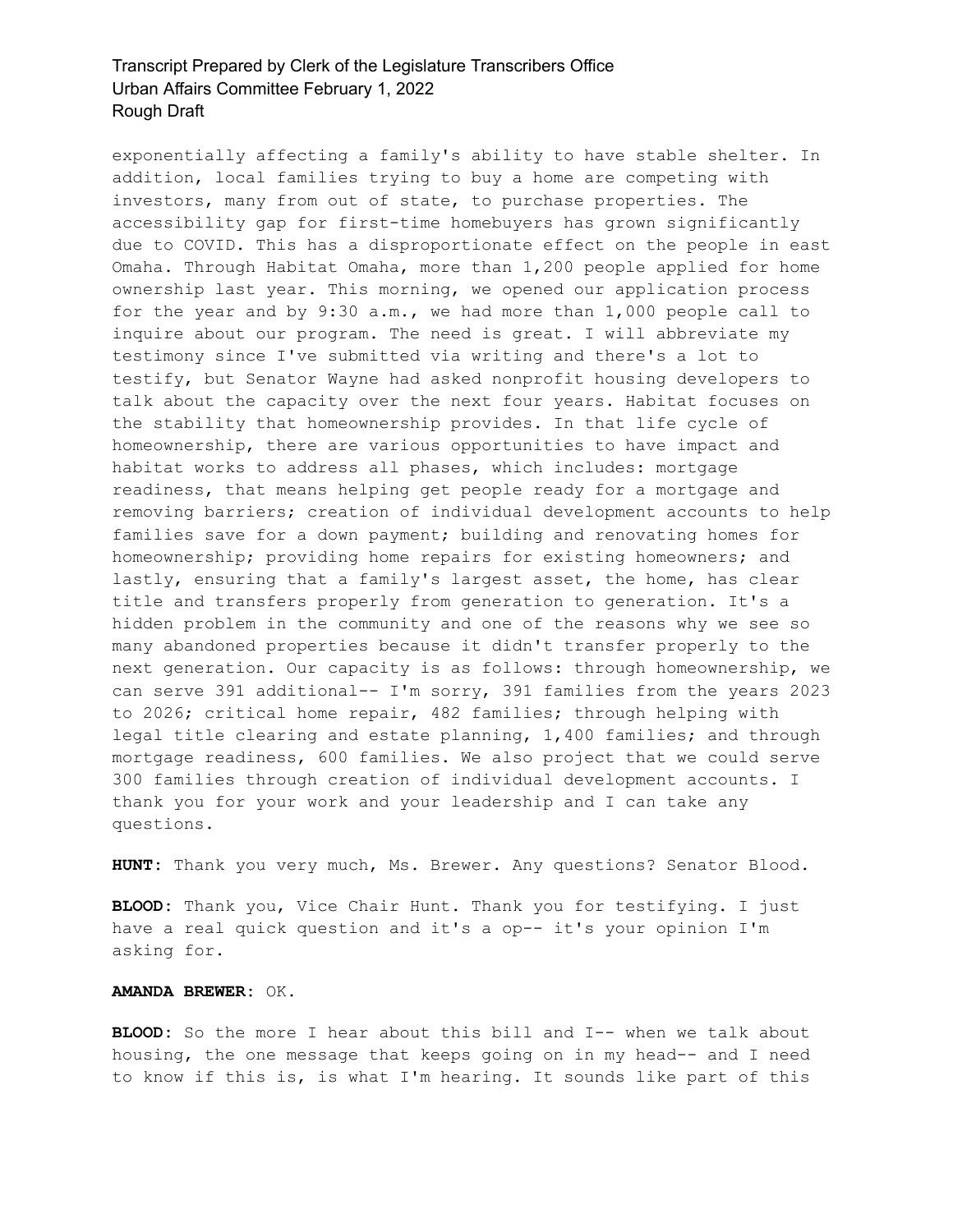project is going to help us build generational wealth within the north Omaha community. Would you say that that's accurate?

**AMANDA BREWER:** Yes, I think it's very accurate and that's part of the problem and the gener-- gentleman, Mr. Williams, talked about it very eloquently. Historically, access to capital wasn't available--

**BLOOD:** Right.

**AMANDA BREWER:** --equally between blacks and whites and, and therefore, it just-- the, the spread kept deepening. And the-- and one of the big ways to help equalize is through access to capital and homeownership and that does increase the opportunity for generational wealth.

**BLOOD:** Because we know if we increase the ability for people to have assets, that that increases their ability to have generational wealth, is that correct?

**AMANDA BREWER:** Yep, you got it.

**BLOOD:** All right, thank you.

**AMANDA BREWER:** Um-hum.

**HUNT:** Thank you, Senator Blood. Senator Lowe.

**LOWE:** Thank you, Vice Chair, and thank you for being here today and being part of Habitat for Humanity. You're with Habitat for Humanity for Omaha.

**AMANDA BREWER:** Correct.

**LOWE:** And you said you're going to build 334 homes in the next three years, basically?

**AMANDA BREWER:** Four years--

**LOWE:** Four years.

**AMANDA BREWER:** --and build and renovate, yep.

**LOWE:** Build and renovate.

**AMANDA BREWER:** Yep, and Omaha includes-- we now include Sarpy County, Washington County, Burt County, and Cass County, but the focus of this will be Omaha.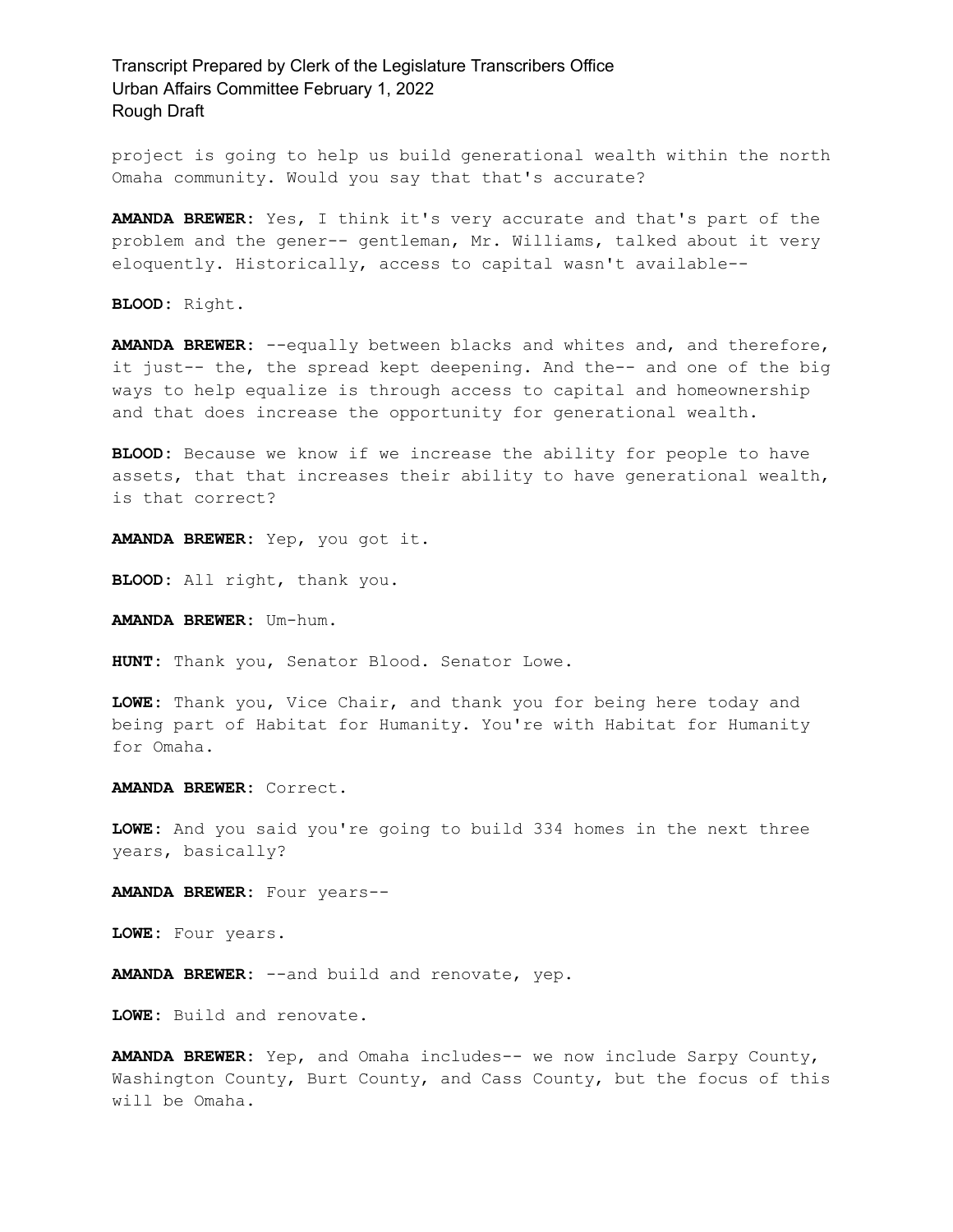**LOWE:** OK.

**AMANDA BREWER:** And Sarpy-- and also Sarpy County.

**LOWE:** All right. How much of this will be north Omaha? Do you have any idea?

**AMANDA BREWER:** The primary focus will be north Omaha, but we, we do have some projects in Sarpy County as well. And we're talking about our full capacity here, so my belief is creating homeownership- affordable homeownership anywhere is good for the entire community, including North Omaha.

**LOWE:** All right. All right, thank you.

**AMANDA BREWER:** Uh-huh.

**HUNT:** Thanks, Senator Lowe. Seeing no other questions, thanks for being here today--

**AMANDA BREWER:** Thank you.

**HUNT:** --Ms. Brewer. Welcome back.

**SHERMAN WELLS:** Hey. So my name is Sherman Wells, S-h-e-r-m-a-n W-e-l-l-s, and I'm with U.N.T.A.M.E.D. When you talk about grassroots boots on the ground in north Omaha community with the youth, I'm one of many. I'm a proponent for LB1024 because for us, north Omaha is home. For us, north Omaha is our legacy and for us, this is where our young generation will grow up and prosper. So the \$450 million north Om-- the north Omaha plan that our senators have proposed is long overdue. I'm 45 years old and north Omaha's 24th Street Business District has looked the same and has the same dismal feeling of nothingness for decades. It's almost like it's on purpose to starve us financially and we all know with poverty comes crime, right? But wait, we don't want to assume that these conditions are created on purpose to continue the narrative about black communities in America. These federal funds that are designed to help this kind of poverty issue in communities hit the hardest by the pandemic should not turn around and be diverted to build prisons and lakes. What are we doing here, Nebraska? We have an entire impoverished community that has intentionally been neglected and left out of financial conversations for years and years, over and over again. So I ask the question again, is this done on purpose because we know with poverty comes crime? Is the Governor banking on that crime with this kind of poverty north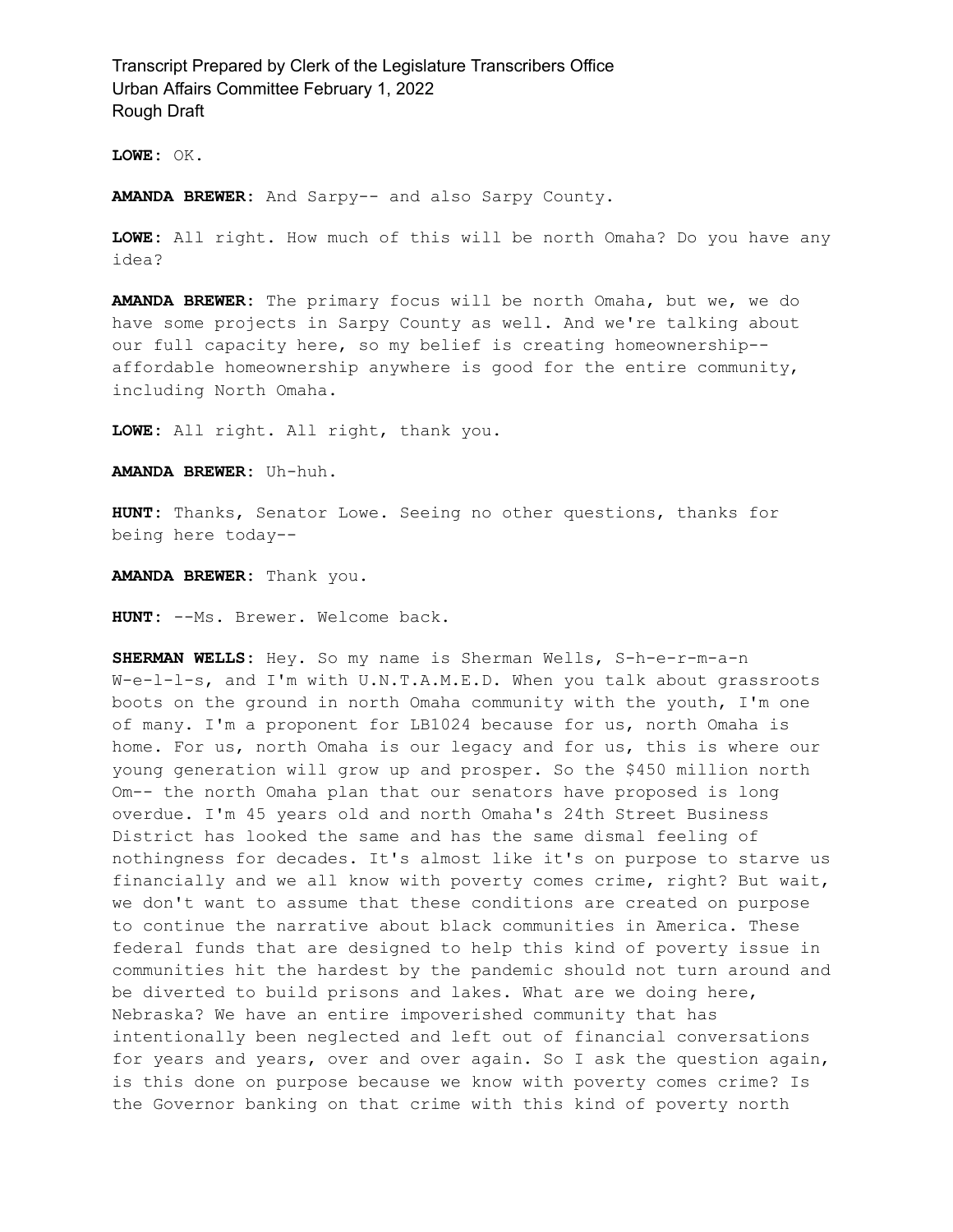Omaha is in and headed to to fill this new proposed prison? Nebraska has a chance to be a model of how America should be, standing up and uplifting its black communities impacted the most by the pandemic like north Omaha, like north Omaha has. All around the United States, cities where these same kind of conditions exist like the ones in north Omaha, the murder rate and the crime rates are high and on the rise and the education ratings are low and there is no hope. Without hope, there is no love. Without love, there is no future. So this is not us asking for a handout. This is us asking that these federal funds be used exactly what they are meant for and for the record, this is a notice to the state that Nebraska pertain-- particularly north Omaha is unified. And in the face of unprecedented challenges, the state of north Omaha is going to be resilient.

**HUNT:** Thank you.

#### **SHERMAN WELLS:** Any questions?

**HUNT:** Thank you so much. Any questions? Seeing none, thanks for being here today.

#### **SHERMAN WELLS:** Yeah.

**HUNT:** Welcome.

**RALPH LASSITER:** Good afternoon, Vice Chair Hunt and to members of the committee. My name is Dr. Ralph Lassiter, R-a-l-p-h L-a-s-s-i-t-e-r. I currently serve as the pastor emeritus and elder of the Mt. Moriah Missionary Baptist Church, located on the corner of 24th and Ohio. I'm also a member of the North 24th Street Business Improvement District and I come before you today representing the North 24th Street BID, speaking on behalf and in support of this bill that has been brought forth by our two senators, Senator Wayne and Senator McKinney. The mission of the North 24th Street Business Improvement District is to enhance business development and we do so by supporting the development, the improvement, and the promotion and safety of the historic North 24th Street. And the North 24th Street Business Improvement District is one of the largest BIDs in the state of Nebraska. It's over two miles in length and it begins at Cuming Street, just south of Creighton University, and extends to Meridith Avenue, which is one block north of Ames Avenue. Within the North 24th Street BID are over 200 businesses, property owners, and nonprofit organizations, including habitat. I stand before you-- I'm a little taller than I am right now-- representing the North 24th Street BID in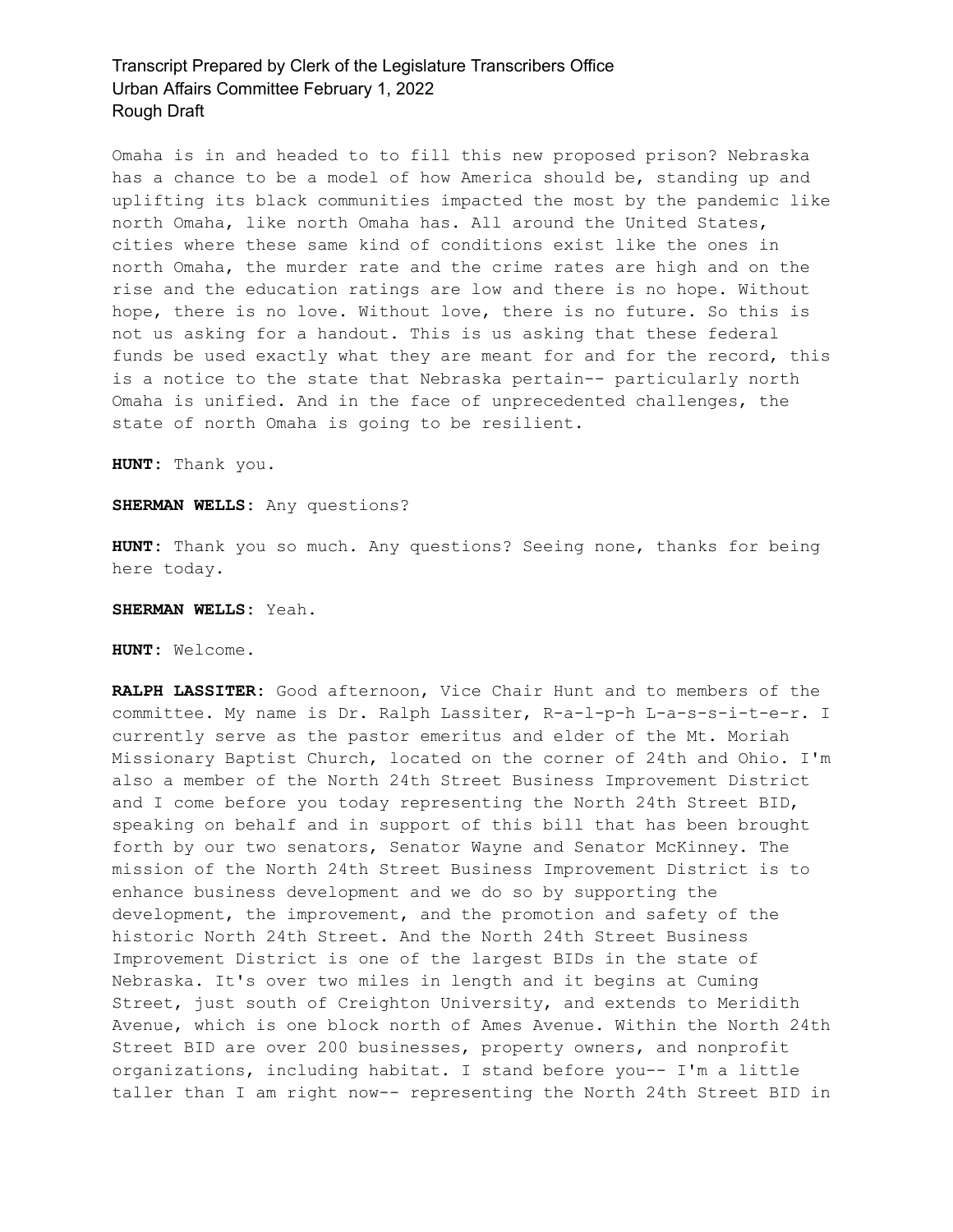support of the North Omaha Recovery Plan, which is LB1024, again sponsored by our north Omaha Senators McKinney and Wayne. We do so because the North Omaha Recovery Plan, as has been spoken to by many of the testifiers today, it will address high rates of poverty, it will have an impact on unemployment rates, and will also have an impact on the deteriorated economic and physical conditions that are prevalent in north Omaha. You've also heard from those testifying on behalf of the impact on health that the north Omaha community has been significantly impacted by COVID-19 and particularly has a-- has had a significant impact on the African American population. As business owners and property owners, we know that economic development in north Omaha will have a positive impact on all of Nebraska because it will generate additional state income through, through the income tax and, as has been mentioned before, jobs will be created. And we're not just talking about minimum wage jobs, we're talking about jobs that will impact those individuals who are in the middle-income category. My yellow light has just come on, so I'm going to wrap up by just reminding you that there is an African proverb that says that every morning on a plain, an antelope wakes up and realizes it has to outrun the fastest lion or it will be eaten. At the same time, a lion wakes up and it realizes that it must outrun the slowest antelope or it will starve to death. Moral of that story is that when the sun rises, it's best that you get running. We're not on an African plain, but it is morning for us here in Nebraska and so I ask that you support this particular bill because it is time for us to make a change in north Omaha. Thank you. I'm open to any questions if you have any.

**HUNT:** Thank you, Dr. Lassiter. Any questions? Senator Lowe.

**LOWE:** Thank you, Vice Chair, and thank you, Dr. Lassiter, for being here. What has been the problem of getting investment capital to come into north Omaha?

**RALPH LASSITER:** That's a very complex question and the answer is complex. Essentially, you're-- there's a need for seed capital. There is a need for those organizations that actually control capital to be willing to invest in north Omaha. You also have a variety of issues. For example, I would simply mention one; north Omaha, in many ways, is a food desert. And in order for grocers to locate in north Omaha, their business model requires a certain number of rooftops. Well, rooftops won't be filled if you don't have affordable, decent housing, nor will rooftops be filled if you do not have services such as grocery stores and drugstores. So it's, it's a situation where individuals and organizations have to be willing to take a chance on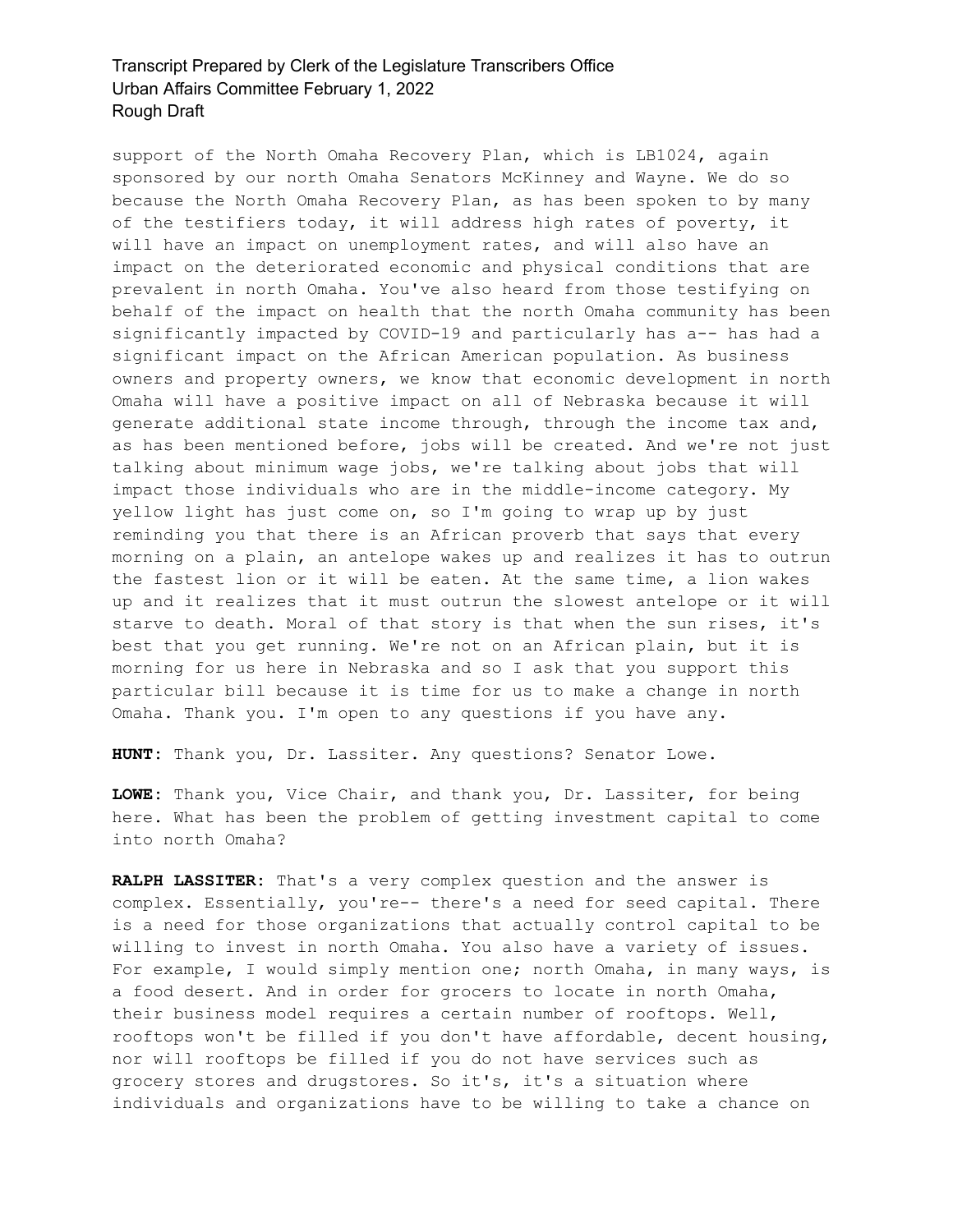north Omaha and I believe that this particular bill will create an environment where organizations, enterprises would be much more likely to take a chance.

**LOWE:** All right--

**HUNT:** Thank you.

**LOWE:** --thank you.

**RALPH LASSITER:** Any other questions?

**HUNT:** Other questions? Senator Blood.

**BLOOD:** Thank you, Vice Chair Hunt. Thank you for your testimony today.

#### **RALPH LASSITER:** Um-hum.

**BLOOD:** I want to build on the question from Senator Lowe because I just feel like we haven't gone deep enough and I want to get it on record. I mean-- historically, I mean, we don't have to go very far back just to World War II. Weren't veterans of color screwed over when it came to getting-- I'll use my terminology. You don't have to repeat those words. I just want to get it on record, isn't it historically, unfortunately, when it comes to professionals of color, entrepreneurs of color that they have traditionally been bypassed when somebody of equal or lesser qualifications that was not a person of color may have gotten a loan when you did not?

**RALPH LASSITER:** I think the testimony that has been presented up to this time basically supports that statement, Senator Blood. I will just share with you I've lived in Omaha for over 47 years. I and my wife applied-- should I say we went to see a home? I didn't know it at the time. It was in the Fairacres area.

**BLOOD:** Um-hum.

**RALPH LASSITER:** And when I made the appointment with the realtor, oh sure, Mr. Lassiter, come on out and let's take a look. And when I arrived, the comment was well, you may be more comfortable in a different part of the city, so.

**WAYNE:** [LAUGHTER] Sorry.

**RALPH LASSITER:** Yeah, that's--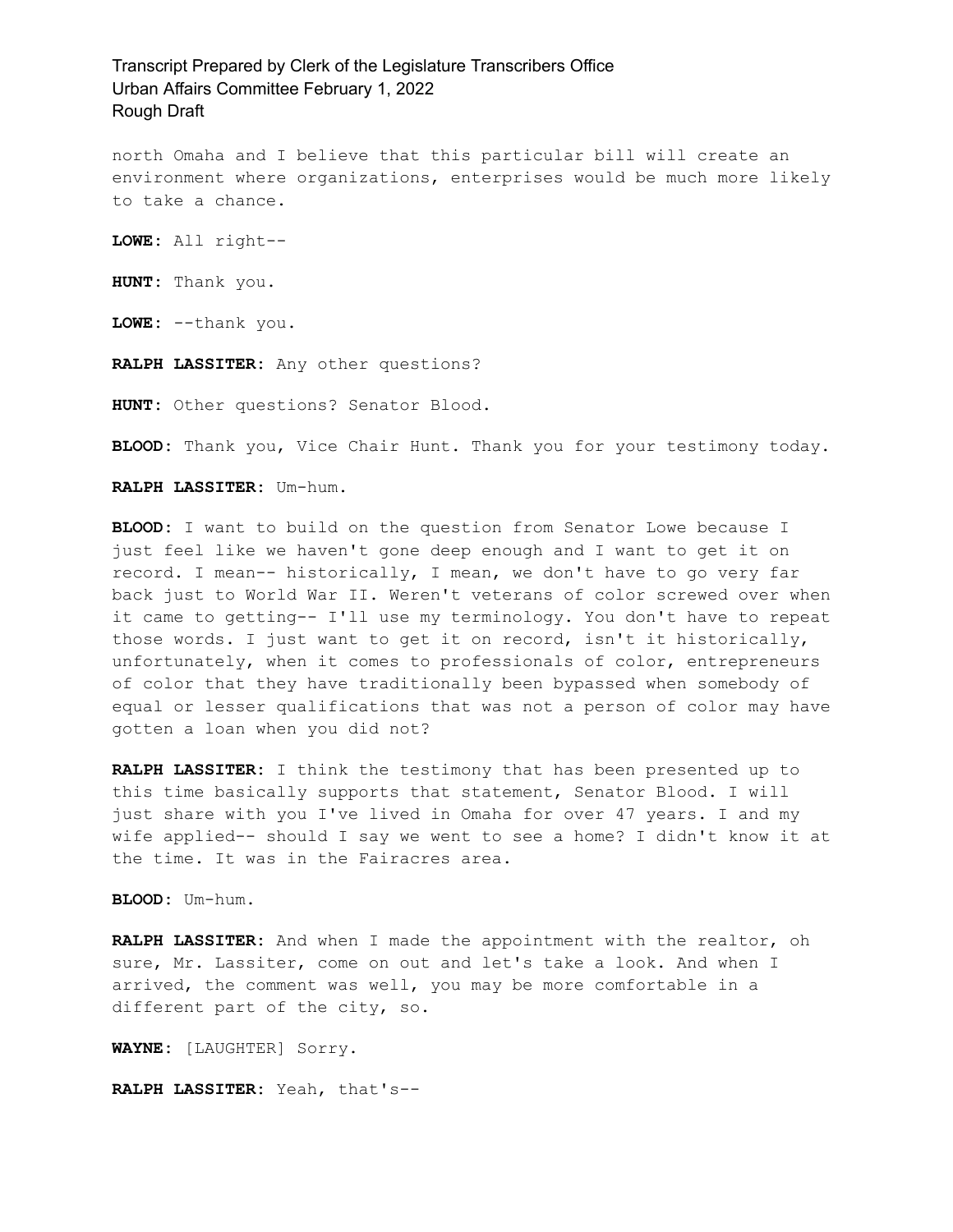**BLOOD:** I, I--

**RALPH LASSITER:** It's a laughing matter today. However--

**BLOOD:** I appreciate your honesty.

**RALPH LASSITER:** Yeah.

**BLOOD:** I just want to make sure we get it on record because people always seem so surprised when they hear this and it's like this, this is a systemic issue that's been going on for a very long time.

**RALPH LASSITER:** Correct and it has impacted business development, entrepreneurship, housing, health. And again, this bill gives us an opportunity to make a significant difference.

**BLOOD:** Thank you.

**RALPH LASSITER:** Thank you.

**HUNT:** Thank you. Any other questions? Seeing none, thanks for coming today.

**RALPH LASSITER:** Thank you.

**HUNT:** Next proponent on economic impact.

**J. SHANNON:** My name is J. Shannon., J, my last name is S-h-a-n-n-o-n. I'm here representing the Malcolm X birth site development committee. I'll keep my comments fairly short. I'll say some things prayerfully that will remind us of who we are and what club we belong to first. And when I say that club, I mean, I'm referencing humanity. As people, we're all brothers and sisters in that way. And then as things begin to progress and either-- as we evolve in some cases or as we-- I would say split up, we begin to disaggregate ourselves into different cultures. We start to say one is this and one is that, but again, foundationally, we are a member of the same club. We all need air to breathe, food to eat, water to drink, and we all would love to have wonderful families and raise them in a healthy environment. The reason why I'm talking about humane, humane or being human is because I represent someone that I consider to be one of the greatest humanitarians in American history. Malcolm X or Malcolm Little, from Nebraska's standpoint, represents a story of perseverance, endurance, and truth and I believe we can all definitely connect with that. And with that connected-- after we're connected with that, I think we can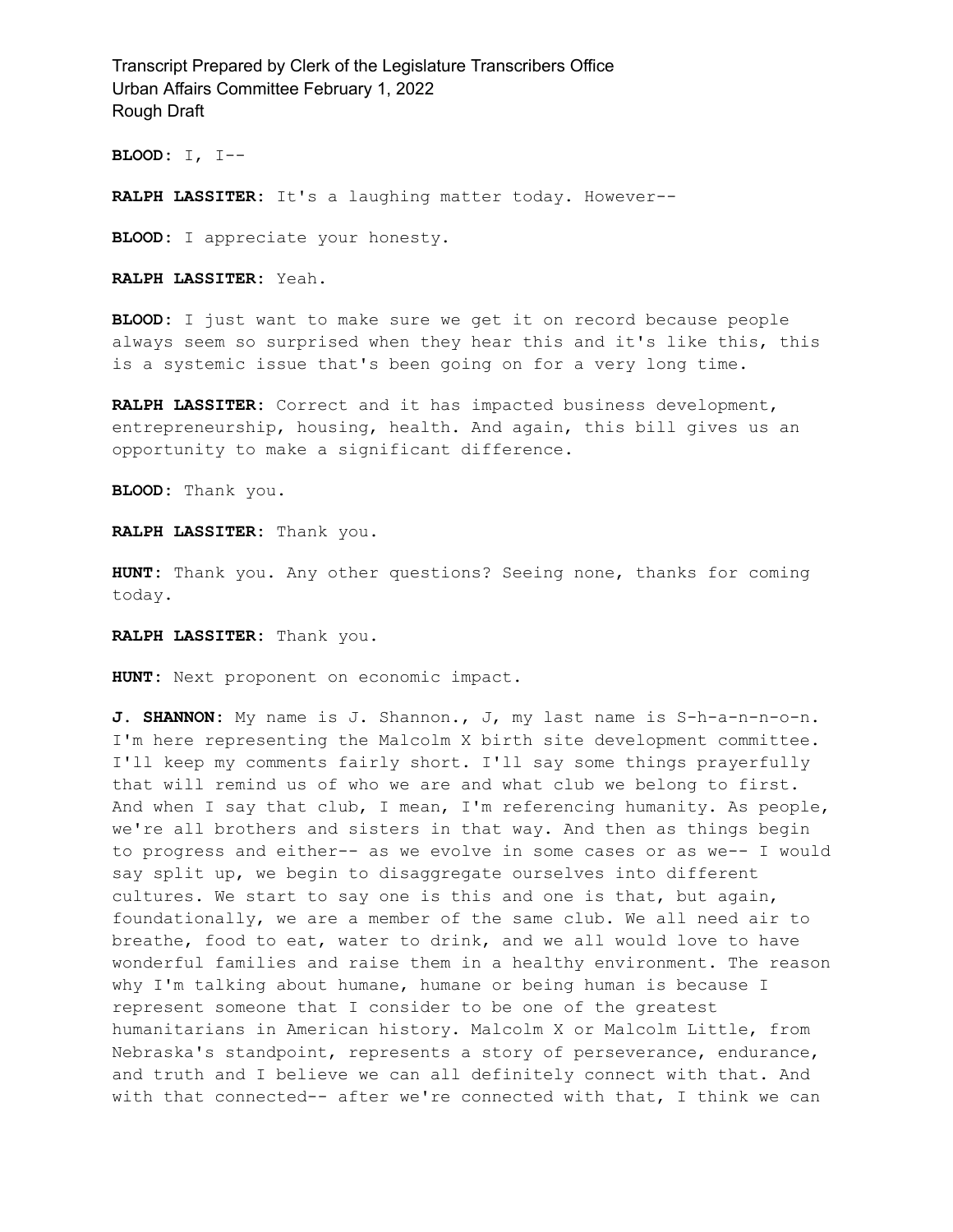transcend those divisive things that separate us in different pockets and go right back to us being human beings. And perseverance, endurance, and truth is something that is worth fighting for, regardless of what lines we may have-- may not want to cross our line we've drawn ourselves into. So LB1024 gives us a unique opportunity to put a stamp on the entire history of the United States, as Nebraska, as a birthright-- as the birth site, as one of its greatest humanitarians. Malcolm Little's story represents a story of perseverance because we know where he began, his humble beginnings. He represents the unspoken, the voiceless, the motherless and the fatherless. From that point of reference, it's a story of perseverance because of experience and his own situation, he found himself into- found himself in a situation that he had to persevere and he had to endure. From that point, it became a story and a journey of truth. How do I get to the bottom of the situations I found myself in? And in that matter, how do I do what I can to ensure that no one else finds themselves in those same situations? I think we can all connect with that and I will candidly say that we have built monuments for less men, spent more money for causes that are not worth what I'm speaking of today. And we talk about economic development-- my yellow light is on. I got 30 seconds to talk real fast. This situation will bring tourism or opportunity for tourism greater than any other situation that we've been talking about. I was here for another hearing and I heard plans of wonderful basketball courts and things of that nature that will boost our economy, but there is nothing greater than for us to be proud and representing where we are from. That's Omaha, Nebraska, or Nebraska at large. Even though I proudly wear my red "N" wherever I am, it also brings me another twinkle in my eye and a pep in my step when I say I'm from Omaha, the birthplace of Malcolm X, Malcolm Little, and he represents the greatest story of human life that I've seen and I've heard. And he's from the mighty, mighty "O." It is our opportunity. I thank Mr. Wayne. I thank Mr. McKinney for giving us the opportunity to do so and put our stamp on the legacy of our great state from the Panhandle all the way to District 2. Thank you.

**HUNT:** Thank you, Mr. Shannon.

**J. SHANNON:** Oh, any questions, I'm sorry.

**HUNT:** Any questions? Seeing no-- thanks for the work that you do.

**J. SHANNON:** Um-hum.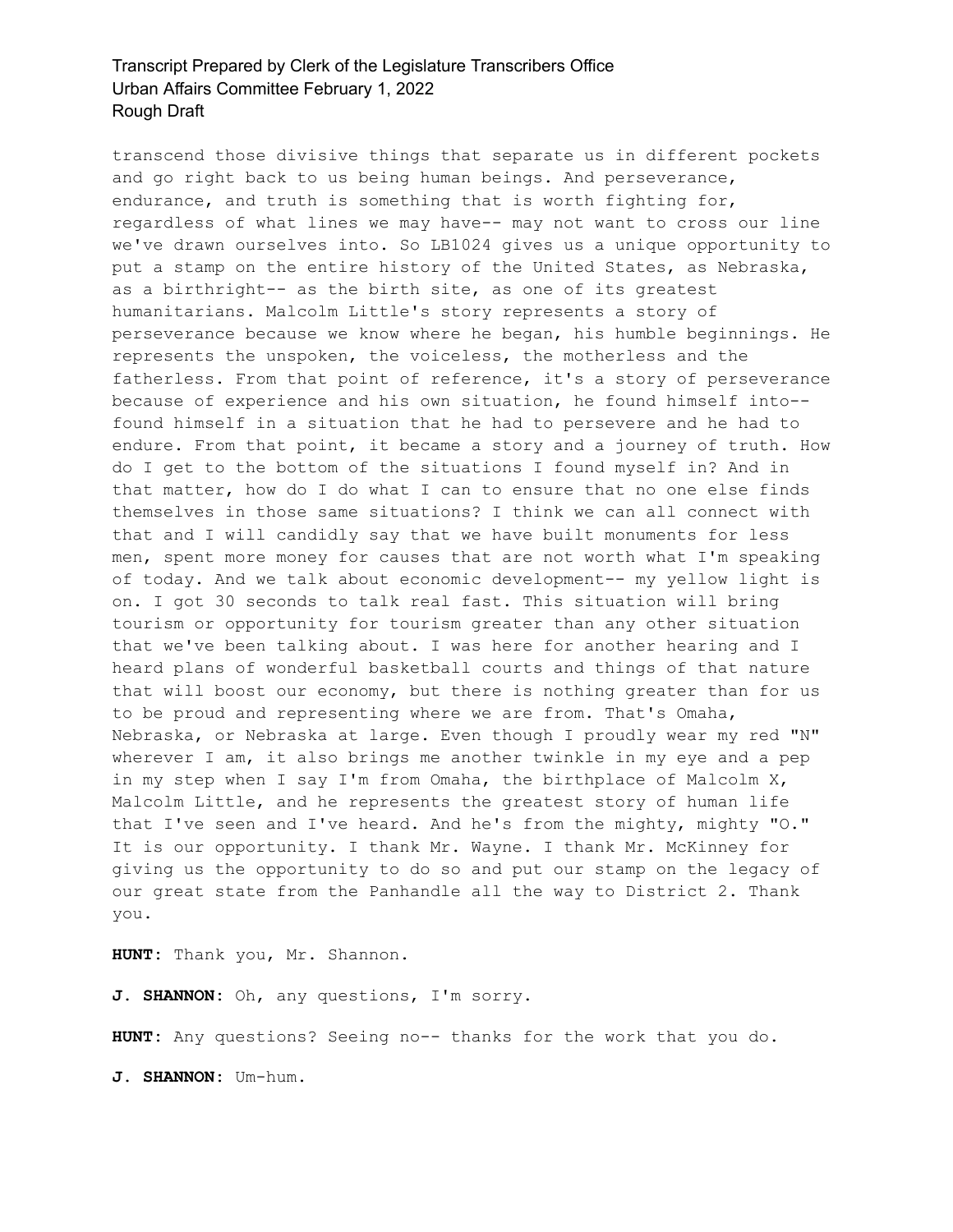**MICHAEL MARONEY:** Good afternoon, community members. First of all, let me thank Senator Wayne and Senator McKinney for their leadership in bringing forth LB1024. My name is Michael Maroney and it's M-i-c-h-a-e-l M-a-r-o-n-e-y, and I'm the president of the Omaha Economic Development Corporation. Omaha Economic Development Corporation has been around 45 years. We are what's considered a certified CDC.That's community development corporation, a federally certified CDC. And also we have a federally certified-- we are a certif-- federally certified CEDC, community economic development cooperation. Primarily, what we have been doing is affordable housing, job creation, and entrepreneurial development targeted specifically toward north Omaha. But what I want to mention-- talk about briefly, like I said, we were founded in 1977. In 1978, we retained a consultant to come in and look at our community, north Omaha, and we wanted to look at all those quality of life issues that impact any community. That's education, housing, jobs, health disparities, and we asked them to quantify what north Omaha's conditions were-- this is in 197--8 as compared to the rest of the city. They did that and then we used that kind of as a guide as we moved forward. In 2005, we decided let us take that 1978 study. We commissioned some experts from the University of Nebraska at Omaha to take that document, look at those same conditions that were quantified back in 1978 and which talked about the disparity between the African American community in north Omaha and the rest of the city. In every single condition, the disparity gap actually widened. It had gotten worse for the African American community. That led a lot of us to believe that although there were many organizations doing many good things, for some reason, we weren't making a difference. I have actually been working all my adult life in north Omaha and that's over 50 years. I have seen a lot of studies, some of them I've been a part of, and I can tell you from my position what was the problem. Came up with beautiful plans, plans wind up on shelves. The reason being there was no resources behind it and it was a combination of both no money and no political will, which was mentioned earlier. We now have an opportunity to help north Omaha come out-- we talk about being in the pandemic. North Omaha has been in the pandemic a lot longer than two years. Just want to say so hopefully you can get behind LB1024, advance it, and move it forward. And with that, I got my yellow light on. I don't want to go to red. I'll take any questions you have.

**HUNT:** Thank you. Any questions from the committee? Seeing none, thanks so much--

**MICHAEL MARONEY:** Thank you.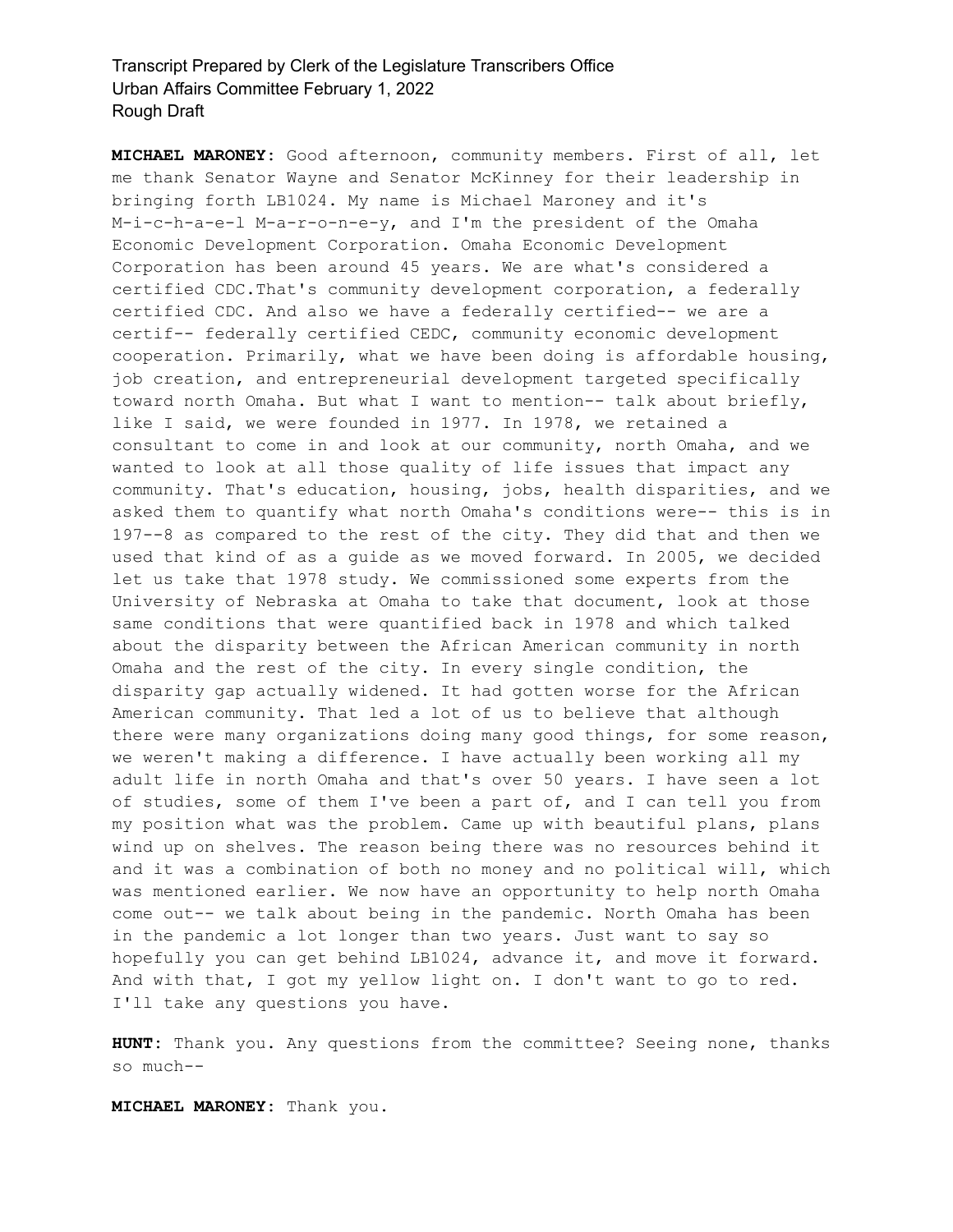**HUNT:** --for being here, Mr. Maroney. Welcome.

**WILLIE BARNEY:** Thank you, Senator. Just want to breathe this air for a minute. Willie Barney, W-i-l-l-i-e B-a-r-n-e-y. I appreciate Senator Wayne, Senator Hunt, all of the senators that are here and listening. And I agree, Senator Blood, I'm hoping that there will be more conversation today. I've worked the last 15 years, dedicated my life to helping and working with many of the folks behind you and some that have left and thousands of others that are outside of this, this room working to try to improve north Omaha. And this is a historic moment. I hope the senators in this room realize how historic this is. I don't think there's any other hearing that's going on in this entire 60 days that's more important than what we're doing right here today. And I say that because of what Mr. Maroney just talked about. When we started before the pandemic, the unemployment rate in north Omaha was 9 percent. That was the lowest that we were able to get it in the last 30 years. As a matter of fact, after all of the work that we've done together, what we realized was at 9 percent, it was the same unemployment rate that it was in the '60s when Dr. King went to Washington and marched all over the country to address unemployment with the March on Washington for jobs. So literally 50 years has gone by and we're talking about some of those same issues. The important piece of this is that you now have in your hands the opportunity to address this at the keyword that has been left out, scale. There are tons of great programs, initiatives, organizations doing work in the city, but we've never had the investment at the scale that's necessary. In 1968, the Kerner Commission came back and said unless you address the problems at the scale, you will create two Americas. You will have a black America and a white America. We have inherited that promise made back in 1968. That's what Nebraska is facing. We all talk about Dr. King and the I Have a Dream speech. The speech that I want to hit on today is what he called the other America. What he said was America, black people are living on an island of poverty in the midst of a vast ocean of material prosperity. Nebraska, at 1.8 percent unemployment rate, has an island of poverty in north and south Omaha right now. What I mean by that is you have the ability in your hands right now to take this to scale. We're not asking you to do all the workforce. The organizations, the people, the individuals that are in our community, they have rolled up their sleeves. When we have worked together, you've heard from the chief of police, we reduced gun violence by 74 percent. We increased graduation rates from 50 percent to 80 percent and then COVID hit us, the pandemic hit us. And so now we, as Senator Wayne said, we reversed back to where we were in 2008.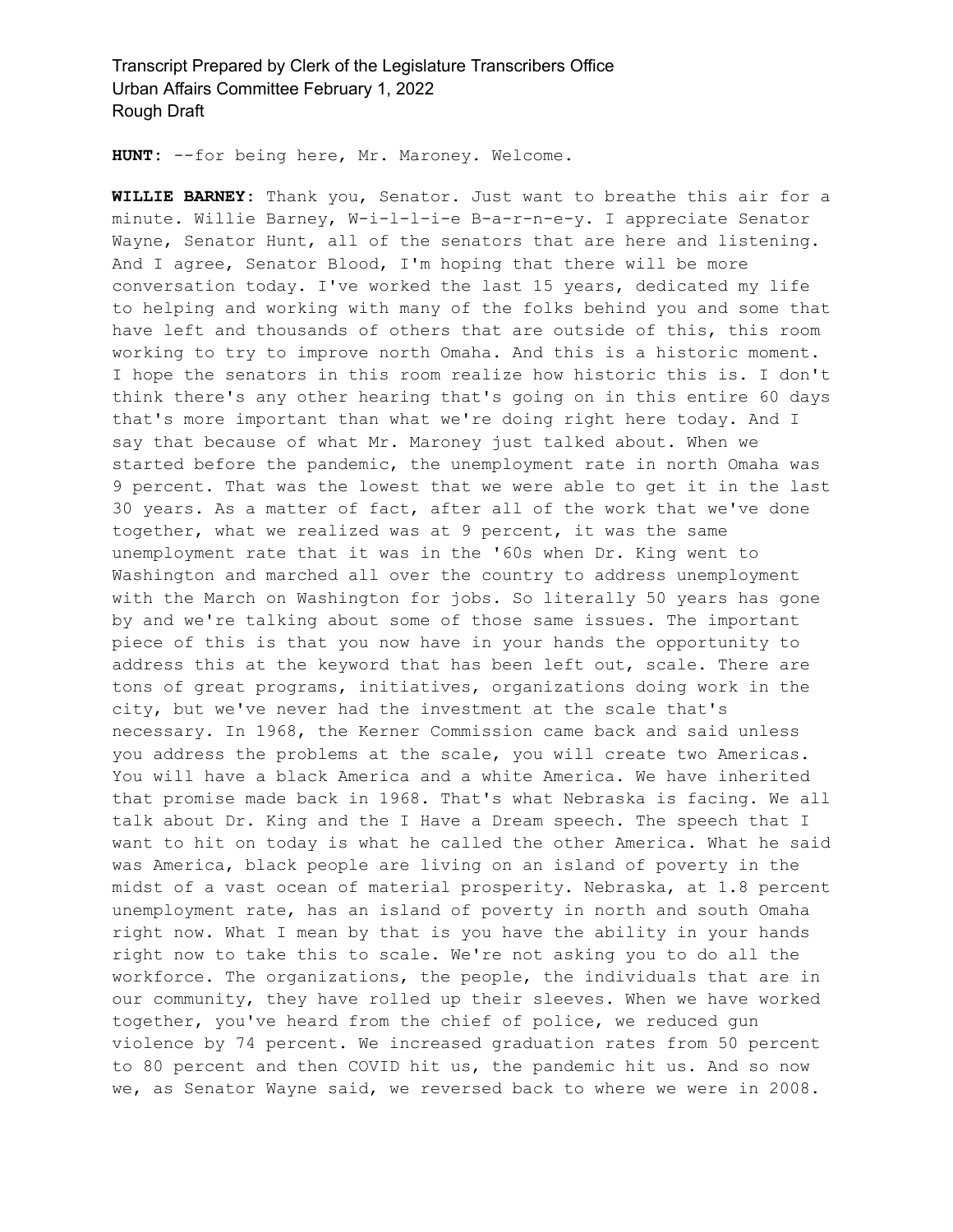But the critical piece is with this investment that Senator Wayne and Senator McKinney and I believe Senator Hunt has signed on to, this gives us finally the ability to take the investment to scale, which has never been done, nowhere in the United States, nowhere. But here we are in the center of the country. Omaha, the state of Nebraska has the opportunity right now to show the rest of the country that when we say qualified census tracts, there are 25 in our district, 25 of them. How can we utilize these dollars and directly, intentionally, on purpose, address those funds and take these solutions that we've identified to scale? I know that's a challenge to the Governor. I know it's a challenge possibly to other senators that are here, but we're encouraging you, as champions of this effort-- because you have this data. They're not all here to hear what you're hearing-- but we ask you to be the champions of this. Move this forward. This is a historic moment, not just for north Omaha. It's a historic moment for south Omaha. It's a historic moment and when these communities are economically benefited, it will add \$4 billion of economic activity to the region, which will dramatically impact the state. We greatly appreciate your time, your attention, and we're asking you to make this investment. The actual transformation plan-- and I'm wrapping up, Senator. The actual transformation plan asked for \$1.1 billion. So I don't want you to feel like \$450 million is too big. That's a portion of what it's going to take over the next four years to get us to where we need to be. I appreciate your time and I really would love to take any questions that you may have. Thank you, Senator Hunt. Thank you, Senator Wayne.

**HUNT:** Thank you, Mr. Barney. Any questions? Senator Lowe.

**LOWE:** I think-- for being here. It's been stated that north Omaha has problems with education, with mental instability, with a few other things. This \$450 million will build some houses, will build infrastructure, will build the 24th Street project or whatever. Will it have any effect on those other issues, or is that a bigger problem--

**WILLIE BARNEY:** Yeah.

**LOWE:** --that we have?

**WILLIE BARNEY:** First of all, there's mental health wrapped into the plan. And then Commissioner Rogers mentioned, I believe the county is looking at \$40 to \$50 million to help address mental health, and there's more needed. But I appreciate the question, I really do.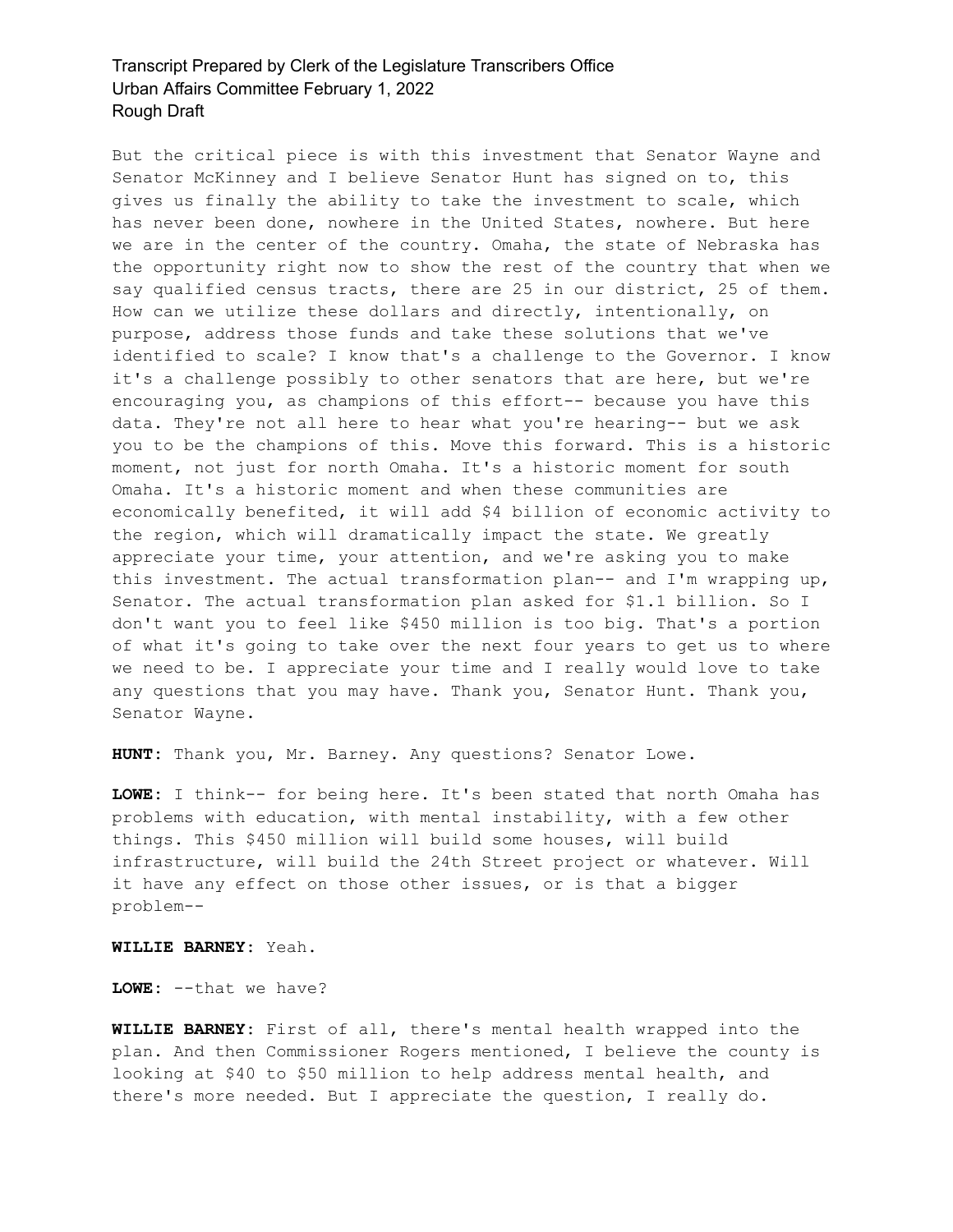Because the transformation plan that I mentioned at \$1.1 billion, it takes to-- into account that the state is going to do \$450 million. The school district through Dr. Logan has \$200 million that was allocated to them through the, through the funds that they have. So that's \$600 million. And so we're building up and what those other entities-- and she is specifically, with that work that they're doing at the school district and with all of those community partners, addressing the educational components from cradle to career pathways, academies, making sure that our youth have more opportunities. More money is needed, but as we looked at the comprehensive plan, what we love about what Senator Wayne and Senator McKinney are doing is they're driving the focus. This is a pro-business-- Nebraska says it's pro-business, this strategy is pro-business. It's about employment. It's about training the employees that need those jobs, creating entrepreneurship, reinforcing and building in those, in those districts and making sure people have a place to live. So this plan, specifically this component, is truly dealing with the economic issues that have been really left out for the last 50 years.

**LOWE:** The way you come up with \$650 million, that leaves about \$450 million short. Is that private investment or is that--

#### **WILLIE BARNEY:** Yeah.

**LOWE:** Where is that other money?

**WILLIE BARNEY:** I think it's a combination of the county, when they're looking at at least \$50 million, that will help specifically north and south Omaha with mental health. The city has identified, my understanding right now, there's \$15 million that will be allocated. There's another \$10 million, I believe that will go into public spaces that could impact Malcolm X, will impact 24th and Lake, its public spaces. There is money that will go into housing. So if you look at the county and the, and the city, there could be another \$50 to \$100 million added there. And yes, private entity now, this sets the environment now for private investment. So real estate firms, banks, other institutions. We, we, we're one of the ones that have that partnership with American National Bank. We have, even in the last year, have dollars coming in and deposits that then will be leveraged to help people buy homes and to start businesses. We're already doing it. And so, yes, 100 percent. I believe the state does \$450, the city and the county help us get up to a higher level education system. Adds in \$200 million. We're closer than we think, if the state is able to deliver their fees. And so we're not asking the state to do it all.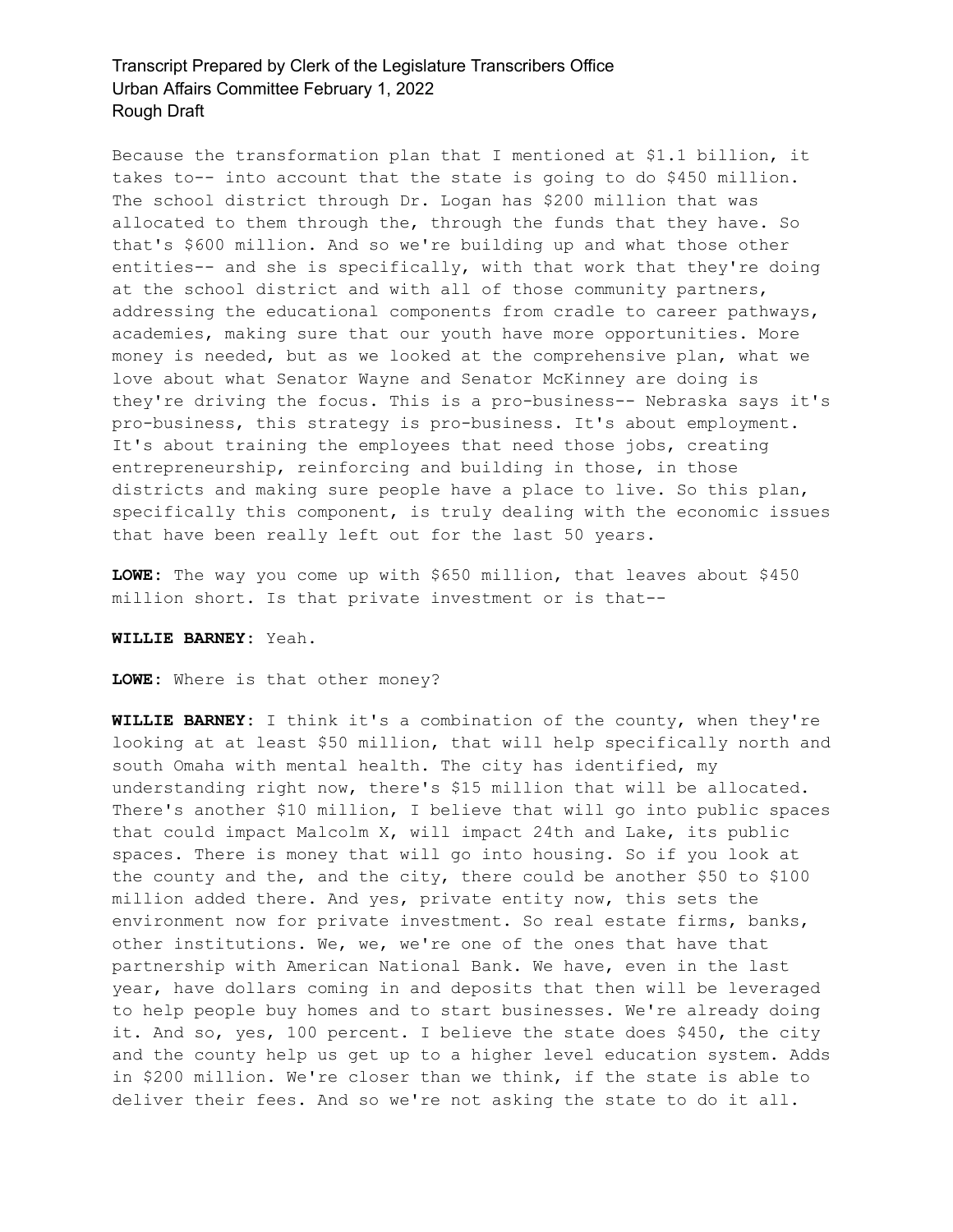We're asking the state to do that \$450 million and then that will encourage private enterprise to finally make a bigger impact in north and south Omaha.

**LOWE:** Thank you.

**WILLIE BARNEY:** Thank you so much for the quest-- I really appreciate your questions.

**HUNT:** Thank you. Thank you, Mr. Barney. Appreciate you being here.

**WILLIE BARNEY:** Thank you. Thank you for your time. Bless you.

**HUNT:** Welcome.

**SHANNON SNOW:** Hi, I am Shannon Snow, executive director of the Omaha Municipal Land Bank, that's S-h-a-n-n-o-n S-n-o-w. Vice Chair Hunt and members of the Urban Affairs Committee, thank you for the opportunity to testify in support of LB1024. I often tell people, if you knew the Land Bank in 2019, you don't know the Land Bank today. Over the last two years, the Land Bank has undergone significant restructuring. During this process, we took a hard look at our mission and determined that economic development and building generational wealth are things that we are uniquely positioned to support. In April 2021, we modified our policies to prioritize the sale of property within the historically redlined areas to the residents of those areas. This prioritization gives residents equal consideration to efforts like affordable housing and community development when we are determining the final sale of our property. Each year, the Land Bank maintains approximately 350 properties, most of which are available for purchase. Currently, there are 202 buildable lots available, but only 75 are ready for development today. Our lots come with challenges. Significant grades, infrastructure availability, overgrown trees and crumbling historic foundations represent just a few issues that make construction complicated for even experienced developers. When this is combined with lending challenges, it becomes difficult to dispose of property to the owner-occupant buyer. The passing of the North Omaha Recovery Act will help us to ensure-- will help ensure that the Land Bank, our partners and community members have the resources available to convert these empty lots into affordable housing. Furthermore, the proposed tools will ensure the creation of safe, affordable housing stock is available to residents of north Omaha. The proposed holistic approach to affordable housing and home ownership will help ensure the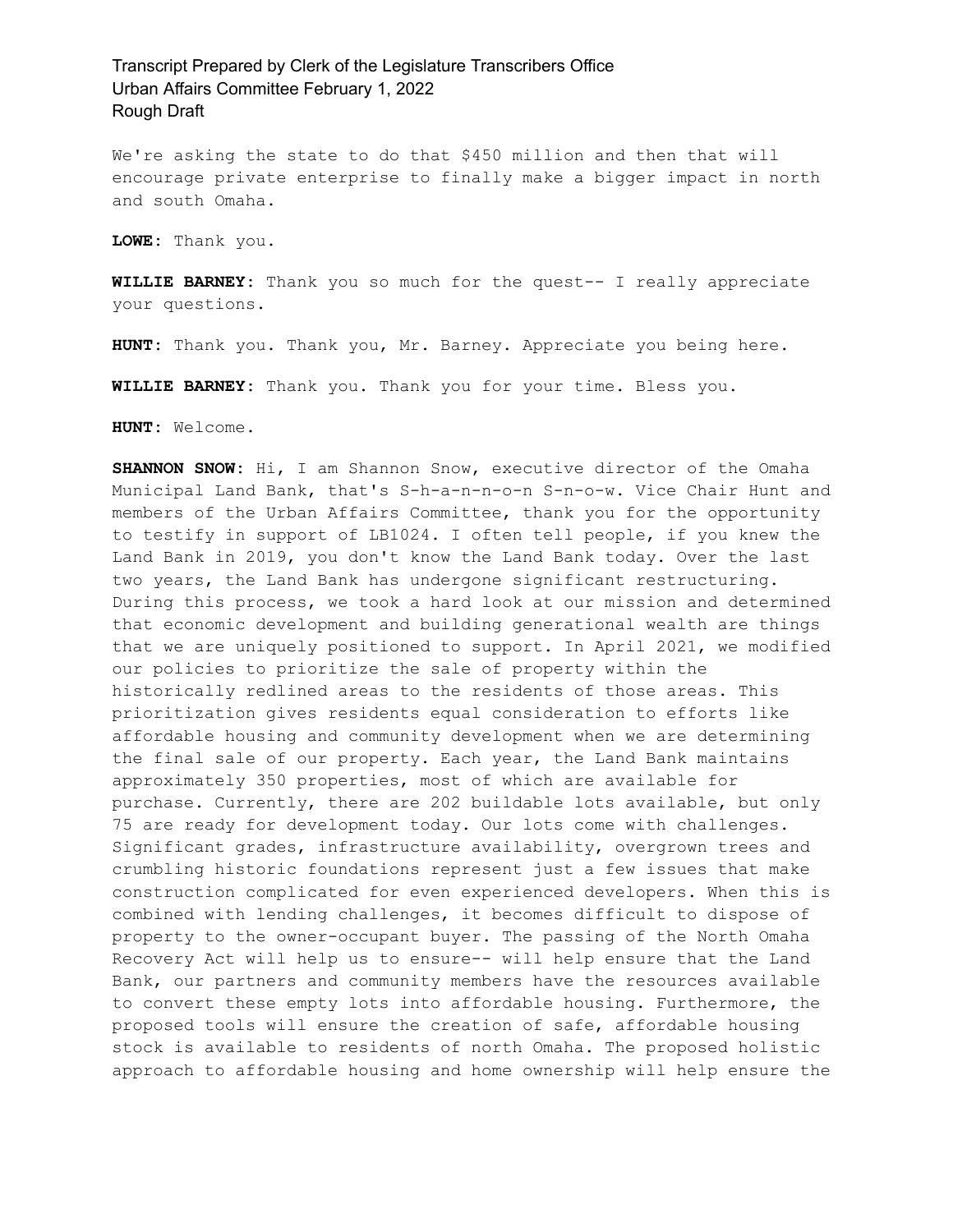Land Bank's vision for increasing generational wealth in north Omaha is achieved. That's all I have for you.

**HUNT:** Thank you, Ms. Snow. Any questions? Seeing none, thank you for being here today.

**SHANNON SNOW:** Thanks.

**HUNT:** We're still on proponents who want to speak about economic impact. And after we get through them, just so you all know, we'll have proponents to talk about services, including employment, parks, demolition, repairs, crime and gang prevention. Then we'll have infrastructure and then we'll move on to opponent testimony. Just so everyone knows where we're at. Welcome.

**CANDICE PRICE:** Thank you. Good afternoon. My name is Candice Price that's C-a-n-d-i-c-e P-r-i-c-e. I appreciate the opportunity to be here today to speak on this bill. I am a proponent of LB1024, and I'm speaking here today as a business owner, a small business owner in the north Omaha community. I live, work, own businesses and commercial property all in District 13. I've been able to see the impact from the pandemic through today. I am the co-owner of Home Team Model Sales, which I'm representing, which is an auto dealership; and Sapphire Grill, which is a food services business. I also most recently have served over this last year as the executive director of the GROW Nebraska Women's Business Center. So I work as an entrepreneur and literally each and every day I work directly with entrepreneurs, those in business and those looking to go into business. In 2019, one of my companies had to shut down completely, Sapphire Grill. As soon as College World Series canceled, every event followed, and we needed to figure out what to do. Because we do own other businesses, thankfully, we were able to continue going forward. But I've watched those who had to close their doors. We have a building that's sitting empty right now that funding could assist in renovating in order to create more jobs. It's important that we talk about what some of these issues have caused underline. When you're trying to keep a business open, you may be making a decision over which bills you pay. That has hurt some of our community as far as credit. Now, how does that concern us? Well now they're further away from homeownership, they're further away from good transportation. And if you've never heard the expression, it's very expensive to be poor. It's very expensive to have low income and to be underserved. And you have an opportunity to impact that, to affect that. And I appreciate the time, energy and effort that's gone into this. I sincerely appreciate Senator McKinney and Senator Wayne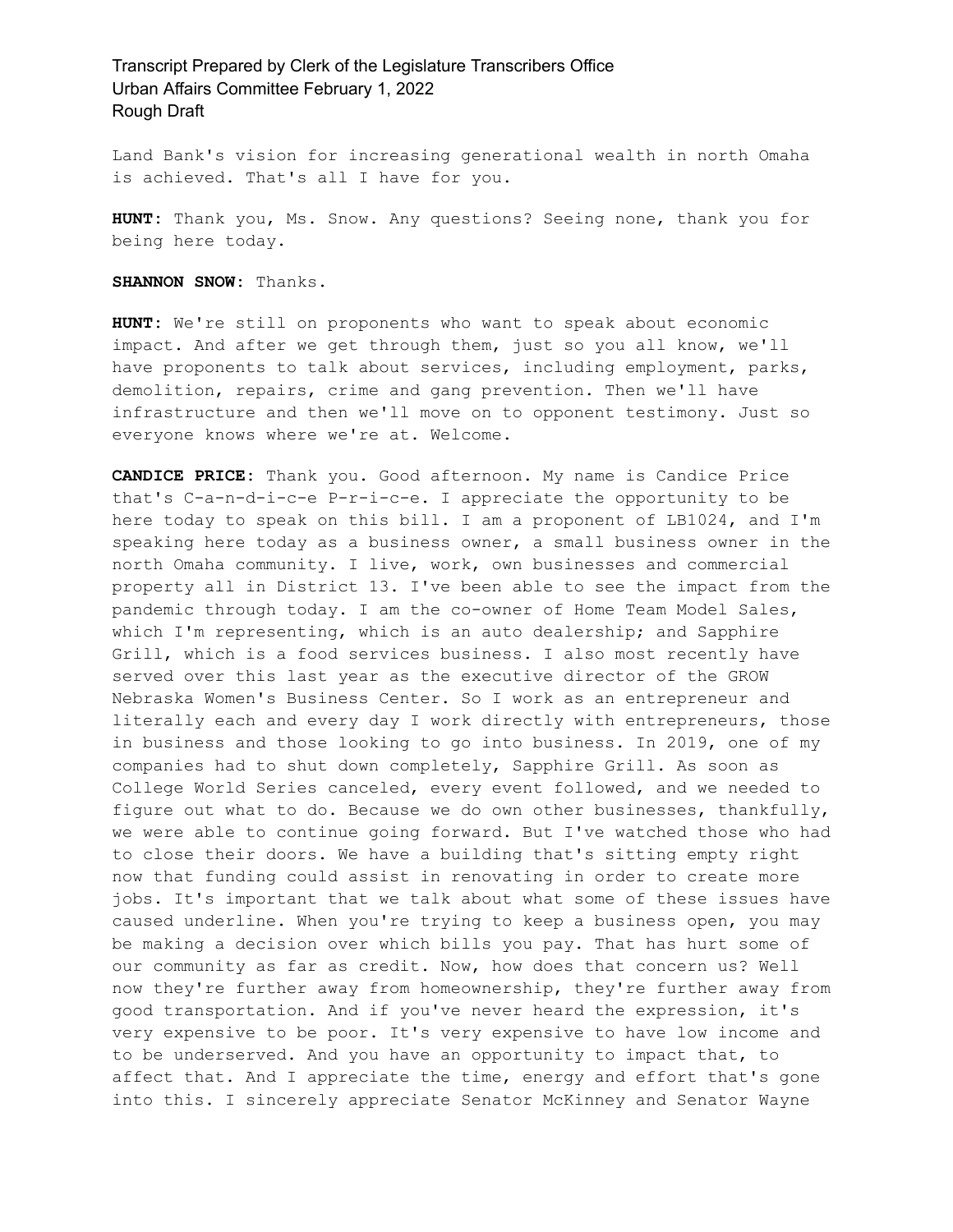for having the energy to do this when everyone is absolutely busy. But you understand the importance just by seeing who all is in this room. Further, I want to talk about just supporting this type of economic development, as you've already heard how it alleviates crime, lessening pressure on our law enforcement, but also other wraparound services. This community has come together. I don't know if you've ever seen partnership in this way that you're seeing in this room today and that we've seen over the last year in preparing for this north Omaha recovery plan. Which is why I support it, it's been planned with intention. There have been numerous meetings that can't even be counted, I'm sure, at this point, just in order to be results-driven, continue to partner and continue to grow. And as you all are very well-aware, as you increase the revenue of small business owners, you increase the revenue of the state, which is what we would like to do to have that larger impact. I'm going to take off my small business hat at this point. I know you all very much understand that, and now I just want to talk to you as your neighbor. I'm a single parent. I've been a single mom for 20 years. My daughter is actually now older than I was when I had her. She's a graduate of Omaha North High School. Growing up without a dad and graduating from Omaha North, she's now a student majoring in civil engineering. She'll be returning here this summer to intern at HDR in Omaha. And I just want you to understand what the impact of supporting your small business owner, supporting this entrepreneurship landscape, what it does. I understand very well where I could have been. As a teen mom, being 20 years old testifying in a capital murder trial because of the person that killed her father. But I'm here. I'm a business owner. I'm a property owner. And that's because of the north Omaha community supporting its entrepreneurs. I didn't leave the state when I had the opportunity to because of all of the possibility that's here. So I want you to understand on a personal level how this affects the community, how it affects the state, how it actually affects our nation. I'm very thankful for the chance to be here and I will relinquish the rest of my time.

**HUNT:** Thank you very much, Ms. Price. Any questions from the committee? Seeing none, I just want to thank you for sharing your experience and your story. That matters a lot to us.

**CANDICE PRICE:** Thank you very much.

**HUNT:** So thank you. Next proponent on economic impact.

**TERESA HUNTER:** Thank you.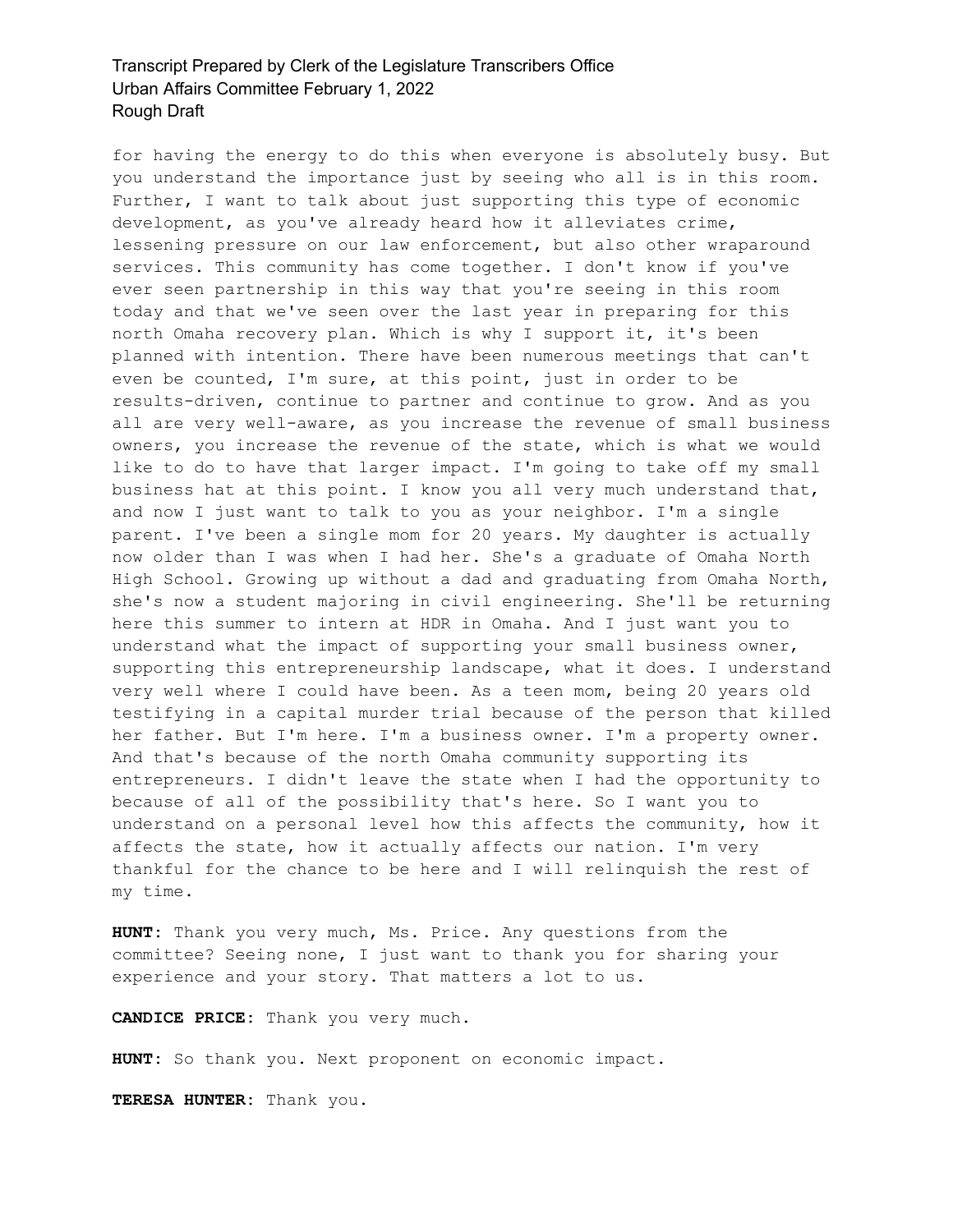**HUNT:** Welcome.

**TERESA HUNTER:** Chairman Wayne and members of the Urban Affairs Committee, I am Teresa Hunter, T-e-r-e-s-a, Hunter, H-u-n-t-e-r, and I serve as executive director and CEO of Family Housing Advisory Services, which is a 501(c)(3) nonprofit that certified by HUD to provide housing counseling services. And then Omaha 100, which is a CDFI, or community development financial institution, that's certified by the Department of the Treasury to provide economic opportunities in low-income communities. And although I provided you information about the organizations, I think I want to just help a moment, just because Senator Blood had brought forth some things that made me think about some things I experienced myself. And one is I've been at this organization for 27 years, and I thought we were doing a really good job of getting people to come in for homeownership education. And then, like last year, 119 people purchased the homes. And it can take up to 10 years or whatever, we work with people wherever they are to help them get acclimated to homeownership. But as you spoke to, you know how the cycle works. I had an opportunity to speak with a lady a few years ago, and she shared with me that she had seen some signs in yards that said Prudential, and she knew about Prudential insurance. And she said, all these houses have insurance? And she said, Teresa, it never occurred to me that you could actually buy a house or sell a house. The concept was totally foreign to her, she did not know it existed. And it really, really made me think, it actually blew my mind. And I thought, wow, so what actually happened is people who look like me were historically denied the opportunity to even say, well, we didn't even need to get the information right because we couldn't even do it. We couldn't purchase a home. And so I thought, wow. So her ancestors missed the memo. They couldn't pass it down to the next generation, who couldn't pass it down to the next generation. So we still have people who don't even know that homeownership is a way to build assets. They're paying the payment every month anyway, right? So they might as well be getting some investment back in and building equity. So that really occurred to me and I thought, we really have to do even more than I thought we were doing with our, our services. But the other thing that happened is that, was that in college, I had gone back home and my parents had paid off their home and they had gotten their deed and I was reading it. And when I got to the part that said Negroes were not supposed to have purchased the house that we lived in, I thought, wow. And I mean, shut the front door, right? In my lifetime, I knew that this had happened historically, but right here, we're seeing that this is still-- I mean, it was unenforceable,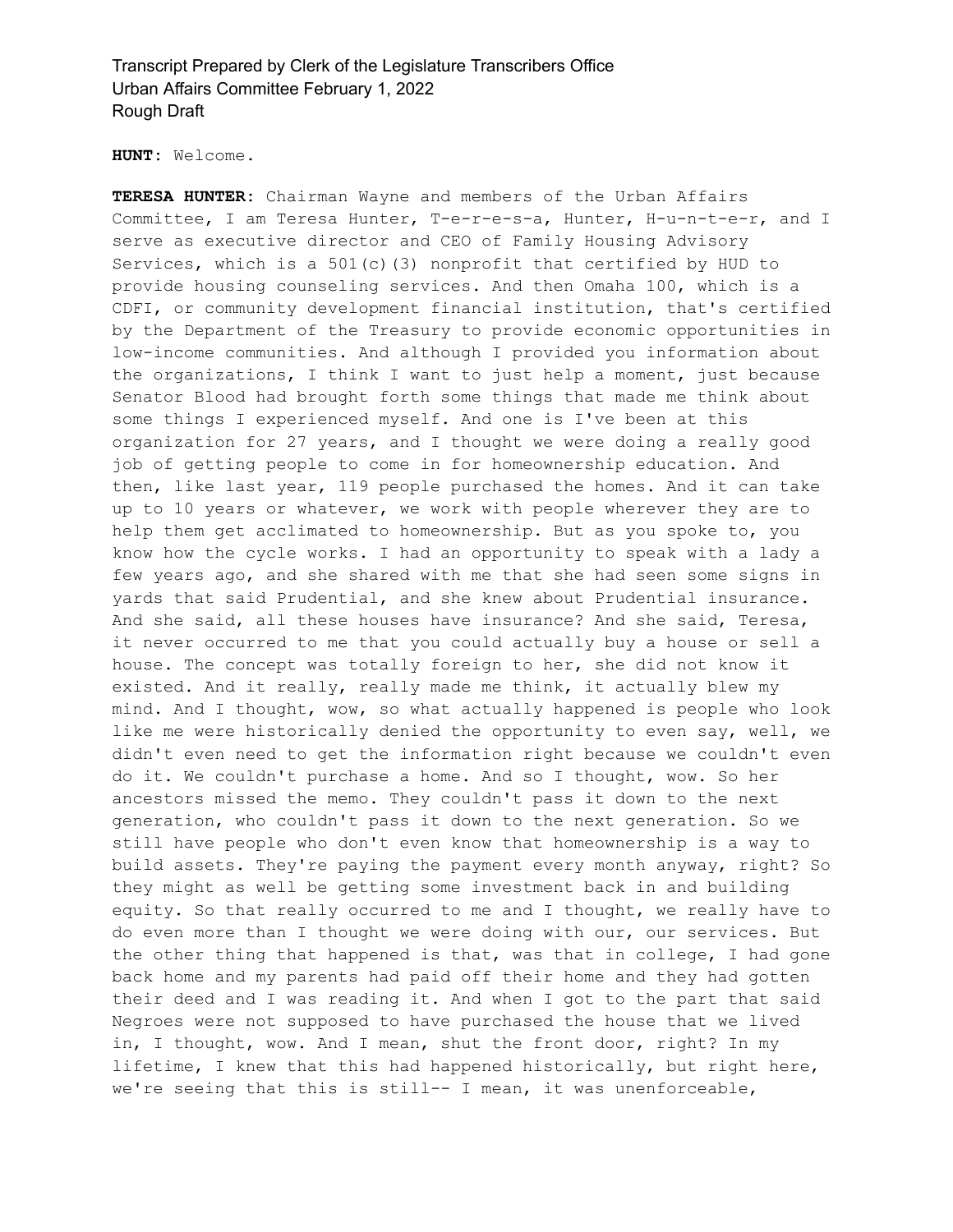obviously, but this is still something that we can see today and we still see the impacts of it. So I'm just happy that these senators have gotten together to look at a neighborhood that-- and that's where I live, right here in this zone, LB1024, where we're looking at how we can make a change. And so to me, this is so significant because of the disinvestment that happened for so many years. And it wasn't by choice that people live in poverty, but it was by historical design, laws and practices that were in place forever that made that difference. And now it's an opportunity to make that change. And so I ask for your support of this bill. Thank you.

**HUNT:** Thank you, Ms. Hunter. Senator Blood.

**BLOOD:** Thank you, Vice Chair Hunt. Thank you for your testimony. Again, I'm just asking a question of clarification. So if I hear you correctly, you're saying that just like with the cycle of violence, we need tools to help people that are stuck in the cycle of poverty?

**TERESA HUNTER:** Absolutely. And just because, like I said, there are people who don't even-- you don't know what you don't know.

**BLOOD:** Right.

**TERESA HUNTER:** Right? And so you're living beyond your means because you don't even realize that if I just convert the same payment that I'm making every month, I can possibly be building some equity. I can possibly have something to help my children go to college in the future. So really, it's just, it's a matter, just as you're saying, if we're able to make these changes and make these differences, then hopefully down the road, we'll have more people that can participate in the American dream. And can help to build the resources for the future.

**BLOOD:** And restart the generational wealth that we know that other generations have had the ability to utilize.

**TERESA HUNTER:** Amen.

**BLOOD:** Thank you.

**TERESA HUNTER:** Um-hum.

**HUNT:** Seeing no other questions. Thanks for being here today.

**TERESA HUNTER:** Thank you.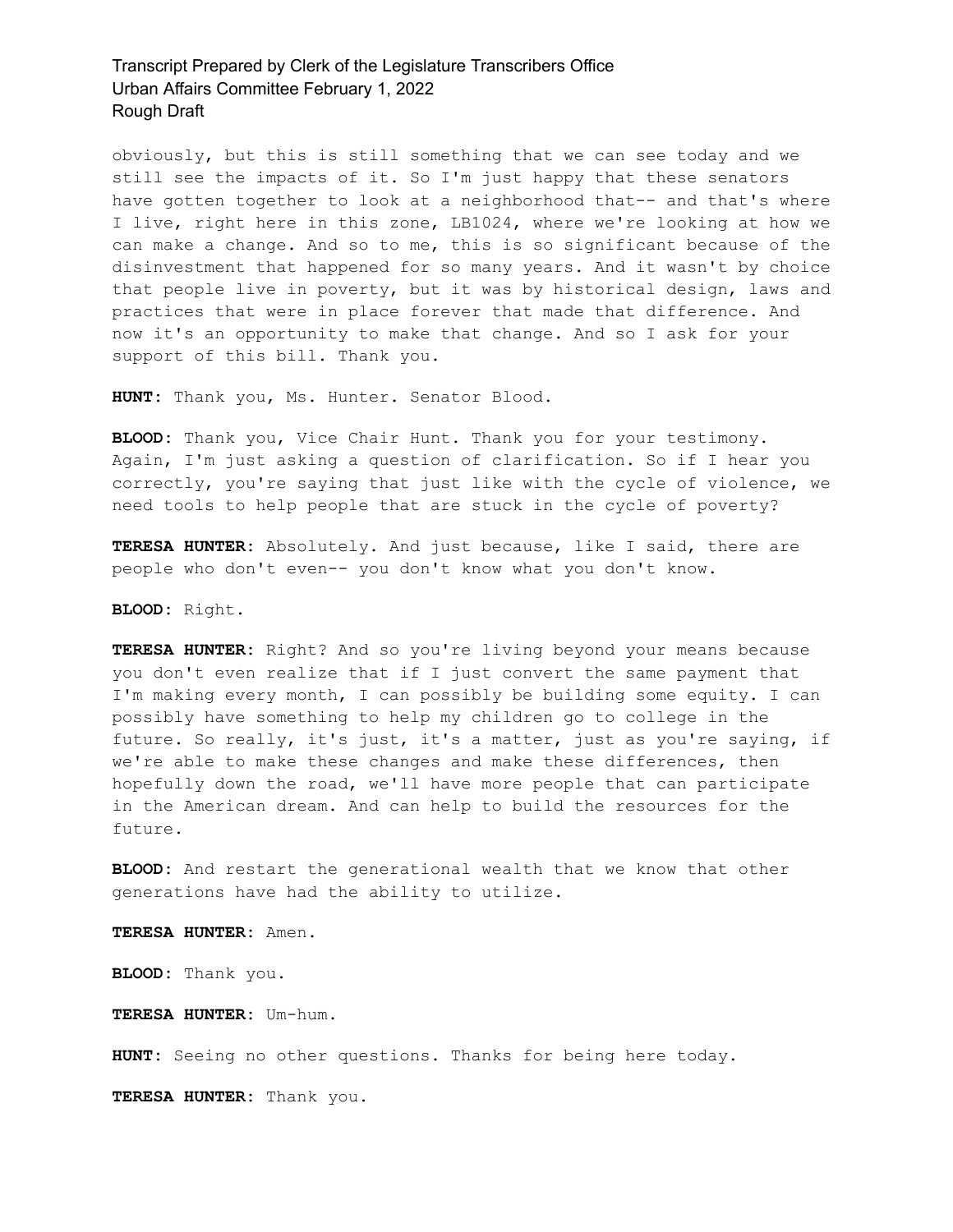**HUNT:** Invite up the next proponent on economic impact. Welcome.

**JERMAINE JONES:** Good afternoon. My name is Jermaine Jones, J-e-r-m-a-i-n-e J-o-n-e-s, I have the privilege to serve as the chief career navigation officer for Boys and Girls Clubs of the Midlands, where I manage our scholarship internship program. This past year, we've awarded over 61 students over \$400,000 in scholarships. Out of those 61 students, 54 of those attend schools between state of Nebraska and Iowa. And that leads into my point. We partner heavily with the Empowerment Network and each summer as a partner with Empowerment Network we have over a hundred 14 and 15-year-olds who participate in the Step-Up program, which is a summer employment program that has gone year-round recently in the past couple of years. And every summer when we start to talk about the plans for Step-Up, we say, well can we expand it? Can we do this and can we do that? And every summer, Will Barton the president of Empowerment Network says: If we have more funding. If we can get more funding, then we can do more. So that leads me to my next point of my, of my own personal experiences. My son has participated in the Step-Up program for the past three years. He started at 14 years old, and now he's 17. Just in the past month and this past summer, as a 16-year-old, he was able to participate in an internship during the summer at the UNMC Department of Pediatrics. And more of these experiences and exposures for our young people is vital. A topic that is near and dear in my heart as I, as I manage our scholarship and internship program at the Boys and Girls Clubs is keeping our talent within the state lines of Nebraska. Many, many years ago, my father is 78 years old, and many years ago as a young man, he moved from Scooba, Mississippi up north to find opportunities. And in the past 20 years of my life, I've seen more of my friends, colleagues move south for opportunities. And it is so many-- it bothers me that I lose a lot of close friends to the south, where in their mind they have more opportunities to prosper, build businesses, find support. Black or brown folks are thriving in these cities down south. But I want to keep our talent home, and it's partnerships with Step-Up that provides exposure to our young people. Imagine a 14, 15, 16-year-old being exposed to the business community, First National Bank, American National Bank, Union Pacific, UNMC, the great health care systems that we have here, and then building that relationship and rapport with those individuals, and then those businesses then reaching back out as they finished their post-secondary training and then offering opportunities of employment to those individuals. It costs a lot less for us as a state to retain that-- those skills and that talent within the state of Nebraska. So I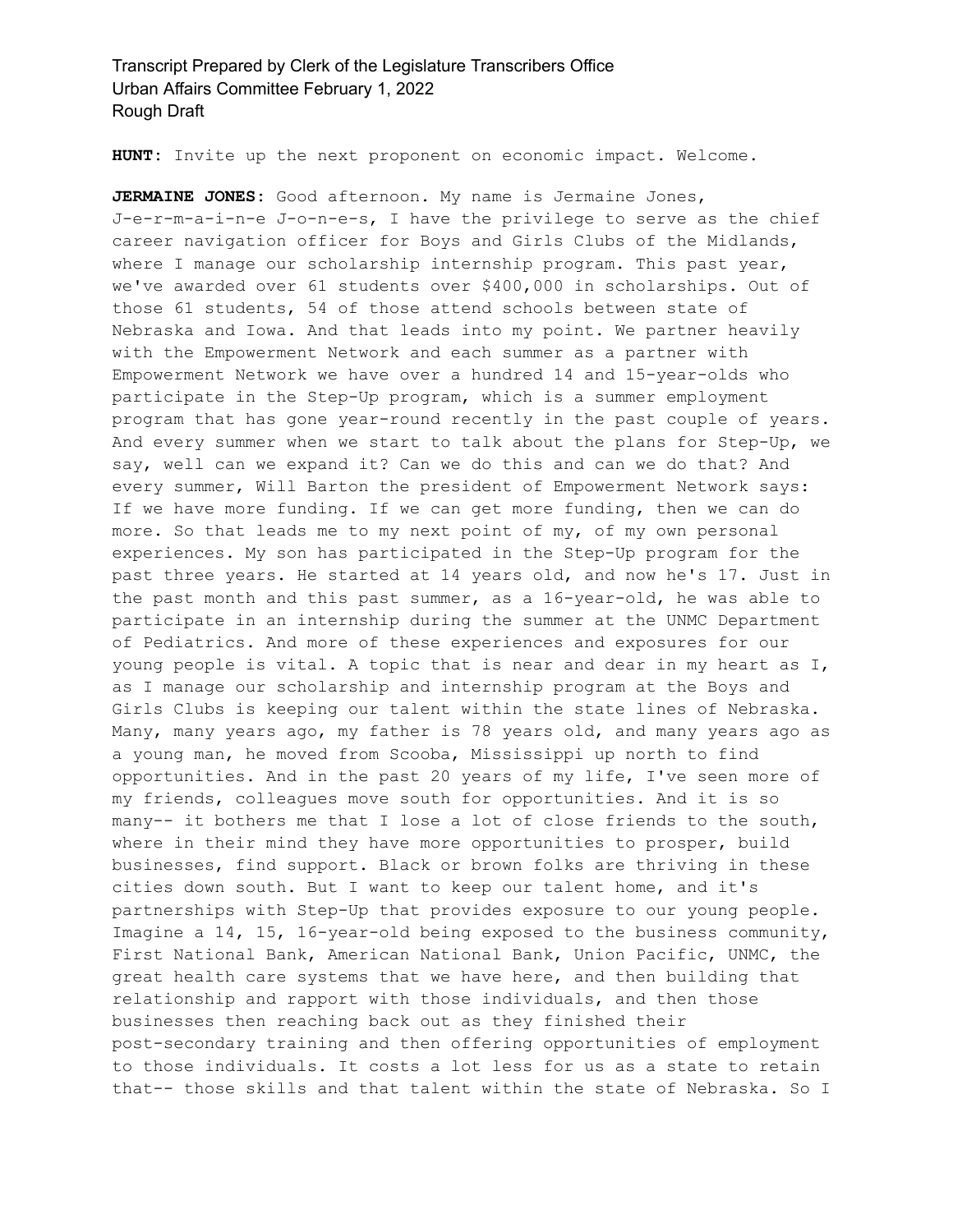live it. So, you know, I manage our program that, our scholarship program to keep our talent home. Even though I want my son out of my house when he graduates from high school, it would be, it would be nice if he could stay home and stay in Nebraska. Because him, just like many others, I believe, have a lot to offer our state. And there's programs like Step-Up and many other programs through the Empowerment Network that provides these opportunities. So our young people in north Omaha know that, that having a vibrant career professionally, entrepreneurship, getting an education can happen right here in the state of, in state of Nebraska and also in our community in north Omaha.

**HUNT:** Thank you so much. Any questions? Seeing none, appreciate--

**JERMAINE JONES:** Appreciate it.

**HUNT:** --your testimony today. Welcome.

**TAMMY GREEN:** Welcome, good afternoon. My name is Tammy Green, T-a-m-m-y G-r-e-e-n, I'm the director of workforce and IT innovation for Metropolitan Community College. Even though we may not be mentioned in the bid-- or in the bill, we are a strong partner in our community. Metropolitan Community College testifies in support of LB1024. MCC has long invested in the communities that we serve, and the north-- and Omaha communities of north Omaha and south Omaha are no exception to that. We recently invested over \$240 million in the state-of-the-art training facilities and have invested heavily in providing training to employment opportunities for individuals and families who work full-time at one or more low-wage jobs. Many of the students we serve have a high school diploma, a solid work ethic, a growing family and they have dreams for the future. However, often students need support to complete these trainings, as many individuals who are living paycheck to paycheck found themselves continuing to struggle to get by and still trying to answer the same questions. How do you find time to gain new job skills? How do you pay rent during job training, especially if your job doesn't offer time off for that advanced training? If you had to quit your second job to make time for training, how would you replace that income? These are the kinds of challenges facing low wage earners, motivated people who want to make a better life for themselves and their families. Despite the availability of free job trainings, which we have lots of those, prospective trainees often cannot avail themselves of the opportunity without putting their families and their finances at risk. Basically, they need to keep a roof over their head, and they need to feed their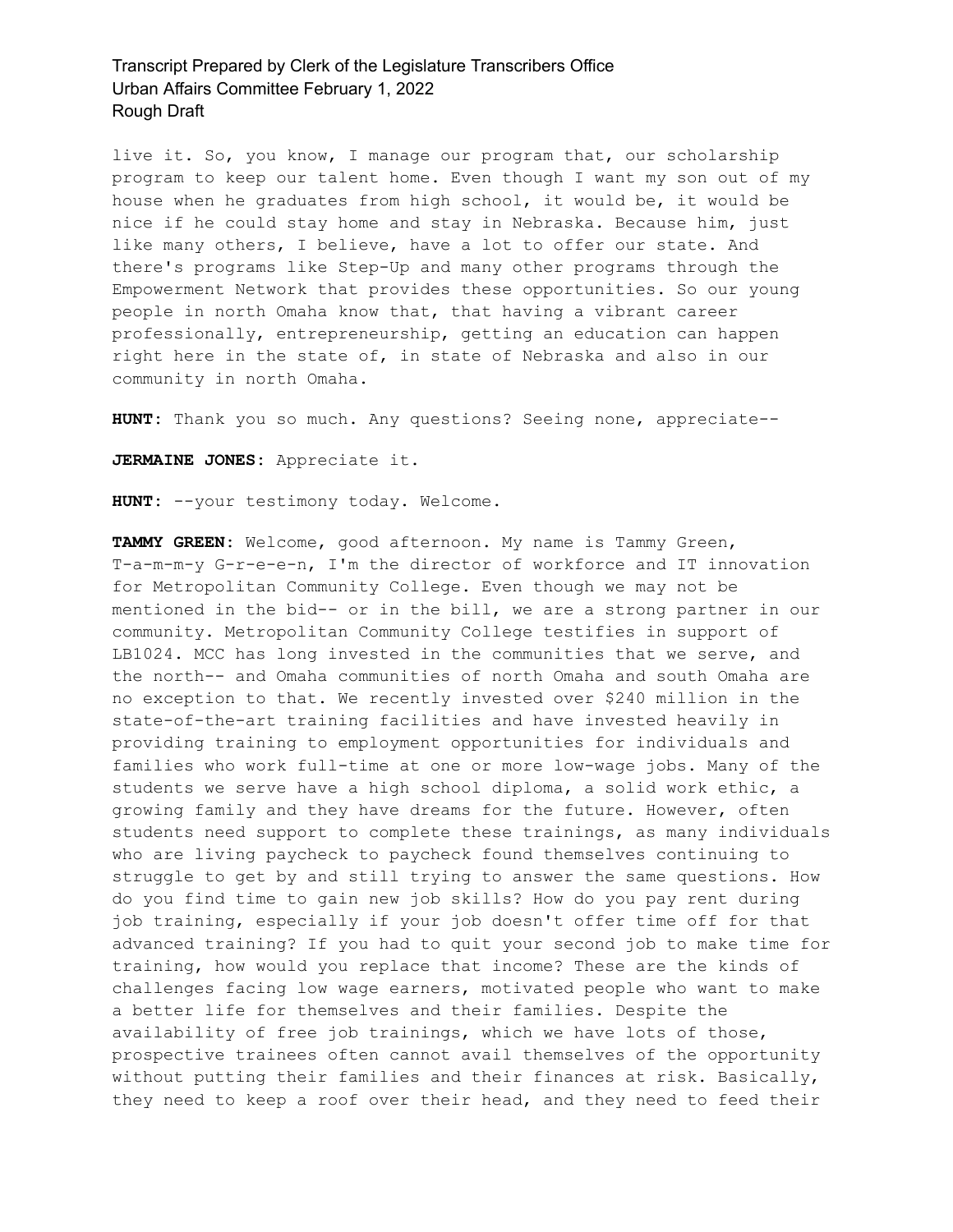families. And the very resource from the very tool that can help bridge people out of poverty and by the use of education and training programs are, are somebody else's dream. MCC has the support and educational systems in place to partner with the organizations that will really be impacted by, by LB1024. The bill will support many of the individuals going through training into employment opportunities. This year, MCC's Workforce Innovation Division served over 6,500 students through workforce training programs. Ninety percent of those individuals were employed and all of them at livable wages. That is a far cry from the \$10, \$12 an hour jobs that many of our people in our communities are earning. It's done in several ways. One of them is the support to pay for training programs. MCC's GAP program, career scholarships and Pell programs can assist with the cost of technical training. Two, MCC also has career skills coaches. They're ready to work with north Omaha partners to ensure students and participants have the support they need to successfully complete the trainings, but that can't be done on just MCC alone. It takes the entire community to make this happen. We work with over 320 business partners that are ready to employ individuals who are skilled and who are ready for those jobs, and we focus on high-wage, high-skill and high-demand jobs. Some of the training programs may involve a two-year associates degree, leading to more advanced bachelor's or master's degree programs in a lot of our partnerships. And a lot of our training programs are a short-term credential programs that lead immediately into sustainable wages. MCC also offers the workforce forward initiative that provides \$16 an hour in grants to help supplement an individual's time off. We need the opportunity to connect to people. One of the things to focus on as well is transportation. Where are the jobs in Omaha? We need to focus on advanced opportunities in our north Omaha and our south Omaha areas, but also businesses are building out in further west areas. We need to also solve transportation and those needs so that people can actually get to the jobs that are paying a livable wage. Thank you for your time.

**HUNT:** Thank you so much. Any questions from the committee? Seeing none, thank you for being here today. Next proponent if you want to speak about economic impact. Welcome.

**SCOTT HENDERSON:** Thank you. Scott Henderson, S-c-o-t-t H-e-n-d-e-r-s-o-n, I'm here representing the private sector of investors and venture funds through the entity NMotion, incorporated and the national company Gener8tor. We're here to-- I'm here to speak in support of LB1024 just as I did for LB450 around the iHub bill. And I think it's important for us to understand we inherited this present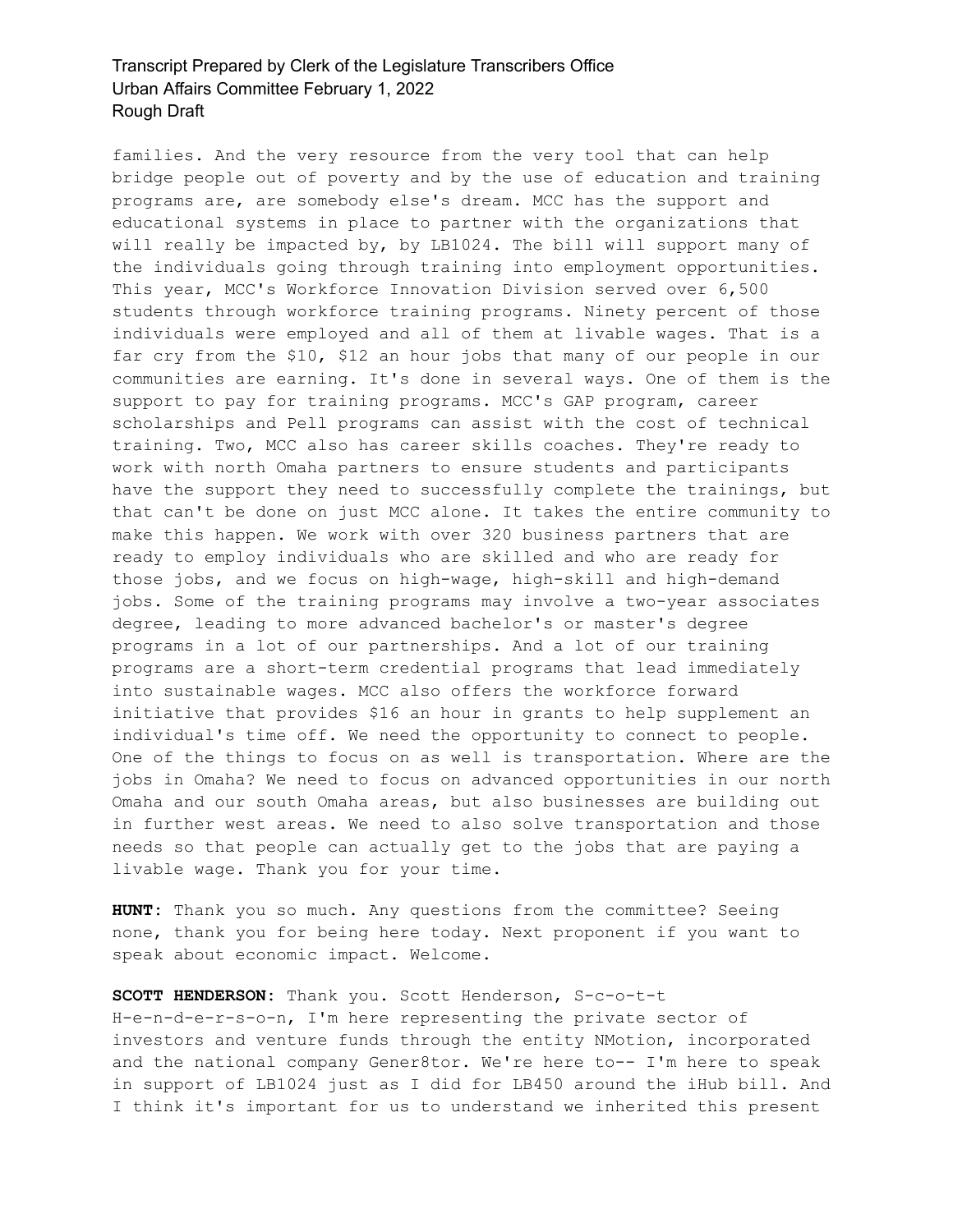tense. But the future is a policy choice. Lived experience matters. My grandmother was born in Chadron and my great grandmother died and Scribner. I was born in Lincoln and four generations of Hendersons lived in north Omaha, in John A. Creighton Boulevard. And four generations in south Omaha, Polish family Novacek [PHONETIC] in the packing plants. I moved away 20 years ago and I worked in the Atlanta, Baton Rouge, Pittsburgh, Indianapolis and Boston ecosystems around tech startup and in entrepreneurship and innovation ecosystem building. Every city has seen the same thing that we saw here with the past policy decisions that created the present, and that was the fact that we cut off roots. If we live on the prairie, we understand that the prairie plants are 70 percent roots. That's why they're vibrant and resilient. But when you cut the roots and they don't get the sustenance, it's hard to thrive. They barely stay alive. So really, what we're here talking about is capacity and potential building, unlocking potential. For the past year and a half since returning, I've helped invest in 10 companies putting 10, 10-- putting \$1 million, half of it coming from Invest Nebraska and half from the private sector. I've helped accelerate five additional companies. Five of those 15 companies were black-founder-led companies. I've worked side by side with them, I understand the lived experiences that they have and how it's different than mine. I understand the fact that the stats speak for themselves: 2.6 percent of black and brown founders get venture capital across the country. We as a company are intentional in what we do and we help, we've helped-- 42 percent of our founders are black and brown founders. Twenty percent of the funds go to the Midwest, 82 percent of our focus is in the Midwest. 2.3 go to women founders nationally, the work that we do is 33 percent. And then women of color is only less than one percent. We actually hit 17 percent. Why? Because we go out and we actually intentionally reach into communities where there are people with great talent and potential and desire, but they don't have any awareness of what's possible and where they could draw from, where their root structures can draw from it. I can say here, having worked in the, in the community of north Omaha intentionally for the last year and a half, there is no doubt in my mind with the investment that could be made through this bill that you're going to unlock an amazing potential, because it's also going to attract more people in the private sector who will see the unmet potential and how much more problems that, that folks in this community can see and solve. So really, it's down to access to relationships, and it takes a long-term commitment. Silicon Valley was created over 80 years ago and it's layers over time. Boulder, same thing; Austin, same thing. We make an investment now,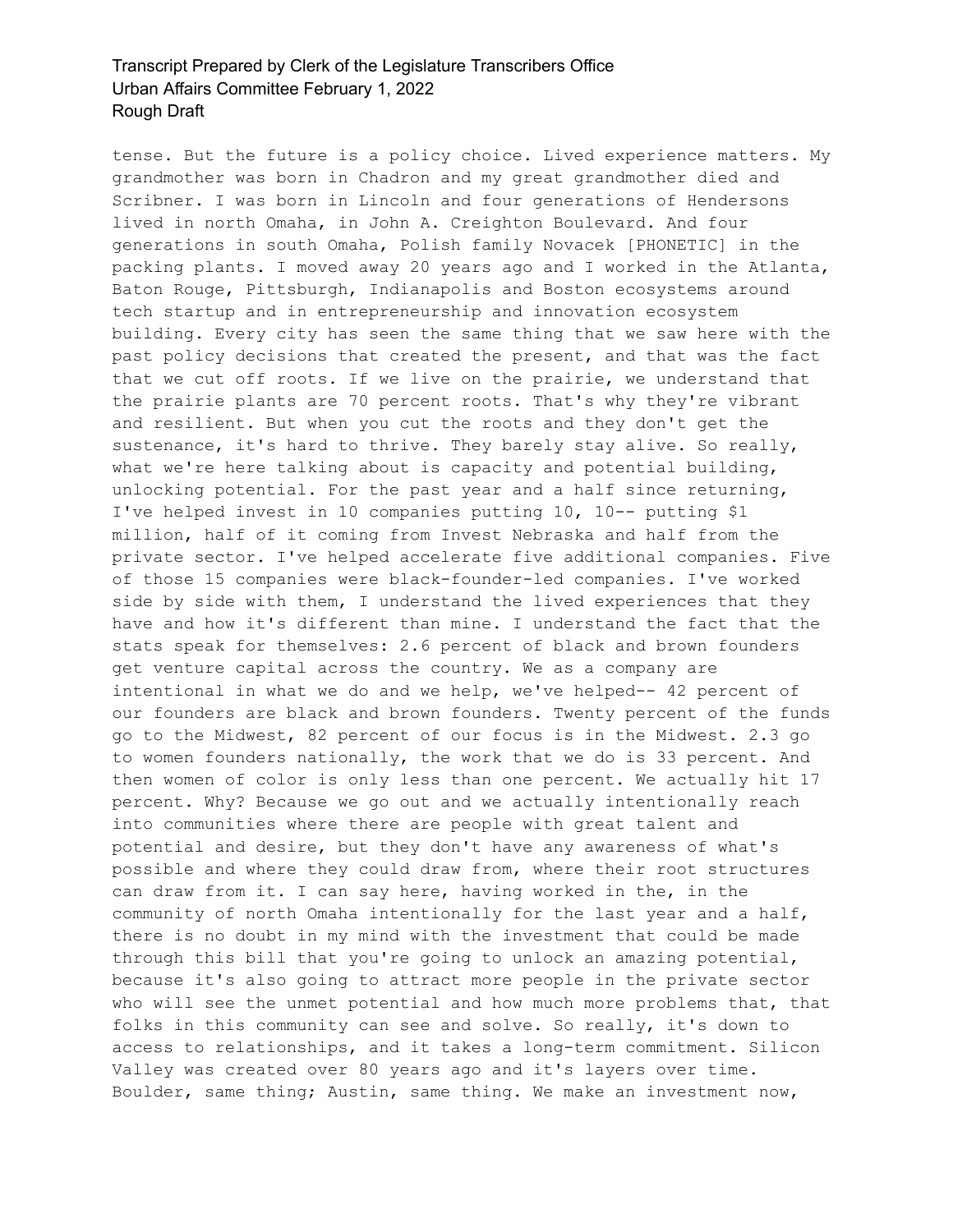you're going to help stimulate the root structures in communities. And you've seen today, I wasn't planning to come here. I was watching the livestream and I said, I got to get there because of the amount of community leaders that are here saying, we don't want a handout, we just want opportunity. We want root stimulation. We want dignity to fend for ourselves and to develop economic impact in their own communities so it can lighten the burden in all of the areas that you see from a social service perspective when you don't have economic opportunity. So I'll close with what I started with. We did not inherit the past. We inherited the past policy decisions. And you sit here today, you can create the future. Because the future is a policy choice. I'll take your questions.

**HUNT:** Thanks very much. Any questions from the committee? Seeing none, thank you for being here today. Welcome.

**YOLANDA BARNEY:** Good afternoon. I'm Yolanda Barney, Y-o-l-a-n-d-a B-a-r-n-e-y, and I'm here today as a business owner in the historic 24th and Lake district in north Omaha. We have created and expanded four businesses during the past 17 years in Omaha, and in 2019 we invested and launched an event center and restaurant on 24th and Lake. And just as we were hitting our stride and building the business, COVID-19 hit the community and we were forced to shut down. All of our events and that we had booked and all of our own activities and events that we had planned had to be canceled. Because we weren't in business for a full year before COVID struck, we were not eligible for many of the programs that were available for the small businesses. After a year of being closed, we started to reopen the center slowly, and the community has been very supportive of the opening. But with the spikes in COVID now, that has actually also caused some issues with some of our business meetings and events that we had set up. With the investments outlined in the north Omaha recovery plan, funding will be available to help businesses like ours. We see great opportunity in north Omaha. We can build strong businesses and a thriving community. The support is extremely important. I'm not only here just representing our businesses, but I'm here representing over 300 businesses that we've worked with over the last nine years. And those businesses have consistently told us that they need access to credited capital, technical assistance in the areas of accounting, technology, legal advice, banking relationships, sales and marketing. We've worked together with our partners and through a joint venture with American National Bank to launch the Carver Legacy Center, which is located around 24th and Lake. It's a black-owned financial institution and accelerator to address those needs. The-- this bill creates funding to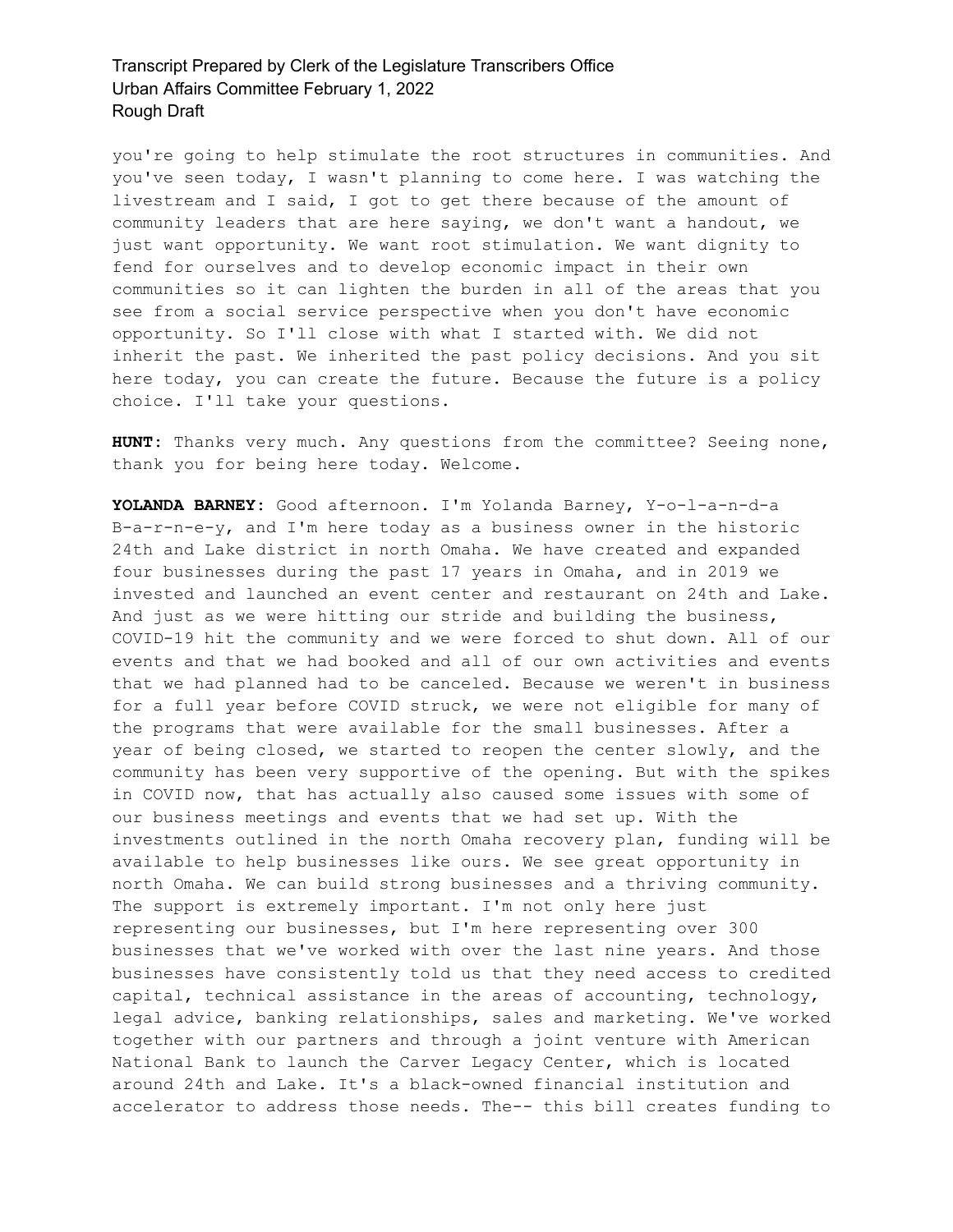support hubs, which will be held very similar to what would be held into the Carver Legacy Center, and we're developing that and with loans to invest in these businesses. Many of these entrepreneurs have been impacted at the same or greater level as we have. The north Omaha recovery plan can help make sure we don't lose our businesses. These businesses represent all sectors and categories. With strategic investments, access to capital and credit, technical assistance, they can be successful and create good-paying jobs in our community. That's what we will make north Omaha-- that's what will make north Omaha a strong community. Thank you for your time.

**HUNT:** Thank you, Ms. Barney.

#### **YOLANDA BARNEY:** Any questions?

**HUNT:** Any questions? Seeing none, thanks for your testimony today. I'd like to see a show of hands, the different categories we have, that we're kind of separating these into. We have economic impact, which we're on now, services and infrastructure. How many people are here to testify about economic impact still and haven't already? OK, services? OK, infrastructure? Awesome. Thank you.

**LEO LOUIS:** Good day. Leo Louis, L-e-o L-o-u-i-s, and before I tell you-- I'm a human, but before I tell you how important I am, I want to first say how important you all are. You guys make serious judgments and serious decisions every day, and we appreciate you all for that, and definitely appreciate your position. And knowing how important your work is, I think that it goes unstated that you guys are great listeners and you deserve thanks, and thank you for being patient and listening to all this testimony all the time and do it a lot. I serve as the board president of the Malcolm X Memorial Foundation, an organization who represents and teaches about the most important and most famous historical figure probably known to America, if we really were to put it into real context. He represents resilience, he represents strength, he represents integrity and all the things that we brag about being American values. And so the story of Malcolm is kind of interesting because Malcolm was ignorant of who he was. He was born in Omaha, Nebraska, and shortly after that, the Great Depression fell on his family. He suffered all of the socioeconomic circumstances that you see plaguing black communities all across the Americas today. His mother was a single mother of seven. She was on social services. They were going through the Great Depression. The family had to eat dandelions to survive, and eventually he dropped out of school because he didn't see a way or a path to real economic success or just success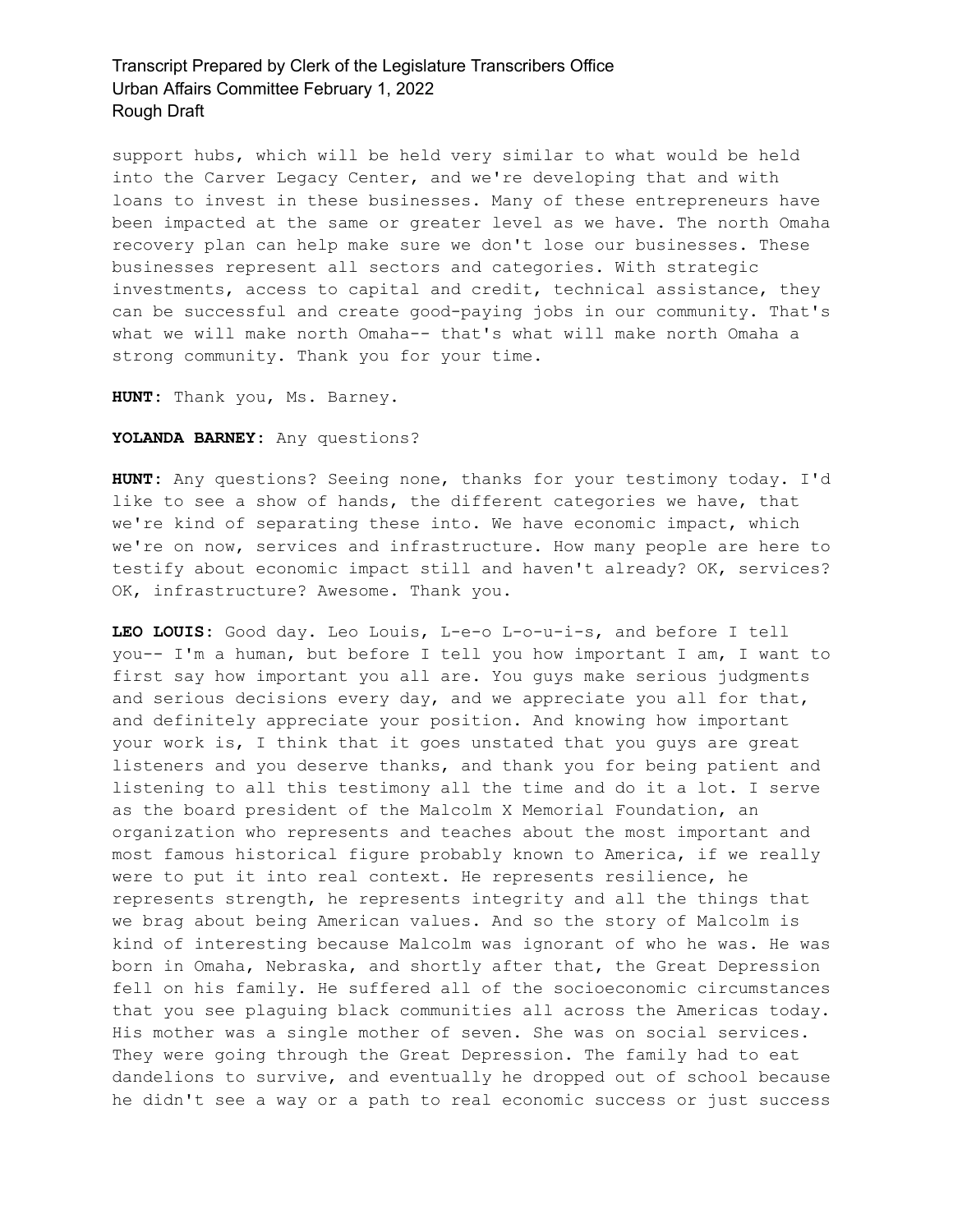in general. So he hit the streets, became a vagrant, he became a so-called criminal and ended up being incarcerated. And in that process of incarceration, he found purpose. He found value in himself, got out and became the man we know of as Malcolm X, who was outspoken and advocated for the rights of blacks during the time where blacks were suffering the most turbulent times in American history. So what the Malcolm X Memorial Foundation does is we try to educate individuals on Malcolm and his story. But when we try to do that, what we find is that a lot of young people are very ignorant of who they are. They're very ignorant of the importance of you all. They have no clue. They have no clue the decisions you made five years ago were gun laws that probably would incarcerate them for five years. They had no clue that the decisions that you all made were the reason why they couldn't have a health clinic in their community or the reason why they do have a health clinic in their community. They were ignorant of the fact that their school was either funded or not funded based on the decision that was made in this room. And so you have an opportunity to change that, so that their ignorance of themselves and their ignorance of their existence is no longer defined by their socioeconomic circumstance. Many of us fail to realize that we define ourselves by our environment, so when we walk outside and our environment treats us a certain way, that's how we view ourselves. And that's how many young people today view themselves. So many in north Omaha walk outside and they see broken sidewalks, they see dilapidated parks, buildings, lack of infrastructure, teachers who quit out of their schools because they say, they don't want to do it anymore. This is what they experience. So they define themselves as the social deviants and they begin to act that way. And then they end up in the criminal justice system, et cetera, et cetera. We know the story. So at the Malcolm X Memorial Foundation, what we intend to do is give them value of themselves. The same thing that Malcolm found, a history and an identity so that they will have pride in themselves, which ultimately translates to pride in their community. And then they have a will and a desire to change the circumstance of their community. And in doing so, when they change the circumstance of their community, then they change the environment so the future generations then have opportunity to be better. So what I'm here to do is simply just remind you that you have an opportunity through this bill to offer value through the decision that you made, which would change the infrastructure and change the environment so individuals define themselves differently in north Omaha. I'm Leo, and I thank you for your time. I'm open for any questions.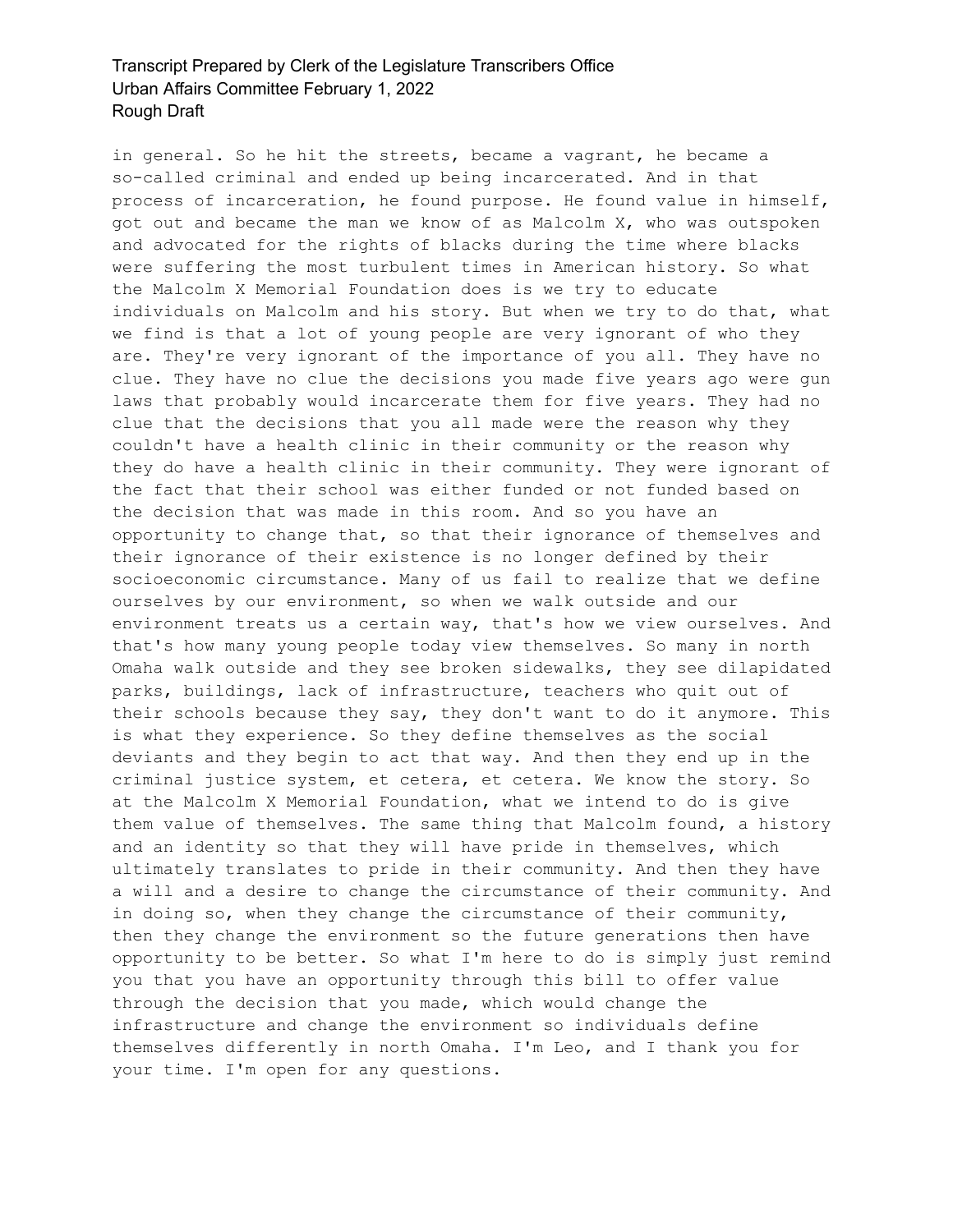**HUNT:** Thank you for your testimony. Any questions? Seeing none, thank you for being here today. Next proponent. Welcome.

**RANDY J. GOODWIN:** Good afternoon, on the verge of evening. Chairman Wayne, Vice Chair Hunt, Senators, normally I do these kind of pitches in front of studios, but today you are going to be my executive producers. How are you doing, Senator Lowe? It's good to see you.

**LOWE:** Good to see you.

**RANDY J. GOODWIN:** We shared a beer. Not, not from not the same-- not from the same glass. It was COVID. So anyway, I'm Randy J. Goodwin, R-a-n-d-y J. G-o-o-d-w-i-n, I'm a native of Omaha. I was a Kappa Sig down here in Lincoln, veteran of the U.S. Air Force, and I've lived in Los Angeles for the past 28 years. Twenty-five of those, I've been a working actor, the top one percent, and a filmmaker for the past 10. Got a couple of numbers for you, 141. You know what that number represents? The number of Nebraskans who have made it in Hollywood and who are very recognizable, and I'm grateful to be one of those. How about 135,838? That's the number of Nebraskans who have left Nebraska looking to make it in Hollywood and have done at least one job in Hollywood that's recorded. Seven out of nine is the number of graduates from the Johnny Carson School who leave Nebraska for Hollywood. And we all know Gabrielle Union, right? She's currently shooting a movie, The Inspection, in Mississippi. Producer Kristin Hahn is producing a movie, Hail Mary, with Jennifer Aniston, and they're shooting in Atlanta. Mark Johannes, who recently worked with NBC's hit show The Blacklist, created by Nebraska's own Jon Bokenkamp, shoots in New York. And fellow Creighton Prep alum Bob Wiltfong is known for It's Always Sunny in Philadelphia, which shoots where, anybody? Philadelphia. More importantly, not here. And that's the problem. The economic development potential, as well as the ability to inspire and promote dreams, is more important than the actual filmmaking itself, if you ask me. The dying hopes of the young people in north Omaha, south Omaha alone is not only heartbreaking, but it's dangerous because it leaves kids without dreams, to fall into that which will make them want to feel a part of something, anything. And we know where that leads, right? This last week, I've heard people talk about mental health for young people. Suicides, suicide attempts, this isn't in there. This just came to mind. And incarceration. What I do for a living promotes a healthy self image, confidence, work ethic, camaraderie, a major economic boost, self-sustainability and major bragging rights. Because who wouldn't want to visit a state where major films and TV shows are shot, especially a place that showcases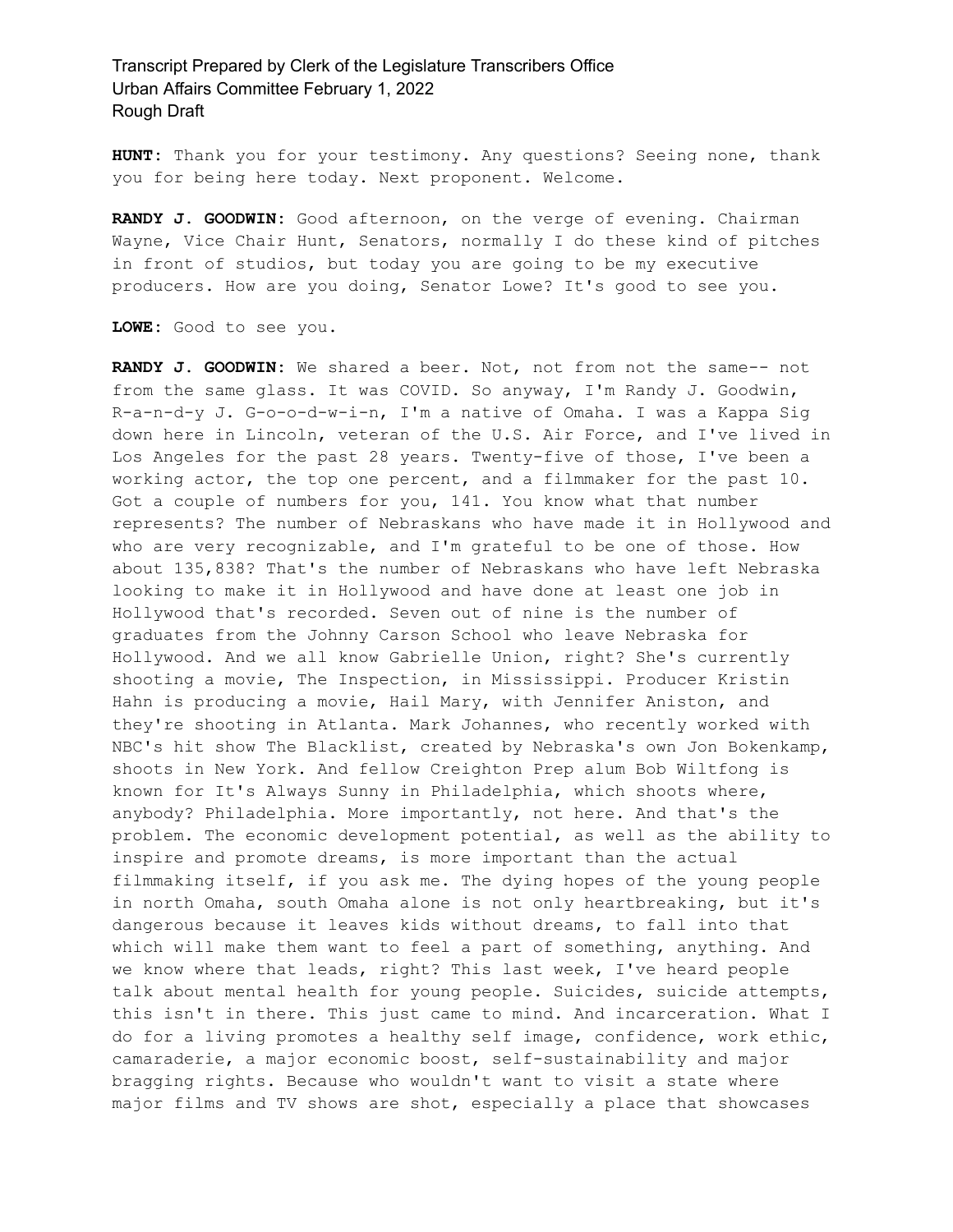its famous Nebraskans, which we need to do more of because there are tons of us in Hollywood, not here. We leave here. We're losing our young people, which are our future workforce, right? We're losing them to places like Georgia, Louisiana, Ohio, and not to mention LA and Canada because the door is closing on dreams that probably all of you in this room have had at one time or another. You've seen a commercial, you've seen a movie, you've seen a TV show and you go, I could probably write a better script than that. That guy's not very good, I can probably do better than that. Oh, I can direct better than her. And if you ask your children, your grandchildren, your neighbors, nieces, nephews, if they want to be on a TV show or in a movie or in a play, I guarantee you, I'll bet you all a thousand dollars that eight out of 10 of them-- 10 of them say yes. And the other two are lying. Look, I vowed to become successful in Hollywood and bring it back to Nebraska. I vowed to never let another eight-year-old kid let a dream die because no one came back to show him the way, because I was that kid. But thank God that I made it. I did it on my own, I knew no one out there. But I'm here in order for my team and I to be effective, we need you to help us make the chicken. Colonel Sanders didn't make KFC restaurants first. He made and sold great chicken, and we need to make and sell great films and TV shows from here, because we're doing it everywhere else. I'm tired of making money for Atlanta and New Orleans and New Mexico and Canada. I make money where I shoot, but I'm making money for them as well. We can do it here. Everywhere I am, everywhere I'm on, I'm on set and I'm looking at these places. I see the red light. I see these places and I'm standing there going, we have this in Nebraska. We have this in Nebraska. Why aren't we doing it there? And every set that I'm on, there's someone from Nebraska who works on it: crew, actors, directors, producers. We are shovel-ready because I've been coming back for 17 years--

**HUNT:** Mr. Goodwin, can you wrap up your final thoughts?

**RANDY J. GOODWIN:** Yes. We are shovel-ready. I've been coming back for 17 years building on this thing, hooking up the right people. We are ready to go. And in the words of Tom Cruise in Jerry Maguire, "Help me help you." Help me help Nebraska. Thank you. Are there any questions? Senator Lowe.

**LOWE:** When are we going to share a beer again?

**RANDY J. GOODWIN:** Whenever you want. I'm staying in Lincoln for the rest of the day just to see some other people and we can go over the Capital Cigar Lounge if you want.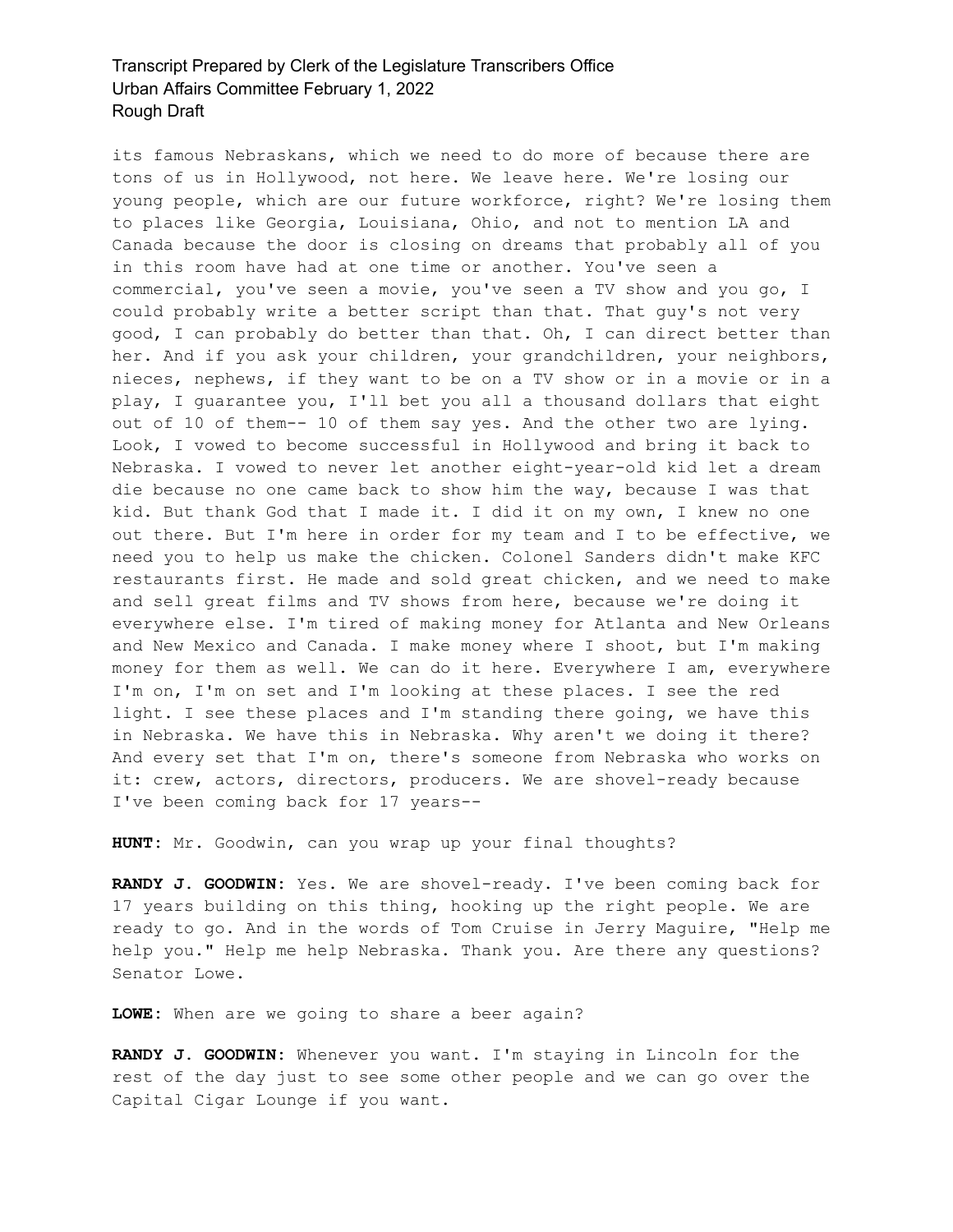**HUNT:** Any questions from the committee?

**RANDY J. GOODWIN:** Thank you.

**HUNT:** Seeing none, thank you so much for being here.

**JAMIE VESAY:** I get to follow the good-looking actor. Good afternoon, Senators, Committee. My name is Jamie Vesay, spelled J-a-m-i-e V-e-s-a-y. I'm here in support of LB1024 and any grant for nonprofits related to filmmaking, education and motion picture engagement in north Omaha. I am a location scout and manager and producer for commercial filmmaking. I am a professional film worker living in Nebraska. I've worked in the film industry for 30 years and I'm an advocate for living-wage jobs from making motion pictures here in Nebraska. Movies made with name actors get the exciting headlines. I get it. It's pretty cool. What I would like to make you aware of is a segment of production economics and jobs which are created from the production of television commercials. I speak a lot of large-budget regional and national spots. I have personally worked on over 800 of them. Last fall, I was working on a project which filmed scenes in north Omaha at the Bryant Center. We collaborated with Saint Benedict the Moor Church and the Archdiocese. Once again, the discussion came up about the lack of diversity on our crew and how maybe there should be an active recruiting and education offered, especially for urban youth interested in filmmaking. I agreed, and I brought this up years ago, but I equally wish we had more paying gigs for new film workers. A Catch-22 here to making Nebraska more active in film production is the invaluable training received when working on a large-scale set. Because too few of these projects are filmed here, there's not enough on-set work available. Young people have any interest as a career or even students from UNL's film school will then move to a busier film market to seek work. Nebraska needs a stronger local industry to collaborate with educational platforms and vice versa. When big projects do happen here, whether locally generated or the production chooses to come here for varied-- variety of reasons, the look of land or the project has Nebraska ties, there's positive economic impact. Vendors are used, food and lodging are needed and jobs are created. Productions hire local filmmakers and the next generation is presented that unique and priceless opportunity of experience working on a set. I encourage you to consider any shovel-ready project and nonprofit grant related to filmmaking. I would welcome any in-person meeting another day to offer my industry experience and business acumen as a point of reference on specifics about Nebraska's production industry.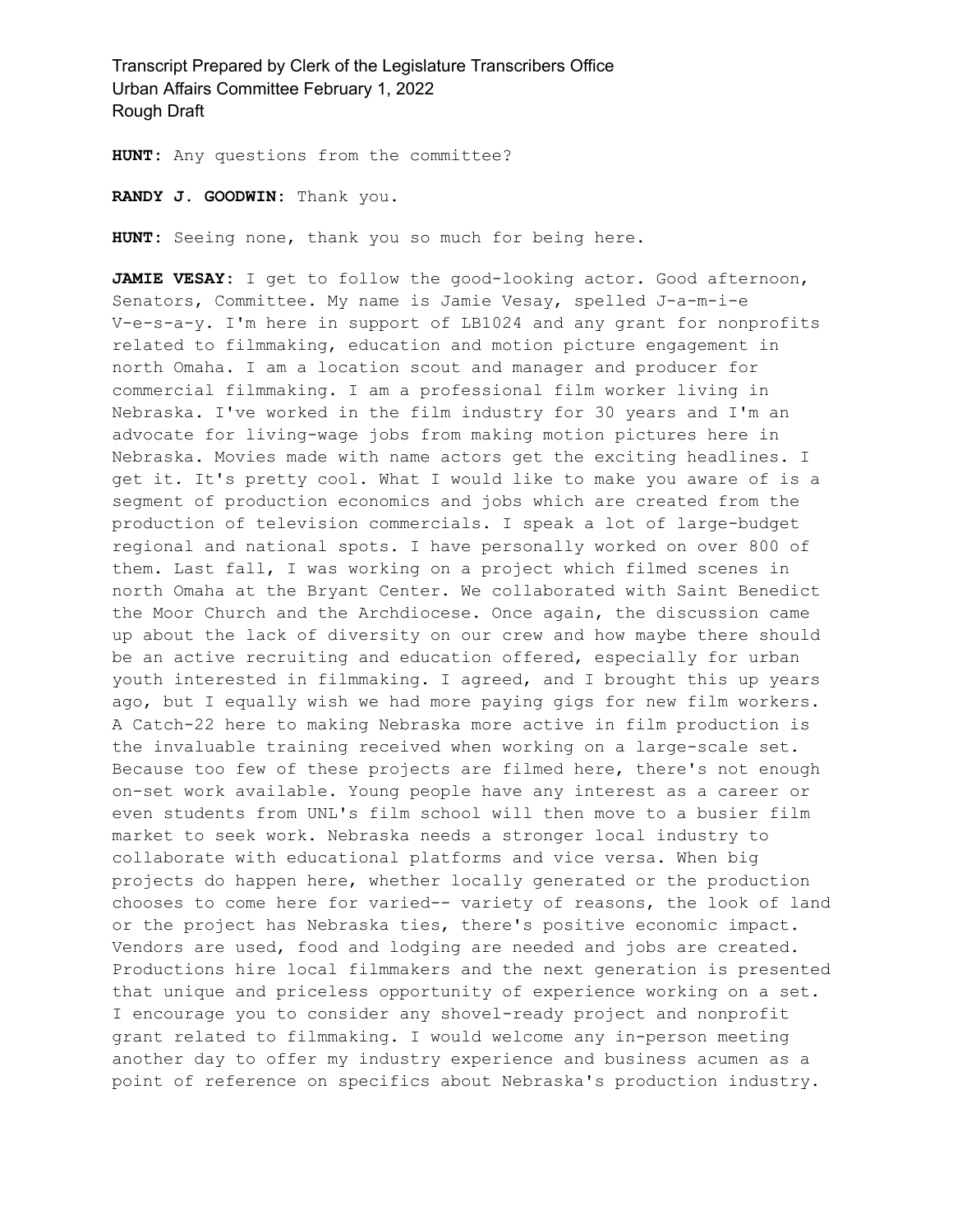Thank you for your time and interest. I'll gladly accept your questions.

**HUNT:** Thank you, Jamie. Thanks for being here. Any questions from the committee? If this bill passes, do you think any-- how, how would this bill passing impact north Omaha? Do you think any of the film projects that could possibly be funded could impact north Omaha?

**JAMIE VESAY:** I would, I would go back to supporting Randy's project, projects like that there are shovel-ready, that build on an infrastructure. It starts with the education, the infrastructure then comes. The new jobs come, creating the jobs, and then more business comes, and it all is one big, great circle. I want to promote filming in all of Nebraska, but in Omaha, specifically, filming more in places like north Omaha and south Omaha.

**HUNT:** I do too. I hate it when I'm watching like a really good movie on Netflix. And at the end, it's like thanks to the, you know, some other state department of film and tourism. And I'm like, why does everybody get everything filmed except Nebraska?

**JAMIE VESAY:** Well, just a little, a little point on that, you know, there's, there's economic impact on the back end too. Like, for instance, it's movie tourism. You know, you get one location, one iconic location in one movie.

**HUNT:** Yeah.

**JAMIE VESAY:** I don't know, like a baseball field in Iowa.

**HUNT:** Um-hum.

**JAMIE VESAY:** People will still go there 30 years later. So--

**HUNT:** We always talk about the Papillion High in Election, you know? Anyway, thank you so much for being here.

**JAMIE VESAY:** Thank you for everybody being engaged and listening.

**HUNT:** Thank you. Next proponent.

**TIM CLARK:** Hi, my name is Tim Clark, T-i-m, Clark, C-l-a-r-k, I'm here to support LB1024. I'm an artist, and so I think it's, it's, it's awesome to follow these actors and filmmakers. And I'm here to really, you know, as, as an artist and looking at the economic impact of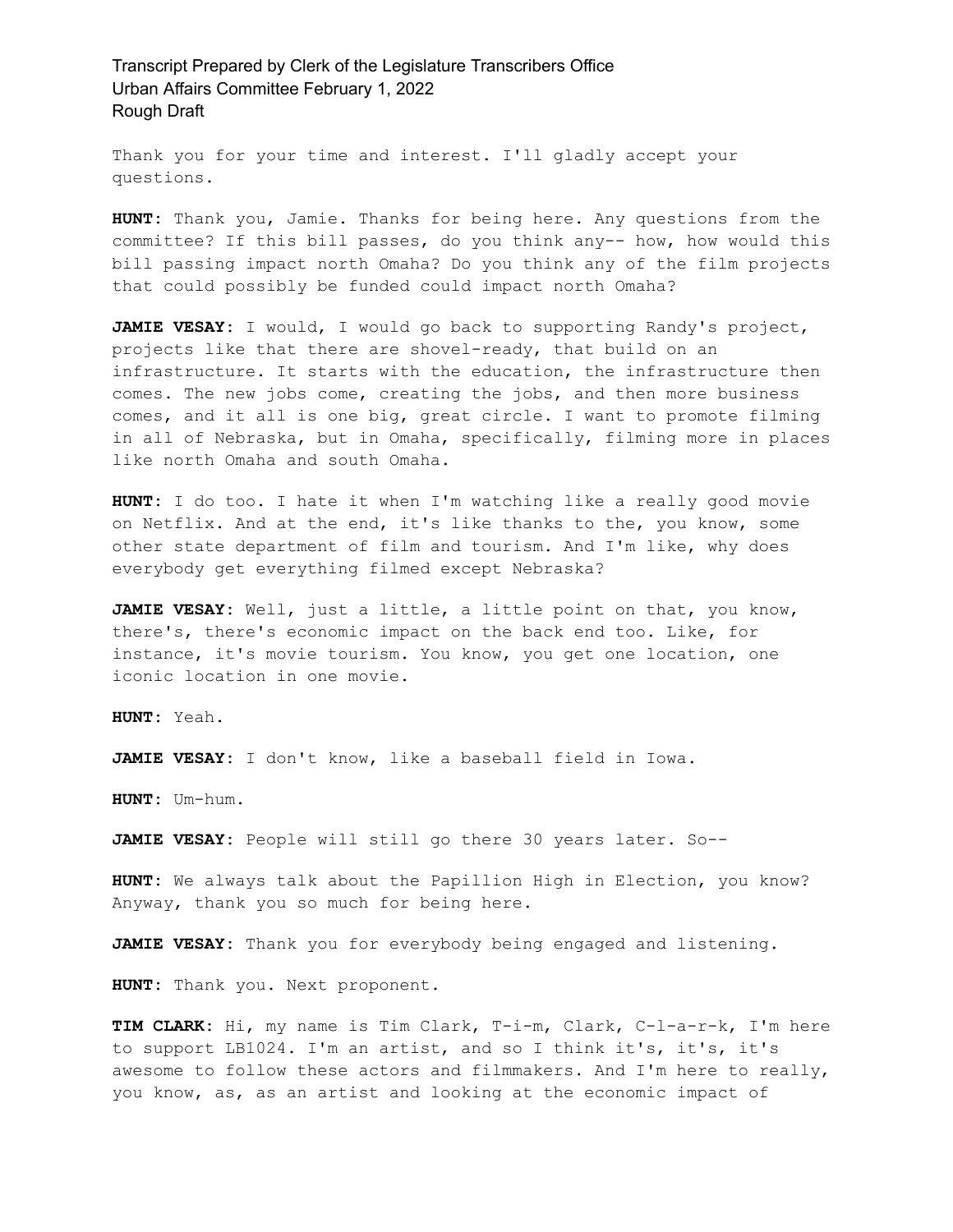really this type of legislation and what it can do for north Omaha, I would say in terms of arts, culture, entertainment, music, live venues has a place, a strong place. If I was to theme this opportunity, that's in front of us being an artist that I am, I would really take a, take a little, little page from the late Michael Jackson: This is it. This is an unbelievable opportunity that we have, and when we look at-- I spent some years working with the Chamber of Commerce and we had a promotional video that promoted the Greater Omaha area. And one of the things that was coined in that video was a saying, it was like, Omaha is a unfinished symphony. And I would say if I would try to paraphrase and change that a little bit, north omaha-- I wouldn't say a symphony, I would say a great jazz band or R&B band without the bass player. It's time that we sure-up the foundation, and we can do that through the arts and culture and celebrating our natural inheritance. The legacy of, of one of the only African-American art forms: jazz music. When you think about the significance of what that did and how it played on the corner of 24th and Lake Street. Now there is a lot of folks that couldn't be here. But when you think about small businesses, places like the Strut, places like the Dino's Place. You have events-- we had Native Omaha Days, 20,000 people in attendance. This is in north Omaha, it's a seven-day event, estimated impact: over \$10 million. Christmas-- oh, the yellow light is on already, I'm not even close. I should have been an invited figure, Senator Wayne. Christmas in the Village, 5,000 people; First Fridays, it goes on and on of freedom entertainment. So, you know, in terms of just summarizing and closing, this is it. I was just so moved sitting in the back in terms of hearing the testimonies and, and looking at this is an opportunity for the state of Nebraska to do right by a community that has been neglected for so many years. And it's not a handout, it's about partnering and a hand up. So with that, thank you so much. I'll take questions.

**HUNT:** Thank you very much. And thank you for sticking to the time. Senator Wayne.

**WAYNE:** I normally don't ask questions, but I know you came here specifically to talk about the economic impact on small-venue locations. And so I want to make sure you get that on the record of the people in the crowds, the people who couldn't go and play and the number of artists and the number of bars who lost revenue. Not just bars, but event centers, small ones.

**TIM CLARK:** Absolutely. So, so when, when, when we look at that first event, I named some of these events. And because-- we know in terms of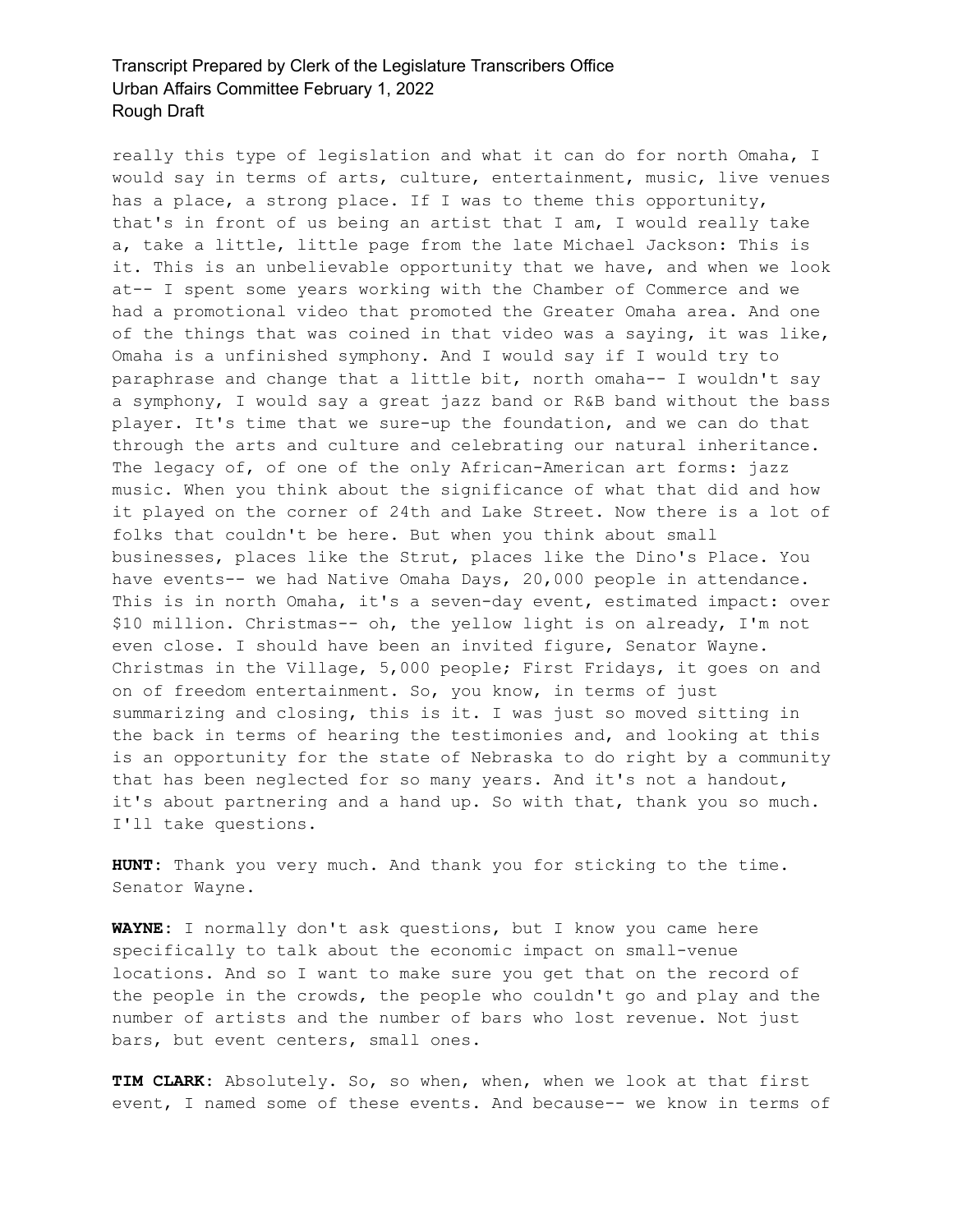the impact that COVID had on cancelation. But when you think about artists, the lack of income and venues not being able to pay artists at a market rate value because they can't, because you set prices based on what? The fee for the artists, production, marketing. And so what this bill will do is help subsidize to allow for some of these small, like Johnny-- Johnny T's, Dino's Place, Jesse's, the Elk's, the list go on. And then events, the same with events. You have one of a significant event in north Omaha that celebrates Juneteenth. And to keep that event affordable with the national artists that they bring in, we got to figure out a way to subsidize. These are businesses. They're not wanting a handout, they're wanting a relief to help subsidize their ability to bring in artists that will attract customers that will come in and patronize these levels of events. And so that's, you know, part, and I appreciate that added time because that's exactly what I really wanted to express to you, that we have an-- we know in terms of just it's set to be about \$3 billion the state of Nebraska as far as our contribution to arts and production. So art and entertainment is a viable economic strategy. Look, you know, we're not-- we're not going to reinvent the wheel. There's examples out there. Look what's happening in the Haymarket and Lincoln, Blackstone in Omaha, Benson community, it's been led by art, culture and entertainment. We owe it to north Omaha for that opportunity. So they, when you think about it as a state, what are we looking for? We're looking for ways to stimulate more revenues so we can do more good for this state. Why leave north Omaha out of the game? We-- let's help get them, put them in the game so they too can stimulate the kind of tax revenues that we all can benefit from. And I really, I tell you, this is courageous and I do want to recognize Senator Wayne and McKinney for just the courage to go big, because that's what it's going to take. We have to go big. Thank you so much.

**HUNT:** Thank you. Any questions from the committee? Seeing none, appreciate you being here.

**TIM CLARK:** Thank you.

**HUNT:** Welcome.

**DWAYNE HAWKINS:** Good afternoon. Dwayne Hawkins, D-w-a-y-n-e H-a-w-k-i-n-s. I am born and raised in Omaha, Nebraska, raised my children in Omaha, Nebraska. Senator Wayne, you might not know, but fellow graduate of Omaha Northwest High School, proud to say. And a pastor, currently Antioch Baptist Church in Omaha, and I lead the New Era Baptist State Convention of Nebraska, Incorporated, one of, if not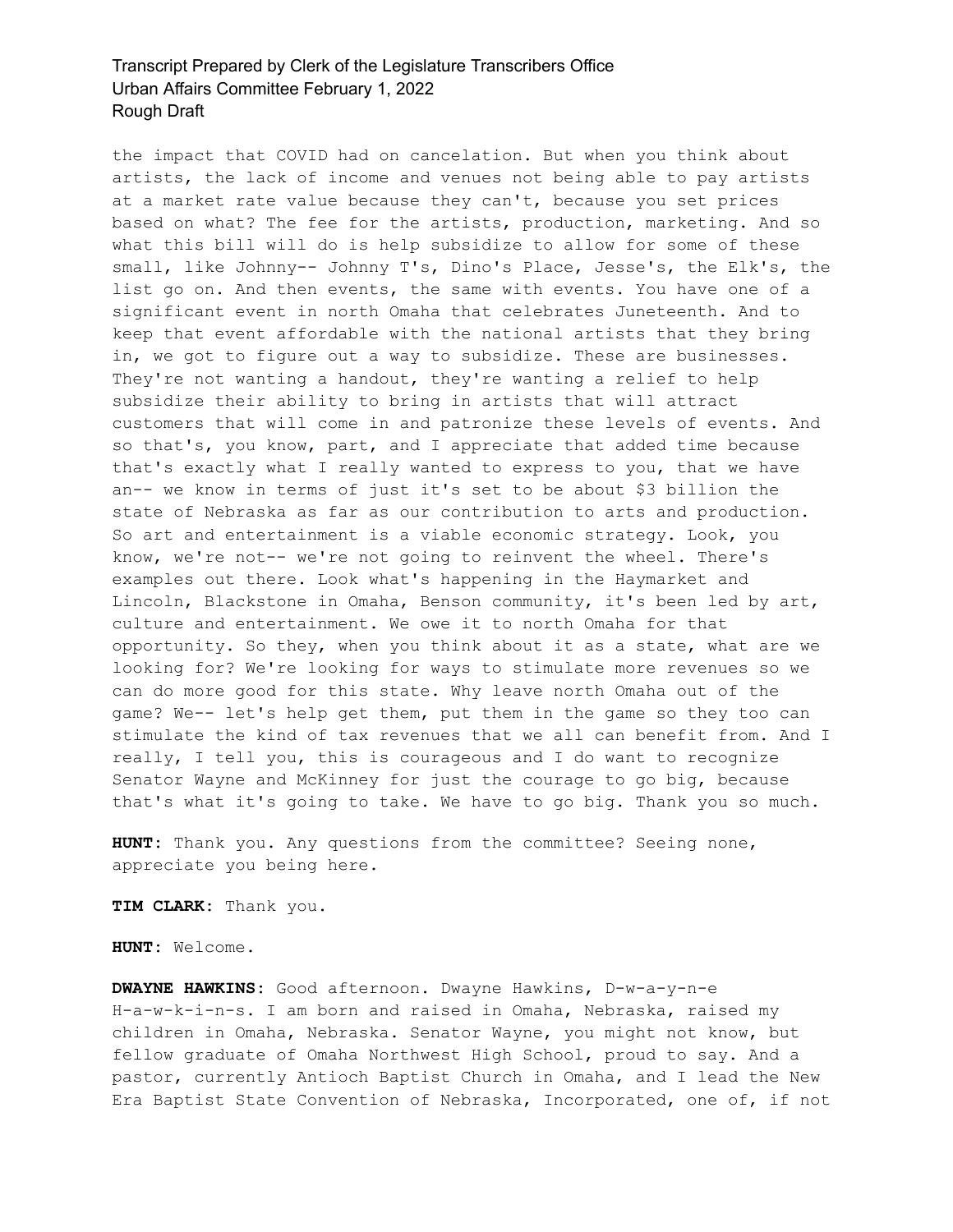the largest grassroots African-American association in the state of Nebraska. We directly serve in our membership thousands weekly, and directly through not only our services to our membership, but within the community. Tens of thousands weekly. In many instances, we are one of the few institutions in our community that those we directly serve place their trust in. One of the things that excites me about LB1024, which I am full support of, is its acknowledgment, recognition and inclusion of the role of the faith community, and in particular, the local church. In addition to the services that we already provide directly to the membership and to the community, one of the unique roles that we provide to the community is that of a connector. As I stated, as one of the institutions that our members and community place a high level of trust in, we are well-suited to be the connectors to the membership and to the community, to all of these wonderful services that you've heard of throughout the rest of today and others that you have not served. And so I just want to just publicly commend Senator Wayne and Senator McKinney for their foresight in bridging the gap and recognizing those that are uniquely situated to be able to connect people to services. And that's one of the things that I haven't heard of today that I wanted to particularly give notice to. And then also, I think the other thing that I'd state in these last few seconds, is to acknowledge the support that this bill can provide directly to the carers of the souls whose increased capacity to care for people within their congregations and community has skyrocketed, as well as other first responders that directly serve those who are hurting and suffering. This bill can provide tremendous capacity for us to do all of these things, and I fully support it, encourage you to do the same.

**HUNT:** Thank you, Pastor Hawkins. Are there any questions? Thank you for being here today.

#### **DWAYNE HAWKINS:** Thank you.

**HUNT:** Do we have any other proponents on economic impact? OK. And then we have services and then infrastructure.

**JAMIE BERGLUND:** Hi, good afternoon. My name is Jamie Berglund, spelled J-a-m-i-e B-e-r-g-l-u-n-d, and I'm the executive director of Spark. We're a relatively new community development organization in the Omaha area that focuses its efforts in the east end of town. But while we're new, we have team members with really significant, deep relationships in the community and connections. And it's from our organization's perspective that I'd love to come and talk about our work. So we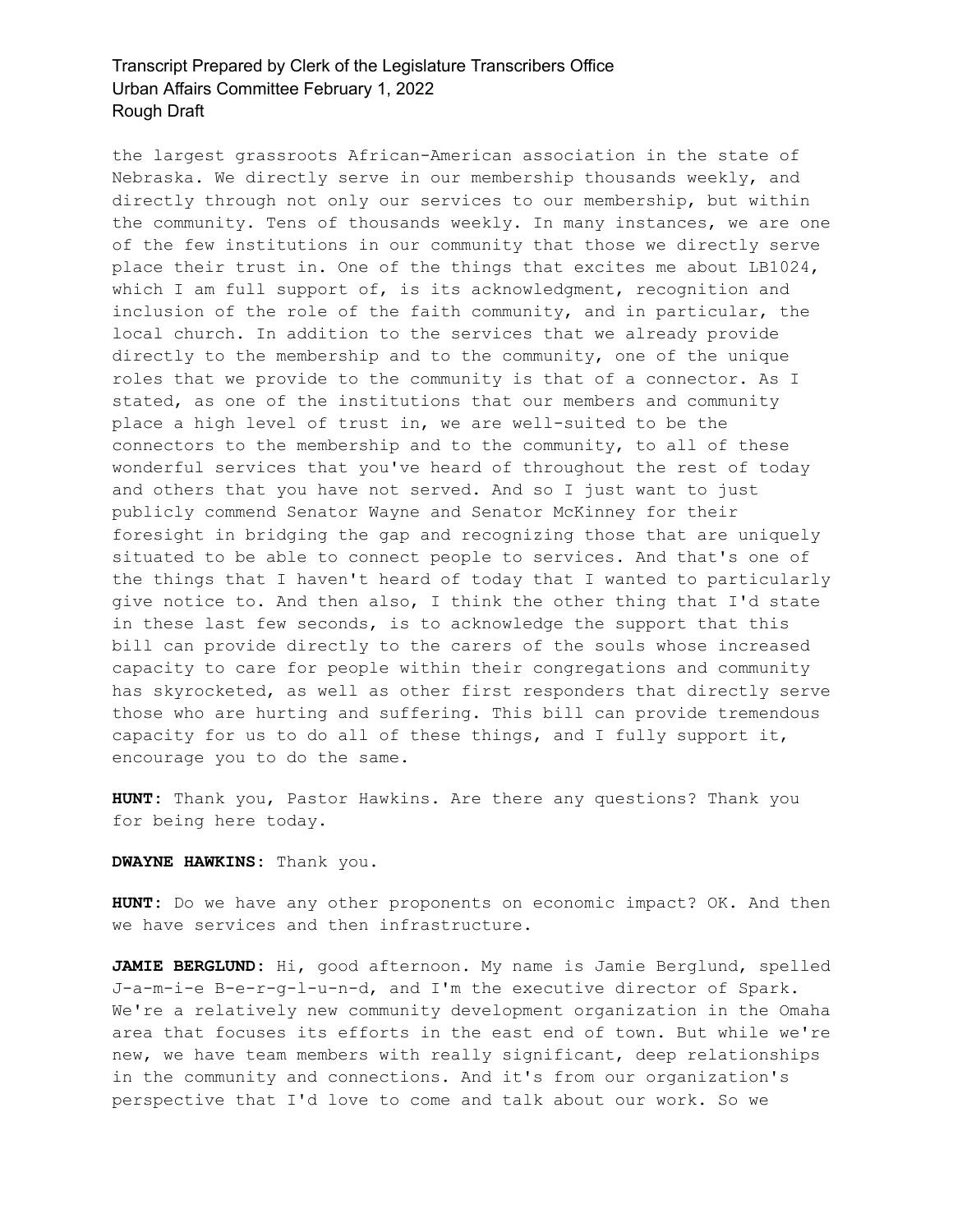support emerging developers of color in a variety of different ways through the work that we do. And I think that's where, while this quality-- the quantity of investment from the North Omaha Recovery Act will bring, you know, significant resources to the community at \$450 million, who does the development and how the development is done is just as equally important in the community. So with our developer academy, for example, we've had 42 graduates that have come through our program over the last year with three different cohorts, 98 percent of which are women and people of color, many of which are women of color. And it's been extremely rewarding and gratifying to see the leadership of them as they step forward in their development projects and look to make an impact in the community. At the same time, we've also been building a loan fund to provide financing and gap financing sources to support real estate development and in east Omaha, and we've actually issued two loans to-- both to developers of color in the north Omaha community. So the, the who part is really important. And then the how part, you know, a scale of this magnitude, if not done thoughtfully and with partnership and engagement from the community, can result in further displacement, like what we saw with Highway 75 that came into the community and other challenges that, that have happened. And so to see the leadership that has come forth in this room, the leadership of you as senators, Senator Wayne, Senator McKinney and your relationships in the community and how that engagement happens and how the leadership comes forth from the community to put this plan together and to lead the development, is really important to our organization and to our work in the investment that we make through our different redevelopment initiatives. I just want to also add one other little piece. One of the initiatives that our organization is facilitating right now came through the leadership of one of our team members, Manny [PHONETIC] Cook, who created during his time at the city, an initiative called the Forever North Redevelopment Study, which is a housing and transportation study looking at the north 24th corridor. And just within a quarter mile of 24th Street, going east and west from Ames to Cuming, there's over 100, nearly 100 acres of vacant land that is available for development. And so when we think about the capacity-building work that we do through our developer academy, the lending program that we have in place, and then those opportunities and the engagement that we have in the community and the the intentional process that will take to move forward with development, there is need, there is demand and there is opportunity for investment in the community. So we support this bill and I would encourage you to work together to make it happen. And I'm here to answer any questions.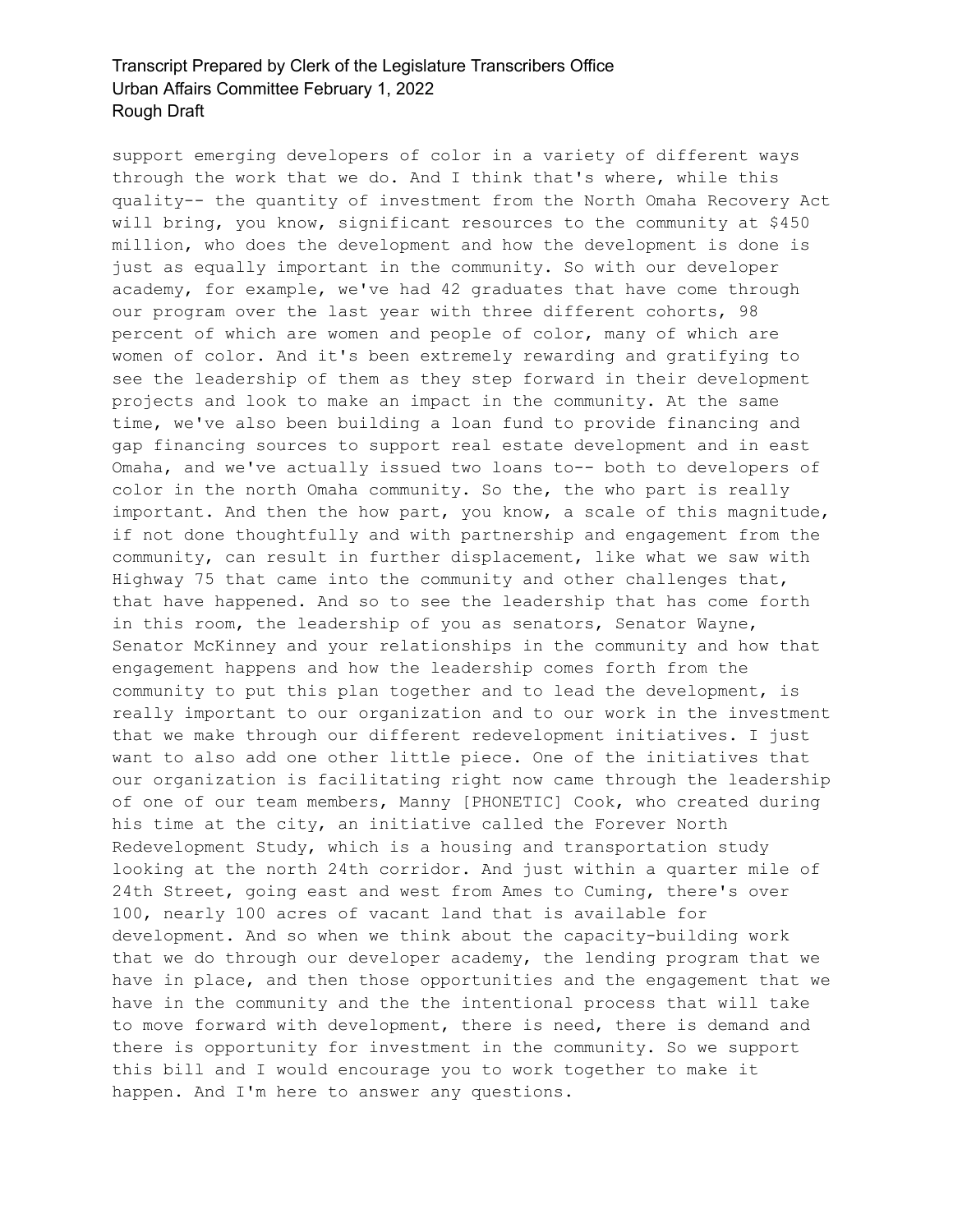**HUNT:** Thank you, Ms. Berglund. Any questions? Seeing none, thank you for your testimony today.

**STAN ODENTHAL:** Good afternoon. Happy Tuesday. My name is Stan Odenthal, it's S-t-a-n O-d-e-n-t-h-a-l. Glad I spelled that correctly. I am the director of business relations for Heartland Workforce Solutions, and we are here in full support of LB1024. And I'm going to talk a little bit about jobs as well as unemployment, and so that's what I'm going to focus on. As I mentioned with Heartland Workforce Solutions, we're kind of a unique organization. We are a nonprofit. We're a convener of community resources for workforce development. We're also the officially designated workforce development area for the three-county area of Washington, Douglas and Sarpy Counties. We've chosen to place our American Job Center in the heart of north Omaha, at 5-- at 57th and Ames. We've also recently expanded and had a full-time person at 75 North as well. And the reason why we put people in those locations is that's the hardest-hit areas of Omaha, both historically as well as now. And so as a workforce development area, you know, as the name suggests, we connect people with jobs. We receive federal funding, and a pretty good amount of federal funding in order to make those connections and put people into job training programs. And so what are we seeing through our doors at Heartland Workforce Solutions? You know, you've heard a lot about the low unemployment rate, but I can tell you on a daily basis, it's not uncommon to see upwards of over 100 people walk through our doors, active job seekers looking for employment, and that's in conjunction with the pandemic and trying to offer more virtual services. We're seeing-- still seeing that influx of individuals coming in. And it's not all individuals who are unemployed, but it's also those that are underemployed, those that are working multiple jobs, those that want better employment. We recently hosted a job fair on January 12th, where we asked employers to, to guarantee that there were jobs available above 40 K because so often we get caught in that cycle of looking at only entry level positions. What we found was a fantastic turnout. A lot of people looking for better jobs, they may have been in that \$12 to \$15 an hour wage right now, but they had the skill set to make 20-plus an hour. With greater commitment to workforce development through some of the initiatives of this plan, we foresee a lot of great growth. And I want to touch on two, two areas within the plan that I think will really help things. One is the investment in entrepreneurship. We are falling so far behind in north Omaha and in Nebraska in general compared to other states. You look at what southern Nevada is doing with their entrepreneurship initiatives, they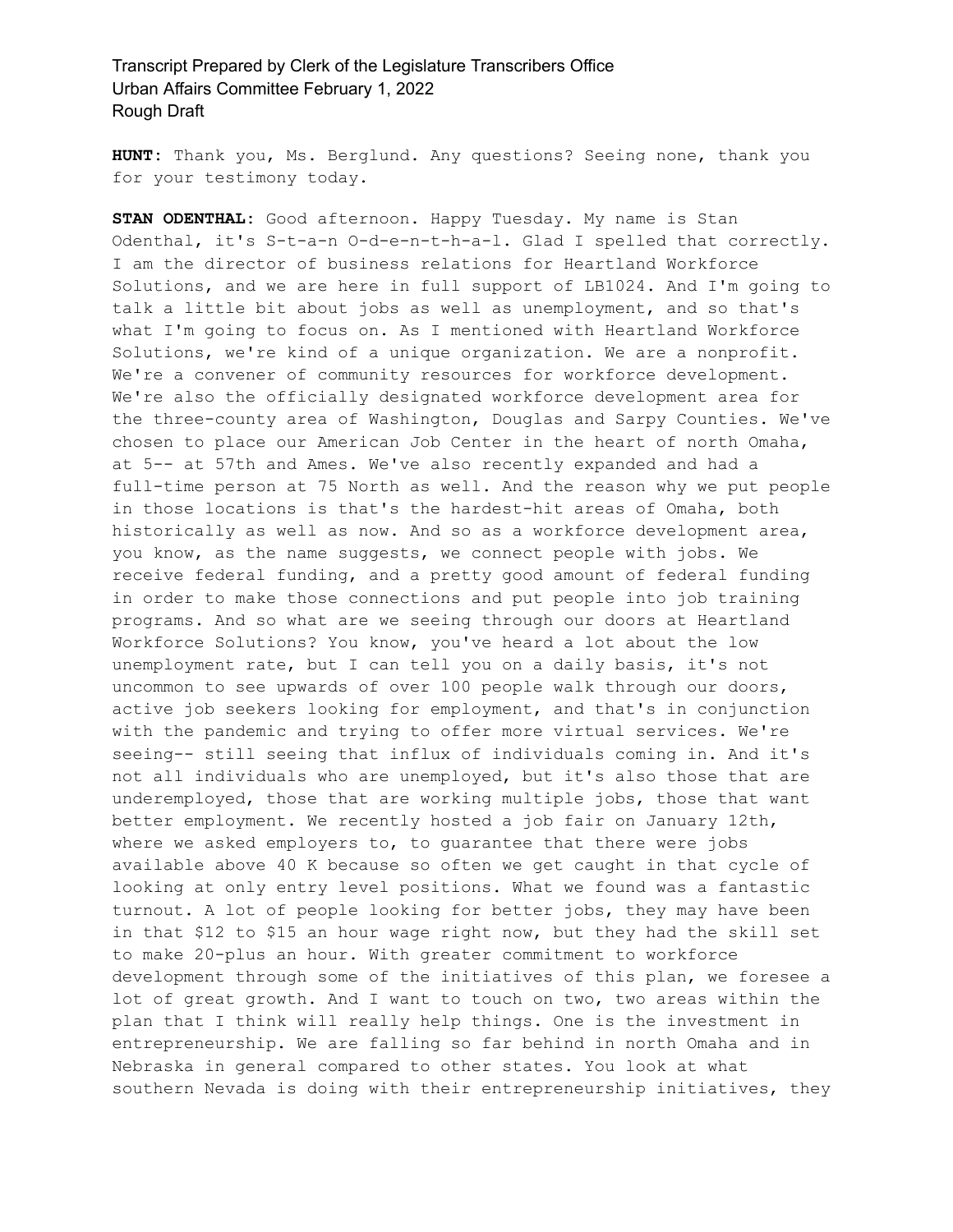are having such a big impact with small businesses. I meet with small businesses on a, on a regular basis that tell me that they're at that point of trying to make the decision of keeping the business open or going to work for someone else. I have one of those meetings on my calendar tomorrow as well that I'm trying to think through how I'm going to address that, that conversation. Additionally, you know, looking at co-working space, business incubators, north Omaha is lacking compared to not only the rest of the state, but also other places of similar size around the country. I'd also like to put a plug in for the childcare side of things with this plan. That's one of those vicious cycles where childcare wages are so low that oftentimes those childcare providers struggle to keep people and to stay in business. And then what happens is individuals, if those childcare prices go up, individuals choose to stay home. And those those are the individuals that are missing from the low unemployment rate as well, those that have taken themselves out of the labor force. So with that, I'll end and say that we're in full support of this bill.

**HUNT:** Thank you for your testimony. Any questions from the committee? Seeing none, thanks for being here. Any other proponents on economic impact? Welcome, Senator Vargas.

**WAYNE:** I'm sorry, Senator Vargas. If I had known, I'd have had you to open up with us, because I did mention south Omaha being a part of this now. So I do apologize.

**VARGAS:** My name is-- am I good?

**HUNT:** Yep.

**VARGAS:** My name is Tony Vargas, T-o-n-y V-a-r-g-a-s. No need to apologize. I just wanted to make sure to come in and test-- I've never testified on a bill as an individual, and this is my first time doing that. So I appreciate you all. And I'll say this, I do want to have a couple of things I wanted to state, and-- but I'm going to go a little bit off the cuff here, which is, look, I'm in support of LB1024, and here are the reasons why. I don't-- I'm happy to represent downtown and south Omaha. And obviously, this is focusing on qualified census tracts. And you know, I've been in the Legislature the same amount of time as Senator Wayne, where we've been trying to continue to prioritize funds into the highest-need communities across the state. And I don't think this is any less. But the reason I wanted to testify, honestly, is we often don't have these conversations around not only-- and you've heard a lot of people talk about north and south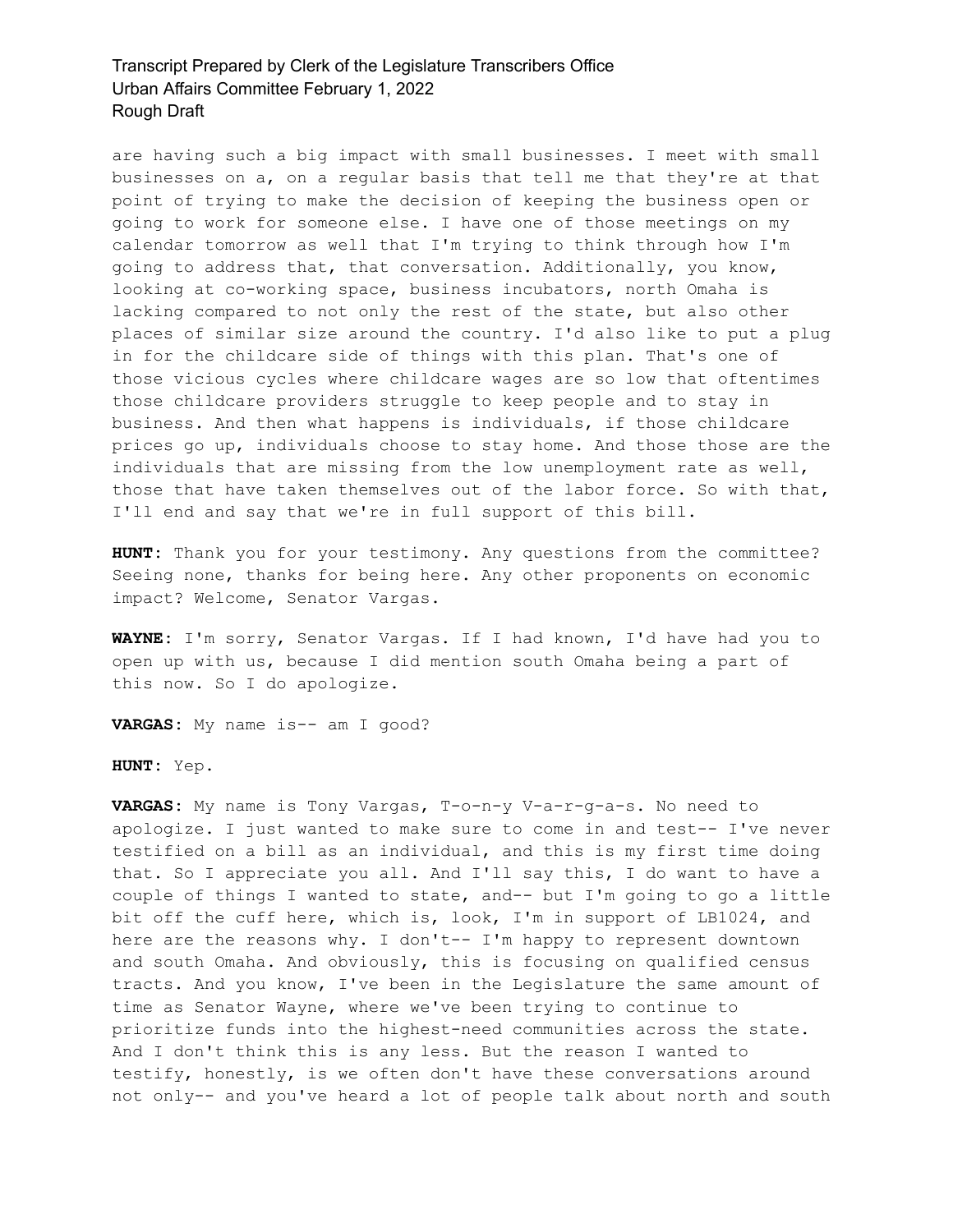Omaha benefit, benefiting from this, but in particular, that north Omaha. Look, there's a need for continued collaboration and solidarity when we're talking about the hardest-hit communities across the state of Nebraska. And in particular, amidst this pandemic, north and south Omaha have been hit some of the hardest. When you look at the numbers, when we look at unemployment, underemployment, we look at COVID-19 hit in terms of testing and cases, it's very, very clear that our communities have been hit the hardest. And I wanted to come and solidarity and support LB1024. I want to make sure that we are looking at the hardest-hit communities are getting the economic recovery. That's not just my language. That's also the guidance from the feds and the Department of Treasury. And as a member of the Appropriations Committee, I'll be working to make sure that we're getting as many dollars as possible to communities that fit that guidance because that is our job and that is our purview. So I just wanted to thank Senator Wayne and Senator McKinney. I also have a bill that I'll be working on, and it's in collaboration with this. But in terms of solidarity, this is to make sure that we're really focusing on the communities that have been hit the hardest and historically have been hit the hardest. And I just appreciate you and thank you for giving me the time.

**HUNT:** Thanks, Senator Vargas. Any questions from the committee? Seeing none, thanks for being here.

**VARGAS:** Thank you very much.

**HUNT:** Anymore proponents on economic impact? We can move to services, services and infrastructure both. Let's just get it all up here. We're experimenting with this format a little bit, so learning as we go. Welcome.

**TERESA NEGRON:** Thank you. Thank you for the opportunity to speak to you today. Thank you, Senator Wayne and Senator McKinney, for putting this bill forward. I speak to you today as a proponent for LB1024. My name is-- can you hear me, first?

#### **HUNT:** Yes.

**TERESA NEGRON:** OK, then I'm going to keep speaking. My name is Teresa Negron, T-e-r-e-s-a, my last name is N-e-g-r-o-n, I am the executive director of U Turn, which is a nonprofit organization in north Omaha. We work with the highest-risk individuals of being involved in gun violence, as well as we have a program that works with women who have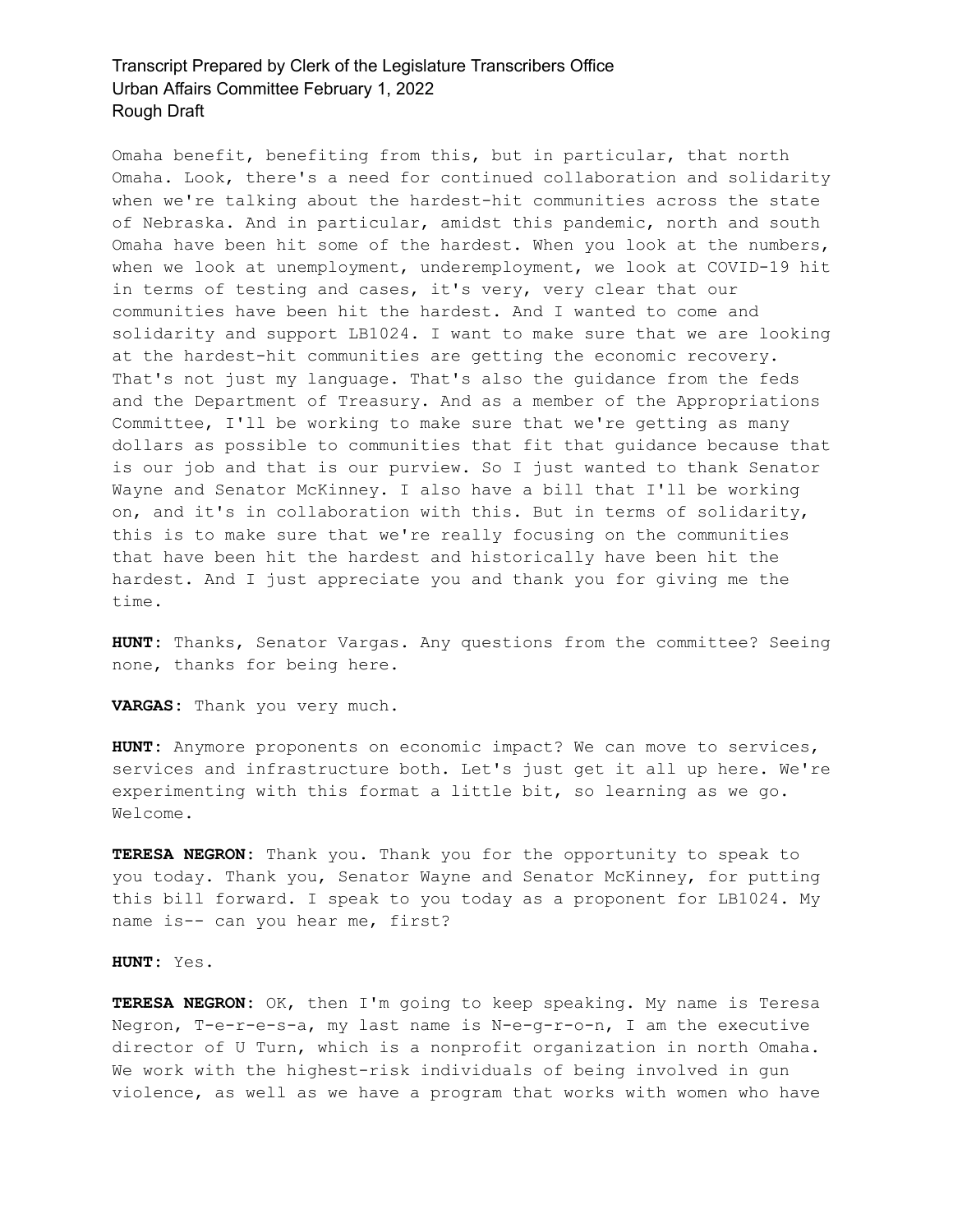been victimized by domestic and intimate partner violence, as well as sex trafficking. We accomplish our goals by using credible messengers, and they are trained in mediation of conflict. We utilize "secure violence" global health model, which is an evidence-based model. We have a team and staff who are street outreach staff. They go out in the community. They're meeting people where they are face-to-face. We also have people that work in the schools. We are an organization that works in the area that has the highest concentration of gang-- gang and gun violence., and that's from data provided by the Omaha Police Department. Our participants are voluntary. We have people who actually volunteer to be part of our program. They want out of the lifestyle. We also have-- our organization works with mediation, where we mediate conflict from OPS, from things that occur in the, in the street. And we go to the hospitals when a shooting happens. That, the reason we go there is to try to get ahead of any potential retaliation. I wanted to point out a couple of things. A lot of people talk about mental health, poverty, economic development. All of those things impact violence, they impact gun violence, they impact the participants that we work with. We sat down with these participants in our program and we have a conversation with them before they sign up to be participants. They give us what we call a risk reduction plan. That plan says what's preventing me from being successful in turning my life around, what's stopping me from doing this. And these things that 9-- over 95 percent of our participants talk about they can't get a job, having a job. We look at the mental health of our participants. We work with many partners in the community that provide mental health services. So I wanted to make sure that I pointed out those things because it's, it's needed to understand this is not me talking. These are participants that are telling us this information, and I'm just here as a voice to make sure that their voice is heard. I also wanted to point out COVID-19-- I'll be very brief. COVID-19 hit the community hard, especially the community when it comes to violence. It showed everybody that when you shut down programs, which they-- everything was shut down, the violence goes up. There's no outlet. So I urge you to, to please fund this LB1024 because of the fact that it has impacted and it will impact so many different programs and allow us to be able to stay ahead of the situation. Thank you for your time.

**HUNT:** Thank you, Ms. Negron.

**TERESA NEGRON:** Are there any questions?

**HUNT:** Questions?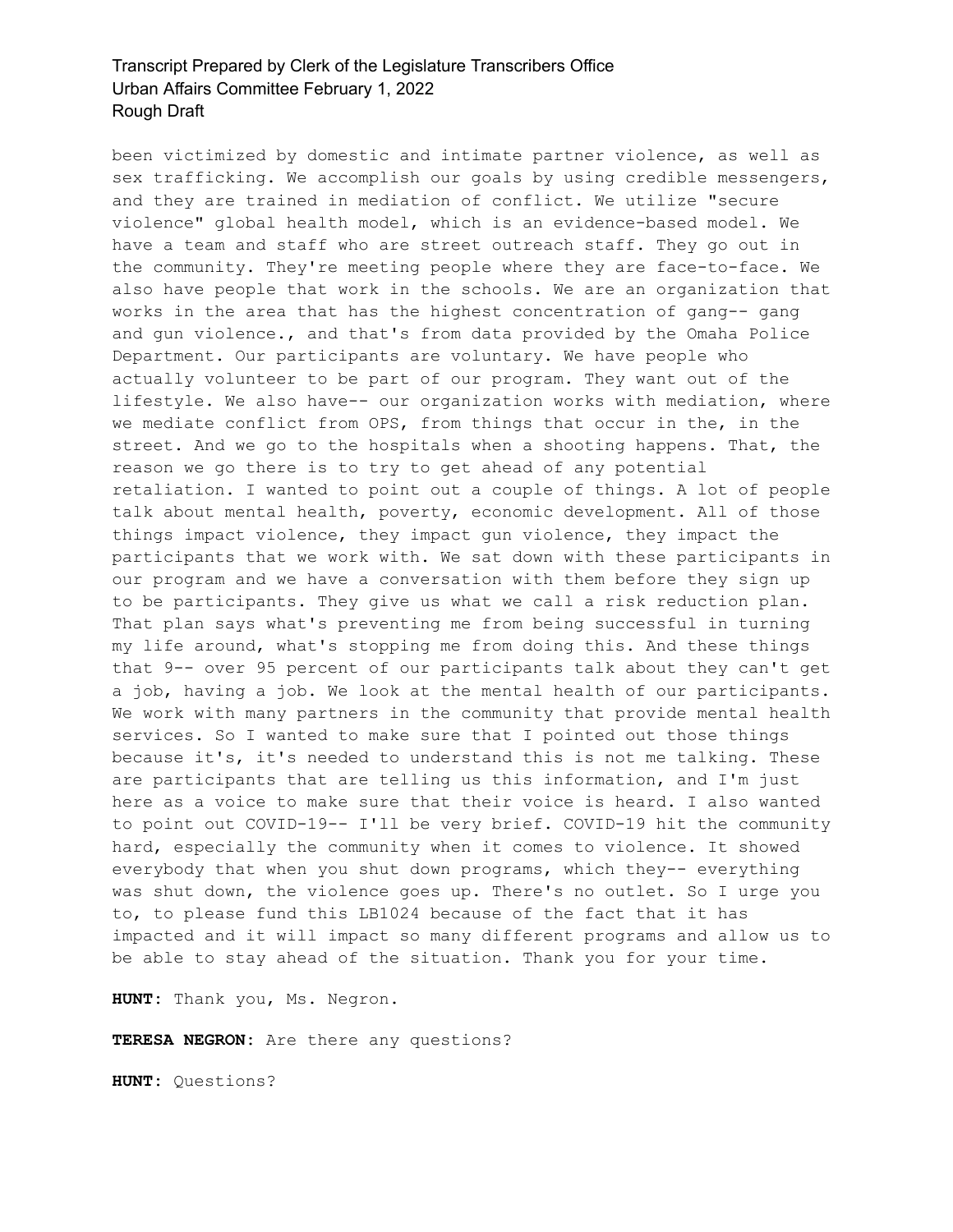**TERESA NEGRON:** Thank you.

**HUNT:** Thank you.

**ALFONSO VACA-LUBISCHER:** How's it going?

**HUNT:** Welcome.

**ALFONSO VACA-LUBISCHER:** Thank you. Hello, my name is Alfonso Vaca-Lubischer, A-l-f-o-n-s-o, last name, V as in Victor-a-c-a-L-u-b-i-s-c-h-e-r. Dear Senator Wayne and members of the Urban Affairs Committee, I am the research coordinator for Voices for Children. And on behalf of my organization, I have come in full support of LB1024. All of our children deserve every opportunity to thrive regardless of the circumstances they are born in. I think as Nebraskans and Americans, we believe that. But unfortunately, Nebraska right now, access to opportunity is often determined by zip code, where a child is born and lives. Voices for Children supports LB1024 because it would be a historic investment in a community that we have underinvested in for many years. I am a numbers guy, this is why-- and as you probably are tired of hearing numbers, but I brought a couple of numbers here with me today. In Nebraska, there are 68 qualified census tracts, short for-- QCT, for short, as defined by the U.S. Department of Housing and Urban Development. Of those, 24 are located in north Omaha, which I broadly defined as north of Dodge Street, east of 72nd and south of I-680. Around two-thirds of the population of north Omaha lives in a QCT. That is 70,000 people, of which 20,000 are children. Despite the accounting-- accounting for only five percent of Nebraska's population, African-Americans make up 41 percent of north, north, Omaha's QCTs, so disproportionately made up by African-Americans. The median household income in these census tracts is \$35,760. That is almost half of the rest of the state. Both the unemployment rate and the poverty rate are both-- they are about three times higher than the state averages. Now, something remarkable about these numbers is that these numbers are made up with data collected before the pandemic. So when we talk about when the pandemic-- that that this community has been going through pandemic-like outcomes, before the pandemic, these numbers show that this is true. And these statistics have both historic implications and influence on future outcomes. All of the red-lined neighborhoods in north Omaha, where African-Americans were denied federally backed mortgages until 1969, are all located in QCTs. Today, a person born in a red-lined neighborhood in north Omaha is expected to live around eight years less than somebody born elsewhere in the state. As my colleague Paul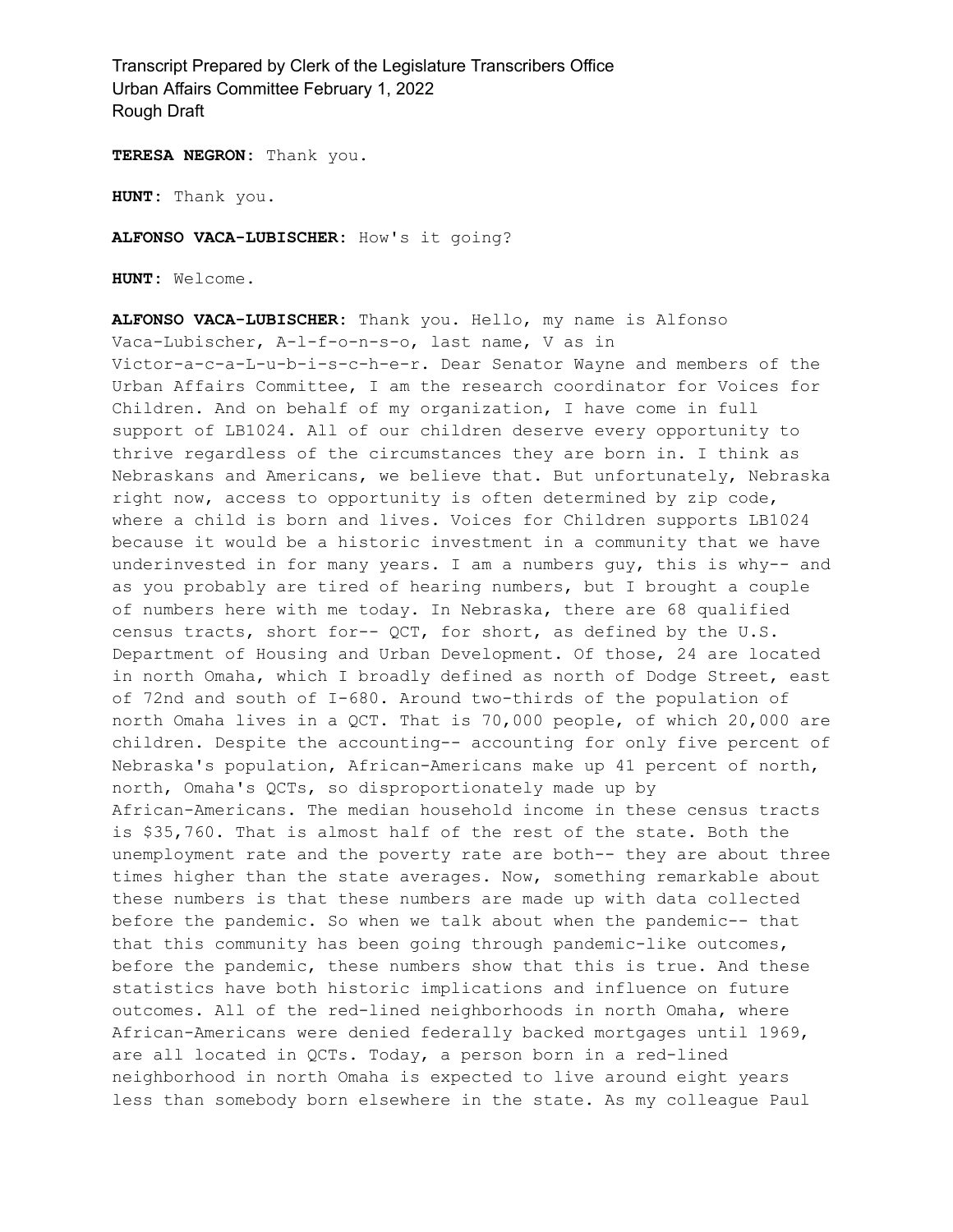Feilmann described, there's a 20-year gap in Douglas County alone. Somebody in-- there's a census tract in north Omaha where somebody born there is expected to live around 67 years, compared to 87 years a couple of minutes away. An important thing to-- sorry, so while this is really important-- I'm just, I'm just improvising here for a second here. Is that something that I heard a lot is this an incredible opportunity to get a lot of resources into the community, right, and invested. But in order to be completely effective, it has to be paired with other initiatives, right, that, that reform our juvenile justice system and our child welfare system concurrently. Because it's taking years, it's almost centuries, right, to get to the point that we are in in terms of red-lining and discrimination and segregation. And it's going to take so much, not just investment, but time to get our kids back in line and close those, those gaps that we see today. But in the meantime, we have to get our kids back on track, and so we need to get rid of those barriers. So we, Voices for Children, want to support again this bill and thank you so much for your time. If you have any questions, I'd be happy to answer them.

**HUNT:** Thank you very much. Any questions? Thanks for being here today.

**ALFONSO VACA-LUBISCHER:** Thank you.

**HUNT:** Next proponent. Welcome.

**MARLON OKEREKE:** Thank you for having me. Good afternoon, Senator McKinney, Senator Wayne. And everybody else, it is a pleasure to meet you here, Urban Affairs Committee. I'm a little nervous, but it's my first time doing this. Never imagined I would be in this position. But you know, I'm humbled by the fact that just listening to everybody, I could say out of everybody here, I'm probably the only foreigner. I've lived in the U.S., probably for 23 years.

**HUNT:** Could I have you state and spell your name for the record, too?

**MARLON OKEREKE:** Sorry, yes. My name is Marlon, first name spelt M-a-r-l-o-n, last name Okereke, O-k-e-r-e-k-e, live at 5624 North 52nd Street. And I'm an entrepreneur. I'm a realtor by profession with Better Homes and Gardens, and I'm also representing the Omaha International sports-- Omaha International Soccer League. And speaking on the infrastructure side, one of the things that I would say as far as my contribution here is just the privilege of living in Nebraska. Like a friend of mine, Candace [PHONETIC] was just recently up here. She had opportunities to leave Nebraska, but just like her, I was able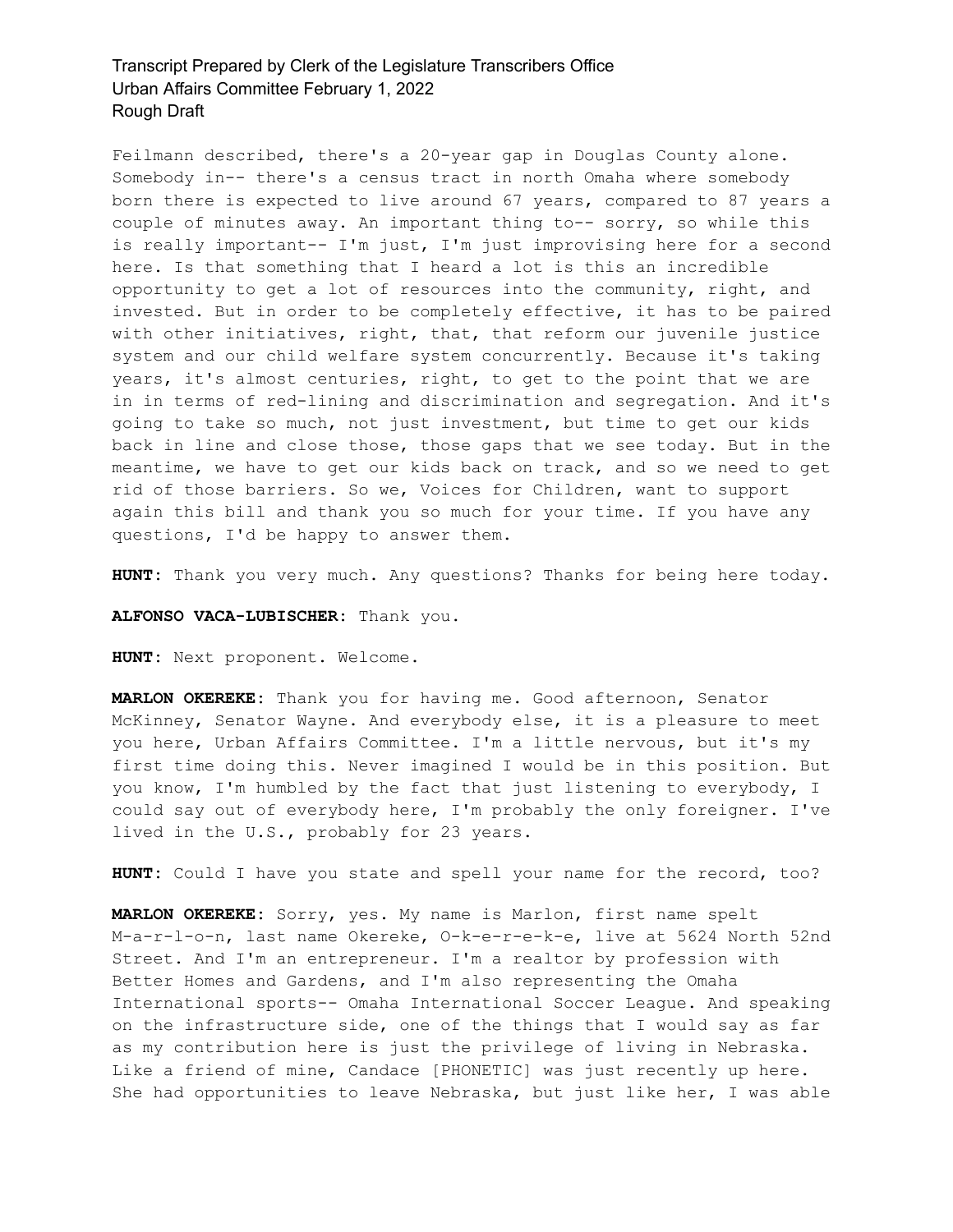to see the potential here. Part of being a realtor and as-- and my involvement in real estate for the last couple of years has been able to travel. You know, coming from a different world and traveling and seeing the world, I feel like there's some opportunities here with the industry too and, you know, the surrounding metro area to provide something in the infrastructure side that LB1024 with your support could help accommodate. And just to go forward into this, with the Omaha International Soccer League, so we're going to have a multipurpose facility, it's going to be indoors, outdoor. It's also a residential soccer and academic facility with our partners. So we have three partners based overseas in Portugal, Holland and London. And the game of soccer, because of the global game, that's something we're going to help introduce here, providing a world-class facility that LB1024 could help support. The facility we're looking to build is about a mile away from the Eppley airport, Nebraska's largest airport. It's also about 1.1 miles away from downtown. So it's a very attractive area for us to seek partnerships, collaborations to continue to build and support this program. We're looking to have about 100 kids within the first four years of this bill, and we're building with RDG architects, as well as Blair Freeman as far as the construction piece. And we're looking to have in the next two years after that build another hundred kids that we're going to host in this facility as well. Some of the areas that we, we feel like it can, you know, everything is short-term, so we're going to have a facility that's going to enhance long-term youth sports and cover the unmet needs here with that True Soccer as well as other sports. You know, we're talking about indoor athletics, swimming, volleyball, basketball. So we're going to definitely try and meet a lot of unmet needs here, establishing this residential academy, as well as a public-accessible multisports complex as well so.

**HUNT:** Thank you for your testimony. Any questions? Senator Lowe.

**LOWE:** Thanks, Vice Chair, and thank you for being here.

**MARLON OKEREKE:** Thank you.

**LOWE:** Your English is very good. Where did you come from?

**MARLON OKEREKE:** Nigeria, sir.

**LOWE:** Nigeria.

**MARLON OKEREKE:** Yes, sir.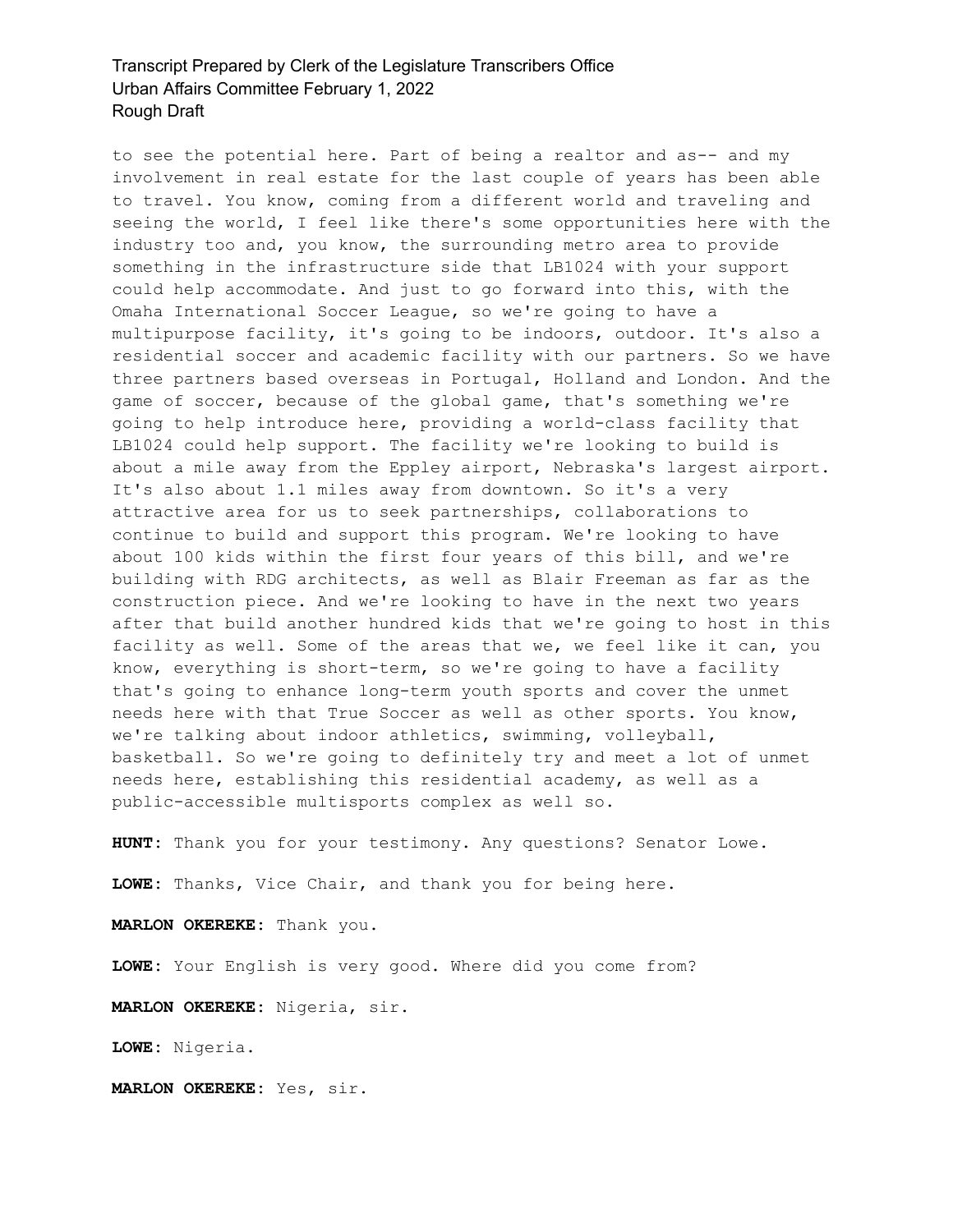**LOWE:** I wish I could speak Nigerian as well as you speak English. You've done well.

**MARLON OKEREKE:** Yes, sir.

**LOWE:** That's it.

**MARLON OKEREKE:** Thank you.

**HUNT:** Any other questions? Seeing none, thank you for being here today.

**MARLON OKEREKE:** Thank you.

**HUNT:** Thanks for your testimony. Next proponent. Any other proponents of LB1024.

**WAYNE:** Generally, or--

**HUNT:** Yeah, generally, any proponents.

**WAYNE:** Well, you can come up then Terrell-- then we'll have Terrell close out if there's no opponents. Oh, neutral.

**WILLIE BARNEY:** Yes, Willie Barney, W-i-l-l-i-e B-a-r-n-e-y, just first of all want to say thank you to Urban Affairs. Senators, thank you for your time. I know this has been a long day, but I hope you sense the significance of what just happened today. From the mayor's office to the county commissioners to police department chief, we have the union from the police department, intervention specialists, housing, small businesses. I appreciate Senator Wayne and Senator McKinney for taking this forward. I appreciate and hope that the senators here will sign on to this bill officially and take it forward. This is a truly historic moment. I really do hope you sense that. The community is united behind this. North Omaha is united. I appreciate Senator Vargas coming and, and the work that you're doing to tie south Omaha together. We understand as we look at the map, there are other census tracts around the state that are also in similar positions at a smaller level. But the work that Senator Wayne and Senator McKinney have done can be modeled and, and replicated in those areas as well. But this is truly significant. One of the things I didn't get a chance to say when I was here earlier is in addition to the King, Dr. King's work around this and where he ended up around supporting black businesses, employment, education, housing, A.V. Sorensen, one of the most influential leaders in the history of Omaha in the state, he also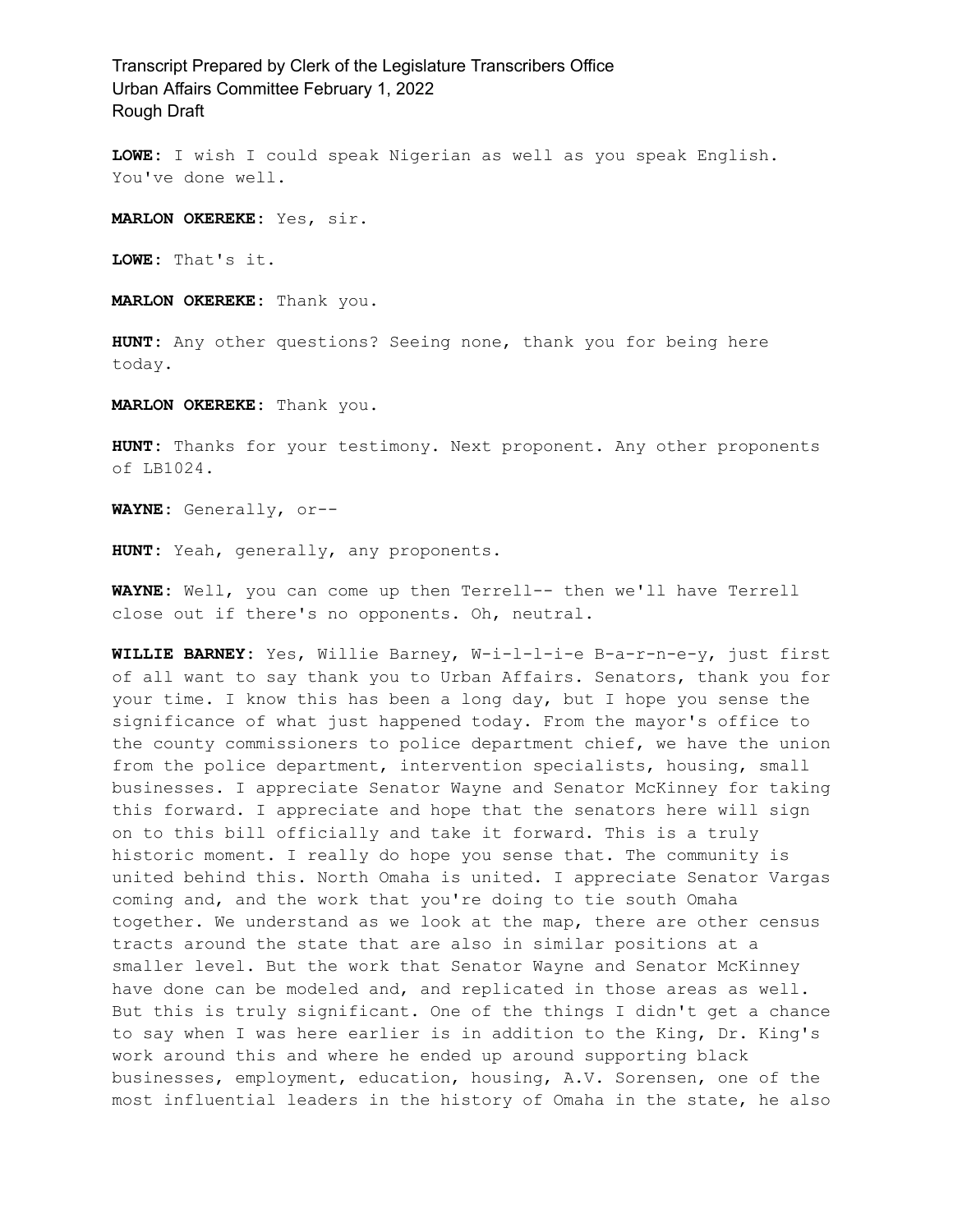in '68, when he was leaving office, he said: Unless we tackle this and make investments at scale, we'll be dealing with these same issues. So he talked about investments at scale. There's a book, if anybody is interested, where he talked about these very same issues in 1968 before he left office, and it was about investing in employment and bless-- and investing in business, housing and education, as you said, Senator. So I appreciate your time. We greatly appreciate the consideration. And again, we're not asking the state senate to do it all, we're not asking the state to do it all. We have rolled up our sleeves for 15 years. And as Michael Maroney said, others have been in this game for 40 years, but they've never had this level of investment to help close these gaps. Our kids are counting on it. And the other thing that's critically important about this legislation is evidence-based programs. You've heard from groups that have proven examples of what they have done within use funds intentionally and purposely to make a difference. And so we're asking for your support and partnership to move this forward. It's meaningful for the entire state. So thank you, Senator Wayne. Thank you, Senator McKinney. Thank you for your leadership and being bold enough to put this package on the table. It is a part of what we need to move things forward. So thank you so much.

**HUNT:** Thank you, Mr. Barney. Any questions? Seeing none, thank you.

**WILLIE BARNEY:** Thank you.

**HUNT:** Any other proponents of LB1094 [SIC] in any way, shape or form? Seeing none, we'll move on to opponents of LB1024. Opponents? Seeing none, is there anyone who would like to testify in a neutral capacity? Welcome.

**ERIN FEICHTINGER:** Vice Chair Hunt, members of the Urban Affairs Committee, my name is Dr. Erin Feichtinger, E-r-i-n F-e-i-c-h-t-i-n-g-e-r, and I'm the director of advocacy and policy at Together, a social service organization in Omaha addressing the economic, food and housing security needs of our community. I'm here today in the neutral capacity to provide information on the specific housing needs of north Omaha that you will find hopefully valuable in your discussions of this bill. As part of a grant from the National Low Income Housing Coalition, my research partner, Pierce Greenberg of Creighton University's social science data lab, and I evaluated the city of Omaha's emergency rental assistance distribution for 2021. Our full analysis is not yet complete, academics being what they are, but we have pulled data from Omaha's 2021 emergency rental assistance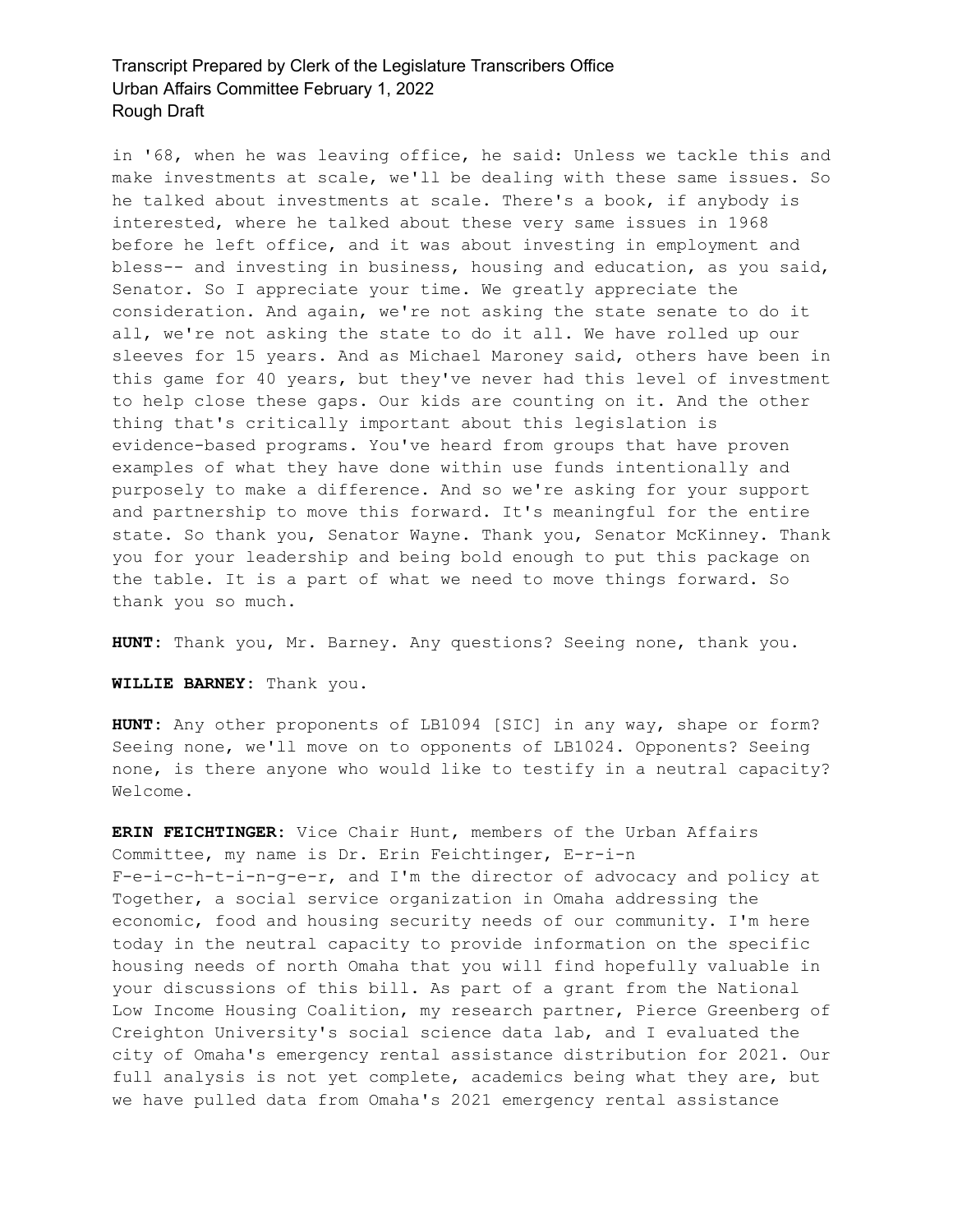distribution, as well as data on evictions and on code violations for today's hearing. Between April and September 2021, Omaha distributed a little over \$23 million in ERA funds. You will see in the attached maps and tables that north Omaha Legislative Districts 11 and 13 accounted for nearly 39 percent of emergency rental assistance distributed in Omaha from April 16 to September 30th, 2021. Eligibility for emergency rental assistance funds is contingent upon proof of financial impact from COVID, so the disproportionately high percentage of ERA funds in these areas speaks to the disproportionate impact of-- from COVID felt by these communities, compared to the relatively low distribution in communities that are typically wealthier, more racially and ethnically homogeneous, such as Legislative Districts 39, 31, 4, 12 and 18. These same communities that would be disproportionately impacted by COVID were experiencing more concentrated and severe housing issues such as evictions and code violations before 2020. Trends that would just be exacerbated by COVID. Senator McKinney's district received 25.7 percent of Omaha's rental assistance funds, accounted for 25.7 percent of housing code violations and made up 20.8 percent of evictions from 2011 to 2020. Senator Wayne's district accounted for 13.2 percent of ERA funds, 10.5 percent of housing code violations and 9.23 percent of evictions. Senator Hunt's district accounted for 9.54 percent of evictions, 11.1 percent of code violations and 9.1 percent of ERA funds. The housing issues in north Omaha are well-known and well-documented even before COVID, we heard from testifiers to that fact. Omaha's Affirmatively Furthering Fair Housing Study completed in 2016 showed that citizens living in racially and ethnically concentrated areas of poverty, or RECAPs, experienced a disproportionately high rate of serious housing issues, including a severe cost burden, unsafe housing and a lack of access to employment center based on the location of their housing. The majority of RECAPs are located in north Omaha qualified census tracts. Other information from Omaha's ERA distribution that you may find helpful, of the households receiving ERA funds, 58.1 percent identified as black or African-American, 75.6 percent of ERA recipients were female heads of households and 43.9 percent of households receiving ERA had an income less than 30 percent of the area median income; 20 percent between 30 and 50 percent AMI; and 10.3 percent between 50 to 80 percent AMI. And I am happy to answer any questions that you may have, but the maps are colorful and for your perusal.

**HUNT:** Thank you, Dr. Feichtinger. Any questions from the committee? Thank you. I appreciated those statistics.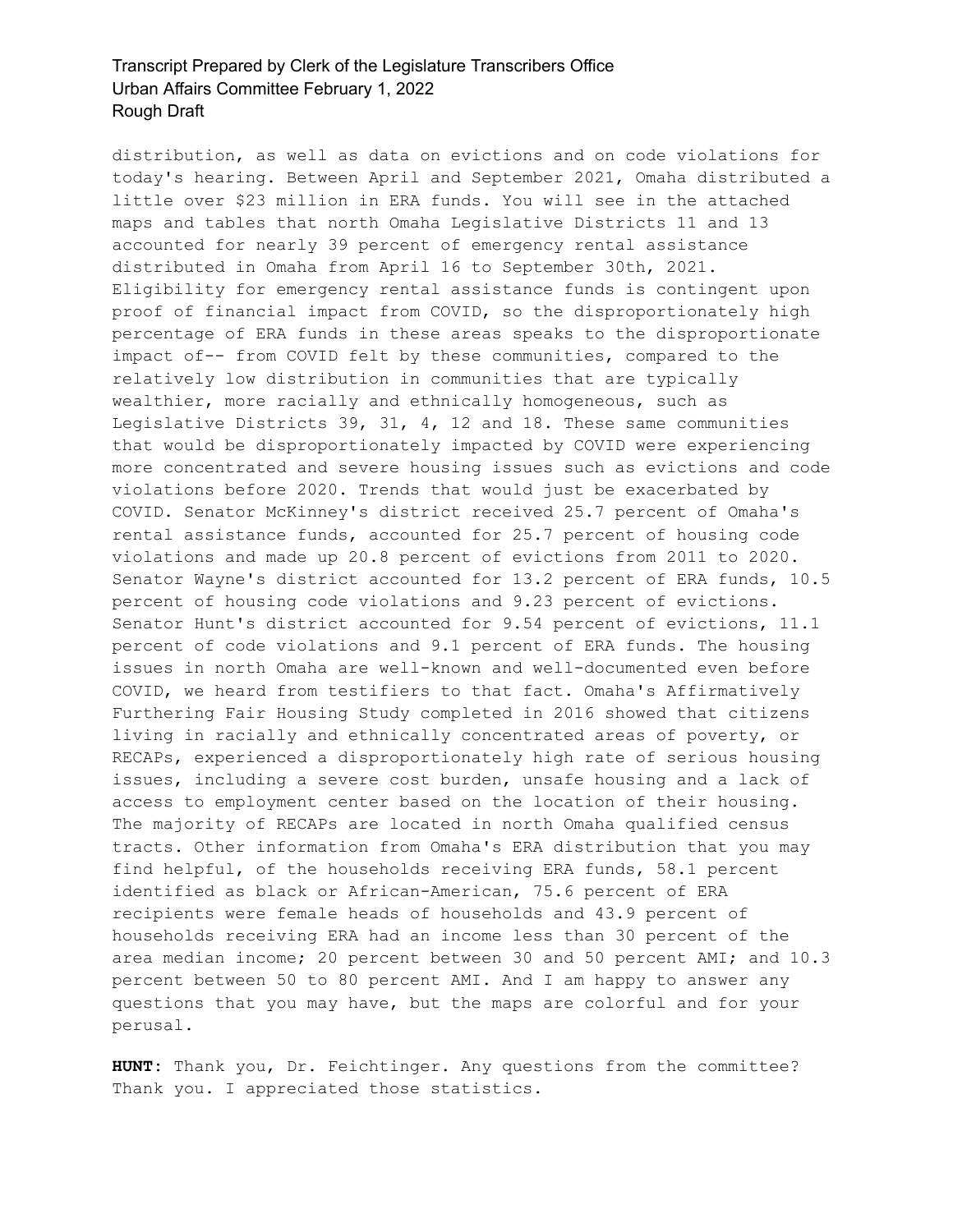**ERIN FEICHTINGER:** I can always get you more, if anyone needs any. Just let me know.

**HUNT:** Thanks, girl. Any other neutral testifiers?

**ERIC GERRARD:** Good evening, Vice Chairwoman Hunt, members of the Urban Affairs Committee, my name is Eric Gerrard, that is E-r-i-c, last name is G-e-r-r-a-r-d. I'm here in a neutral capacity today on behalf of the Nebraska Investment Finance Authority, otherwise known as NIFA. I will admit it's a little uncomfortable to be neutral after the inspiring testimony today. Two reasons, the first and probably foremost reason is, as Senator Wayne has made it known, his preference is for state agencies or those similar to testify in a neutral capacity. NIFA is a state inter-- instrumentality, which puts us close in that category. So that is one of the reasons you find me here in a neutral capacity. The second reason, and it's, it's laid out in the first two paragraphs by our executive director Shannon Harner, and so I'll read those: I write today to support housing in Nebraska's urban core and to encourage use of ARPA funds for housing, including homeless prevention and infrastructure in qualified census tracts. Because there are many worthy housing-related uses of ARPA funding and NIFA's interest is in providing useful data to our policymakers, my testimony is neutral relating to the specific amounts allocated in this bill. We trust the Legislature will fully review and vet all potential ARPA funding bills to determine an equitable distribution of the funds. Just in full disclosure to the committee, we plan on doing that and other ARPA housing-related bills, and by we, I mean NIFA. The last point I'd make is we try to include as much data as possible, but I did a poor job printing these. So as you're reading through, it's tiny, and so I will share with the committee these documents via email so that you have a better look at the data, because it's nearly impossible to read. So that, that's my fault, and I apologize about that. I said it before, but if there's anything we can provide for the committee committee's specific to data related to LB1024 or other housing-related needs, we would be happy to do that. And with that, I will close my neutral testimony. Thank you to Senator Wayne, Senator McKinney for introducing LB1024.

**HUNT:** Thank you, Mr. Gerrard. Any questions? Seeing none, thank you.

**ERIC GERRARD:** Thank you.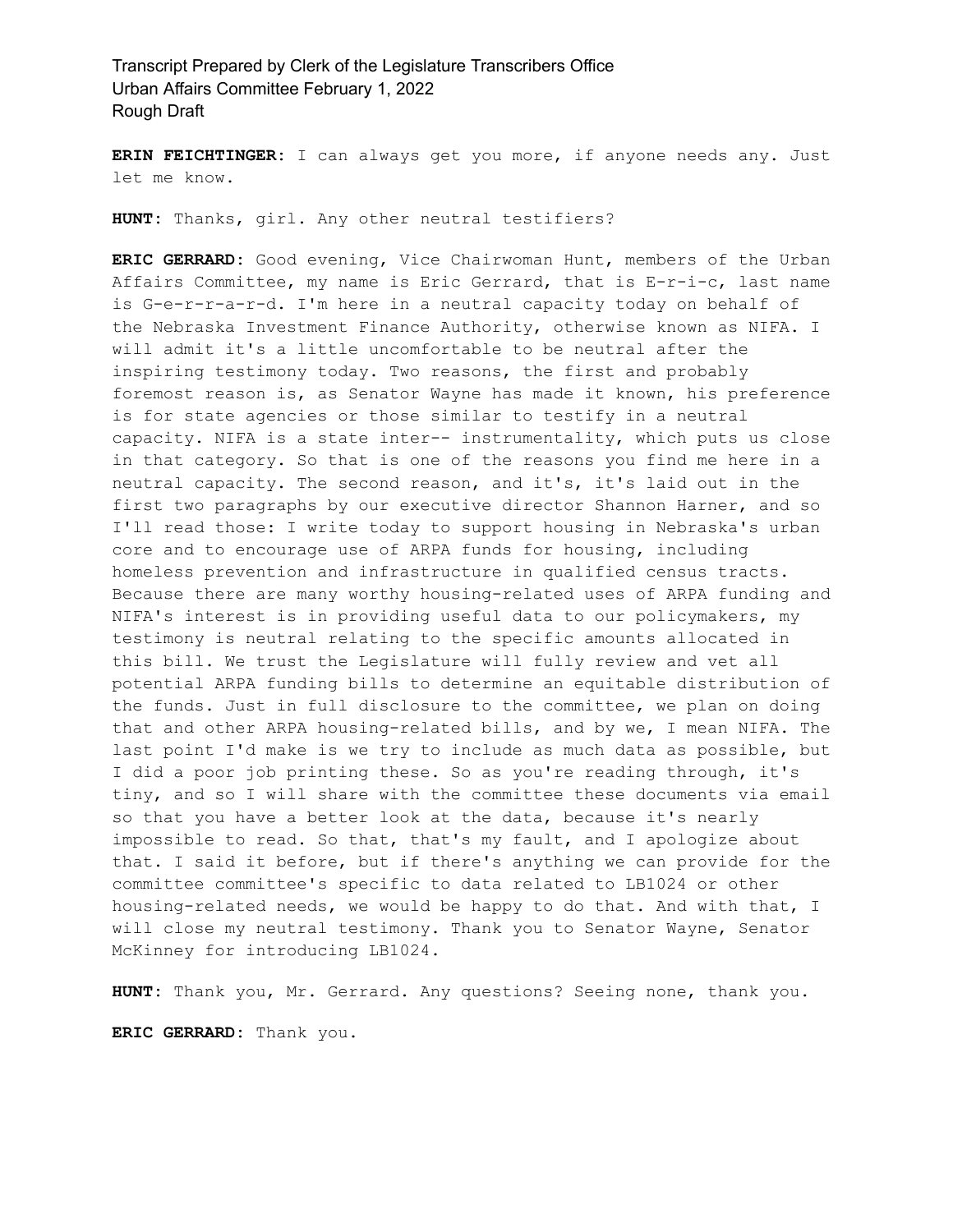**HUNT:** Any other neutral testimony? Seeing none, I'll invite Senator McKinney to close. And again, this isn't typical, but just because of the scope of the bill, I guess, we're going do this.

**McKINNEY:** Yeah, thank you again. And I want to say thank you to everybody that came out and supported LB1024. Today for me has been great to see so many people from the community come down and testify about the importance and the need for LB1024 to pass because of what was expressed through all the comments today. You know, when you talk about a community that has lacked adequate resources for my lifetime, the need is ever more important. And now that we have access to some resources, I think we should do all that we can to make sure those resources gets to the community. This day is tough for me because today is the day I lost my best friend about nine years ago. And I was driving down and I was like, what do I think about or what do I say? And you know, one of my promises to myself and to him since he passed was to do all I can to be a better person and try to improve our community. And that is why, you know, I came to the Legislature and why I've always tried to put economics first to improve the environment for the community, to prevent another young man or young woman from losing their life so early. And that's why it's important to me. It's not just about me being able to go back to the community and saying, we've got this money. It's just, it's about changing lives and making sure another kid doesn't fall through the crack, because, you know, I've been so familiar with it. When I visit the prisons and I look at those individuals inside, I think about what if they had an opportunity and the resources to avoid ending up in this situation? And I would encourage you all to, you know, support this bill. And once it hits the floor, support it as well. It's very important, not only for north Omaha, but for our state. You know, we're the state that our motto is "The Good Life." But we have to make sure that the good life is for all Nebraskans and not just a portion. Thank you.

**HUNT:** Thank you, Senator McKinney. Questions? Seeing none, Senator Wayne.

**WAYNE:** Thank you, Chairwoman Hunt. The first thing I learned my freshman year here, it was General Affairs-- I think, Senator Lowe, you were on that committee with me-- is there are no really rules to being a chair. You can kind of do what you want. There was a senator who was, anyway, chair of that committee, who did everything a little differently. Everything we do in here is by kind of tradition, but we broke a little tradition today and I appreciate the committee because honestly, this is the first time-- I'm not going to tear up, but I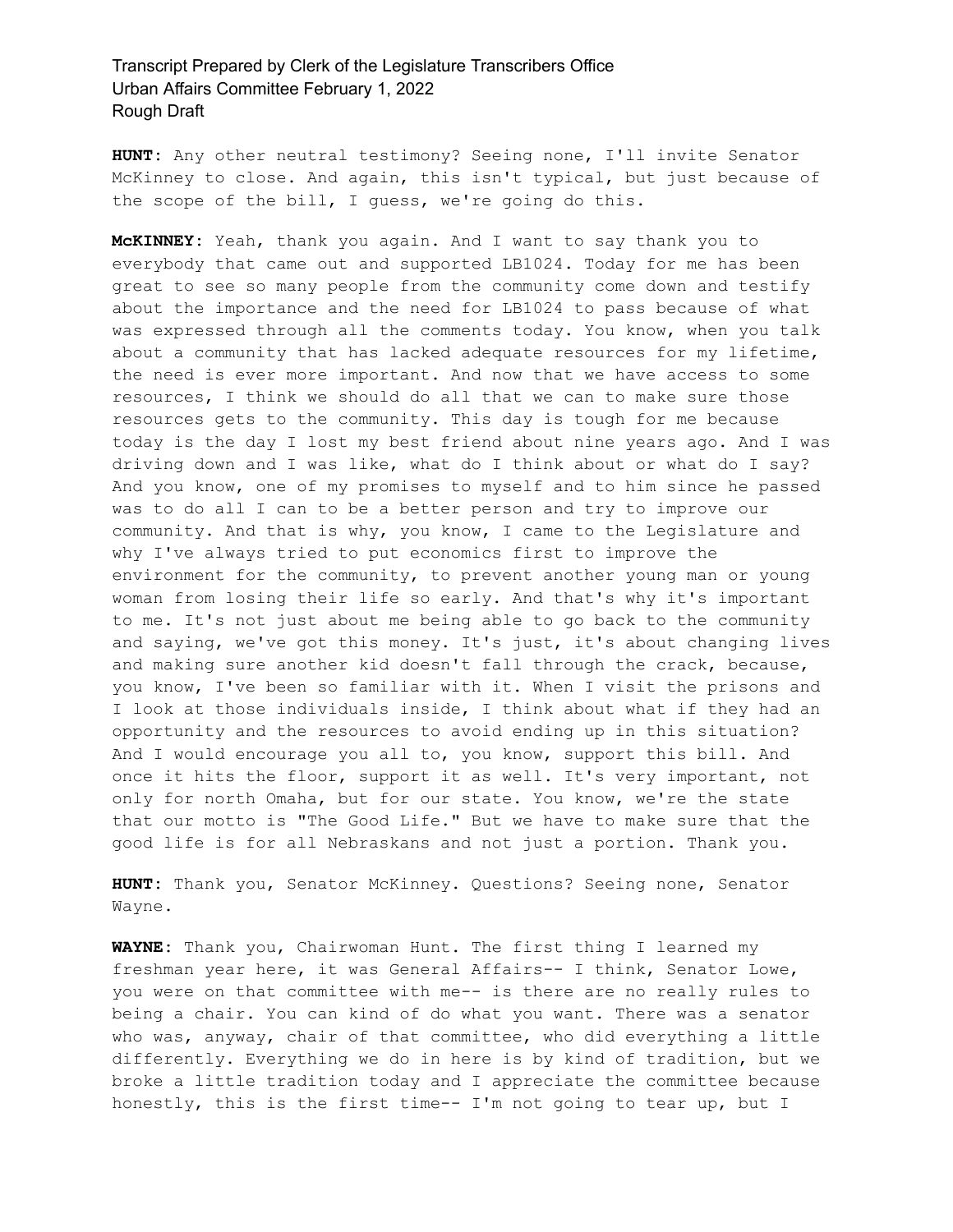probably will-- the first time in my political career, I feel pressure. And that's interesting because my first year we had felon voting rights and we voted it out of committee, and it got vetoed. And we even tried to override, and some of the people fell off, but getting it out of committee, out of that particular committee at that time, seemed impossible. It's back on the floor this year. It got voted out of committee again. And there was another time where kind of this place caught me in awe. And that was to remove slavery from our Constitution. And everybody, even people I thought wouldn't vote for it, it was 48-0 and we just missed somebody. And I remember looking over at Precious, who was crying on the side and me just like, wow, because that was a symbolic gesture to our community that we recognize the past and we're not going to let the tentacles of slavery and tentacles of discrimination hold us back. And this is an opportunity to put something, not just symbolically, but into action. And I know Willie took breaths not to-- Mr. Barney took breaths not to just catch his breath, but you have the same way, and you didn't want to tear up. Because never before have we seen the kind of collaboration in alignment just within north Omaha. I mean, a year ago, you probably wouldn't find me and Willie talking toget-- talking to each other, just to be perfectly honest. I was down here, introducing bills he didn't like. But when ARPA came out and we started talking about it, there was a strong sense of community that we have to get behind it. I mean, hell, the police chief and OPOA support one of your bills you cosponsored, Terrell. Senator McKinney, that's never happened in the year you've been down here. But that's how important it is. And I think what makes this opportunity different than any other opportunity we've had before is Senator McKinney and I have recognized you cannot social program your way out of this. The economic development has to be the driving force, that jobs are the driving force. Because when jobs are the driving force, there is disposable income that creates less stress in your household, that allows you to spend time with your children and go watch a movie. That keeps you on a, on a, on a certain schedule because you have to get up and go to work every day so you're not out late having drinks or doing something you're not supposed to do. When you focus in on jobs and opportunity, you allow this community to not only recover from COVID, but emerge more vibrant and resilient than it's ever had before. And what you heard about this particular bill and this plan is we have four businesses who are ready to move in, create over 200 jobs in this area. We have a film production, and he got excited and didn't tell you, but it was actually halted and that's why he was here. And he wants to reengage that shovel-ready project back in north Omaha. We already have from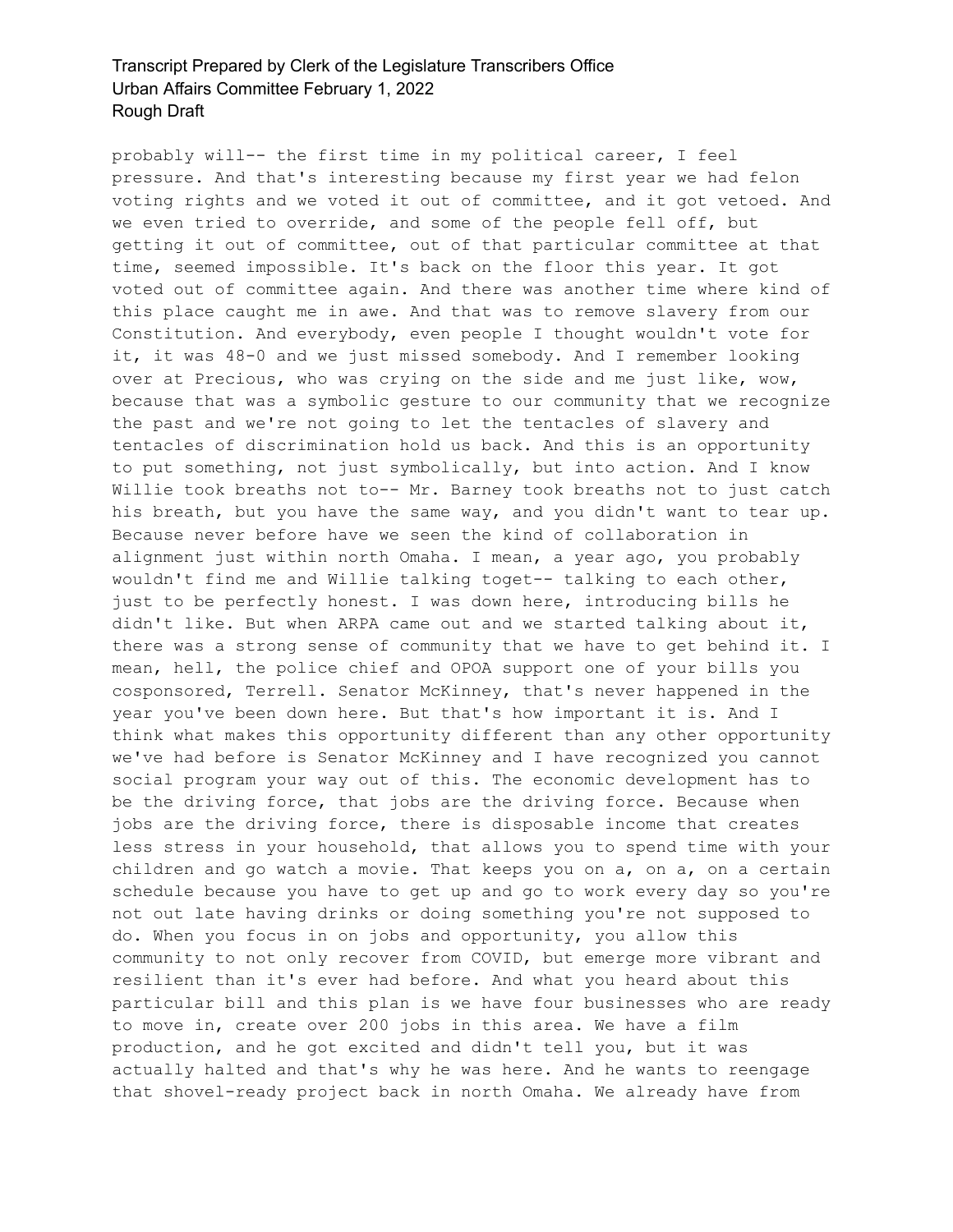the private sector \$15 million raised on one corridor, and that's 30th Street. 24th Street with Carmen Tapio has already put in another \$20 to \$30 million. So the private sector is stepping up. The reason you had a couple of venture capitals and entrepreneurs here is the one thing that we are lacking in our community is entrepreneur- entrepreneurship or the ability to create jobs. And so part of what our plan calls for is creating a mecca around-- and that's why Senator, Senator McKinney's iHub bill is so important about creating a mecca around entrepreneurship and technology. And what we've learned from Wisconsin, who created a badger fund, that if we could put in \$10 million, the private sector will leverage another \$80 to \$100 million to support these venture capitalists and to support these individuals. We see it right now in western Nebraska with Nebraska Invest Nebraska. So it's there, the models are there. This plan is not something that I came up with and Senator McKinney came up with. We're just looking at the best and the brightest programs, not just throughout Nebraska, but throughout the state. And if we can leverage the private sector, if we can leverage the city, the county and the state, this will fundamentally transform north Omaha. So the pressure that I feel is because I have to figure out how we seize this opportunity. Senator McKinney and I have to figure out how we seize this opportunity. We both come down here around the same time, I don't know why we don't carpool, but we call each other as we're driving down here to have a conference call about who are we going to talk to today about the north Omaha plan? Every day. We leave here, we talk about the north Omaha plan. Because this has never lined up before. So this isn't just about a bill or just about-- this is about an opportunity to fundamentally change. All the people we lost, and that's why it's so important. If we can change this, if Chief Schmaderer's testimony can't-- doesn't mean anything, he said: If we can change this, he'd rather have a thousand jobs. This plan gives us 250. Thank you.

**HUNT:** Thank you, Senator Wayne. Any questions from the committee? Senator Lowe.

**LOWE:** Sorry to drag this on even further, but Senator Wayne, thanks for bringing LB1024. You're here for two more years. Do you plan on going back to the north Omaha and being an entrepreneur that you have been in the past?

**WAYNE:** Yeah, actually, I've actually-- I just-- by Sunday, I have to be out of my law office because we're changing our focus and we're, we're going to focus on startup companies and we're going to help provide them with the resources to be a startup company. That's what's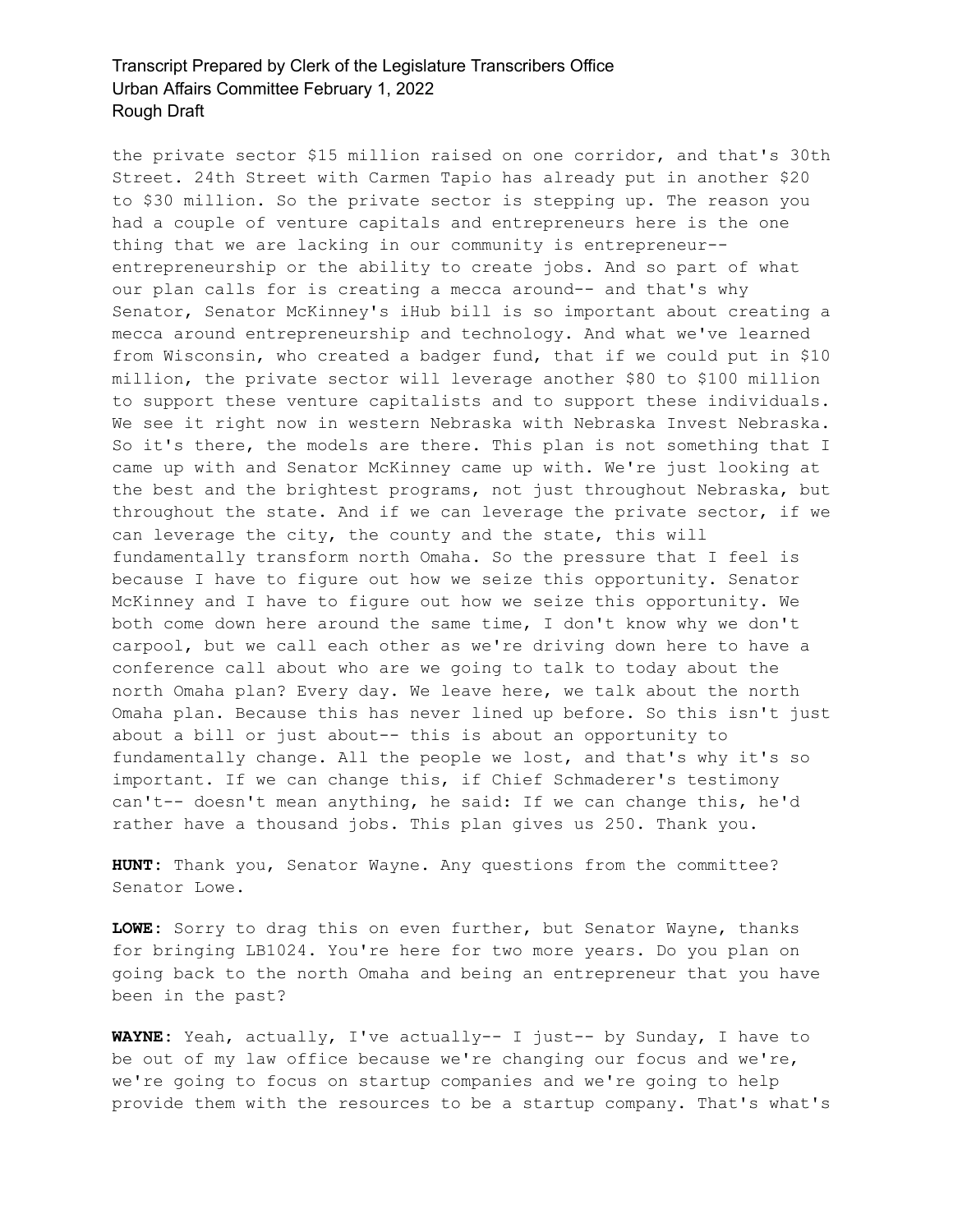needed in north Omaha. And when we look at Atlanta and we look at other places where that's happening, it's attorneys, accountants and people who can strategize who are getting together to figure out that's how we really grow, grow business and grow, grow north Omaha. So that's-- yeah, I'm going to go back and we're going to, we're going to focus in on that.

**LOWE:** And devil's advocate here. We've dumped tons of money into programs and pouring tons of money into, into everything else. We're working on dumping tons of money into water. What, what's the percentage, do you think, that if we do this \$450 million into north Omaha, what's the chance of success? It's better than if you don't, I'm sure.

**WAYNE:** No, that's a, that's a great question. The-- on the business side of things there, there are going to be failures. And when I, when I say that, it's because we are going to provide loans and grants to businesses who normally can't go to a typical bank. And that's why we're partnering with the banks. I mean, the bankers have never testified on, on one of my bills, I'm positive, because we're looking at the opportunity to buy down their risk and make those loans. But the overall plan of success, if I had to put a percentage on it, I think it's in the high 85 percent. Because we're not-- and this is part of the reason why we, this bill-- thank you for asking that. This is part of the reason why we set up this committee, it's because we can't keep doing things the same way. And there's nothing against DED and there's nothing against DHHS, but they're an agency who just give out grants. And when the grants are gone, they're gone. We are a committee who are going to make sure we hold people accountable. We have money set aside for administration of grants and the supports. So it's a different completely ball game because we are looking at targeted programs and we came out with over 32 targeted programs where they're already successful and we want to bring them to scale. So it isn't like we're going to go out and create a brand new program. So let's take the housing program. I'm already leveraging what the city is doing, I'm just increasing it to scale to provide more services. And that's already been successful for the last [INAUDIBLE] 30 years. But they only get so much money in their budget from the federal government and city budget to do it. And now that if we're going to build new homes in this block, we've got to bring the other home up, and they already have the program to do it. So we're just going to leverage it. So I think it's very highly successful because we're leveraging current programs that are successful. Sorry for the long answer. I was trying to think about it.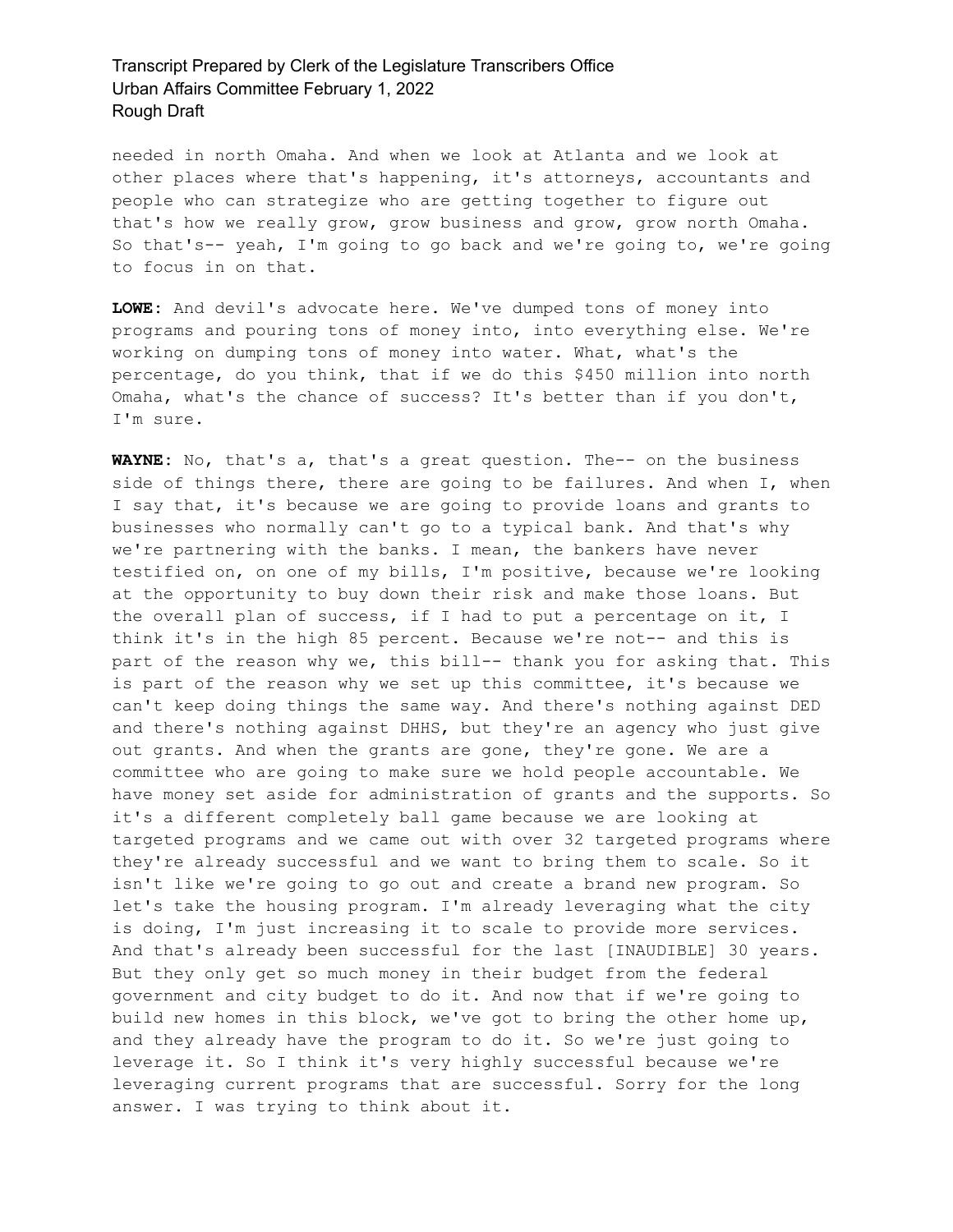**LOWE:** No, that's, that's quite all right. And by doing this, education has been a problem in north Omaha, do you think that by creating a better downtown, better housing, you can get better teachers and better education there? Or not?

**WAYNE:** Yes.

**LOWE:** OK.

**WAYNE:** And the answer is income. Unfortunately, income has been one of the number one indicators of overall aggregate successful data for education. So let's take PIE who wants to come in. They are a professional engineering firm. Those are higher-skilled jobs, and they want to live next to where they, where, where they work. And so that's why we're looking at housing around that area, too. So when you create that, you create-- there's an old thing, old saying, if you see it, you can, you can achieve it. And right now, as Louis-- Louis, Louis said, you step out in your community and you don't see that, so you don't ever think about it. You don't ever-- you don't know about it. You don't know about how to run a business if you never seen anybody or talked to anybody about running a business. You don't know that math is important because everybody in your-- maybe just works a production job, so you don't know that you can become an engineer. So part of it, our belief is we've tried the social programs. We tried the other way, but we haven't tried in north Omaha is do business, just do businesses. Create businesses and see the after effect of the businesses.

**LOWE:** All right, thank you very much.

**WAYNE:** Yeah.

**HUNT:** Any other questions? Senator Arch.

**ARCH:** There's a question that's been turning over in my head all afternoon.

**WAYNE:** I know, I see you keep looking up after everybody. [LAUGHTER]

**ARCH:** And I don't even know if this is the right way to look at it. But we, we have an issue with-- we, in the state of Nebraska, not just that area, but the state of Nebraska needs employees, good employees. With the-- we, everywhere you turn, everybody wants to hire and find good employees. Have you ever run any numbers that says if we were able to lower the unemployment rate in north Omaha to a state average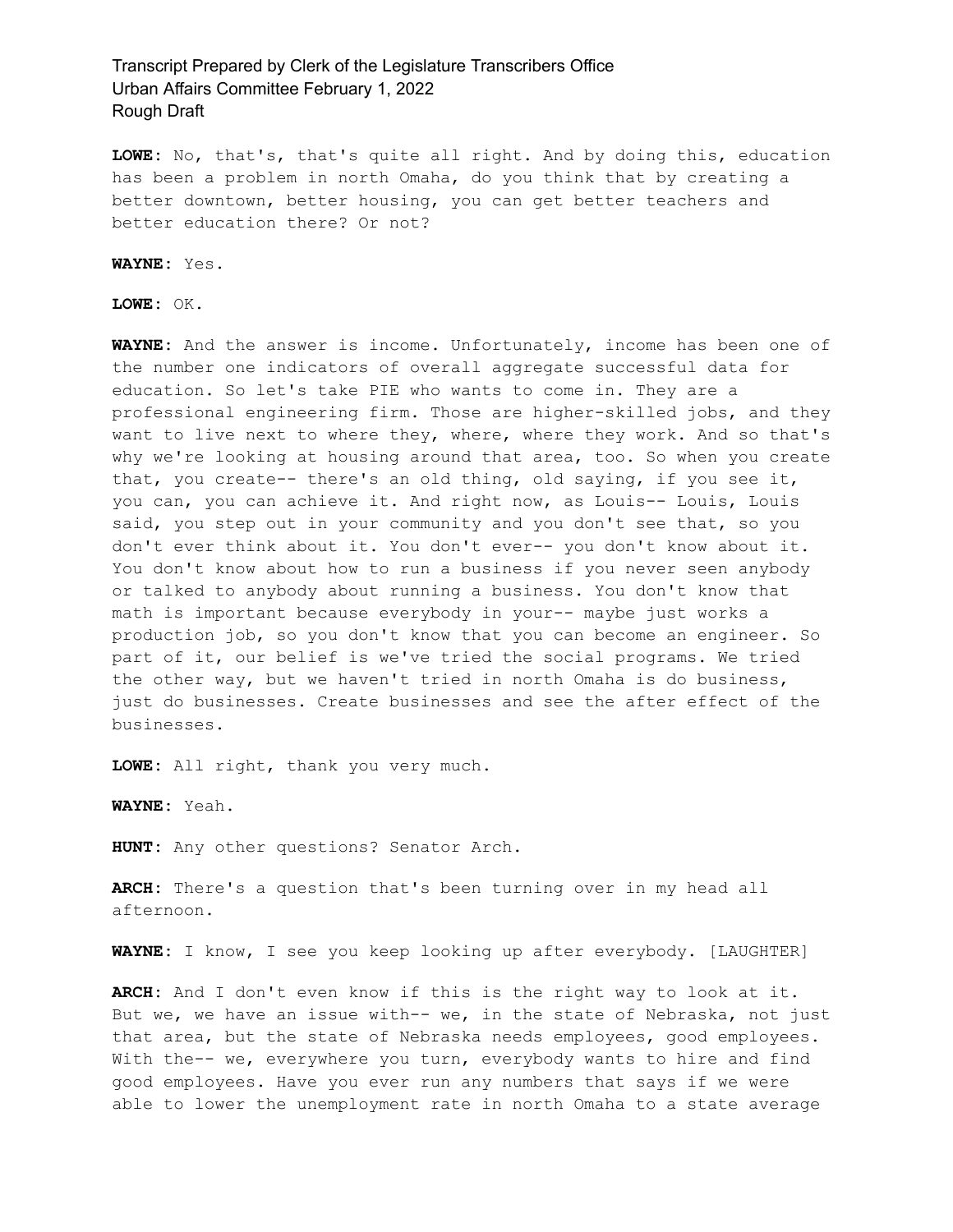say, how many, how many additional employees would that bring into the workforce?

**WAYNE:** There was a study done a couple of years ago that if we were to lower that, so there's 70,000 people in the, in the census tracts we're looking at, they're at 12 percent. So if you lower that down, you talking 7,000 to 1,000 [SIC] people ready to go immediately. But that has a multiplier effect that they always put in the chamber stuff. There's a multiplier effect. So we would, we would be able to create anywhere from a thousand to 2,000 additional scalable people who can, who can actually work and go out in the workforce. In fact, one of the programs, and I believe one of our goals for one of them, is to scalable move people from underemployment to higher employment. And right now, they're doing about 100, 150 a year with the capacity to do a thousand. And on the backside of that, there's business partners like Blue Cross Blue Shield and others that we've already engaged who are saying, if you can scale them, we'll hire them. So that's been the critical linking piece, is that you're going to a cohort of 10 or 20. And if we can double that, triple that, the jobs are there. So people are there, we just don't, we don't have a connection yet, and that's what we're trying to do. And that's why iHub is so important, is we're trying to connect all that.

**ARCH:** Thank you. That's helpful.

**HUNT:** Any other questions? I see none. Thank you, Senator Wayne. Before I closed the hearing, we have a lot of letters that were sent in support from Rose Godinez of ACLU of Nebraska; Shelina Williams; Jillian Dean, National Association of Social Workers; Carliss Miller; Jamie Cook; Sean Kelley with Creighton University; Lynne Elwood; Jasmine Harris; Daniel Russell with Stand For Schools; Omaha City Council members Juanita Johnson, Pete Festersen, Vinny Palermo and Danny Begley; Carol Windrum; Sandra Black; Mayor Jean Stothert, city of Omaha; Pete Festersen, CHI Health; Teresa Hunter, Family Housing Services Omaha 100, Incorporated. And no letters in opposition. And with that, I'll close the hearing on LB1024 and we'll move to LB842, introduced by Senator Brewer.

**LOWE:** I hope he doesn't have as many testifiers.

**HUNT:** Welcome, Colonel Brewer.

**LOWE:** We may not have a midnight snack.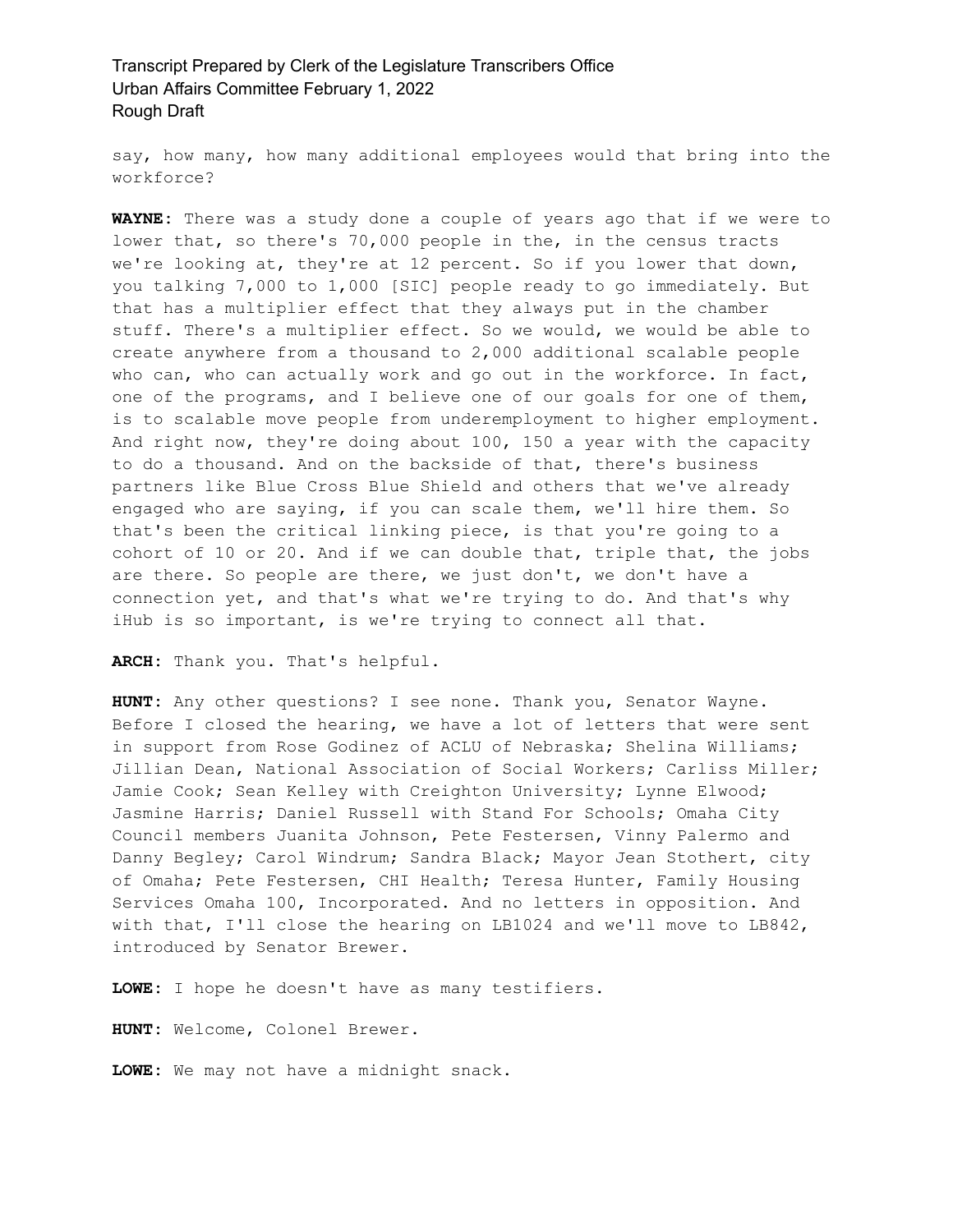**ARCH:** I didn't bring my sleeping bag.

**BREWER:** Thank you, Vice Chair Hunt. It throws me off when he's in the chair there, temptation. Thank you for the chance to open on LB842. My name is Tom Brewer, that's T-o-m B-r-e-w-e-r, I represent the 43rd Legislative District, which is 13 counties-- sorry, 11 counties of western Nebraska. I'm here today to open on LB842, which is a bill that opens up the Civic and Community Center Financing Act, the CCCFA, it's created a grant program for cities and villages. If your town wants to build a community center, you can apply to a Department of Economic Development for a grant. Depending on the size of your town and other things in the application, it is possible to get a grant to help with these projects. This bill would allow, again, would allow the tribal governments to apply for a grant under the CCCFA. Tribal communities are a little bit different than cities and towns. We have tribal lands that are a patchwork of tribal and nontribal owners. For that reason, this bill would not apply the same, the same in location that tribal governments are established that are able to use the CCCFA application normally. This bill would allow tribal economic development corporations to apply on behalf of the tribal government for the grant. There will be testifiers that will follow me, and we can get into more details if you want. Understand that we've, we've talked with Lynn Rex and there might be some tightening up that we need to do. We're fully ready to, to adjust as necessary to do that. The CCCFA has been working in our villages and towns. All we're trying to do here is to open it up for the tribes. I think this would just be one more tool for our tribal communities. This bill is not a guarantee of any grant, it would simply allow them to apply. Thank you, and I'll take any questions.

**HUNT:** Thank you, Senator Brewer. Any questions from the committee? Senator Arch.

**ARCH:** Do you have-- I'm not familiar with this grant funding mechanism. Do you happen to know how-- is it oversubscribed, undersubscribed on a, on a regular basis? Do we have enough funding in the-- in it to handle more applications?

**BREWER:** You know, that is a great question. Let's look at this. Between now and close, I will do research, but it may be that Lynn Rex might know that.

**ARCH:** OK.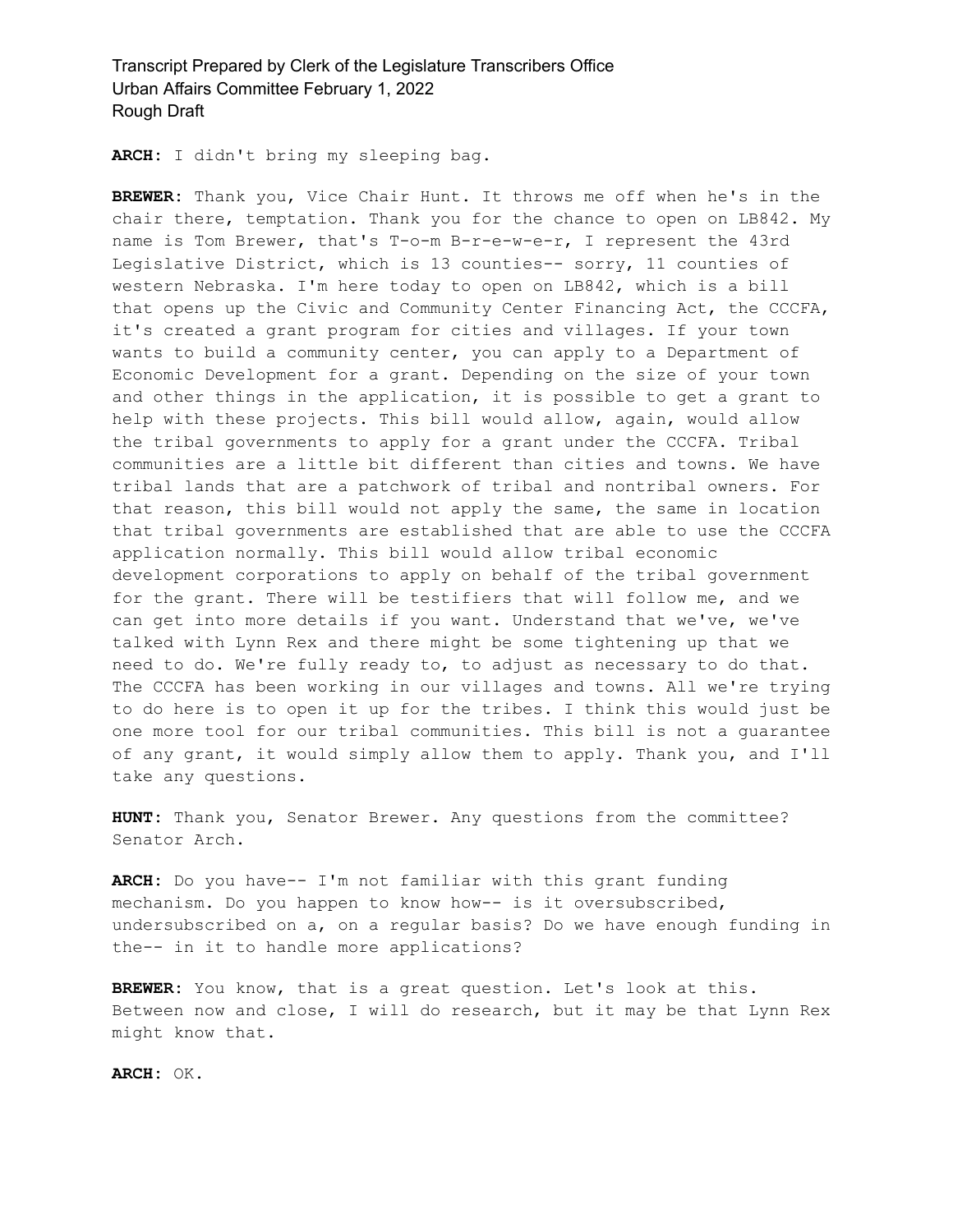**BREWER:** But in the meantime, I will, I will get you an answer. This, you know, is kind of a unique situation, and I'll give an example. In Winnebago, you can have an area of the town that is on the reservation and part of the town that's not owned by just regular, regular folks that are not tribal members or it's not on tribal property. So again, we're kind of in a, a unique situation and that's what we're trying to fill here.

**ARCH:** Thank you.

**HUNT:** Thank you, Senator Arch. Any other questions? Seeing none, thank you for being here. Are you going to stay to close?

**BREWER:** I will.

**HUNT:** All right. The first proponent for LB842.

**KENT ROGERT:** Good evening, Senator Hunt, members of the Urban Affairs Committee. My name is Kent Rogert, K-e-n-t R-o-g-e-r-t, and I'm here to testify in support of LB842 on behalf of the Ponca Tribe of Nebraska. We, first of all, we want to thank Senator Brewer and his office for working with this-- to get this bill to you guys so we can maybe look at some development opportunities up by, up in Niobrara where our tribal offices are. I'm going to tell you a quick, quick story, and it's a personal one. Because of this grant program, actually, we put this grant program in here when I was in the Legislature, so I was helped-- it was a nice thing to start with. But in my hometown of Tekamah, where I still spend a lot of time, we had, like 200 other little towns in Nebraska, we have a World War II era auditorium that's the center of all civic fund stuff. Well, it needed a massive amount of upgrading, updating and we weren't going to-- we weren't having a ton of luck raising the funds to do so, because they all said, well, raise some funds and then we'll match it. We applied and received a grant from this program as our foundation funding. And then we were able to go to some other funders and get some foundation donations. We got a naming rights donation, and we now have a beautiful million dollar auditorium in our 2-- 2,000 person town. It's all upgraded and ready to go, and it should be there for another hundred years. So what the Ponca Tribe is looking to do, if you remember during your debate during the last session, Senator Brewer brought forth a resolution that encouraged and thanked the Peabody Museum and Harvard University to bring back Chief Standing Bear's tomahawk. And that, along with several other artifacts, are-- well, the tomahawk is on its way, the artifacts they have now are in a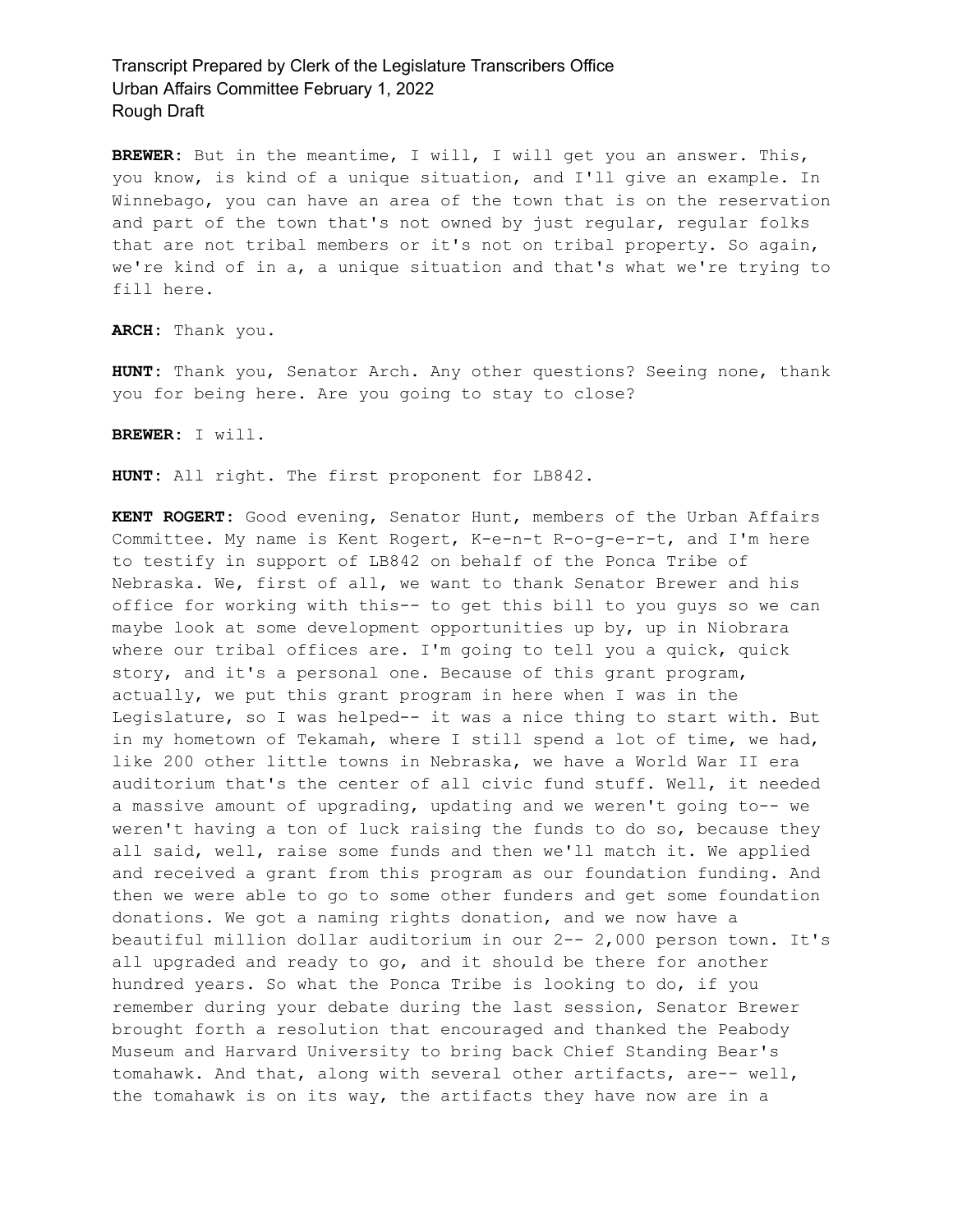museum up on the, up on their, their land up in Niobrara. And it's about a-- it's a room inside of an old building that is not climate controlled. It doesn't have any security per se, and we've got boxes of stuff in there, regalia and archives and that type of thing. And they have planned, and it's detailed in this sheet of paper that came to you, they've planned construction of a new museum at the cost of \$8.4 million to highlight and the Ponca-- the Ponca values and all their, all their stuff. So if we change this law with this bill, and we appreciate the League of Municipalities and Ms. Rex for working with us on that, we could-- the Poncas could apply, I mean, there's no guarantee they're going to get it, but they can apply for this fund and start their-- start their foundation funding and go to some other folks who had said, we'll match what you raise. So that's where we're going to-- that's what we're hoping to do to get started there. Senator Arch, this is a turnback tax, so I think Ms. Rex can come and tell you that when the arenas were empty last year, and the last-- and the year before that, there's not much money in there. But if you look at the list, my email goes off pretty hard and heavy. The CHI Center, Pinnacle Bank Arena, the others, they're all got almost weekly concerts going on scheduled moving up, so the money would be back in there. Happy to answer any questions if I can.

**HUNT:** Thank you, Mr. Rogert. Any questions? No? OK, thank you.

**KENT ROGERT:** Thank you.

**HUNT:** Next proponent of LB842.

**LYNN REX:** Vice Chair Hunt, members of the committee, my name is Lynn Rex, L-y-n-n R-e-x, representing the League of Nebraska Municipalities. And first of all, I want to thank you for taking time this evening to listen to this important bill. The League does support it. We are looking forward to working with your committee counsel and also Dick Clark to maybe tighten up the language. I would like to give you a little bit of an overview. This is a little bit difficult, at least for me to read, but this is in from the annual report that DED provides to the the Legislature on an annual basis. And this is from 2020, not 2021, because that report is not in yet. But just to give you a highlight, the overview is this, because the numbers don't exactly coincide. But, for example, in talking to DED and updating that language today in terms of how much went out of this fund, obviously huge differences. So in FY '19-20, roughly \$3.7 million went out of this fund, the CCCFF. And I'll give you a little bit of background about that in just a moment. In FY '20-21, \$168,000. And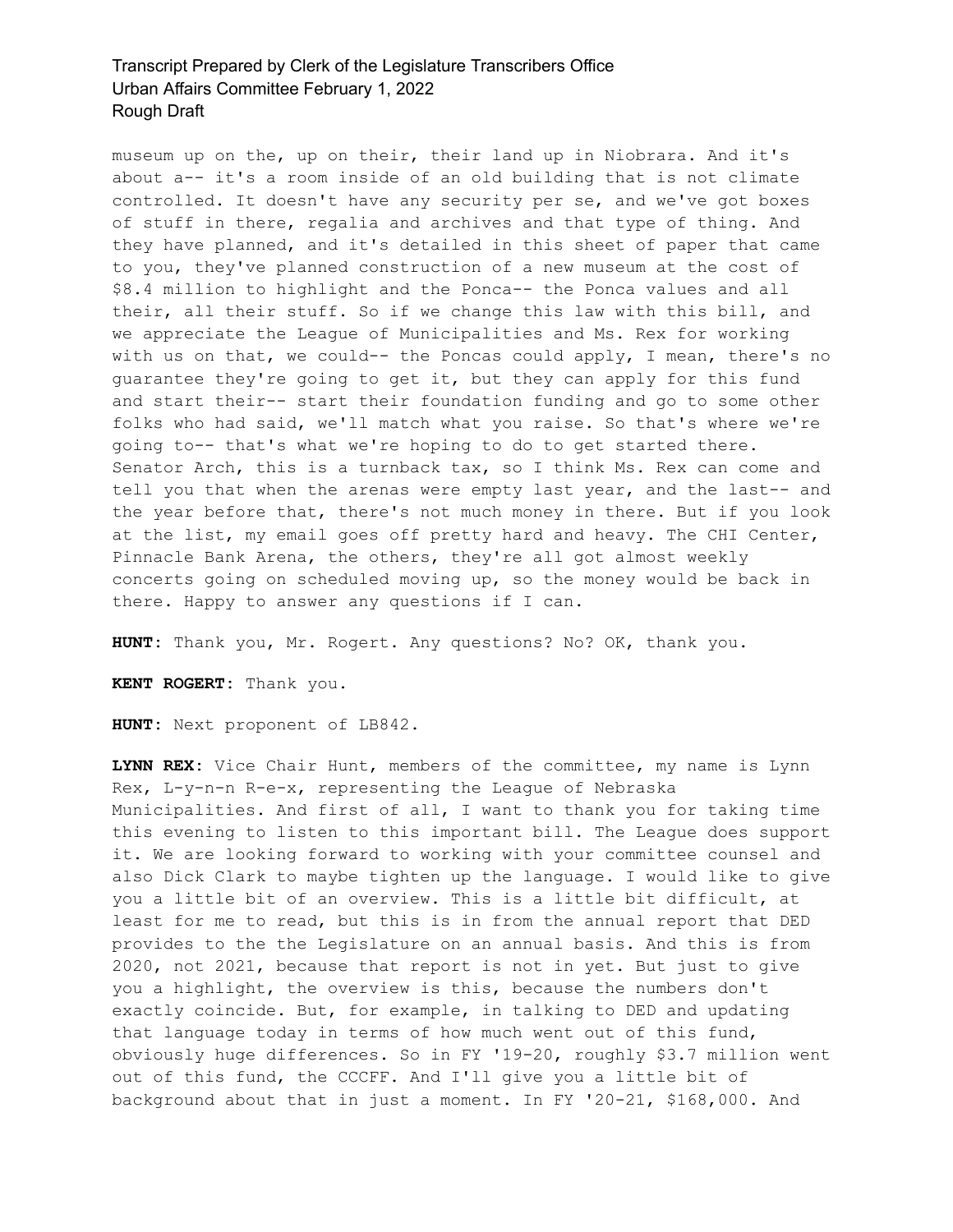why would that be? Obviously, COVID, the arenas couldn't have events and that sort of thing. And they don't have the numbers projected for FY '21-22. So the backdrop to this is this is one of the most important programs for municipalities across the state of Nebraska. We do support the ability of tribes to have access to this and to compete for these funds. Back in the day when it was called the Qwest Center, when soon to be called the Quwest Center. The only way in which the Qwest Center was able to get the votes to get that passed is because Senators Ashford and Landis put together coalition and said, you know, we're going to give some funding to other parts of the state. So the Kearneys and other areas in this state could also have a funding source for their community-type centers. So with that, 70 percent of throwback sales tax goes to Omaha, Lincoln and Ralston to pay off bonds. In Omaha, 10 percent of that actually has to go to certain designated areas in Omaha. But for example, with Pinnacle Bank and with the Ralston Arena, 70 percent of the throwback sales tax goes back to pay off bonds. The 30 percent is what goes into the CCCFF. There's one exception and that was LB39 passed last year by Senator Lindstrom for certain types of creative districts for a one-time-only-type proposition of about \$3 million. And we're also putting in a bill to deal with creative districts because we really appreciated your work, Senator, on that issue. So in any event, this fund has fluctuated up and down rather dramatically. And in answer to your question, and just in looking at this handout, you can just see the little stars, the red stars, the blue stars, where it's gone. And this is just in the, in the 2020 cycle. And I'm going to read just one little paragraph of it. This is the 2020 program year. Municipalities requested a total of \$8,813,598.50 in CCCFF funding during the 2020 program. DED awarded 21 of those applications at the requested amount and one for a partial amount. This is the fifth consecutive year a partial award has been issued due to limited available funding. So in any event, it's just, it's fluctuated rather dramatically. That being said, I think it's a, it's an exciting opportunity for the state of Nebraska, certainly for the Ponca Tribe, but for all of us to have Standing Bear's tomahawk come back to this state. And so we're looking forward to seeing how that competes with the other grants coming in. I would submit to you it's going to be at least more than a year or two before that fund builds up enough to be significant. Last year, they only awarded planning grants because, frankly, there just wasn't the funding there. With that, let me just suggest to you too that if you look on page 2, starting on line 30, the definition of tribal government, and this is where we look forward to working with the committee and committee counsel on this, along with Dick Clark and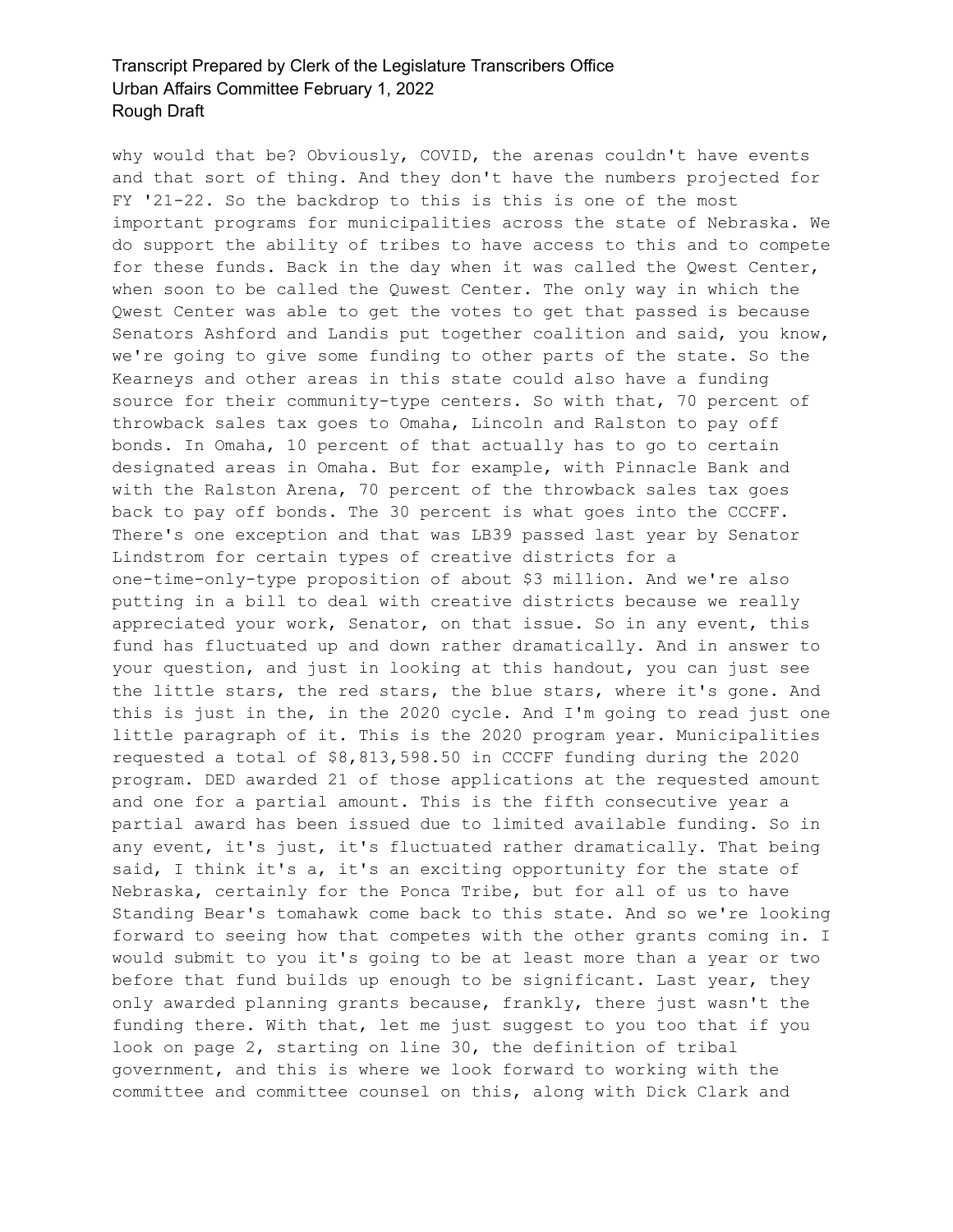Senator Brewer: Tribal government means the officially recognized government of any tribe-- Indian tribe, nation, and then it goes on. We would probably go on just to say located in the state and recognized as an Indian tribe by the state. One of the things that concerns us, because it's so different with municipalities, is the term includes any economic development corporation owned by or chartered by a tribal government. So in chatting with Sarah Brewer and his staff, basically what they're saying is if, for example, let's take the Ponca Tribe, whether it's the Ponca Tribe or their economic development corporation, which apparently they can have-- well, I need to stop. I'm sorry.

**HUNT:** Feel free to finish your thought.

**LYNN REX:** OK? They need to-- OK, so they need to have-- that they can have an ownership interest, a shareholder interest in that. Municipalities don't have shareholder interest and nor can they, or should they, in economic development districts. The Kearney Economic Development District does not have-- city of Kearney doesn't have a shareholder interest in that. Whereas Dick Clark was explaining to me that indeed, that can happen with tribes. So just tightening this up so that it's one grant per tribe, I don't know how else to say that, despite which organization might apply on their behalf.

**HUNT:** OK.

**LYNN REX:** And you'll notice that the threshold on page 3, line 15 is the same as the primary class, and those thresholds change based on the amount of money that's there. So we're looking forward to these arenas thriving. And this would be a very important program and has been for municipalities all across the state of Nebraska. I'm happy to answer any questions that you might have.

**HUNT:** Thank you, Ms. Rex. Any questions from the committee? Seeing none, thank you.

**LYNN REX:** Thank you very much. And thanks to Senator Brewer. We look forward to working with all of you. Thank you. And thanks to Kent Rogert too.

**HUNT:** The next proponent for LB842. Seeing none, nobody? Any opponents to LB842? Seeing none, anybody wish to offer neutral testimony? Seeing none, Senator Brewer, welcome back.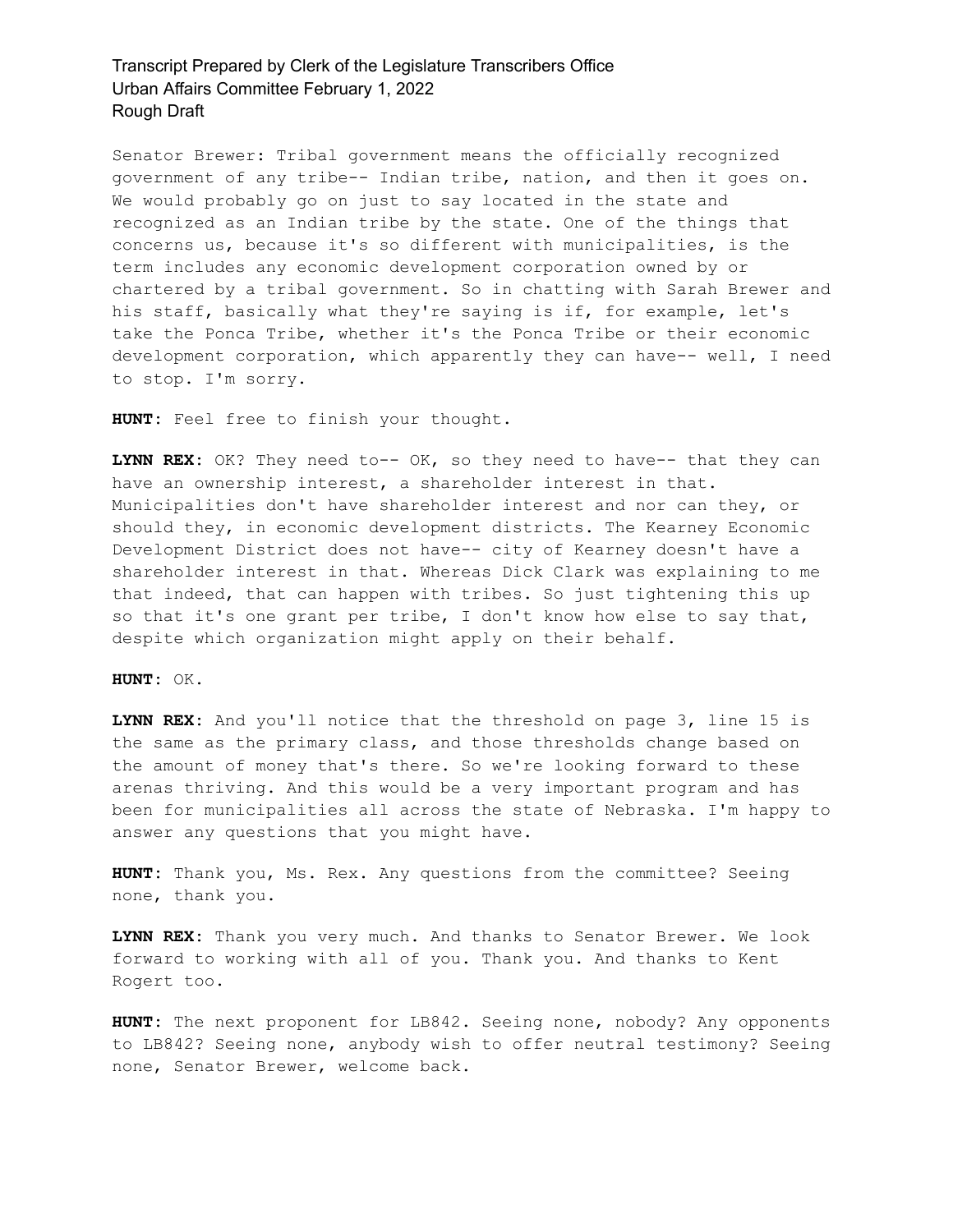**BREWER:** Thank you. It's good to be back. All right, so wrap it up real quick. Just remember that the bill would not guarantee any grants. All it does is give them the ability to apply for the grant. And as you heard, there may not be funds available, but at least this gives them options. With that, any question you have.

**HUNT:** All right, thank you. Any questions? Senator Lowe.

**LOWE:** Thanks, Vice Chair. And thanks, Senator Brewer for bringing LB842. Would like the Ho-Chunk be able to qualify for this grant?

**BREWER:** Well, again, it will depend on the situation with their particular community and who owns what. And so we'd have to almost do it tribe by tribe in Nebraska. You know, a lot of reservations are more of a set piece and, and what's in there is all within the reservation. Nebraska is a little bit different in that each of these communities are kind of diced up and, and it's kind of unique to each. What I can do is get you a map, I've got a map of each of the reservations and the towns within and what's in and what's out of it. And that might help to kind of show it to you.

**LOWE:** I think I have that map.

**BREWER:** OK.

**HUNT:** Thank you. Senator Wayne.

**WAYNE:** You ought to check out my LB11-- 1117 it's in Revenue. It's the Community Development Assistance Act, and what I'm trying to do is open it up to Omaha areas, but it actually, I think it's extremely blighted or something, ERAs. But it's another financing tool that you probably [INAUDIBLE] a conversation about where [INAUDIBLE] a little bit different, but the concept is the same.

**BREWER:** All right. Thank you.

**HUNT:** Thank you, Senator Wayne. Any other questions? Seeing none, we have no letters for the record on LB842. And with that, we'll close the hearing on LB842. Thank you. Next, we'll move on to Senator Wayne's LB1253.

**WAYNE:** Which one am I doing?

**HUNT:** LB1253. Want to just do them all at once?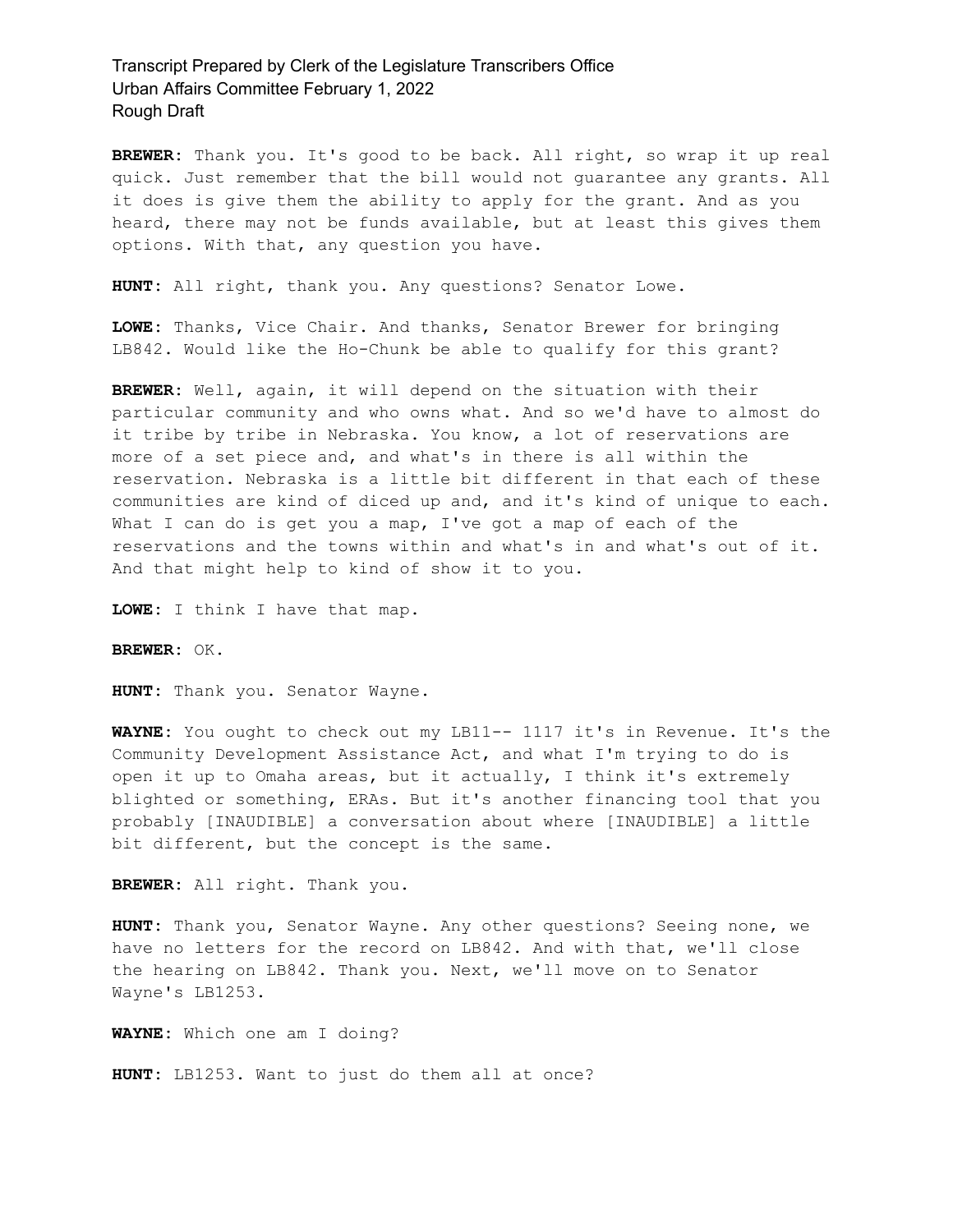**WAYNE:** I asked her, I asked her, I asked her what we could do a joint meeting, just constantly are too far apart. Good afternoon, Vice Chairwoman Hunt and members of the Urban Affairs Committee. My name is Justin Wayne, J-u-s-t-i-n W-a-y-n-e, and I represent Legislative District 13, which is north Omaha and northeast Douglas County. We will only be taking written testimony for the rest of the way out, if anybody is here. [LAUGHTER] While much of the focus on ARPA, ARPA funds have been the big, big chunks of stuff that we've been talking about on the floor and everybody else, there is some other programs that actually Senator Arch will probably know about because he attached it today on a bill. There's-- so in ARPA, they also have some other grant opportunities and other funding opportunities. One such program is the Coronavirus Capital Projects Fund. Am I on the right bill? I am. It provides \$10 billion in payments to states, territories and tribal governments to carry out critical capital projects that directly enable work, education and health monitoring to include more remote options in response to COVID-19 public health emergency. I introduced 12-- LB1253 to ensure that the state applies for these funds. You'll notice a common theme about making sure the state applies for funds, and to ensure that the funds were direct-- directed in a way to assist the communities that need it the most. As introduced, LB1253 would have the DED department apply for the grants under the capital-- Coronavirus Capital Projects Fund. The department actually applied to receive the funds in December, but the-- so committee members should have a copy of the, of the amendment in your materials. AM1695 would strike the language requiring the department to apply for the funds, but under LB1253, any funds received from the Coronavirus Capital Project Fund would have to be allocated to a multipurpose community facilities located within a federally qualified census tract. One half of those funds would be allocated to facilities located in the city of metropolitan class, and one half of would be all-- the other half would be located to facilities located in the city of a primary class. This bill would prohibit, prohibit these grants from being given directly to any political subdivision or be used for broadband infrastructure projects. I could explain real quick on the broadband. We should not use any ARPA funds at all for broadband, and I'll tell you why. Part of the infrastructure bill that we just was passed, we are going to receive as a state over \$550 million in broadband, totally separate. So we should not use a dime for broadband in this state because we're going to have more money. And if you talked to Senator Friesen, that will probably be able to build out by the time they have to. So it's probably going to happen at the federal level, is they're going to come back and give everybody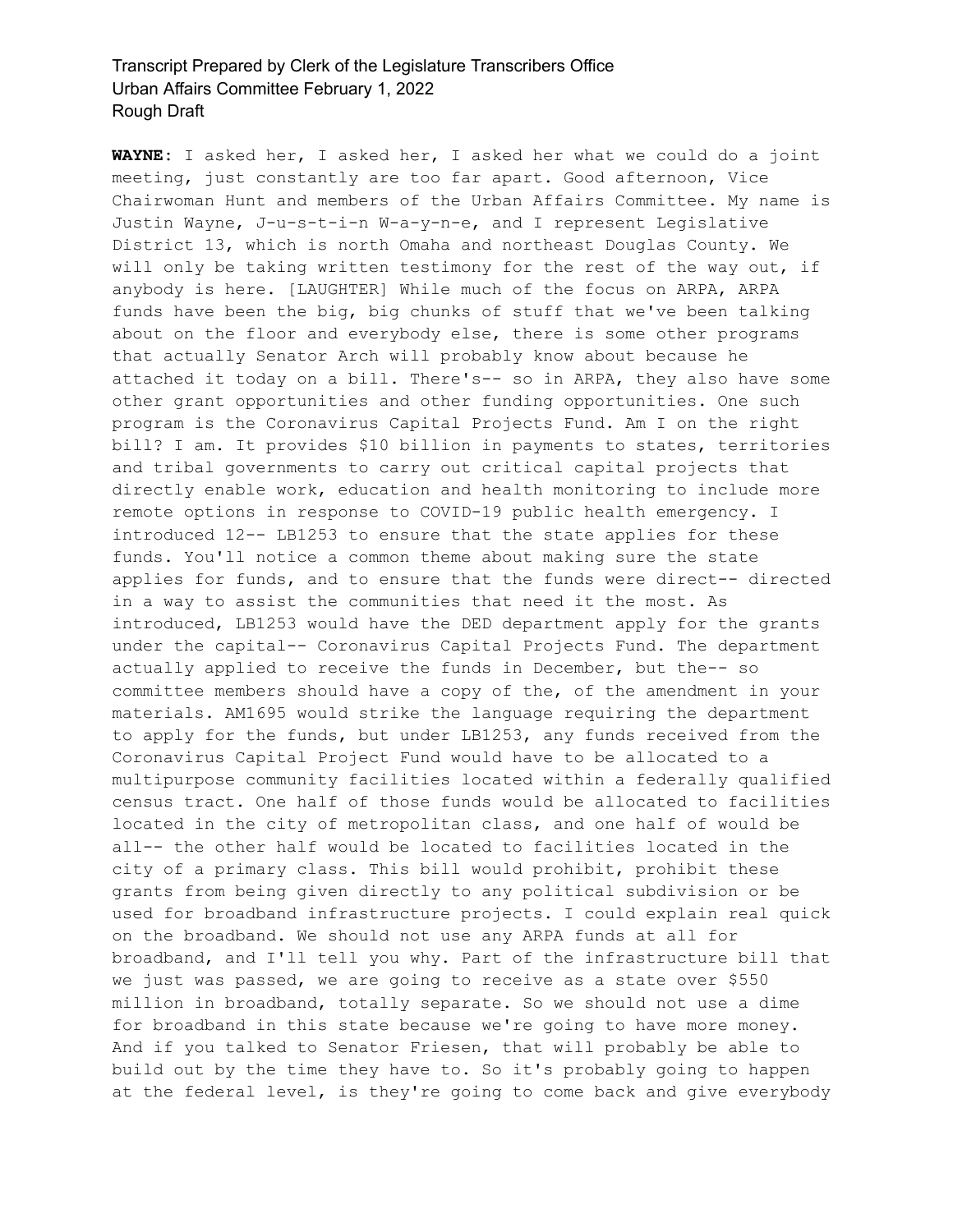extensions because you just can't even get the material. So when it comes to any funds, and I would even say general funds right now, I don't know if it's a wise use for us to do broadband. Not because broadband is not important, it is. We just got a lot of money coming in for broadband. The reason we picked the metropolitan area wasn't because I represent the metropolitan area, it's just that it has the most significant need. The reason we didn't have political subdivision is because we're trying to give it directly to community members who own buildings or are planning on building buildings for access to the communities. Now it is true in the city of Omaha, they have many community centers, but there are other places that are doing those type of things like Culxr House and other nonprofits who can benefit from building out community space. So that was the thought process. I am open to any amendments, and I will-- say yield the rest of my tim, but I don't have any time. It's getting late.

**HUNT:** Thanks, Senator Wayne. Any questions from the committee? Seeing none, thanks for your introduction. First proponent on LB1253. Welcome.

**JACK CHELOHA:** Thank you. Good afternoon, Senator Hunt, members of the Urban Affairs Committee. My name is Jack Cheloha, that's spelled J-a-c-k, last name is C-h-e-l-o-h-a, I'm the lobbyist for the city of Omaha, and I want to testify in favor of LB1253 this afternoon. Thank you very much. I think this is an important bill for your committee to hear today on the heels of LB1024. And even though they're different pools of money, they both would be advantageous and transformational for the community. Sometimes what's good for not only a community can be good for the city, can be good for the county, can be good for the state as a whole. For those reasons, that's why we think LB1253 is a good bill. One thing I need to study a little more, and I was interested to hear Senator Wayne's explanation, was excluding the political subdivisions. I have to study that a little more. At some points, as he mentioned, we do have a lot of community centers that we own and operate within the city of Omaha for the benefit of our citizens. And maybe there's still an opportunity for some public-private partnerships, or sometimes you need that oversight by a political subdivision. So I'll leave that up to the committee to talk about and think about whether you want to exclude political subdivisions or somehow have them involved as some type of partners. But nevertheless, we think it's a good bill and we think your committee should look at it favorably. And I support LB1253 this afternoon. I'd try to answer any questions.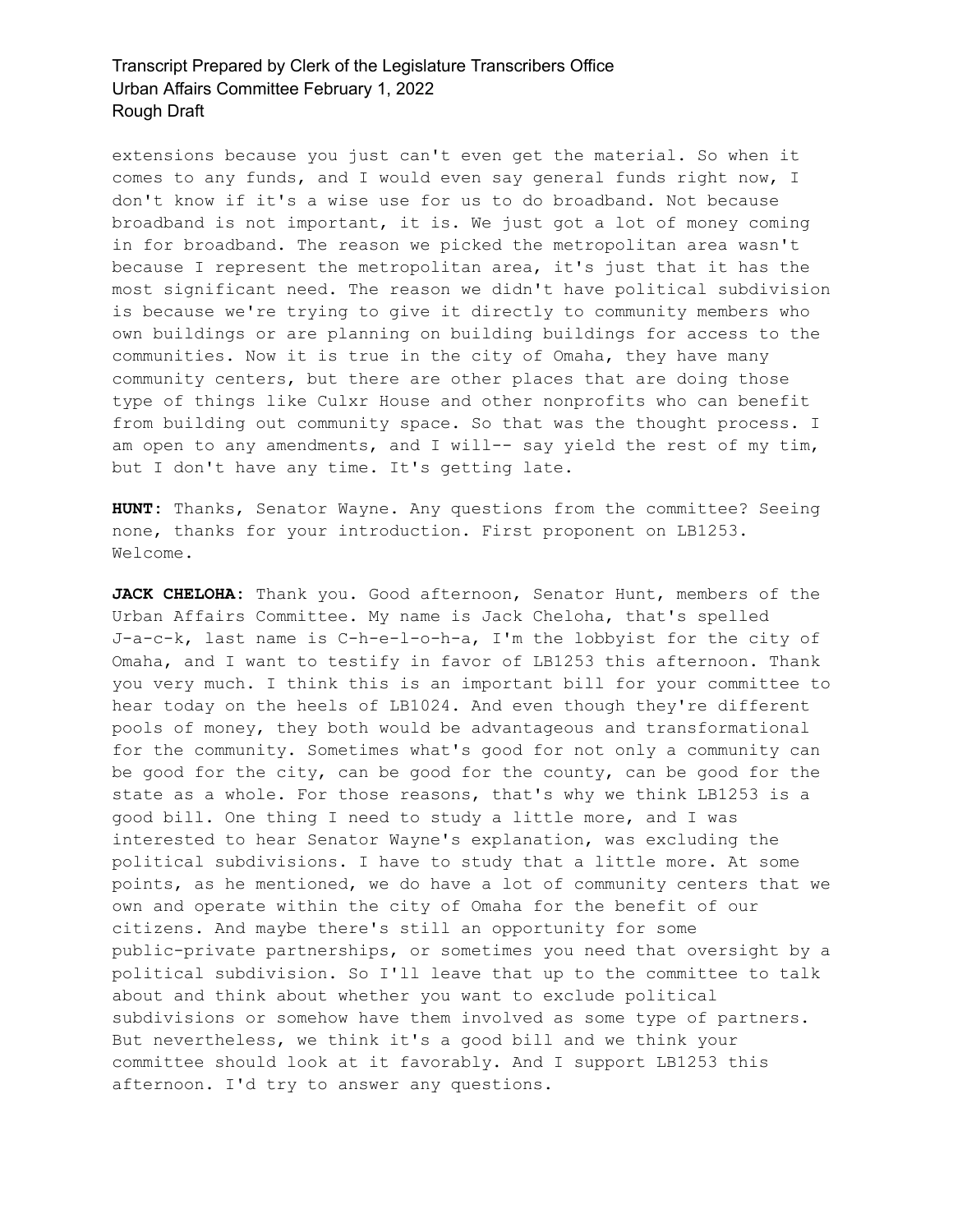**HUNT:** Thank you, Mr. Cheloha. Any questions? Seeing none, thanks for your testimony.

**JACK CHELOHA:** Thank you.

**HUNT:** Next proponent for LB1253.

**ERIC GERRARD:** Good evening, Vice Chairwoman Hunt, members of the Urban Affairs Committee. My name is Eric Gerrard, that E-r-i-c, last name is G-e-r-r-a-r-d, I am here on behalf of the city of Lincoln in support of LB1253. I'm here for the same reasons that Jack just testified to for the city of Omaha. As Senator Wayne laid out in Section 2(b) of the original bill, cities of the primary class, it directs the department to use one half for facilities within cities as the primary class. I think this whole committee knows that, that right now is just the city of Lincoln. And so as a policy matter, anytime we have that opportunity within a bill, I think we testify in support. Similar to what Mr. Cheloha said, if there's an opportunity, and I heard Senator Wayne say he's open to amendments, if funding can be directed to political subdivisions, I think as the city of Lincoln, we could put that to good use with some of our existing recreational centers and perhaps even libraries, I think, would fit. I can think of all but one in Lincoln, I think would, would fit in the qualified census tracts. With that, I will close my testimony and reiterate the city of Lincoln's support on LB1253. Thank you.

**HUNT:** Thank you. Any questions from the committee? Seeing none, thank you. Any other proponents for LB1253? Seeing none, any opponents?

**MICHELLE WEBER:** Good evening, my name is Michelle Weber, M-i-c-h-e-l-l-e W-e-b-e-r, I'm testifying in opposition to LB1253 on behalf of the Nebraska Economic Developers Association. NEDA is a statewide association of professional economic developers and opposes LB1253, which, as you've heard, would designate Omaha and Lincoln as the sole recipients of the approximately \$128 million of capital construction ARPA funds for which the state has applied. As a statewide economic development organization, NEDA urges that the funds be distributed to eligible participants statewide, and we would also urge that consideration of broadband construction projects as we know that those are very important to economic development, and we understand there to be some delay that the state may experience in receiving the broadband funding from the infrastructure bill. LB1253 is a restrictive earmark, and for those reasons, we would oppose passage. Thanks for your consideration.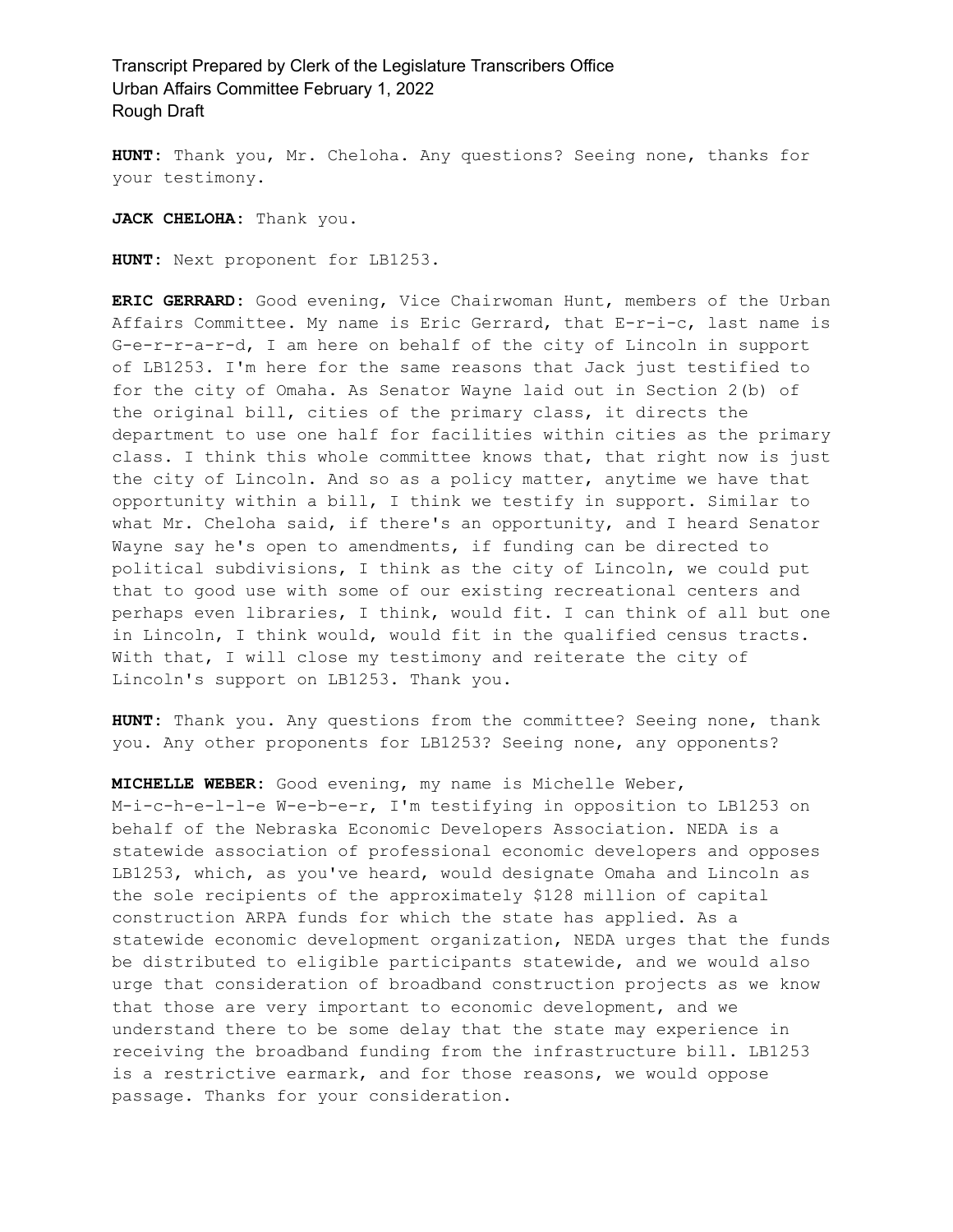**HUNT:** Thank you for your testimony. Any questions? Seeing none, thanks. Next opponent for LB1253. Welcome.

**TIP O'NEILL:** Thank you. Vice Chairperson Hunt, members of the Urban Affairs Committee, my name is Tip O'Neill, spelled T-i-p O-'-N-e-i-l-l, I'm the president of the Nebraska Telecommunications Association. The NTA is a trade association that represents the majority of companies that provide landline voice and broadband telecommunication services to Nebraskans across the state. Our companies have made substantial investments in Nebraska and serve significant numbers of customers and employ many of our citizens. We oppose the introduced version of LB1253. The Capital Projects Fund was part of the American Rescue Plan Act and is found in Section 604 of that act. The fund allows for investment in high-quality broadband infrastructure, as well as other connectivity, infrastructure, devices and equipment. In fact, broadband infrastructure projects are presumptively eligible for funds from the program. LB1253 provides that the Department of Economic Development should apply for grants, which we know that Senator Wayne introduced an amendment to take care of that issue, and use the money for multipurpose community facilities in metropolitan, primary-class cities. The bill specifically prohibits the use of the grant money for broadband infrastructure projects. We believe this is inconsistent with the purposes of the ARPA Capital Projects Fund. It is estimated that Nebraska will need about \$1.2 billion to serve all the citizens of the state with high-speed internet services. The ARPA Capital Projects Fund, in addition to other federal programs and state and company investments, will be needed to provide those services. For those reasons we oppose LB1253. I'd be happy to answer any questions you may have.

**HUNT:** Thank you, Mr. O'Neill. Any questions? Thanks for being here.

**TIP O'NEILL:** Thank you.

**HUNT:** Any other opponents to LB1253? Seeing none, anyone neutral? Seeing none, we have no letters for the record. Senator Wayne

**WAYNE:** I will close quickly. I was just asked to clarify. We are only talking about the corona cap-- Coronavirus Capital Fund Projects, that would be the only thing that would be limited. So I don't want there to be anything else. And just to be transparent, we're-- we got to position ourselves. And so what I mean by that is we have a whole bunch of ARPA dollars. There's budget proposals to put a lot out in western Nebraska. And so by limiting it to Omaha and Lincoln, I'm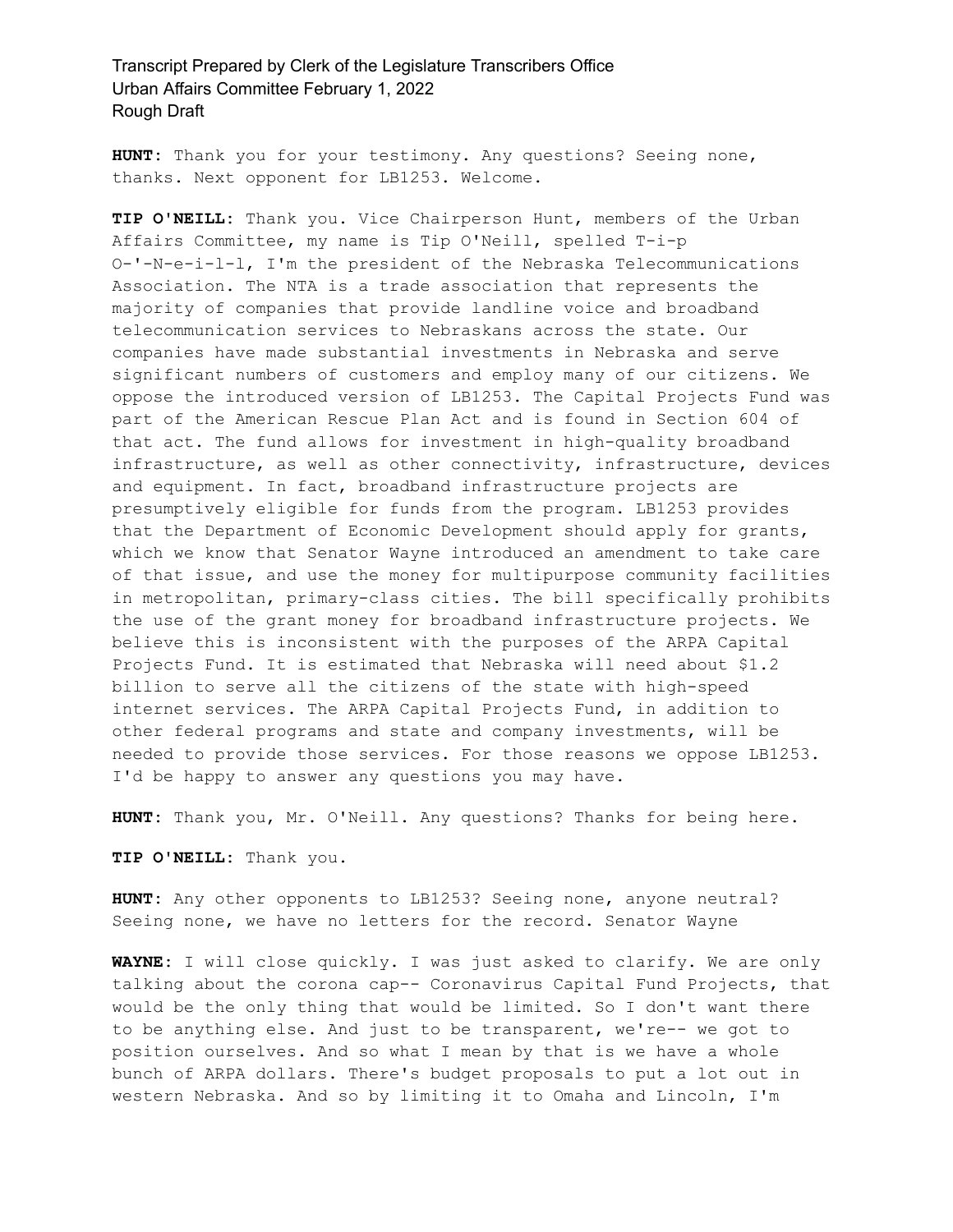having the conversation of where all this money is going. And that's all that was. As far as the idea of nonprofits to the city of Omaha, there are a lot of nonprofits who rent out places like the ice skating rink. And so my thought was because they also got coronavirus dollars, both Lincoln and Omaha, I was trying to get them out because we got to have that conversation about where the money goes. So you can call it a placeholder bill, if you want to make yourself feel better. But it was more to figure out what was going on with ARPA dollars. Thank you.

**HUNT:** Thank you, Senator Wayne. And that will close our hearing on LB1253. Next, we'll move on to LB915 and Senator Wayne.

**WAYNE:** Good afternoon, Vice Chair, Chairwoman Hunt and members of the Urban Affairs Committee. We are going to shorten this up a lot. So in 2020, the Legislature passed LB866, which included Senator Vargas' bill for a middle-income workforce housing. Nevertheless, we provided grants and what we saw on the grant applications is many of them saying that they would build only one or two homes a year rather than use all the dollars they were, I don't know, stretching out over four to five years. So all this does is basically say that wasn't the intent. The intent of this was to make sure that if we give you grant dollars, you build affordable housing. And so it says the nonprofit organization previously received a grant under the act, the same organization shall not apply for an additional grant unless they expended 75 percent of the funds of the previous grant. Should be known that Governor Ricketts has proposed in his budget, \$25 million of ARPA funds would go into workforce housing. There has been an increase in doc stamp, which goes into the trust fund. And so what I'm trying to do is send a message to make sure that we're actually using the funds to build housing and not sit on them. Throughout this bill, you'll hear somebody testify of some of the problems in how he wrote the bill as far as limitations. And I thought we fixed that, but we'll go back and look. So I would be willing to add those type of amendments to, to move this bill forward. Thank you.

**HUNT:** Thank you, Senator Wayne. Any questions? Seeing none, seems like everybody fully gets it. Any proponents of LB915. Proponents? Any opponents? Anyone neutral?

**JAMIE BERGLUND:** I will also make this quick. I have the opportunity-- I'm sorry. My name is Jamie Berglund, spelled J-a-m-i-e B-e-r-g-l-u-n-d, I'm the executive director of Spark. We're a community development organization in Omaha, and we have been a recipient of a Middle Income Workforce Housing Fund grant. I've had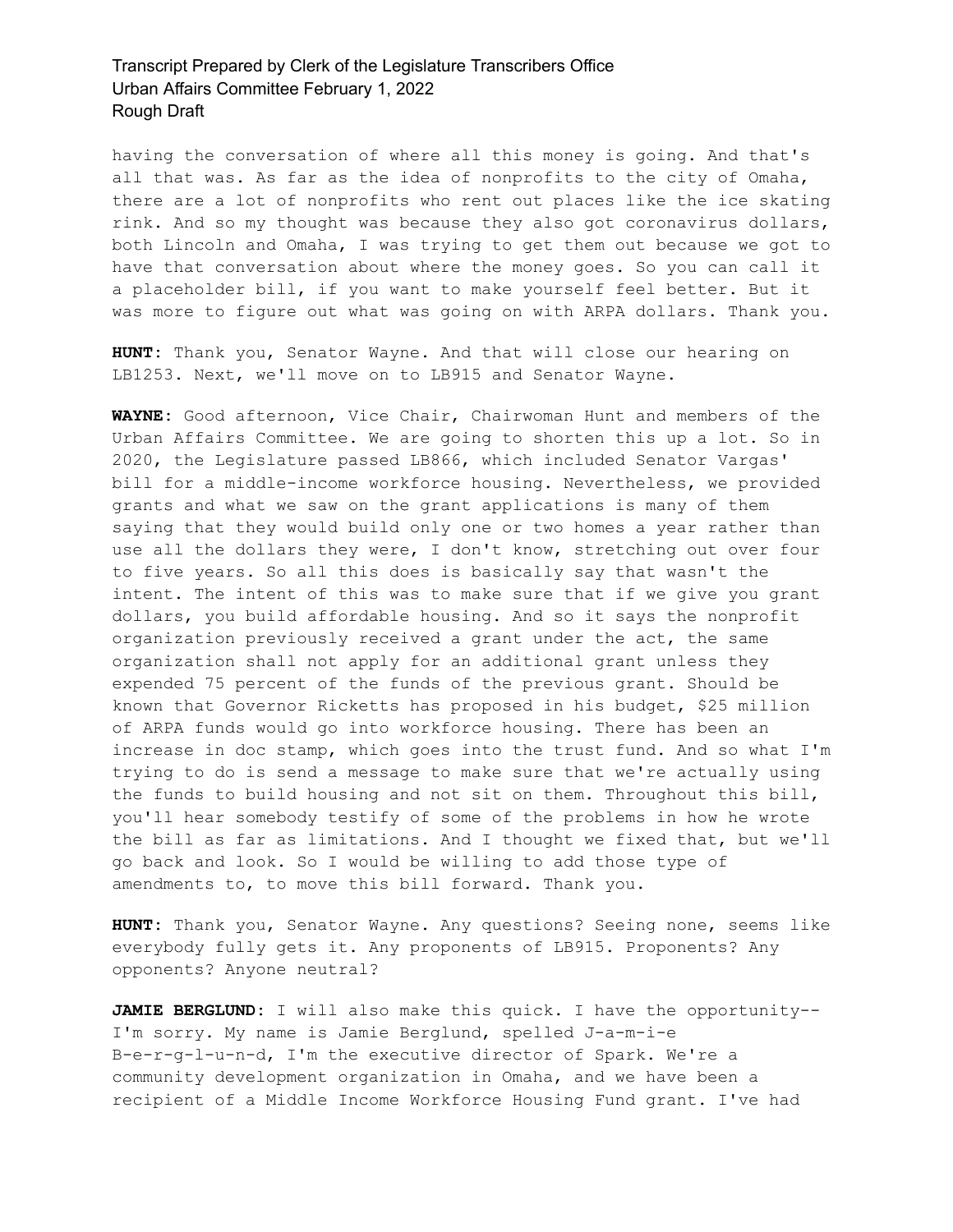the opportunity to connect with Senator Wayne about this and appreciate the work that him and Senator Vargas did to get this into place. I would just like to encourage some consideration around the increase in the amount that an individual nonprofit can apply for. Currently, the way the program is set up is you can apply for no more than \$1 million in funding. I would love to see two or three or four times that, or potentially even no limit as to how much you can apply for. Because it requires a match, and we really successful and quickly were able to pull together a match from 11 different funding sources in the Omaha area. But it took a lot of collaboration and coordination, which I'm not opposed to, that is the foundation of our organization's work. But if in an effort to get the dollars together and get them expended, I would just like to encourage the, the increase in the amount because there's only a select few organizations in the Omaha area that actually do housing development. Our organization actually doesn't do housing development. We provide financing to real estate developers, emerging developers, many of them, to develop in the community. And so some organizations use their funds to fully finance the housing of their development. We're using ours as a gap source so that we can leverage more private debt to make deals happen. So I would say the increase piece, and then I had one other point that I forgot, and that's all. So thank you so much. Any questions?

**HUNT:** No rush. Don't rush out of here. Do you guys have any questions. If you, if you come up with what you were going to say, feel free to email us.

**JAMIE BERGLUND:** No problem.

**HUNT:** Thank you. Anyone else neutral on LB915?

**CAROL BODEEN:** I will also try to be brief. Good evening, Vice Chair Hunt and members of the Urban Affairs Committee. My name is Carol Bodeen, C-a-r-o-l B-o-d-e-e-n, I'm the director of policy and outreach for the Nebraska Housing Developers Association. Our address is 3883 Normal Boulevard Suite 102 in Lincoln, Nebraska. And I'm here today to testify in a neutral position on LB915. The Nebraska Housing Developers Association is a membership organization with over 70 members from across the state. Our mission is to champion affordable housing. We do this by supporting statewide renter and homebuyer education programs, offering assistance to affordable housing developers, and by advocating for policies that support safe and affordable housing is our goal that Nebraskans of every income have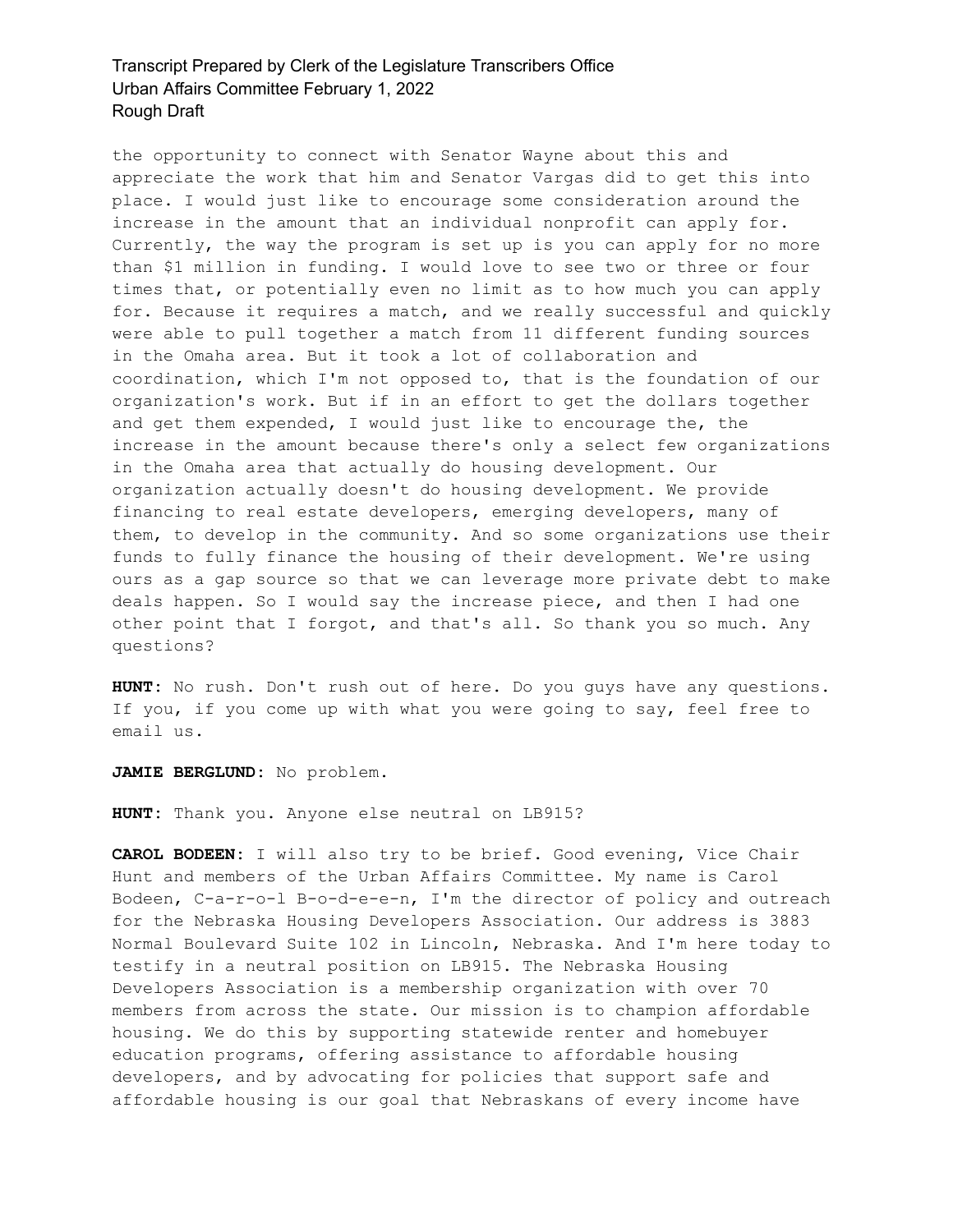the cornerstone foundation of a healthy and affordable home. Our members include nonprofit and for-profit developers, nonprofit organizations that provide housing services, government agencies and economic development organizations. Our organization has not taken a position on LB915 as a whole. Thus, my testimony and neutral position. We appreciate Senator Wayne bringing on AM1666, which proposes to transfer \$30 million from the General Fund to the Middle Income Workforce Housing Investment Fund, providing matching grants to nonprofit development organizations administering local workforce housing investment funds, to invest in Nebraska's older urban neighborhoods and majority, minority communities in Douglas, Lancaster and Sarpy Counties. It is our suggestion that consideration be given to further amend LB915 to provide that a non-devel-- nonprofit development organization which has previously received a grant or grants under the Middle Income Workforce Housing Investment Act, shall not be eligible for an additional grant under the act unless the organiz-- organization has expended at least 50 percent of the funds from such previous grant or grants, rather than the proposed 75 percent of funds from previous grants. Just suggesting the slight change in that, there have been many delays in construction projects throughout the state regarding supply chain issues and that type of thing, and so we thought that that might be a valid suggestion. Thank you, and I'm happy to take any questions from the committee.

**HUNT:** Thank you for your testimony. Any questions? Seeing none. Thank you for being here today.

**CAROL BODEEN:** OK, thank you very much.

**HUNT:** Anyone else wishing to testify on LB915? Seeing none, Senator Wayne, you're invited to close. We have no letters for the record.

**WAYNE:** I'll be real quick to say that actually, it goes back to LB1024. The reason why we want the special committee is because we actually want to pull all these nonprofits in and figure out what's actually buildable instead of going to the middle income housing where we just grant individual. We want to pull them all in and say, and that's why we asked everybody who testified earlier, is to say, how many buildable lots do you have? Because we want to get the real number and we want to price it out of RFI, followed by RFQ and hopefully have collaboration among the different nonprofits, but to actually build and coordinated with the community. And I'm not blaming DED, they're just not charged with that. They're just charged with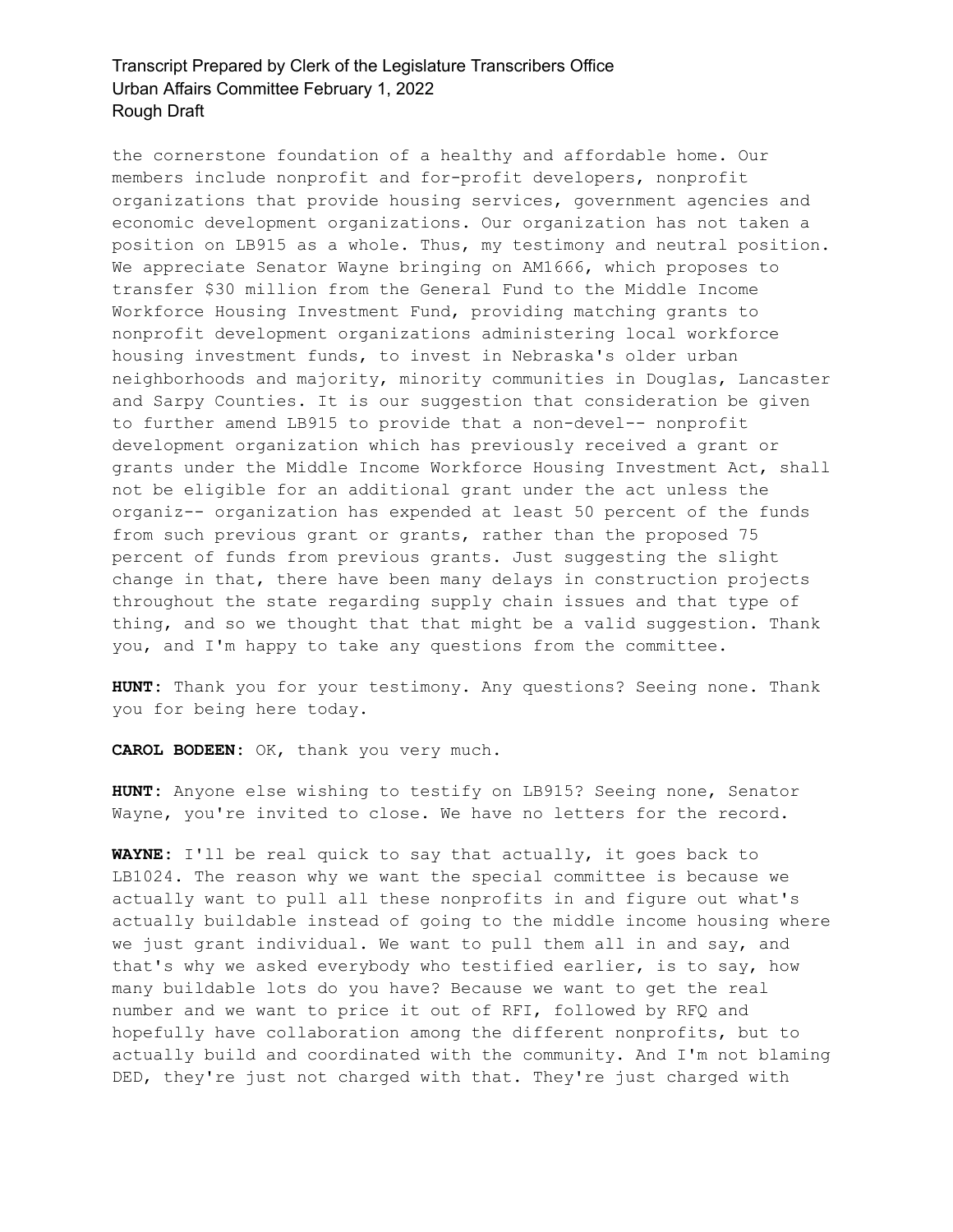giving out grants. So that's, that's the little difference between why this committee is important. Other than that, nope.

**HUNT:** All right. Questions? Seeing none.

**ARCH:** I have a question.

**HUNT:** Go ahead, Senator Arch.

**ARCH:** Why don't you just get DED to give the grants to that sub- subentity?

**WAYNE:** Oh, steep question, because there's a constitutional problem with that.

**ARCH:** Oh, well, we don't want to [INAUDIBLE].

**WAYNE:** Yeah. So any time that-- actually it's part of the boards and commissions problem too. Any time you have, there has to be a demarcation point between the executive branch and legislative branch. And if you co-mingle them, you have a problem. So that's why you need to community-- not community, the turnback tax, there are people like Senator McKinney's, a nonvoting member and so is Senator Vargas.

**ARCH:** Nonvoting.

**WAYNE:** Yeah, because it's a constitutional issu. Even though it hasn't been a court on it, it just makes us feel uncomfortable so.

**ARCH:** Thanks.

**HUNT:** Any other questions? Seeing none, that I'll close the hearing on LB915 and we'll move on to Senator Wayne's LB974.

**WAYNE:** Good afternoon, Vice Chairwoman Hunt and members of the Urban Affairs Committee. My name is Justin Wayne, J-u-s-t-i-n W-a-y-n-e, and I represent Legislative District 13, which is north Omaha or northeast Douglas County. I waited to say this. Take note that if you have a lot of money in the beginning, the people who will typically oppose your bill later on that same day won't testify in opposition. Just wanted to pointed that out. This bill, actually is because when we passed the Inland Port Authority last year, we noticed the debate, some worker compensation issues that could arise. And so similar concerns were raised from the Department of Labor regarding unemployment insurance payments underneath the employment security law. So this is really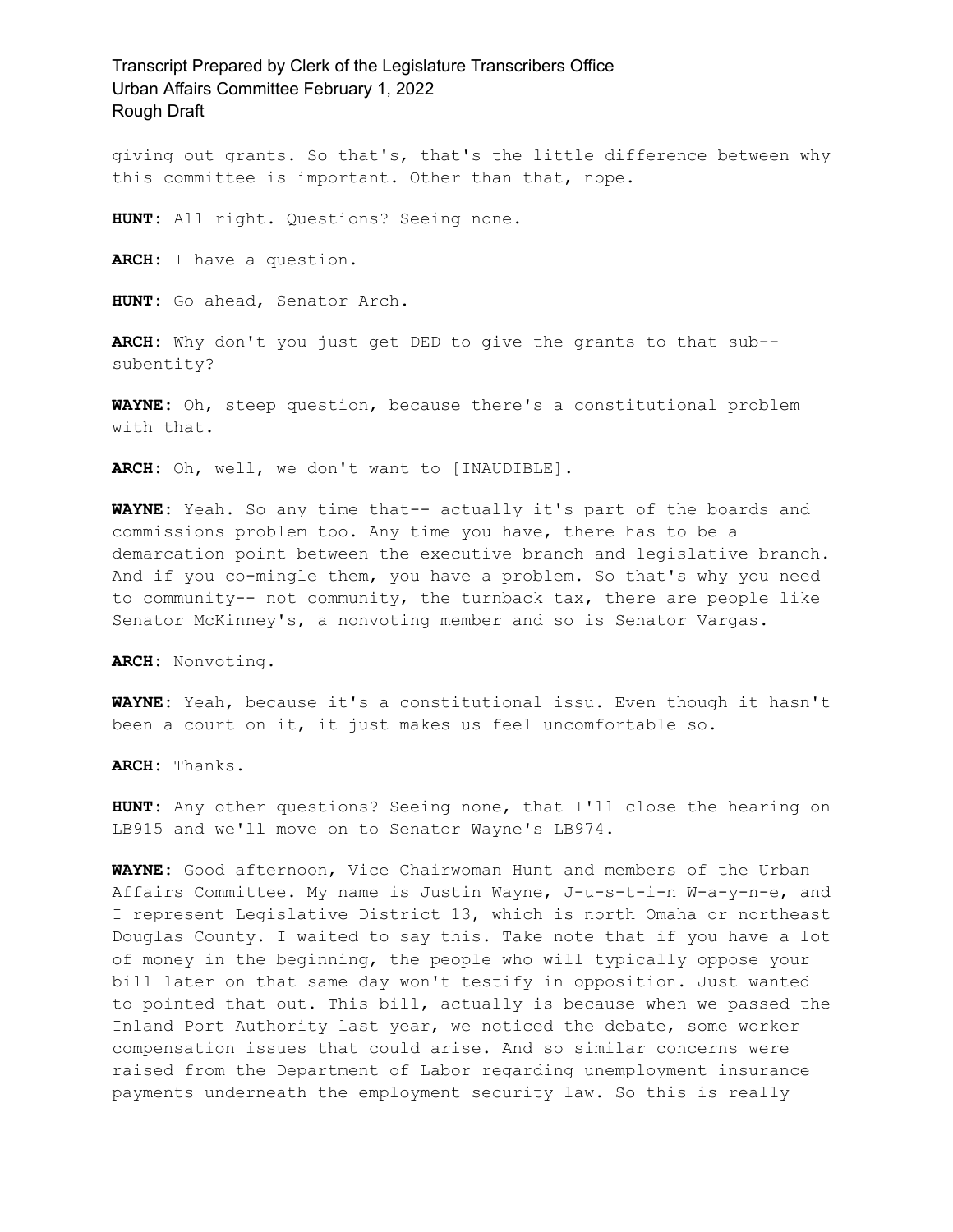just a cleanup bill to make sure it all works together. We had the same thing with the regional transit in 2019, where there was a little bit of concern. So this just mirrors the language of the port authority to clarify and make sure all that workers comp stuff is taken care of. I had a whole testimony, but I'll send it out to you guys later, if you're really concerned. But it's just-- that's all we're doing. We are-- yeah, I'm tired.

**HUNT:** All right, any questions? Seeing none.

**WAYNE:** I will waive closing.

**HUNT:** First proponent for LB974. Welcome.

**JOHN ALBIN:** Thank you. Good afternoon, Chairman Wayne, cochair-- or Vice Chair Hunt. My name is John Albin, Commissioner of Labor, and I'm appearing here before you today as commissioner in support of LB974. And I wanted to thank Senator Wayne for introducing this legislation as it addresses an unemployment insurance benefit conformity issue. Last session, Senator Wayne introduced LB156, as he referenced, during the passage of the bill on AM223 it inadvertently created a conformity issue, and all employers of the state are subject to Nebraska Employment Security Law and are required to pay unemployment contributions in support of the Unemployment Trust Fund. But AM223 had appeared to exempt port authorities from coverage. The unemployment insurance benefit is a federal-state partnership. If the state's law and implementation of the unemployment program conforms to federal requirements, the federal government will fund the state program and its employers entitled to large [INAUDIBLE] tax credit. The annual administrative costs of the programs are approximately \$15 million per year, and the tax credits worth an estimated \$400 million per year for Nebraska Employers. Senator Wayne worked, worked with the department to address this issue in LB156. During these discussion, it was discussed the language in AM223 was similar to the language that currently existed in 14-1810 and 18-819. LB974 properly amends the language to remove the existing conformity issue. And just one side note, it's important to note that while the law itself creates a conformity issue. Currently in practice, all the affected entities affected by this bill are participating in the unemployment program, which means there is no fiscal impact because they're already complying. The change in LB974 aligns a law of the current unemployment practice and removes the conformity issue, and that includes my testimony. Happy to answer any questions.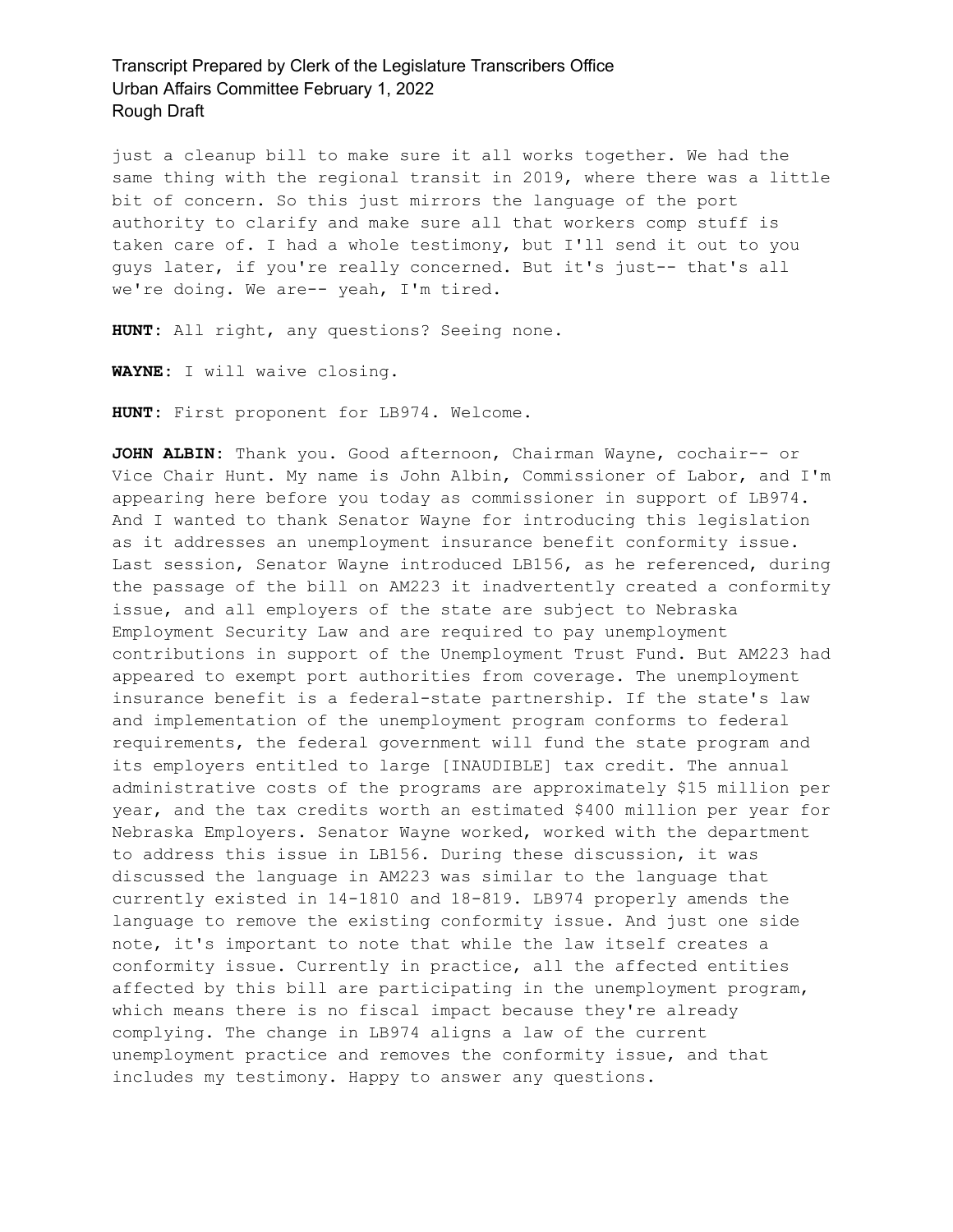**HUNT:** Thank you, Secretary Evnen [SIC]. Are there any questions? Senator Lowe.

**LOWE:** Thank you very much, Vice Chair. And John, good, good to see you here. Do you realize that Senator Wayne has LB975, which would have made it impossible for you to testify in favor of this. You would have had to testify in neutral. Would it be hard for you to testify that way on this bill?

**JOHN ALBIN:** Let's just say when we have a conformity issue up within a bill, we think that it's important for us to take a stand for or against the bill. And so consistent with that, we're appearing here today. But I do recognize a little bit of the irony of testifying in support of this particular bill.

**LOWE:** Thank you.

**HUNT:** Thank you, Senator Lowe. Nothing gets past you. Any other questions?

**WAYNE:** I even asked him to come.

**HUNT:** Seeing none, thank you, Secretary Albin. Any other proponents for LB974?

**SEAN KELLEY:** Good evening, Vice Chair Hunt and members of the Urban Affairs Committee. My name is Sean Kelly, S-e-a-n K-e-l-l-y, appearing on behalf of Metro Area Transit as their registered lobbyist. We are the entity that this bill impacts, and I am just here to let you know we are OK with that. This bill is just getting us in conformity. With that, I'm happy to take any questions.

**HUNT:** Any questions? Seeing none, thanks for your testimony.

**SEAN KELLEY:** Thank you.

**HUNT:** Next proponent. Any other proponents for LB974. Seeing none, any opponents? Anyone neutral?

**WAYNE:** Thank you for being neutral.

**JILL SCHROEDER:** Members of the Urban Affairs Committee, thank you very much. I'm Jill Schroeder, J-i-l-l S-c-h-r--o-e-d-e-r, and I'm the administrator of the Nebraska Workers' Compensation Court. Mindful of of LB975, I am appearing today in a neutral capacity, although the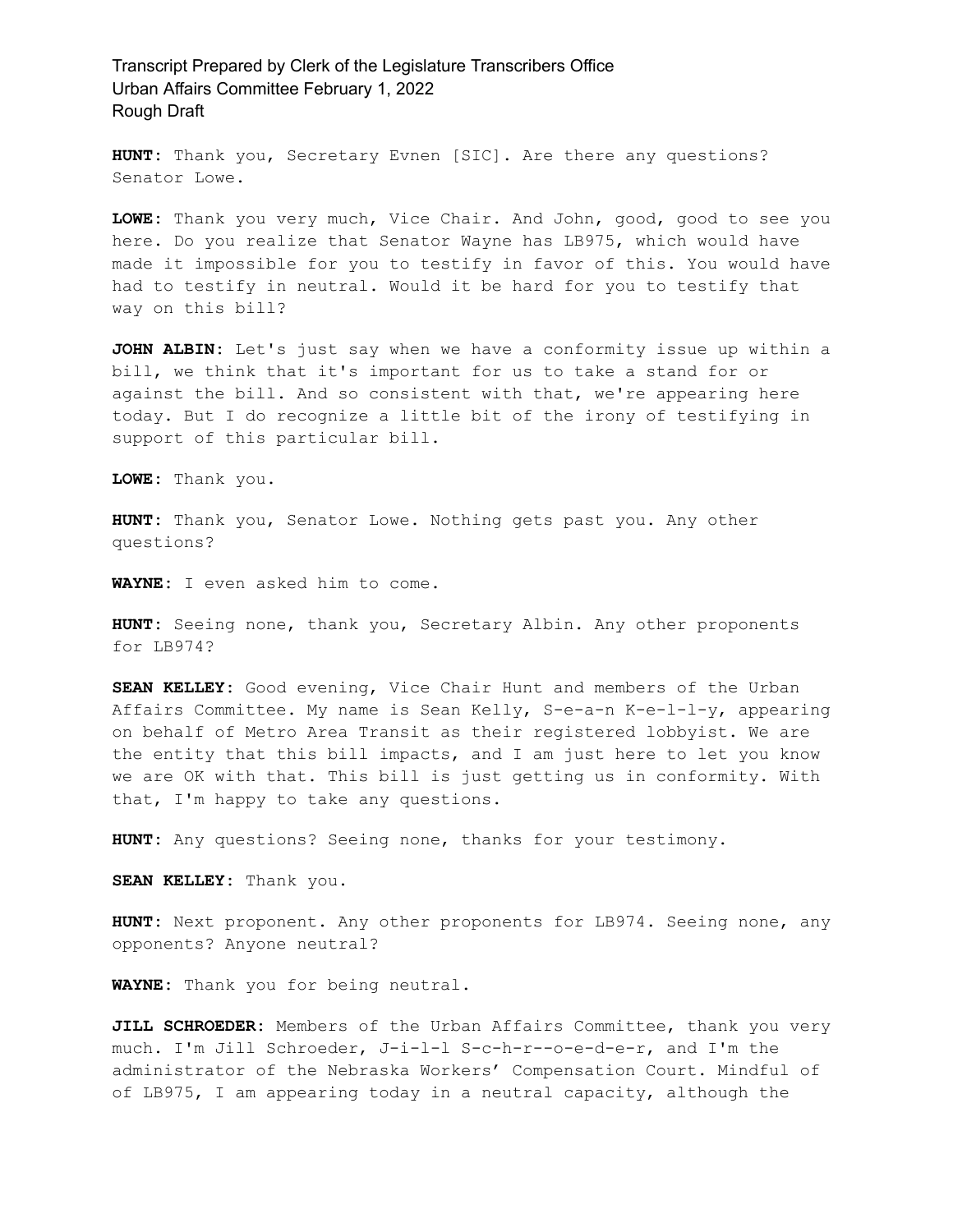background information I have for you is to let you know this would impact our funding. So LB974, as people have talked about, it's that assessment language and the relevance of the assessment language to the worker's compensation piece of this is that if these entities would choose to be self-insured, the court regulates those entities and we collect assessments. Relevant to today's discussion, there are three different types of assessments that we collect. The first one, I will call the cash fund assessment, and that is an assessment that's made against self-insured employers, insurers and risk management pools. That cash fund assessment is split between a general fund portion and a cash fund portion that comes to the court to help fund our operations. The Worker's Compensation Court is an independent court. We are funded through assessments from self insurers and insured employers and those risk management pools. This cash fund has made it such that we haven't required any general fund money for our operations since 1996. So it may be helpful to you to know that in fiscal year 2021, the self-insurance portion of the cash fund assessment was divided, with approximately \$2.1 million going to the general fund and approximately \$1 million-plus coming to the Workers Compensation Cash Fund. So that's one type of assessment. The second one is for the, for the Vocational Rehabilitation Trust Fund. That's an assessment that's made only when the fund dips to a certain level. And then once it dips, then there is the assessment that's made against self-insured employers and insurers. The portion of it that came from self-insurers when the assessment was most recently made in 2020 was 1.63-- \$1.163 million that went into that fund from self-insurers. So that's an important amount. That amount is used to help retrain Nebraska workers who are injured while working. And the third type of assessment that's made is whenever a self-insurer applies to be self-insured in Nebraska or when they renew their application, there is an assessment that is up to \$2,000 that is set in recent years that has been \$2,000. And in fiscal year 2020, the court collected \$72,000 to assist with the operations of that program. So for all of those reasons, that is the background information as to the type of assessments that would be made if these entities under the Transit Authority Act or the Regional Metropolitan Transit, Transit Authority Act would choose to be self-insured. That's the impact it would have upon the court. So with that, I will take any questions.

**HUNT:** Thank you very much. Any questions from the committee? Seeing none, appreciate you being here.

**JILL SCHROEDER:** Thank you very much for your time, particularly on a long day for you.